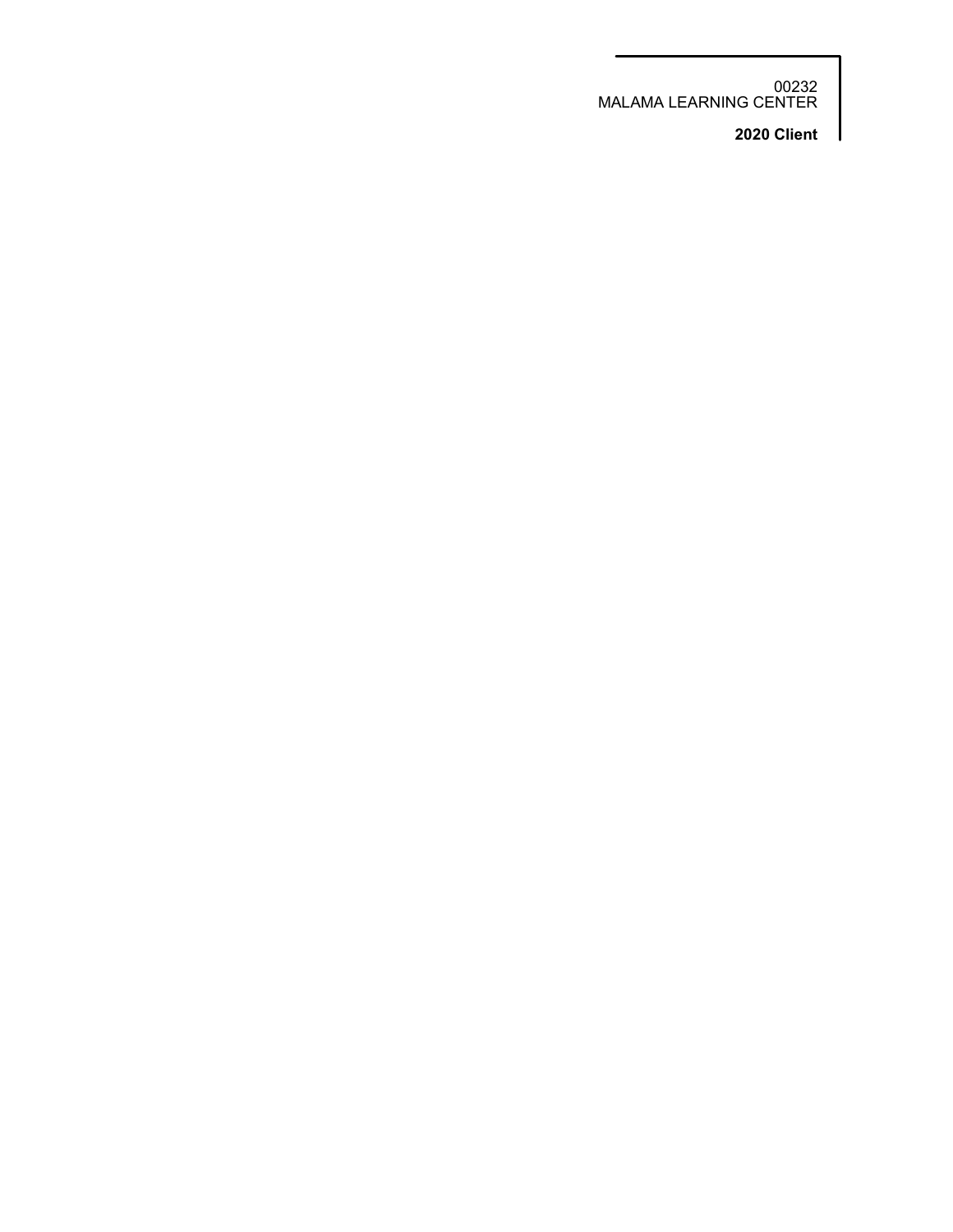## **RICKY TAKEMOTO, CPA, LLC 745 Fort Street, Suite 2124 Honolulu, HI 96813-3821 808-380-5588**

# RICKY TAKEMOTO, CPA, LLC

## CERTIFIED PUBLIC ACCOUNTANT AND BUSINESS ADVISORS

## **SERVICE AGREEMENT**

Dear Clients:

We look forward to assisting you in meeting your tax filing requirements and also advising you on any accounting, tax, business consulting, and other financial matters that you specifically request. To ensure a complete understanding, we ask that you confirm your request in writing. This agreement also includes a review of our mutual responsibilities. Because this mutual understanding is important, we ask that you review and sign this agreement prior to our commencement of service.

If you have any questions regarding this service agreement, please discuss this with us prior to signing this agreement. We will be happy to discuss any issue about the process before beginning, since we believe this will allow us to deliver better services and will insure greater satisfaction to you.

This letter indicates the extent of the professional services we will render on your behalf. We will not perform any services not specifically requested. Please indicate all the services you wish us to perform. By accepting your signed agreement, we are indicating our acceptance of your assignment.

Please complete the checklist on page 2, review the attached information and sign & date in the space provided to indicate that you agree with the terms of this engagement. **If you submit your tax information without signing your agreement to our engagement terms, we will deem your submission as your acceptance of our engagement terms, including your agreement to waive confidentiality as explained on page 3.** You may return the checklist to our office when you submit your tax information or beforehand if you wish. Completion of the tax organizer is optional which may save us time but completing and signing this service agreement is required.

We would like to express our sincere appreciation for this opportunity to work with you as your accounting, tax or financial advisor.

Sincerely,

## *Ricky Takemoto, CPA*

### *To Ricky Takemoto, CPA*

We / I agree and accept the terms of this service and fee arrangement as detailed on the following pages: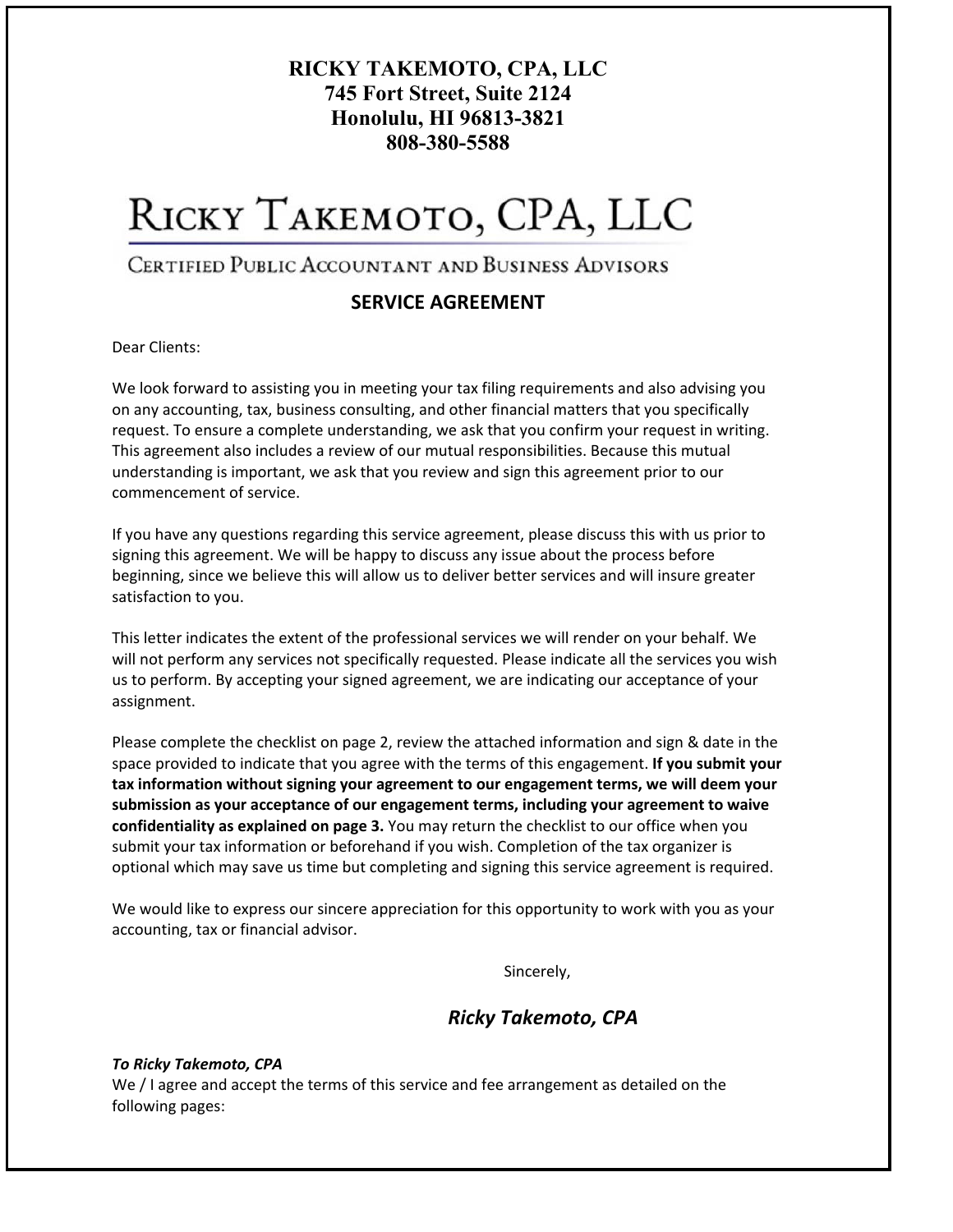| Print Name(s) | Date |
|---------------|------|
|               |      |

| Signature              | Title |  |
|------------------------|-------|--|
| MALAMA LEARNING CENTER |       |  |

**Please prepare the following returns for 2020 or as indicated (please check all that apply):**

\_\_\_\_\_\_\_\_\_\_\_\_\_\_\_\_\_\_\_\_\_\_\_\_\_\_\_\_\_\_\_\_\_\_\_\_\_\_\_\_\_\_\_\_\_ \_\_\_\_\_\_\_\_\_\_\_\_\_\_\_\_\_\_

\_\_\_\_\_\_Form 990 Federal return of Organization Exempt from Income Tax for the year(s)

\_\_\_\_\_\_Form G‐45 and/or G‐49 Hawaii General Excise Tax returns for the periods and years required

Other State income tax returns. Indicate State(s) & years required:

Other returns for the years indicated:

**Please indicate any other requests:**

Other services:

**Please note any special timing required or other circumstances about this engagement:**

\_\_\_\_\_\_\_\_\_\_\_\_\_\_\_\_\_\_\_\_\_\_\_\_\_\_\_\_\_\_\_\_\_\_\_\_\_\_\_\_\_\_\_\_\_\_\_\_\_\_\_\_\_\_\_\_\_

\_\_\_\_\_\_\_\_\_\_\_\_\_\_\_\_\_\_\_\_\_\_\_\_\_\_\_\_\_\_\_\_\_\_\_\_\_\_\_\_\_\_\_\_\_\_\_\_\_\_\_\_\_\_\_\_\_

## **Fee arrangement:**

You will be billed at our standard rates for the time it takes for completing the work including time for telephone calls, explanations, correspondence, deliveries and gathering of information. These standard rates include our standard billing rates and processing charges of \$100.00 per individual tax returns or \$125.00 per each business or trust tax return. Our minimum fee for US resident individual tax returns is \$500.00; for Non‐resident individual returns, \$750.00; for Trust returns, \$1,000.00 and for all business returns, \$1,200.00. We reserve the right to increase or decrease our fees based on our determination of the value of the services rendered. (See details following)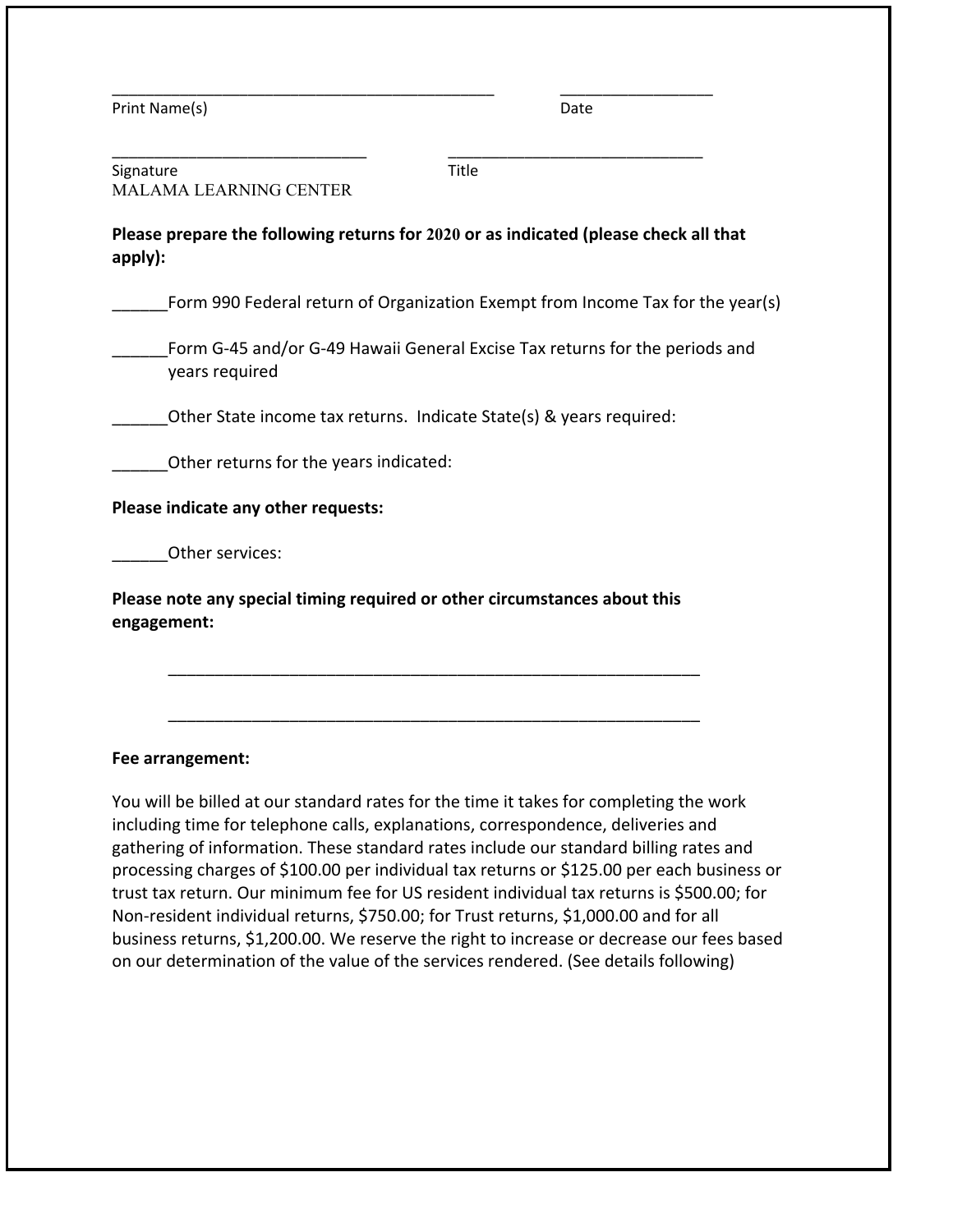### **ADDITIONAL TERMS**

### **YOUR RESPONSIBILITIES AS A TAXPAYER:**

For engagements requiring the preparation of tax returns, you are responsible for providing the information necessary for the preparation of complete and accurate returns to confirm the reasonable accuracy of the data included in your return and to confirm that you have the required documentation to substantiate all deductions claimed. You should retain all the documents, cancelled checks and other data that substantiate your income and deductions. These may be necessary to prove the accuracy and completeness of the returns to a taxing authority, if requested. You have the final responsibility for your income tax returns, and therefore, should review them carefully prior to signing and filing them.

### **OUR ASSIGNMENT:**

We will prepare your Federal and State income tax returns from information that you furnish to us. We will not audit or verify the data you submit, although we may ask you for clarification of certain items. To assist you in gathering the information necessary for the preparation of your returns, we will provide you with a tax organizer; the tax organizer will help you gather your information in an orderly and efficient manner. Based on our past experience, a properly completed tax organizer will minimize our time and thus the fees for our services.

### **LIMITATIONS OF OUR SERVICE:**

Our work in connection with the preparation of your income tax returns does not include any procedures designed to discover defalcations or other irregularities, should any exist. We will render such accounting and bookkeeping assistance as determined to be necessary for the preparation of your returns and we will provide additional assistance as you specifically request to resolve non-income tax related issues that may arise during the preparation of your tax returns. Our fee will include these additional costs.

### **DUE DATE:**

**The filing deadline for the tax return is May 17, 2021.** In order to meet the filing deadline, the information needed to complete the return should be received in this office no later than . If your return is not completed by May 17, 2021, you may be subject to late filing or late payment penalties.

### **EXTENSIONS:**

We do not automatically file extensions for our clients. You must notify us in writing, email or fax if you wish us to file an extension. Failure to file an extension may make you subject to various penalties and interest. If an extension of the time is required, any tax due with this return must be paid with that extension. Any amounts not paid by the filing deadline may be subject to interest and late payment penalties. You may also incur additional fees for estimated tax calculations and extension filings.

### **WAIVER OF CONFIDENTIALITY:**

We value your confidence in us and your trust of confidentiality of the information you give us; however, there may be situations that occur in which not disclosing confidential information provided by you (or your spouse, other family member, employee or employer) to another client of ours, that could be detrimental to that other client, would be or could be a breach of confidentiality on our part to that other client or to you. Therefore, by having us as your tax preparer and financial advisor, you agree that you waive our duty of confidentiality to you regarding any information that could be detrimental to another client of ours and you will hold us harmless if such a breach by us should occur. If this waiver you are granting is confusing to you, please consult with us so we can explain and have you understand our need to insist on this waiver.

### **TECHNICAL ISSUES:**

We will use professional judgment in resolving tax matters where the tax law is unclear or where there may be conflicts between the taxing authorities' interpretations of the law and other supportable positions. Unless otherwise instructed by you, we will resolve such questions in your favor whenever possible.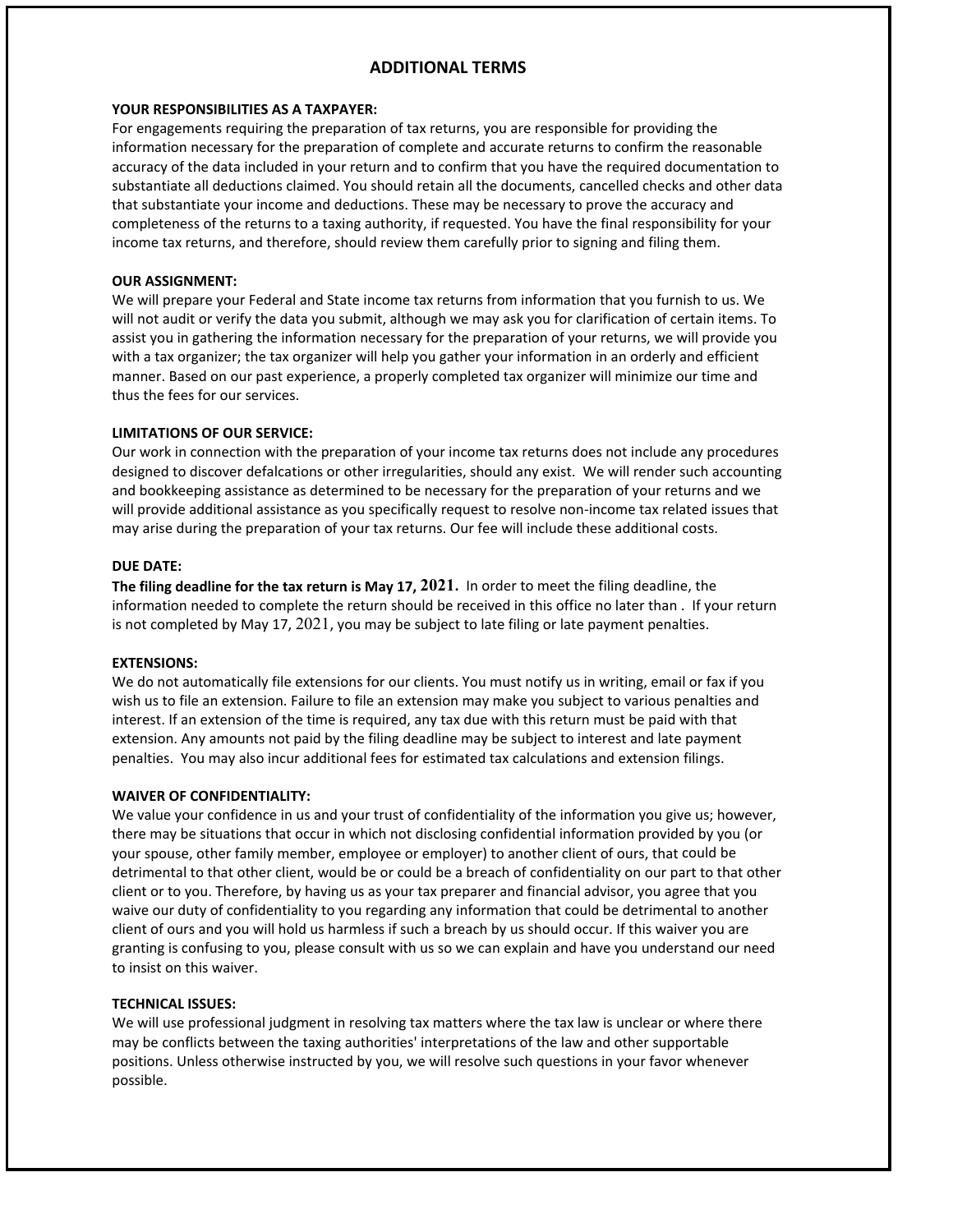### **POSSIBLE REVIEW BY TAXING AUTHORITIES:**

All returns are subject to potential review by taxing authorities. Should the taxing authorities have questions about your tax returns, or select the returns for examination, we will be pleased to respond to the request and assist you in the agent's review. Any proposed adjustments by an examining agent are subject to certain rights of appeal. In the event of such government tax examination, at your request, we will be pleased to represent you. Our fee for the preparation of your 2020 or other returns does not include the cost of subsequent responses to tax agency inquiries or examinations. Our fees for such services will be charged in accordance with our fee schedule at the time the services are rendered.

### **POSSIBLE REVIEW BY PEER REVIEWER:**

We subscribe to a program of peer review for maintenance of quality control in our office. As part of this program, your return may be selected for review by other CPAs under strict rules of confidentiality. Your acceptance below constitutes your agreement for disclosure under the program.

### **OUR FEE ARRANGEMENTS:**

The fee for our services will be based upon the amount of time required using our standard hourly billing rates or what we believe to be reasonable for such services. You will also reimburse us for expenses that may be incurred for your account such as travel, postage, typing, computer, and reproduction charges.

| Our current regular billing rates are as follows:            | Hourly Rates        |
|--------------------------------------------------------------|---------------------|
| Manager                                                      | $$180.00 - $270.00$ |
| Senior Accountant                                            | $$90.00 - $170.00$  |
| <b>Staff Accountant</b>                                      | $$40.00 - $85.00$   |
| All charges are subject to 4.712% Hawaii general excise tax. |                     |

### **OUR CREDIT TERMS FOR SERVICES RENDERED:**

1. We will commence the assignment upon your acceptance of the arrangements. If we request a retainer, the amount so paid will be applied to your invoice upon completion of the work. All invoices sent to you will be deemed to be proper and conclusive unless notice to the contrary is given in writing within 15 days from the date of such billing.

2. Payment for services rendered will be due and payable immediately upon completion of the requested assignment and presentation of the invoice. Any invoice or portion thereof rendered during a particular month and not paid in full within 30 days of the invoice date will be increased by a finance charge equal to 1.50% of the unpaid balance, for each month the invoice or any portion is outstanding.

3. The parties to this engagement agree that any dispute that may arise regarding the meaning, performance, or enforcement of this engagement will, prior to resorting to litigation, be submitted to mediation upon the written request of any party of the engagement. All mediations initiated as a result of this engagement shall be administered by and follow the rules of Dispute Prevention & Resolution, Inc. The results of this mediation shall be binding only upon agreement of each party to be found. Costs of any mediation proceedings shall be shared by both parties.

4. Reserving the right to withdraw: We both recognize the importance of performing our obligations under this agreement in a timely way and fully cooperating with the other. In the event that either of us fails to timely perform or fully cooperate, the other party may, in its sole discretion, elect to suspend performance or terminate the agreement regardless of the prejudice to the other person. We agree that we will give ten days written notice of an intent to suspend or terminate, specifying the grounds for our decision, and will give the other an opportunity to cure the circumstances which are cited as grounds for that decision. In the event of suspension or termination, all fees and costs are immediately due on billing.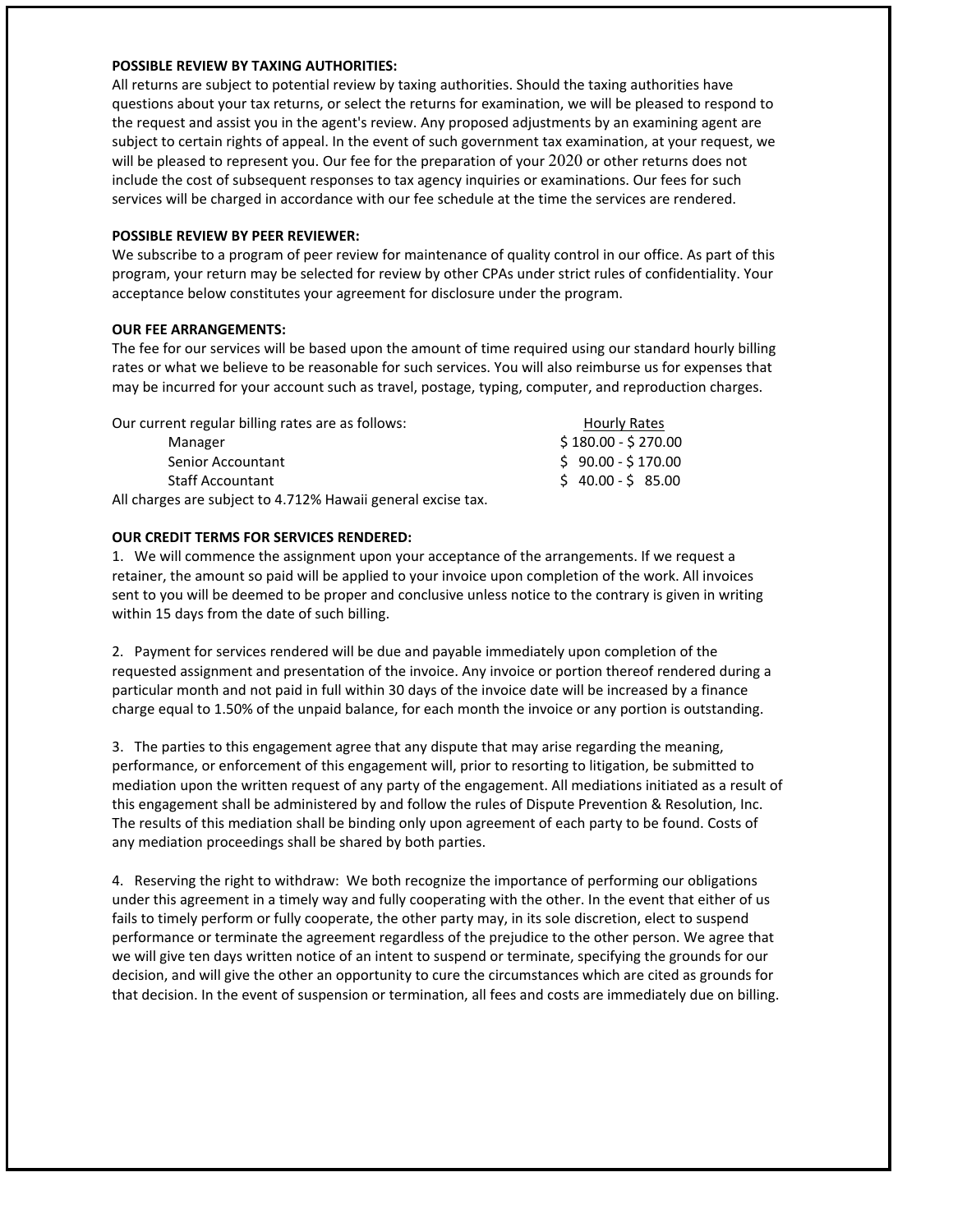|                                                                                                                                                                                                                                                                                                                                                                     |                                                   | Forms 990 / 990-EZ Return Summary |                                                                                       |                     |                                                                              |                     |
|---------------------------------------------------------------------------------------------------------------------------------------------------------------------------------------------------------------------------------------------------------------------------------------------------------------------------------------------------------------------|---------------------------------------------------|-----------------------------------|---------------------------------------------------------------------------------------|---------------------|------------------------------------------------------------------------------|---------------------|
| For calendar year 2020, or tax year beginning                                                                                                                                                                                                                                                                                                                       |                                                   |                                   |                                                                                       |                     | , and ending                                                                 |                     |
|                                                                                                                                                                                                                                                                                                                                                                     |                                                   |                                   |                                                                                       |                     | **-***2056                                                                   |                     |
|                                                                                                                                                                                                                                                                                                                                                                     | MALAMA LEARNING CENTER                            |                                   |                                                                                       |                     |                                                                              |                     |
| Net Asset / Fund Balance at Beginning of Year                                                                                                                                                                                                                                                                                                                       |                                                   |                                   |                                                                                       |                     |                                                                              | 721,367             |
| <b>Revenue</b><br>Contributions<br>Program service revenue<br>Investment income<br>Capital gain / loss<br>Fundraising / Gaming:<br>Gross revenue<br>Direct expenses<br>Net income<br>Other income<br><b>Total revenue</b><br><b>Expenses</b><br>Program services<br>Management and general<br>Fundraising<br><b>Total expenses</b><br>Excess / (deficit)<br>Changes |                                                   |                                   | 394,384<br>158,584<br>4,790<br>424<br>$\mathbf 0$<br><u>510,244</u><br>102,148<br>999 |                     | 558,182<br>613,391                                                           | $-55,209$<br>$-824$ |
| Net Asset / Fund Balance at End of Year                                                                                                                                                                                                                                                                                                                             |                                                   |                                   |                                                                                       |                     |                                                                              | 665,334             |
| <b>Reconciliation of Revenue</b>                                                                                                                                                                                                                                                                                                                                    |                                                   |                                   |                                                                                       |                     |                                                                              |                     |
| Total revenue per financial statements                                                                                                                                                                                                                                                                                                                              |                                                   |                                   |                                                                                       |                     | <b>Reconciliation of Expenses</b><br>Total expenses per financial statements |                     |
| Less:                                                                                                                                                                                                                                                                                                                                                               |                                                   |                                   | Less:                                                                                 |                     |                                                                              |                     |
| Unrealized gains                                                                                                                                                                                                                                                                                                                                                    |                                                   |                                   |                                                                                       | Donated services    |                                                                              |                     |
| Donated services                                                                                                                                                                                                                                                                                                                                                    |                                                   |                                   |                                                                                       |                     | Prior year adjustments                                                       |                     |
| Recoveries                                                                                                                                                                                                                                                                                                                                                          |                                                   |                                   |                                                                                       | Losses              |                                                                              |                     |
| Other                                                                                                                                                                                                                                                                                                                                                               |                                                   |                                   | Other                                                                                 |                     |                                                                              |                     |
| Plus:                                                                                                                                                                                                                                                                                                                                                               |                                                   |                                   | Plus:                                                                                 |                     |                                                                              |                     |
| Investment expenses                                                                                                                                                                                                                                                                                                                                                 |                                                   |                                   |                                                                                       | Investment expenses |                                                                              |                     |
| Other                                                                                                                                                                                                                                                                                                                                                               |                                                   |                                   | Other                                                                                 |                     |                                                                              |                     |
| Total revenue per return                                                                                                                                                                                                                                                                                                                                            | 558,182                                           |                                   |                                                                                       |                     | Total expenses per return                                                    | 613,391             |
| Assets<br>Liabilities<br>Net assets                                                                                                                                                                                                                                                                                                                                 | <b>Beginning</b><br>937,559<br>216,192<br>721,367 |                                   | <b>Balance Sheet</b><br><b>Ending</b><br>1,107,591<br>442,257<br>665,334              |                     | <b>Differences</b><br>$-56,033$                                              |                     |
|                                                                                                                                                                                                                                                                                                                                                                     |                                                   | <b>Miscellaneous Information</b>  |                                                                                       |                     |                                                                              |                     |
|                                                                                                                                                                                                                                                                                                                                                                     | Amended return                                    |                                   |                                                                                       |                     |                                                                              |                     |
|                                                                                                                                                                                                                                                                                                                                                                     | Return / extended due date                        |                                   | 11/15/21                                                                              |                     |                                                                              |                     |
|                                                                                                                                                                                                                                                                                                                                                                     | Failure to file penalty                           |                                   |                                                                                       |                     |                                                                              |                     |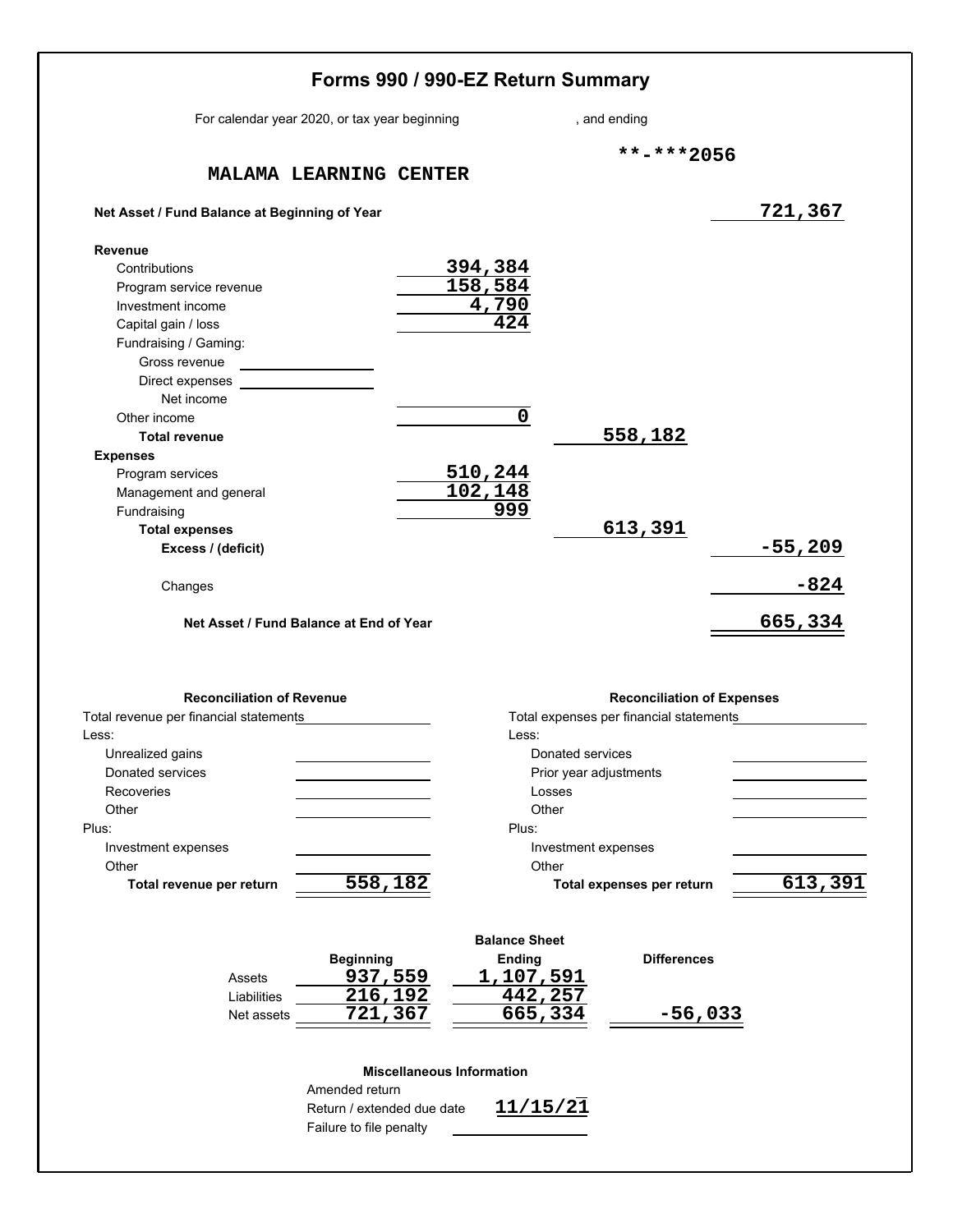| Form 8879-EO                                                                                                                                 |                                         |                                                                                                                                                                                                                                                                                       | <b>IRS e-file Signature Authorization</b><br>for an Exempt Organization                                    |                                       | OMB No. 1545-0047               |
|----------------------------------------------------------------------------------------------------------------------------------------------|-----------------------------------------|---------------------------------------------------------------------------------------------------------------------------------------------------------------------------------------------------------------------------------------------------------------------------------------|------------------------------------------------------------------------------------------------------------|---------------------------------------|---------------------------------|
| Department of the Treasury<br>Internal Revenue Service                                                                                       |                                         |                                                                                                                                                                                                                                                                                       | Do not send to the IRS. Keep for your records.<br>Go to www.irs.gov/Form8879EO for the latest information. |                                       | 2020                            |
| Name of exempt organization or person subject to tax                                                                                         |                                         |                                                                                                                                                                                                                                                                                       |                                                                                                            | <b>Taxpayer identification number</b> |                                 |
|                                                                                                                                              |                                         | MALAMA LEARNING CENTER                                                                                                                                                                                                                                                                |                                                                                                            | **-***2056                            |                                 |
| Name and title of officer or person subject to tax ELDEN ESMERALDA                                                                           |                                         |                                                                                                                                                                                                                                                                                       |                                                                                                            |                                       |                                 |
| Part I                                                                                                                                       |                                         | PRESIDENT<br>Type of Return and Return Information (Whole Dollars Only)                                                                                                                                                                                                               |                                                                                                            |                                       |                                 |
|                                                                                                                                              |                                         | Check the box for the return for which you are using this Form 8879-EO and enter the applicable amount, if any, from the return. If you                                                                                                                                               |                                                                                                            |                                       |                                 |
|                                                                                                                                              |                                         | check the box on line 1a, 2a, 3a, 4a, 5a, 6a, or 7a below, and the amount on that line for the return being filed with this form was                                                                                                                                                  |                                                                                                            |                                       |                                 |
|                                                                                                                                              |                                         | blank, then leave line 1b, 2b, 3b, 4b, 5b, 6b, or 7b, whichever is applicable, blank (do not enter -0-). But, if you entered -0- on the                                                                                                                                               |                                                                                                            |                                       |                                 |
|                                                                                                                                              |                                         | return, then enter -0- on the applicable line below. Do not complete more than one line in Part I.                                                                                                                                                                                    |                                                                                                            |                                       |                                 |
| 1a Form 990 check here                                                                                                                       | X                                       | $\underline{\mathbf{b}}$ Total revenue, if any (Form 990, Part VIII, column (A), line 12) $\ldots$                                                                                                                                                                                    |                                                                                                            | 1b                                    | 558,182                         |
| 2a Form 990-EZ check here                                                                                                                    |                                         |                                                                                                                                                                                                                                                                                       |                                                                                                            | 2 <sub>b</sub>                        |                                 |
| 3a Form 1120-POL check here ▶                                                                                                                |                                         | <b>b</b> Total tax (Form 1120-POL, line 22)                                                                                                                                                                                                                                           |                                                                                                            | 3b                                    |                                 |
| 4a Form 990-PF check here                                                                                                                    |                                         | <b>b Tax based on investment income</b> (Form 990-PF, Part VI, line 5)<br><b>b</b> Balance due (Form 8868, line 3c)                                                                                                                                                                   |                                                                                                            | 4b                                    |                                 |
| 5a Form 8868 check here<br>6a Form 990-T check here                                                                                          |                                         |                                                                                                                                                                                                                                                                                       |                                                                                                            | 5b<br>6b                              |                                 |
| 7a Form 4720 check here ▶                                                                                                                    |                                         |                                                                                                                                                                                                                                                                                       |                                                                                                            | 7b                                    |                                 |
| Part II                                                                                                                                      |                                         | Declaration and Signature Authorization of Officer or Person Subject to Tax                                                                                                                                                                                                           |                                                                                                            |                                       |                                 |
|                                                                                                                                              |                                         | Under penalties of perjury, I declare that $X$ I am an officer of the above organization of I am a person subject to tax with respect to                                                                                                                                              |                                                                                                            |                                       |                                 |
| (name of organization)                                                                                                                       |                                         |                                                                                                                                                                                                                                                                                       | , $(EIN)$                                                                                                  |                                       | and that I have examined a copy |
|                                                                                                                                              |                                         | of the 2020 electronic return and accompanying schedules and statements, and, to the best of my knowledge and belief, they are                                                                                                                                                        |                                                                                                            |                                       |                                 |
|                                                                                                                                              |                                         | true, correct, and complete. I further declare that the amount in Part I above is the amount shown on the copy of the electronic return.<br>I consent to allow my intermediate service provider, transmitter, or electronic return originator (ERO) to send the return to the IRS and |                                                                                                            |                                       |                                 |
|                                                                                                                                              |                                         | to receive from the IRS (a) an acknowledgement of receipt or reason for rejection of the transmission, (b) the reason for any delay in                                                                                                                                                |                                                                                                            |                                       |                                 |
|                                                                                                                                              |                                         | processing the return or refund, and (c) the date of any refund. If applicable, I authorize the U.S. Treasury and its designated Financial                                                                                                                                            |                                                                                                            |                                       |                                 |
|                                                                                                                                              |                                         | Agent to initiate an electronic funds withdrawal (direct debit) entry to the financial institution account indicated in the tax preparation                                                                                                                                           |                                                                                                            |                                       |                                 |
|                                                                                                                                              |                                         | software for payment of the federal taxes owed on this return, and the financial institution to debit the entry to this account. To revoke                                                                                                                                            |                                                                                                            |                                       |                                 |
|                                                                                                                                              |                                         | a payment, I must contact the U.S. Treasury Financial Agent at 1-888-353-4537 no later than 2 business days prior to the payment                                                                                                                                                      |                                                                                                            |                                       |                                 |
|                                                                                                                                              |                                         | (settlement) date. I also authorize the financial institutions involved in the processing of the electronic payment of taxes to receive<br>confidential information necessary to answer inquiries and resolve issues related to the payment. I have selected a personal               |                                                                                                            |                                       |                                 |
|                                                                                                                                              |                                         | identification number (PIN) as my signature for the electronic return and, if applicable, the consent to electronic funds withdrawal.                                                                                                                                                 |                                                                                                            |                                       |                                 |
|                                                                                                                                              |                                         |                                                                                                                                                                                                                                                                                       |                                                                                                            |                                       |                                 |
| PIN: check one box only                                                                                                                      |                                         |                                                                                                                                                                                                                                                                                       |                                                                                                            |                                       |                                 |
| Iх<br>I authorize                                                                                                                            |                                         | RICKY TAKEMOTO, CPA, LLC                                                                                                                                                                                                                                                              | to enter my PIN                                                                                            | 42056                                 | as my signature                 |
|                                                                                                                                              |                                         | ERO firm name                                                                                                                                                                                                                                                                         |                                                                                                            | Enter five numbers, but               |                                 |
|                                                                                                                                              |                                         |                                                                                                                                                                                                                                                                                       |                                                                                                            | do not enter all zeros                |                                 |
|                                                                                                                                              |                                         | on the tax year 2020 electronically filed return. If I have indicated within this return that a copy of the return is being filed with a                                                                                                                                              |                                                                                                            |                                       |                                 |
| PIN on the return's disclosure consent screen.                                                                                               |                                         | state agency(ies) regulating charities as part of the IRS Fed/State program, I also authorize the aforementioned ERO to enter my                                                                                                                                                      |                                                                                                            |                                       |                                 |
|                                                                                                                                              |                                         |                                                                                                                                                                                                                                                                                       |                                                                                                            |                                       |                                 |
|                                                                                                                                              |                                         | As an officer or person subject to tax with respect to the organization, I will enter my PIN as my signature on the tax year 2020                                                                                                                                                     |                                                                                                            |                                       |                                 |
|                                                                                                                                              |                                         | electronically filed return. If I have indicated within this return that a copy of the return is being filed with a state agency(ies)<br>regulating charities as part of the IRS Fed/State program, I will enter my PIN on the return's disclosure consent screen.                    |                                                                                                            |                                       |                                 |
|                                                                                                                                              |                                         |                                                                                                                                                                                                                                                                                       |                                                                                                            |                                       |                                 |
| Signature of officer or person subject to tax                                                                                                |                                         |                                                                                                                                                                                                                                                                                       |                                                                                                            | Date $\rightarrow 11/15/21$           |                                 |
| Part III                                                                                                                                     | <b>Certification and Authentication</b> |                                                                                                                                                                                                                                                                                       |                                                                                                            |                                       |                                 |
| <b>ERO's EFIN/PIN.</b> Enter your six-digit electronic filing identification<br>number (EFIN) followed by your five-digit self-selected PIN. |                                         |                                                                                                                                                                                                                                                                                       |                                                                                                            |                                       | * * * * * * * * * * *           |
|                                                                                                                                              |                                         |                                                                                                                                                                                                                                                                                       |                                                                                                            |                                       | Do not enter all zeros          |
|                                                                                                                                              |                                         |                                                                                                                                                                                                                                                                                       |                                                                                                            |                                       |                                 |
|                                                                                                                                              |                                         | I certify that the above numeric entry is my PIN, which is my signature on the 2020 electronically filed return indicated above. I confirm                                                                                                                                            |                                                                                                            |                                       |                                 |
|                                                                                                                                              |                                         | that I am submitting this return in accordance with the requirements of Pub. 4163, Modernized e-File (MeF) Information for Authorized                                                                                                                                                 |                                                                                                            |                                       |                                 |
| IRS e-file Providers for Business Returns.                                                                                                   |                                         |                                                                                                                                                                                                                                                                                       |                                                                                                            |                                       |                                 |
| ERO's signature                                                                                                                              | RICKY M.                                | <b>TAKEMOTO</b>                                                                                                                                                                                                                                                                       | Date $\rightarrow$                                                                                         | 11/15/21                              |                                 |
|                                                                                                                                              |                                         |                                                                                                                                                                                                                                                                                       |                                                                                                            |                                       |                                 |
|                                                                                                                                              |                                         | <b>ERO Must Retain This Form - See Instructions</b>                                                                                                                                                                                                                                   |                                                                                                            |                                       |                                 |
|                                                                                                                                              |                                         | Do Not Submit This Form to the IRS Unless Requested To Do So                                                                                                                                                                                                                          |                                                                                                            |                                       |                                 |
| For Paperwork Reduction Act Notice, see back of form                                                                                         |                                         |                                                                                                                                                                                                                                                                                       |                                                                                                            |                                       | Eqrm $8879 - EQ$ (2020)         |

**For Paperwork Reduction Act Notice, see back of form.**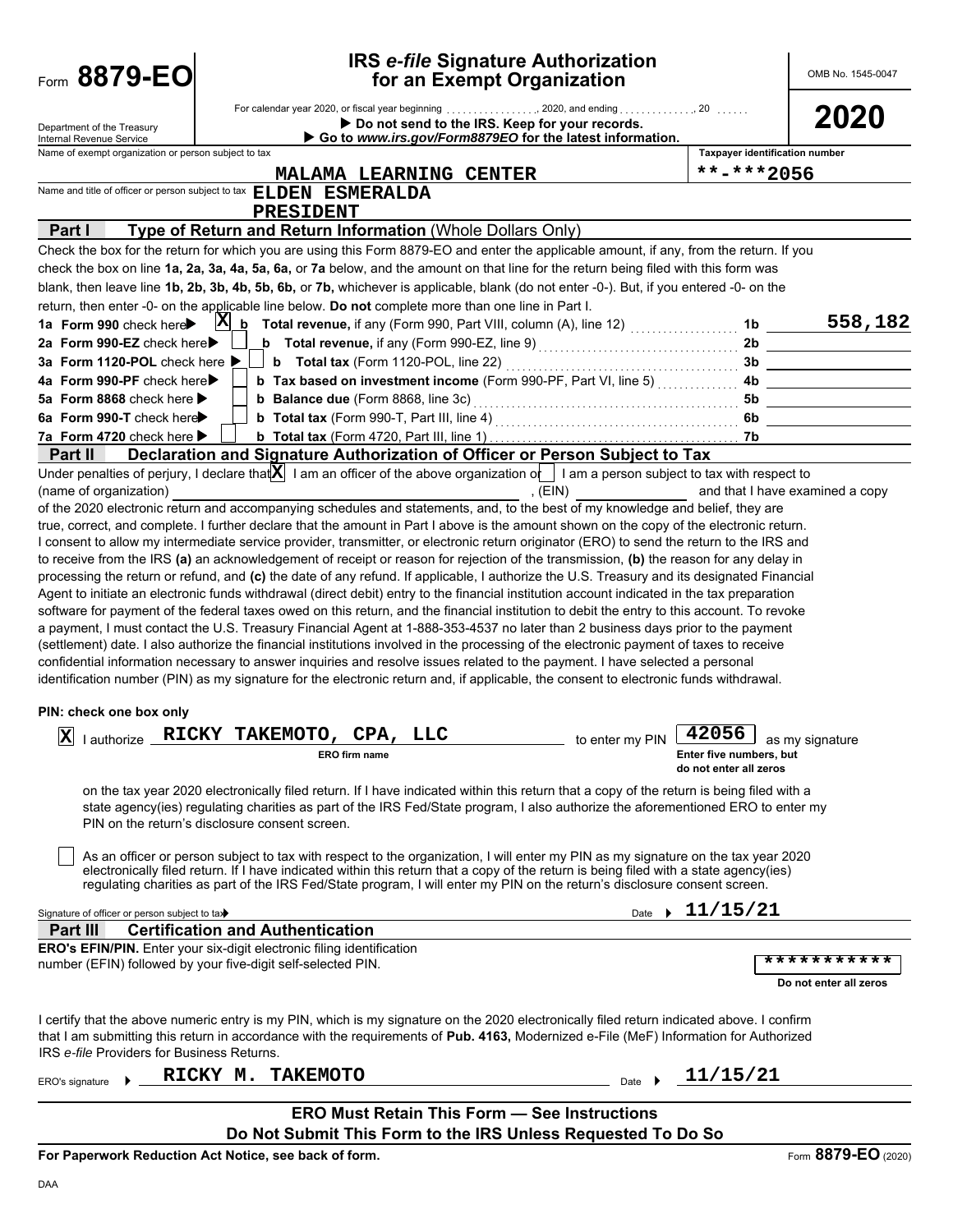| Form |
|------|
|------|

## **Return of Organization Exempt From Income Tax**

Department of the Treasury **Depentity Proper Service Constant of the Service Constant Constant Constant Constant**<br>Internal Revenue Service **Constant Constant Constant Constant Constant Constant Constant Constant Constant C Under section 501(c), 527, or 4947(a)(1) of the Internal Revenue Code (except private foundations)**

| LULU                                 |
|--------------------------------------|
|                                      |
| <b>Open to Public<br/>Inspection</b> |
|                                      |

|                                | Internal Revenue Service        | $\blacktriangleright$ Go to <i>www.irs.gov/Form990</i> for instructions and the latest information.                                                                        |                                                     |                          | <b>INSPECTION</b>                                            |
|--------------------------------|---------------------------------|----------------------------------------------------------------------------------------------------------------------------------------------------------------------------|-----------------------------------------------------|--------------------------|--------------------------------------------------------------|
|                                |                                 | For the 2020 calendar year, or tax year beginning<br>and ending                                                                                                            |                                                     |                          |                                                              |
|                                | <b>B</b> Check if applicable:   | C Name of organization                                                                                                                                                     |                                                     |                          | D Employer identification number                             |
|                                | Address change                  | <b>MALAMA LEARNING CENTER</b>                                                                                                                                              |                                                     |                          |                                                              |
|                                | Name change                     | Doing business as                                                                                                                                                          |                                                     |                          | **-***2056                                                   |
|                                |                                 | Number and street (or P.O. box if mail is not delivered to street address)<br>PO BOX 1662                                                                                  | Room/suite                                          | E Telephone number       |                                                              |
|                                | Initial return<br>Final return/ | City or town, state or province, country, and ZIP or foreign postal code                                                                                                   |                                                     |                          | 808-305-8287                                                 |
|                                | terminated                      |                                                                                                                                                                            |                                                     |                          |                                                              |
|                                | Amended return                  | <b>HONOLULU</b><br>HI 96806                                                                                                                                                |                                                     | G Gross receipts\$       | 558,758                                                      |
|                                |                                 | Name and address of principal officer:                                                                                                                                     |                                                     |                          | X No<br>H(a) Is this a group return for subordinates?<br>Yes |
|                                | Application pending             | ELDEN ESMERALDA                                                                                                                                                            |                                                     |                          |                                                              |
|                                |                                 |                                                                                                                                                                            | H(b) Are all subordinates included?                 |                          | No<br>Yes                                                    |
|                                |                                 |                                                                                                                                                                            |                                                     |                          | If "No," attach a list. See instructions                     |
|                                | Tax-exempt status:              | $ \mathbf{X} $ 501(c)(3)<br>$\sum$ (insert no.)<br>$501(c)$ (<br>527<br>4947(a)(1) or                                                                                      |                                                     |                          |                                                              |
|                                | Website: $\blacktriangleright$  | WWW.MALAMALEARNINGCENTER.ORG                                                                                                                                               | $H(c)$ Group exemption number $\blacktriangleright$ |                          |                                                              |
| ĸ                              |                                 | Form of organization: $\ \mathbf{X}\ $ Corporation<br>Other $\blacktriangleright$<br>Trust<br>Association                                                                  | L Year of formation: $2004$                         |                          | <b>M</b> State of legal domicile: $HI$                       |
|                                | Part I                          | <b>Summary</b>                                                                                                                                                             |                                                     |                          |                                                              |
|                                |                                 | 1 Briefly describe the organization's mission or most significant activities:                                                                                              |                                                     |                          |                                                              |
|                                |                                 | TO PROVIDE A PLACE THAT BRINGS ART, SCIENCE TOGETHER TO PROMOTE SUSTAINABLE                                                                                                |                                                     |                          |                                                              |
|                                |                                 | LIVING THROUGHOUT HAWAII. TO TEACH AND INSPIRE COMMUNITIES TO CREATE                                                                                                       |                                                     |                          |                                                              |
|                                |                                 | HEALTHY LIVING ENVIRONMENTS.                                                                                                                                               |                                                     |                          |                                                              |
| Governance                     |                                 | 2 Check this box $\blacktriangleright$ if the organization discontinued its operations or disposed of more than 25% of its net assets.                                     |                                                     |                          |                                                              |
| න්                             |                                 | 3 Number of voting members of the governing body (Part VI, line 1a)                                                                                                        |                                                     | 3                        | 8                                                            |
|                                |                                 | 4 Number of independent voting members of the governing body (Part VI, line 1b) [11] [11] Number of independent voting members of the governing body (Part VI, line 1b)    |                                                     | $\overline{\mathbf{4}}$  | $\overline{8}$                                               |
| Activities                     |                                 | Total number of individuals employed in calendar year 2020 (Part V, line 2a) [[[[[[[[[[[[[[[[[[[[[[[[[[[[[[[[                                                              |                                                     | 5                        | 11                                                           |
|                                |                                 | 6 Total number of volunteers (estimate if necessary)                                                                                                                       |                                                     | 6                        | 0                                                            |
|                                |                                 | 7a Total unrelated business revenue from Part VIII, column (C), line 12                                                                                                    |                                                     | 7a                       | 0                                                            |
|                                |                                 |                                                                                                                                                                            |                                                     | 7b                       | 0                                                            |
|                                |                                 |                                                                                                                                                                            | <b>Prior Year</b>                                   |                          | <b>Current Year</b>                                          |
|                                |                                 |                                                                                                                                                                            |                                                     | 536,319                  | 394,384                                                      |
|                                |                                 | 9 Program service revenue (Part VIII, line 2g)                                                                                                                             |                                                     | 18,419                   | 158,584                                                      |
| Revenue                        |                                 |                                                                                                                                                                            |                                                     | <u>4,502</u>             | 5,214                                                        |
|                                |                                 | 11 Other revenue (Part VIII, column (A), lines 5, 6d, 8c, 9c, 10c, and 11e)                                                                                                |                                                     |                          |                                                              |
|                                |                                 | 12 Total revenue - add lines 8 through 11 (must equal Part VIII, column (A), line 12)                                                                                      |                                                     | 559,240                  | 558,182                                                      |
|                                |                                 | 13 Grants and similar amounts paid (Part IX, column (A), lines 1-3)                                                                                                        |                                                     |                          |                                                              |
|                                |                                 | 14 Benefits paid to or for members (Part IX, column (A), line 4)                                                                                                           |                                                     |                          |                                                              |
|                                |                                 | 15 Salaries, other compensation, employee benefits (Part IX, column (A), lines 5-10)                                                                                       |                                                     | 226,002                  | 261,447                                                      |
| penses                         |                                 | 16aProfessional fundraising fees (Part IX, column (A), line 11e)                                                                                                           |                                                     |                          |                                                              |
|                                |                                 | <b>b</b> Total fundraising expenses (Part IX, column (D), line 25) ▶                                                                                                       |                                                     |                          |                                                              |
| ΔŇ                             |                                 | 17 Other expenses (Part IX, column (A), lines 11a-11d, 11f-24e)                                                                                                            |                                                     | 282,862                  | 351,944                                                      |
|                                |                                 | 18 Total expenses. Add lines 13-17 (must equal Part IX, column (A), line 25) [                                                                                             |                                                     | 508,864                  | 613,391                                                      |
|                                |                                 | 19 Revenue less expenses. Subtract line 18 from line 12                                                                                                                    |                                                     | 50,376                   | $-55,209$                                                    |
|                                |                                 |                                                                                                                                                                            | <b>Beginning of Current Year</b>                    |                          | End of Year                                                  |
| Net Assets or<br>Fund Balances |                                 | 20 Total assets (Part X, line 16)                                                                                                                                          |                                                     | 937,559                  | 1,107,591                                                    |
|                                |                                 | 21 Total liabilities (Part X, line 26)                                                                                                                                     |                                                     | 216,192                  | 442,257                                                      |
|                                |                                 | 22 Net assets or fund balances. Subtract line 21 from line 20                                                                                                              |                                                     | 721,367                  | 665,334                                                      |
|                                | Part II                         | <b>Signature Block</b>                                                                                                                                                     |                                                     |                          |                                                              |
|                                |                                 | Under penalties of perjury, I declare that I have examined this return, including accompanying schedules and statements, and to the best of my knowledge and belief, it is |                                                     |                          |                                                              |
|                                |                                 | true, correct, and complete. Declaration of preparer (other than officer) is based on all information of which preparer has any knowledge.                                 |                                                     |                          |                                                              |
|                                |                                 |                                                                                                                                                                            |                                                     |                          |                                                              |
| Sign                           |                                 | Signature of officer                                                                                                                                                       |                                                     | Date                     |                                                              |
| <b>Here</b>                    |                                 | <b>ELDEN ESMERALDA</b><br><b>PRESIDENT</b>                                                                                                                                 |                                                     |                          |                                                              |
|                                |                                 | Type or print name and title                                                                                                                                               |                                                     |                          |                                                              |
|                                |                                 | Print/Type preparer's name<br>Preparer's signature                                                                                                                         | Date                                                | Check                    | X if<br><b>PTIN</b>                                          |
| Paid                           |                                 |                                                                                                                                                                            |                                                     |                          | *********                                                    |
|                                | Preparer                        | RICKY M. TAKEMOTO<br>RICKY M. TAKEMOTO                                                                                                                                     |                                                     | $11/09/21$ self-employed | $\overline{***}$ -***7267                                    |
|                                | Firm's name<br><b>Use Only</b>  | RICKY TAKEMOTO, CPA, LLC                                                                                                                                                   |                                                     | Firm's EIN ▶             |                                                              |
|                                |                                 | 745 FORT STREET, SUITE 2124                                                                                                                                                |                                                     |                          |                                                              |
|                                | Firm's address                  | HONOLULU, HI<br>96813-3821                                                                                                                                                 |                                                     | Phone no.                | 808-380-5588                                                 |
|                                |                                 | May the IRS discuss this return with the preparer shown above? See instructions                                                                                            |                                                     |                          | X Yes<br>No.                                                 |

| Sign        | Signature of officer                                                            |                                 | Date      |                          |                              |  |
|-------------|---------------------------------------------------------------------------------|---------------------------------|-----------|--------------------------|------------------------------|--|
| <b>Here</b> | <b>ESMERALDA</b><br><b>ELDEN</b><br>Type or print name and title                | <b>PRESIDENT</b>                |           |                          |                              |  |
|             | Print/Type preparer's name                                                      | Preparer's signature            | Date      | $ \mathbf{x} $<br>Check  | PTIN                         |  |
| Paid        | <b>TAKEMOTO</b><br>RICKY M.                                                     | RICKY M. TAKEMOTO               |           | $11/09/21$ self-employed | *********                    |  |
| Preparer    | <b>TAKEMOTO,</b><br><b>RICKY</b><br>Firm's name                                 | CPA, LLC                        |           | Firm's $EIN$             | **-***7267                   |  |
| Use Only    | STREET,<br>745 FORT<br>HONOLULU,<br>HI<br>Firm's address                        | <b>SUITE 2124</b><br>96813-3821 | Phone no. |                          | 808-380-5588                 |  |
|             | May the IRS discuss this return with the preparer shown above? See instructions |                                 |           |                          | X<br><b>No</b><br><b>Yes</b> |  |
| DAA         | For Paperwork Reduction Act Notice, see the separate instructions.              |                                 |           |                          | Form 990 (2020)              |  |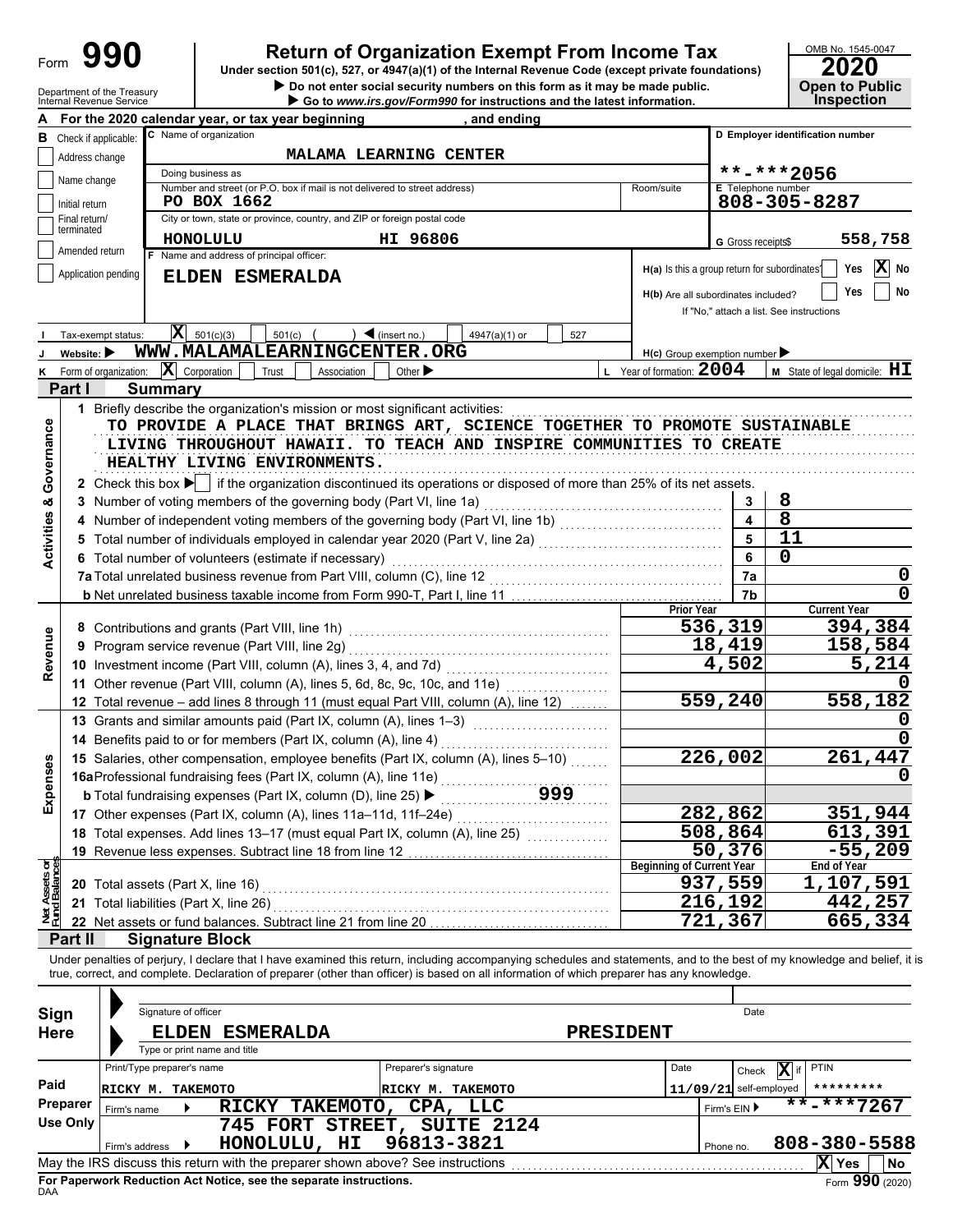|              | Form 990 (2020) MALAMA LEARNING CENTER                                                                                         |                                           | $***$ -***2056                                                                                                                                                                                                                                                                                                                                      | Page 2                                                                                                                                                                                                                                                                                                                                                                              |
|--------------|--------------------------------------------------------------------------------------------------------------------------------|-------------------------------------------|-----------------------------------------------------------------------------------------------------------------------------------------------------------------------------------------------------------------------------------------------------------------------------------------------------------------------------------------------------|-------------------------------------------------------------------------------------------------------------------------------------------------------------------------------------------------------------------------------------------------------------------------------------------------------------------------------------------------------------------------------------|
| Part III     | <b>Statement of Program Service Accomplishments</b>                                                                            |                                           | Check if Schedule O contains a response or note to any line in this Part III                                                                                                                                                                                                                                                                        | $ \mathbf{x} $                                                                                                                                                                                                                                                                                                                                                                      |
|              | 1 Briefly describe the organization's mission:<br>HEALTHY LIVING ENVIRONMENTS.                                                 |                                           | LIVING THROUGHOUT HAWAII. TO TEACH AND INSPIRE COMMUNITIES TO CREATE                                                                                                                                                                                                                                                                                | TO PROVIDE A PLACE THAT BRINGS ART, SCIENCE TOGETHER TO PROMOTE SUSTAINABLE                                                                                                                                                                                                                                                                                                         |
|              | prior Form 990 or 990-EZ?<br>If "Yes," describe these new services on Schedule O.                                              |                                           | 2 Did the organization undertake any significant program services during the year which were not listed on the                                                                                                                                                                                                                                      | Yes $ X $ No                                                                                                                                                                                                                                                                                                                                                                        |
| services?    | 3 Did the organization cease conducting, or make significant changes in how it conducts, any program                           |                                           |                                                                                                                                                                                                                                                                                                                                                     | Yes $\overline{X}$ No                                                                                                                                                                                                                                                                                                                                                               |
|              | If "Yes," describe these changes on Schedule O.<br>the total expenses, and revenue, if any, for each program service reported. |                                           | Describe the organization's program service accomplishments for each of its three largest program services, as measured by<br>expenses. Section 501(c)(3) and 501(c)(4) organizations are required to report the amount of grants and allocations to others,                                                                                        |                                                                                                                                                                                                                                                                                                                                                                                     |
| 4a (Code:    | ) (Expenses \$<br>PLANTS TO PLACES WHERE THEY ONCE THRIVED.<br>LEARNING FIRST-HAND ABOUT 21ST CENTURY CAREERS.                 | 180, 248 including grants of\$            | OLA NA KINI: OLA NA KINI INVOLVES STUDENTS, TEACHERS, CULTURAL<br>PRACTITIONERS, COMMUNITY MEMBERS, SCIENTISTS, RESOURCE MANAGERS, AND<br>VISITORS THROUGH HANDS-ON, PLACE-BASED EDUCATION WITH REAL-WORLD<br>APPLICATIONS. THE PROGRAM INVOLVES BRINGING BACK LIFE-GIVING<br>WORKING DIRECTLY WITH CONSERVATION AND AGRICULTURAL PROFESSIONALS AND | 180,070)<br>) (Revenue \$<br>EDUCATION IS WOVEN THROUGHOUT<br>THE PROGRAM FOR A WIDE AUDIENCE INCLUDING ELEMENTARY TO COLLEGE STUDENTS<br>AND VOLUNTEERS. THEY ARE DEVISING CREATIVE SOLUTIONS TO MANY CHALLENGES,                                                                                                                                                                  |
| 4b (Code:    | ) (Expenses \$<br>IS PLACE-BASED AND EXPERIENTIAL IN NATURE.<br>TOWARD GRADUATION, WHICH IS A GOAL OF THE PROGRAM.             | 96, 960 including grants of\$             | PROGRAM EARN A SCIENCE COURSE CREDIT, WHICH HELPS THEM PROGRESS                                                                                                                                                                                                                                                                                     | $108,668$ )<br>) (Revenue \$<br>MALAMA AINA FIELD SCHOOL: THIS SUMMER PROGRAM HAS BEEN HELD SINCE 2013 AND<br>EXPANDED TO WAIANAE HIGH SCHOOL IN 2018. MALAMA LEARNING CENTER CREATED THE<br>MALAMA AINA FIELD SCHOOL WITH PARTNER ORGANIZATIONS TO HELP STUDENTS LEARN<br>SCIENCE, MATH, AND OTHER SUBJECT AREAS THROUGH ENVIRONMENTAL EDUCATION THAT<br>STUDENTS ENROLLED IN THIS |
|              |                                                                                                                                |                                           |                                                                                                                                                                                                                                                                                                                                                     |                                                                                                                                                                                                                                                                                                                                                                                     |
| 4c (Code:    | ) (Expenses \$<br>HAWAII GREEN COLLAR INSTITUTE                                                                                | 13, 546 including grants of\$             | AND PARTICIPATE IN PLACE-BASED, HANDS-ON EXPERIENCES IN THE THAT WILL                                                                                                                                                                                                                                                                               | 5,682<br>) (Revenue \$<br>(HGCI): THIS PROGRAM INVOLVES WORKSHOPS FOR<br>TEACHERS AND STUDENTS TO GAIN FIRST-HAND KNOWLEDGE FROM COMMUNITY EXPERTS<br>CONNECT TEACHING TO LOCAL AND GLOBAL ISSUES. HGCI PROGRAMS INSTRUCT HOW<br>EDUCATION CAN SEAMLESSLY INCORPORATE STEAM, HA (NA HOPENA A'O), AND NGSS.                                                                          |
|              |                                                                                                                                |                                           |                                                                                                                                                                                                                                                                                                                                                     |                                                                                                                                                                                                                                                                                                                                                                                     |
|              |                                                                                                                                |                                           |                                                                                                                                                                                                                                                                                                                                                     |                                                                                                                                                                                                                                                                                                                                                                                     |
| (Expenses \$ | 4d Other program services (Describe on Schedule O.)<br>4e Total program service expenses >                                     | 219, 490 including grants of\$<br>510,244 | (Revenue \$                                                                                                                                                                                                                                                                                                                                         | 237,451                                                                                                                                                                                                                                                                                                                                                                             |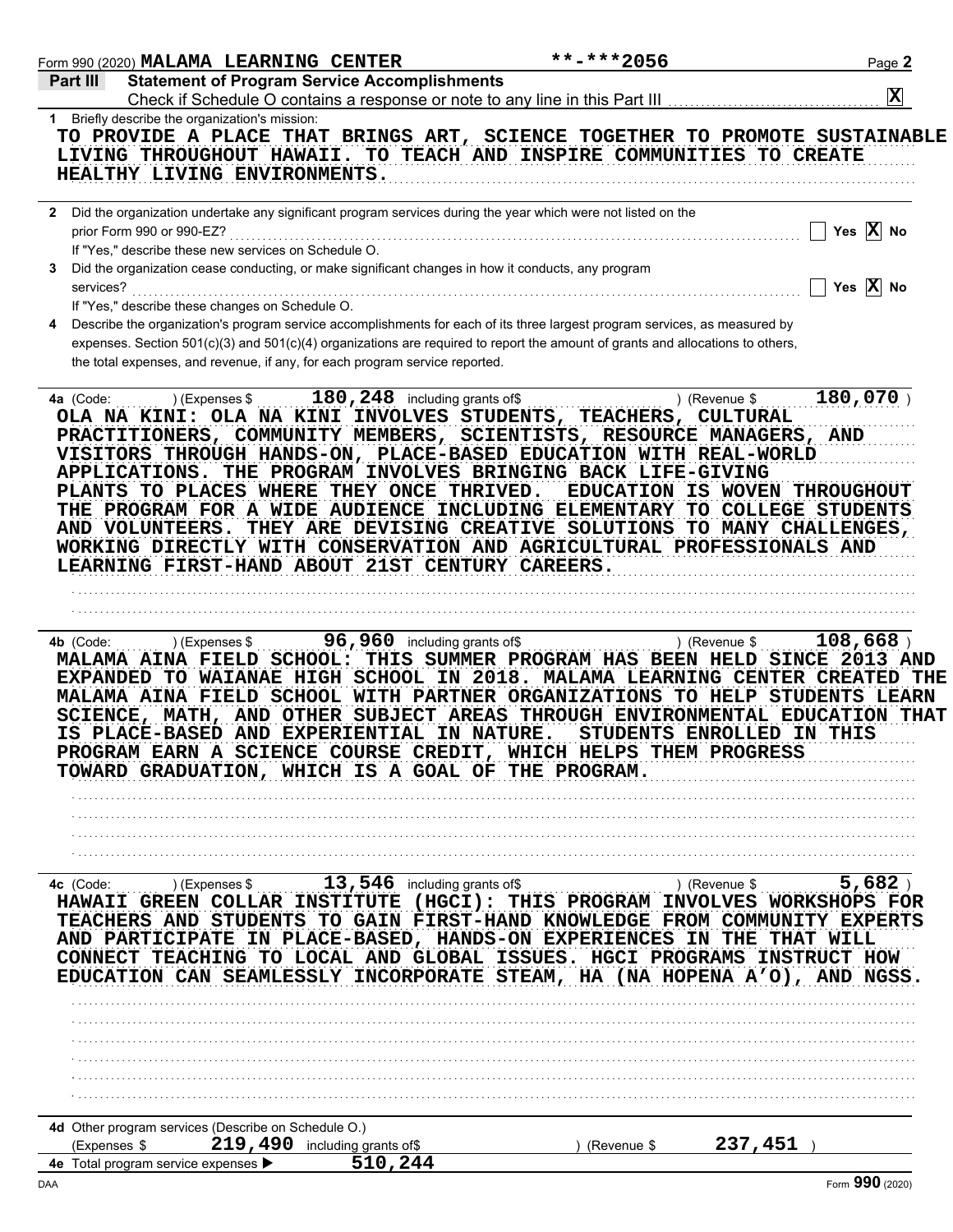**Part IV Checklist of Required Schedules** Form 990 (2020) Page **3 MALAMA LEARNING CENTER \*\*-\*\*\*2056**

|     |                                                                                                                                              |                 | Yes         | No |
|-----|----------------------------------------------------------------------------------------------------------------------------------------------|-----------------|-------------|----|
| 1   | Is the organization described in section $501(c)(3)$ or $4947(a)(1)$ (other than a private foundation)? If "Yes,"                            |                 |             |    |
|     | complete Schedule A                                                                                                                          | 1               | X           |    |
| 2   | Is the organization required to complete Schedule B, Schedule of Contributors (see instructions)?                                            | $\mathbf{2}$    | $\mathbf x$ |    |
| 3   | Did the organization engage in direct or indirect political campaign activities on behalf of or in opposition to                             |                 |             |    |
|     | candidates for public office? If "Yes," complete Schedule C, Part I                                                                          | 3               |             | X  |
| 4   | Section 501(c)(3) organizations. Did the organization engage in lobbying activities, or have a section 501(h)                                |                 |             |    |
|     | election in effect during the tax year? If "Yes," complete Schedule C, Part II                                                               | 4               |             | X  |
| 5   | Is the organization a section $501(c)(4)$ , $501(c)(5)$ , or $501(c)(6)$ organization that receives membership dues,                         |                 |             |    |
|     | assessments, or similar amounts as defined in Revenue Procedure 98-19? If "Yes," complete Schedule C, Part III                               | 5               |             | X  |
| 6   | Did the organization maintain any donor advised funds or any similar funds or accounts for which donors                                      |                 |             |    |
|     | have the right to provide advice on the distribution or investment of amounts in such funds or accounts? If                                  |                 |             |    |
|     | "Yes," complete Schedule D, Part I                                                                                                           | 6               |             | X  |
| 7   | Did the organization receive or hold a conservation easement, including easements to preserve open space,                                    |                 |             |    |
|     | the environment, historic land areas, or historic structures? If "Yes," complete Schedule D, Part II                                         | 7               |             | X  |
| 8   | Did the organization maintain collections of works of art, historical treasures, or other similar assets? If "Yes,"                          |                 |             |    |
|     | complete Schedule D, Part III                                                                                                                | 8               |             | X  |
| 9   | Did the organization report an amount in Part X, line 21, for escrow or custodial account liability, serve as a                              |                 |             |    |
|     | custodian for amounts not listed in Part X; or provide credit counseling, debt management, credit repair, or                                 |                 |             |    |
|     | debt negotiation services? If "Yes," complete Schedule D, Part IV                                                                            | 9               |             | x  |
| 10  | Did the organization, directly or through a related organization, hold assets in donor-restricted endowments                                 |                 |             |    |
|     | or in quasi endowments? If "Yes," complete Schedule D, Part V                                                                                | 10              |             | X  |
| 11  | If the organization's answer to any of the following questions is "Yes," then complete Schedule D, Parts VI,                                 |                 |             |    |
|     | VII, VIII, IX, or X as applicable.<br>Did the organization report an amount for land, buildings, and equipment in Part X, line 10? If "Yes," |                 |             |    |
| a   | complete Schedule D, Part VI                                                                                                                 | 11a             | X           |    |
| b   | Did the organization report an amount for investments—other securities in Part X, line 12, that is 5% or more                                |                 |             |    |
|     | of its total assets reported in Part X, line 16? If "Yes," complete Schedule D, Part VII                                                     | 11b             |             | X  |
|     | Did the organization report an amount for investments—program related in Part X, line 13, that is 5% or more                                 |                 |             |    |
|     | of its total assets reported in Part X, line 16? If "Yes," complete Schedule D, Part VIII [[[[[[[[[[[[[[[[[[[                                | 11c             |             | x  |
|     | d Did the organization report an amount for other assets in Part X, line 15, that is 5% or more of its total assets                          |                 |             |    |
|     | reported in Part X, line 16? If "Yes," complete Schedule D, Part IX                                                                          | 11d             |             | X  |
|     | Did the organization report an amount for other liabilities in Part X, line 25? If "Yes," complete Schedule D, Part X                        | 11e             | $\mathbf x$ |    |
| f   | Did the organization's separate or consolidated financial statements for the tax year include a footnote that addresses                      |                 |             |    |
|     | the organization's liability for uncertain tax positions under FIN 48 (ASC 740)? If "Yes," complete Schedule D, Part X                       | 11f             |             | x  |
|     | 12a Did the organization obtain separate, independent audited financial statements for the tax year? If "Yes," complete                      |                 |             |    |
|     |                                                                                                                                              | 12a             |             | X  |
| b   | Was the organization included in consolidated, independent audited financial statements for the tax year? If                                 |                 |             |    |
|     | "Yes," and if the organization answered "No" to line 12a, then completing Schedule D, Parts XI and XII is optional                           | 12 <sub>b</sub> |             | X  |
| 13  |                                                                                                                                              | 13              |             | X  |
| 14a | Did the organization maintain an office, employees, or agents outside of the United States?                                                  | 14a             |             | Χ  |
| b   | Did the organization have aggregate revenues or expenses of more than \$10,000 from grantmaking,                                             |                 |             |    |
|     | fundraising, business, investment, and program service activities outside the United States, or aggregate                                    |                 |             |    |
|     | foreign investments valued at \$100,000 or more? If "Yes," complete Schedule F, Parts I and IV [[[[[[[[[[[[[[[                               | 14b             |             | X  |
| 15  | Did the organization report on Part IX, column (A), line 3, more than \$5,000 of grants or other assistance to or                            |                 |             |    |
|     | for any foreign organization? If "Yes," complete Schedule F, Parts II and IV                                                                 | 15              |             | X  |
| 16  | Did the organization report on Part IX, column (A), line 3, more than \$5,000 of aggregate grants or other                                   |                 |             |    |
|     | assistance to or for foreign individuals? If "Yes," complete Schedule F, Parts III and IV                                                    | 16              |             | X  |
| 17  | Did the organization report a total of more than \$15,000 of expenses for professional fundraising services on                               |                 |             |    |
|     |                                                                                                                                              | 17              |             | X  |
| 18  | Did the organization report more than \$15,000 total of fundraising event gross income and contributions on                                  |                 |             |    |
|     | Part VIII, lines 1c and 8a? If "Yes," complete Schedule G, Part II                                                                           | 18              |             | X  |
| 19  | Did the organization report more than \$15,000 of gross income from gaming activities on Part VIII, line 9a?                                 |                 |             |    |
|     |                                                                                                                                              | 19              |             | X  |
| 20a |                                                                                                                                              | 20a             |             | Χ  |
| b   |                                                                                                                                              | 20b             |             |    |
| 21  | Did the organization report more than \$5,000 of grants or other assistance to any domestic organization or                                  |                 |             |    |
|     |                                                                                                                                              | 21              |             | X  |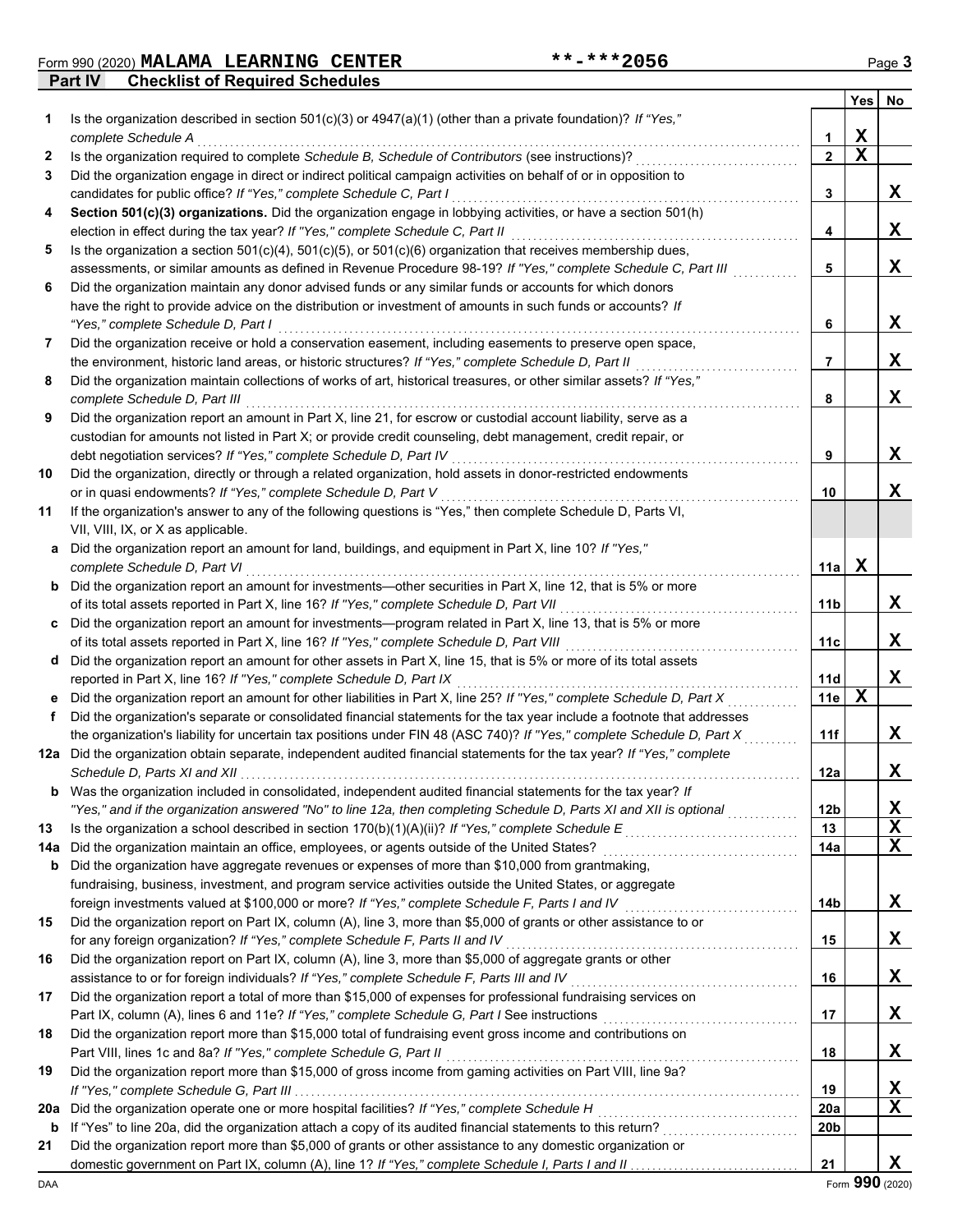Form 990 (2020) Page **4 MALAMA LEARNING CENTER \*\*-\*\*\*2056**

**Part IV Checklist of Required Schedules** *(continued)*

|          |                                                                                                                                                                                                                  |                |    |                 | Yes        | No.             |
|----------|------------------------------------------------------------------------------------------------------------------------------------------------------------------------------------------------------------------|----------------|----|-----------------|------------|-----------------|
| 22       | Did the organization report more than \$5,000 of grants or other assistance to or for domestic individuals on                                                                                                    |                |    |                 |            |                 |
|          | Part IX, column (A), line 2? If "Yes," complete Schedule I, Parts I and III                                                                                                                                      |                |    | 22              |            | X               |
| 23       | Did the organization answer "Yes" to Part VII, Section A, line 3, 4, or 5 about compensation of the<br>organization's current and former officers, directors, trustees, key employees, and highest compensated   |                |    |                 |            |                 |
|          | employees? If "Yes," complete Schedule J                                                                                                                                                                         |                |    | 23              |            | X               |
|          | 24a Did the organization have a tax-exempt bond issue with an outstanding principal amount of more than                                                                                                          |                |    |                 |            |                 |
|          | \$100,000 as of the last day of the year, that was issued after December 31, 2002? If "Yes," answer lines 24b                                                                                                    |                |    |                 |            |                 |
|          | through 24d and complete Schedule K. If "No," go to line 25a                                                                                                                                                     |                |    | 24a             |            | X               |
| b        | Did the organization invest any proceeds of tax-exempt bonds beyond a temporary period exception?                                                                                                                |                |    | 24b             |            |                 |
| c        | Did the organization maintain an escrow account other than a refunding escrow at any time during the year                                                                                                        |                |    |                 |            |                 |
|          | to defease any tax-exempt bonds?                                                                                                                                                                                 |                |    | 24c             |            |                 |
| d        | Did the organization act as an "on behalf of" issuer for bonds outstanding at any time during the year?                                                                                                          |                |    | 24d             |            |                 |
|          | 25a Section 501(c)(3), 501(c)(4), and 501(c)(29) organizations. Did the organization engage in an excess benefit                                                                                                 |                |    |                 |            |                 |
|          | transaction with a disqualified person during the year? If "Yes," complete Schedule L, Part I                                                                                                                    |                |    | 25a             |            | X               |
| b        | Is the organization aware that it engaged in an excess benefit transaction with a disqualified person in a prior                                                                                                 |                |    |                 |            |                 |
|          | year, and that the transaction has not been reported on any of the organization's prior Forms 990 or 990-EZ?                                                                                                     |                |    |                 |            |                 |
|          | If "Yes," complete Schedule L, Part I                                                                                                                                                                            |                |    | 25b             |            | X               |
| 26       | Did the organization report any amount on Part X, line 5 or 22, for receivables from or payables to any current                                                                                                  |                |    |                 |            |                 |
|          | or former officer, director, trustee, key employee, creator or founder, substantial contributor, or 35%                                                                                                          |                |    |                 |            |                 |
|          | controlled entity or family member of any of these persons? If "Yes," complete Schedule L, Part II                                                                                                               |                |    | 26              |            | X               |
| 27       | Did the organization provide a grant or other assistance to any current or former officer, director, trustee, key                                                                                                |                |    |                 |            |                 |
|          | employee, creator or founder, substantial contributor or employee thereof, a grant selection committee<br>member, or to a 35% controlled entity (including an employee thereof) or family member of any of these |                |    |                 |            |                 |
|          | persons? If "Yes," complete Schedule L, Part III                                                                                                                                                                 |                |    | 27              |            | X               |
| 28       | Was the organization a party to a business transaction with one of the following parties (see Schedule L, Part                                                                                                   |                |    |                 |            |                 |
|          | IV instructions, for applicable filing thresholds, conditions, and exceptions):                                                                                                                                  |                |    |                 |            |                 |
| а        | A current or former officer, director, trustee, key employee, creator or founder, or substantial contributor? If                                                                                                 |                |    |                 |            |                 |
|          | "Yes," complete Schedule L, Part IV                                                                                                                                                                              |                |    | 28a             |            | X               |
| b        | A family member of any individual described in line 28a? If "Yes," complete Schedule L, Part IV                                                                                                                  |                |    | 28b             |            | x               |
| c        | A 35% controlled entity of one or more individuals and/or organizations described in lines 28a or 28b? If                                                                                                        |                |    |                 |            |                 |
|          | "Yes," complete Schedule L, Part IV                                                                                                                                                                              |                |    | 28c             |            | X               |
| 29       | Did the organization receive more than \$25,000 in non-cash contributions? If "Yes," complete Schedule M                                                                                                         |                |    | 29              |            | X               |
| 30       | Did the organization receive contributions of art, historical treasures, or other similar assets, or qualified                                                                                                   |                |    |                 |            |                 |
|          | conservation contributions? If "Yes," complete Schedule M                                                                                                                                                        |                |    | 30              |            | X               |
| 31       | Did the organization liquidate, terminate, or dissolve and cease operations? If "Yes," complete Schedule N, Part I                                                                                               |                |    | 31              |            | X               |
| 32       | Did the organization sell, exchange, dispose of, or transfer more than 25% of its net assets? If "Yes,"                                                                                                          |                |    |                 |            |                 |
|          | complete Schedule N, Part II                                                                                                                                                                                     |                |    | 32              |            | x               |
| 33       | Did the organization own 100% of an entity disregarded as separate from the organization under Regulations                                                                                                       |                |    |                 |            |                 |
|          | sections 301.7701-2 and 301.7701-3? If "Yes," complete Schedule R, Part I                                                                                                                                        |                |    | 33              |            | X               |
| 34       | Was the organization related to any tax-exempt or taxable entity? If "Yes," complete Schedule R, Part II, III,<br>or IV, and Part V, line 1                                                                      |                |    |                 |            |                 |
|          |                                                                                                                                                                                                                  |                |    | 34<br>35a       |            | X<br>X          |
| 35а<br>b | If "Yes" to line 35a, did the organization receive any payment from or engage in any transaction with a                                                                                                          |                |    |                 |            |                 |
|          | controlled entity within the meaning of section 512(b)(13)? If "Yes," complete Schedule R, Part V, line 2                                                                                                        |                |    | 35 <sub>b</sub> |            |                 |
| 36       | Section 501(c)(3) organizations. Did the organization make any transfers to an exempt non-charitable                                                                                                             |                |    |                 |            |                 |
|          | related organization? If "Yes," complete Schedule R, Part V, line 2                                                                                                                                              |                |    | 36              |            | X               |
| 37       | Did the organization conduct more than 5% of its activities through an entity that is not a related organization                                                                                                 |                |    |                 |            |                 |
|          | and that is treated as a partnership for federal income tax purposes? If "Yes," complete Schedule R, Part VI                                                                                                     |                |    | 37              |            | x               |
| 38       | Did the organization complete Schedule O and provide explanations in Schedule O for Part VI, lines 11b and                                                                                                       |                |    |                 |            |                 |
|          | 19? Note: All Form 990 filers are required to complete Schedule O.                                                                                                                                               |                |    | 38              |            | X               |
|          | <b>Statements Regarding Other IRS Filings and Tax Compliance</b><br><b>Part V</b>                                                                                                                                |                |    |                 |            |                 |
|          | Check if Schedule O contains a response or note to any line in this Part V                                                                                                                                       |                |    |                 |            |                 |
|          |                                                                                                                                                                                                                  |                |    |                 | <b>Yes</b> | No              |
| 1а       | Enter the number reported in Box 3 of Form 1096. Enter -0- if not applicable                                                                                                                                     | 1a             | 15 |                 |            |                 |
| b        | Enter the number of Forms W-2G included in line 1a. Enter -0- if not applicable                                                                                                                                  | 1 <sub>b</sub> | 0  |                 |            |                 |
| c        | Did the organization comply with backup withholding rules for reportable payments to vendors and                                                                                                                 |                |    | 1c              | X          |                 |
| DAA      |                                                                                                                                                                                                                  |                |    |                 |            | Form 990 (2020) |
|          |                                                                                                                                                                                                                  |                |    |                 |            |                 |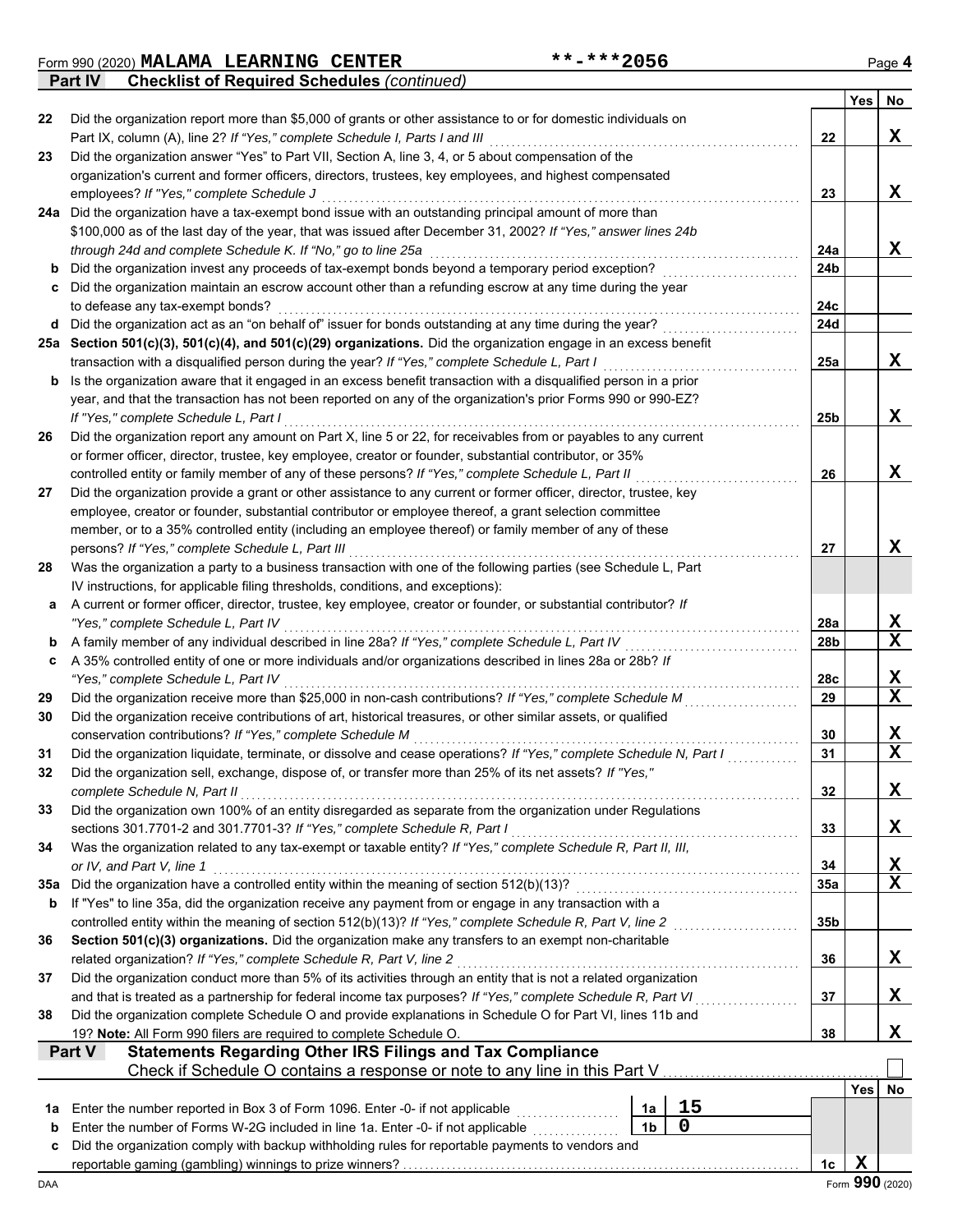|     | Form 990 (2020) MALAMA LEARNING CENTER                                                                                                                                                                      | **-***2056      |                |             | Page 5      |  |  |  |
|-----|-------------------------------------------------------------------------------------------------------------------------------------------------------------------------------------------------------------|-----------------|----------------|-------------|-------------|--|--|--|
|     | Statements Regarding Other IRS Filings and Tax Compliance (continued)<br><b>Part V</b>                                                                                                                      |                 |                |             |             |  |  |  |
|     |                                                                                                                                                                                                             |                 |                | Yes         | No          |  |  |  |
| 2a  | Enter the number of employees reported on Form W-3, Transmittal of Wage and Tax                                                                                                                             |                 |                |             |             |  |  |  |
|     | Statements, filed for the calendar year ending with or within the year covered by this return                                                                                                               | 11<br>2a        |                |             |             |  |  |  |
| b   | If at least one is reported on line 2a, did the organization file all required federal employment tax returns?                                                                                              |                 | 2 <sub>b</sub> | $\mathbf x$ |             |  |  |  |
|     | Note: If the sum of lines 1a and 2a is greater than 250, you may be required to e-file (see instructions)                                                                                                   |                 |                |             |             |  |  |  |
| За  | Did the organization have unrelated business gross income of \$1,000 or more during the year?                                                                                                               |                 | 3a             |             | x           |  |  |  |
| b   | If "Yes," has it filed a Form 990-T for this year? If "No" to line 3b, provide an explanation on Schedule O                                                                                                 |                 | 3b             |             |             |  |  |  |
| 4a  | At any time during the calendar year, did the organization have an interest in, or a signature or other authority over,                                                                                     |                 |                |             |             |  |  |  |
|     | a financial account in a foreign country (such as a bank account, securities account, or other financial account)?                                                                                          |                 | 4a             |             | X           |  |  |  |
| b   | If "Yes," enter the name of the foreign country ▶                                                                                                                                                           |                 |                |             |             |  |  |  |
|     | See instructions for filing requirements for FinCEN Form 114, Report of Foreign Bank and Financial Accounts (FBAR).                                                                                         |                 |                |             |             |  |  |  |
| 5a  | Was the organization a party to a prohibited tax shelter transaction at any time during the tax year?                                                                                                       |                 | 5a             |             | X           |  |  |  |
| b   | Did any taxable party notify the organization that it was or is a party to a prohibited tax shelter transaction?                                                                                            |                 | 5b             |             | $\mathbf x$ |  |  |  |
| c   | If "Yes" to line 5a or 5b, did the organization file Form 8886-T?                                                                                                                                           |                 | 5c             |             |             |  |  |  |
| 6a  | Does the organization have annual gross receipts that are normally greater than \$100,000, and did the                                                                                                      |                 |                |             |             |  |  |  |
|     | organization solicit any contributions that were not tax deductible as charitable contributions?                                                                                                            |                 | 6a             |             | X           |  |  |  |
| b   | If "Yes," did the organization include with every solicitation an express statement that such contributions or                                                                                              |                 |                |             |             |  |  |  |
|     | gifts were not tax deductible?                                                                                                                                                                              |                 | 6b             |             |             |  |  |  |
| 7   | Organizations that may receive deductible contributions under section 170(c).                                                                                                                               |                 |                |             |             |  |  |  |
| a   | Did the organization receive a payment in excess of \$75 made partly as a contribution and partly for goods                                                                                                 |                 |                |             | x           |  |  |  |
|     | and services provided to the payor?                                                                                                                                                                         |                 | 7а<br>7b       |             |             |  |  |  |
| b   | If "Yes," did the organization notify the donor of the value of the goods or services provided?<br>Did the organization sell, exchange, or otherwise dispose of tangible personal property for which it was |                 |                |             |             |  |  |  |
| c   | required to file Form 8282?                                                                                                                                                                                 |                 | 7c             |             | X           |  |  |  |
|     |                                                                                                                                                                                                             | 7d              |                |             |             |  |  |  |
|     | If "Yes," indicate the number of Forms 8282 filed during the year<br>d<br>Did the organization receive any funds, directly or indirectly, to pay premiums on a personal benefit contract?                   |                 |                |             |             |  |  |  |
|     | е<br>Did the organization, during the year, pay premiums, directly or indirectly, on a personal benefit contract?<br>f                                                                                      |                 |                |             |             |  |  |  |
| g   | If the organization received a contribution of qualified intellectual property, did the organization file Form 8899 as required?                                                                            |                 | 7f<br>7g       |             | X<br>X      |  |  |  |
| h   | If the organization received a contribution of cars, boats, airplanes, or other vehicles, did the organization file a Form 1098-C?                                                                          |                 | 7h             |             | X           |  |  |  |
| 8   | Sponsoring organizations maintaining donor advised funds. Did a donor advised fund maintained by the                                                                                                        |                 |                |             |             |  |  |  |
|     | sponsoring organization have excess business holdings at any time during the year?                                                                                                                          |                 | 8              |             |             |  |  |  |
| 9   | Sponsoring organizations maintaining donor advised funds.                                                                                                                                                   |                 |                |             |             |  |  |  |
| a   | Did the sponsoring organization make any taxable distributions under section 4966?                                                                                                                          |                 | 9a             |             |             |  |  |  |
| b   | Did the sponsoring organization make a distribution to a donor, donor advisor, or related person?                                                                                                           |                 | 9b             |             |             |  |  |  |
| 10  | Section 501(c)(7) organizations. Enter:                                                                                                                                                                     |                 |                |             |             |  |  |  |
|     | Initiation fees and capital contributions included on Part VIII, line 12                                                                                                                                    | 10a             |                |             |             |  |  |  |
| b   | Gross receipts, included on Form 990, Part VIII, line 12, for public use of club facilities                                                                                                                 | 10 <sub>b</sub> |                |             |             |  |  |  |
| 11  | Section 501(c)(12) organizations. Enter:                                                                                                                                                                    |                 |                |             |             |  |  |  |
| а   | Gross income from members or shareholders                                                                                                                                                                   | 11a             |                |             |             |  |  |  |
| b   | Gross income from other sources (Do not net amounts due or paid to other sources                                                                                                                            |                 |                |             |             |  |  |  |
|     | against amounts due or received from them.)                                                                                                                                                                 | 11 <sub>b</sub> |                |             |             |  |  |  |
| 12a | Section 4947(a)(1) non-exempt charitable trusts. Is the organization filing Form 990 in lieu of Form 1041?                                                                                                  |                 | 12a            |             |             |  |  |  |
| b   | If "Yes," enter the amount of tax-exempt interest received or accrued during the year                                                                                                                       | 12 <sub>b</sub> |                |             |             |  |  |  |
| 13  | Section 501(c)(29) qualified nonprofit health insurance issuers.                                                                                                                                            |                 |                |             |             |  |  |  |
| а   | Is the organization licensed to issue qualified health plans in more than one state?                                                                                                                        |                 | 13a            |             |             |  |  |  |
|     | Note: See the instructions for additional information the organization must report on Schedule O.                                                                                                           |                 |                |             |             |  |  |  |
| b   | Enter the amount of reserves the organization is required to maintain by the states in which                                                                                                                |                 |                |             |             |  |  |  |
|     | the organization is licensed to issue qualified health plans                                                                                                                                                | 13 <sub>b</sub> |                |             |             |  |  |  |
| c   | Enter the amount of reserves on hand                                                                                                                                                                        | 13 <sub>c</sub> |                |             |             |  |  |  |
| 14a | Did the organization receive any payments for indoor tanning services during the tax year?                                                                                                                  |                 | 14a            |             | x           |  |  |  |
| b   | If "Yes," has it filed a Form 720 to report these payments? If "No," provide an explanation on Schedule O                                                                                                   |                 | 14b            |             |             |  |  |  |
| 15  | Is the organization subject to the section 4960 tax on payment(s) of more than \$1,000,000 in remuneration or                                                                                               |                 |                |             |             |  |  |  |
|     | excess parachute payment(s) during the year?                                                                                                                                                                |                 | 15             |             | X           |  |  |  |
|     | If "Yes," see instructions and file Form 4720, Schedule N.                                                                                                                                                  |                 |                |             |             |  |  |  |
| 16  | Is the organization an educational institution subject to the section 4968 excise tax on net investment income?                                                                                             |                 | 16             |             | X           |  |  |  |
|     | If "Yes," complete Form 4720, Schedule O.                                                                                                                                                                   |                 |                |             |             |  |  |  |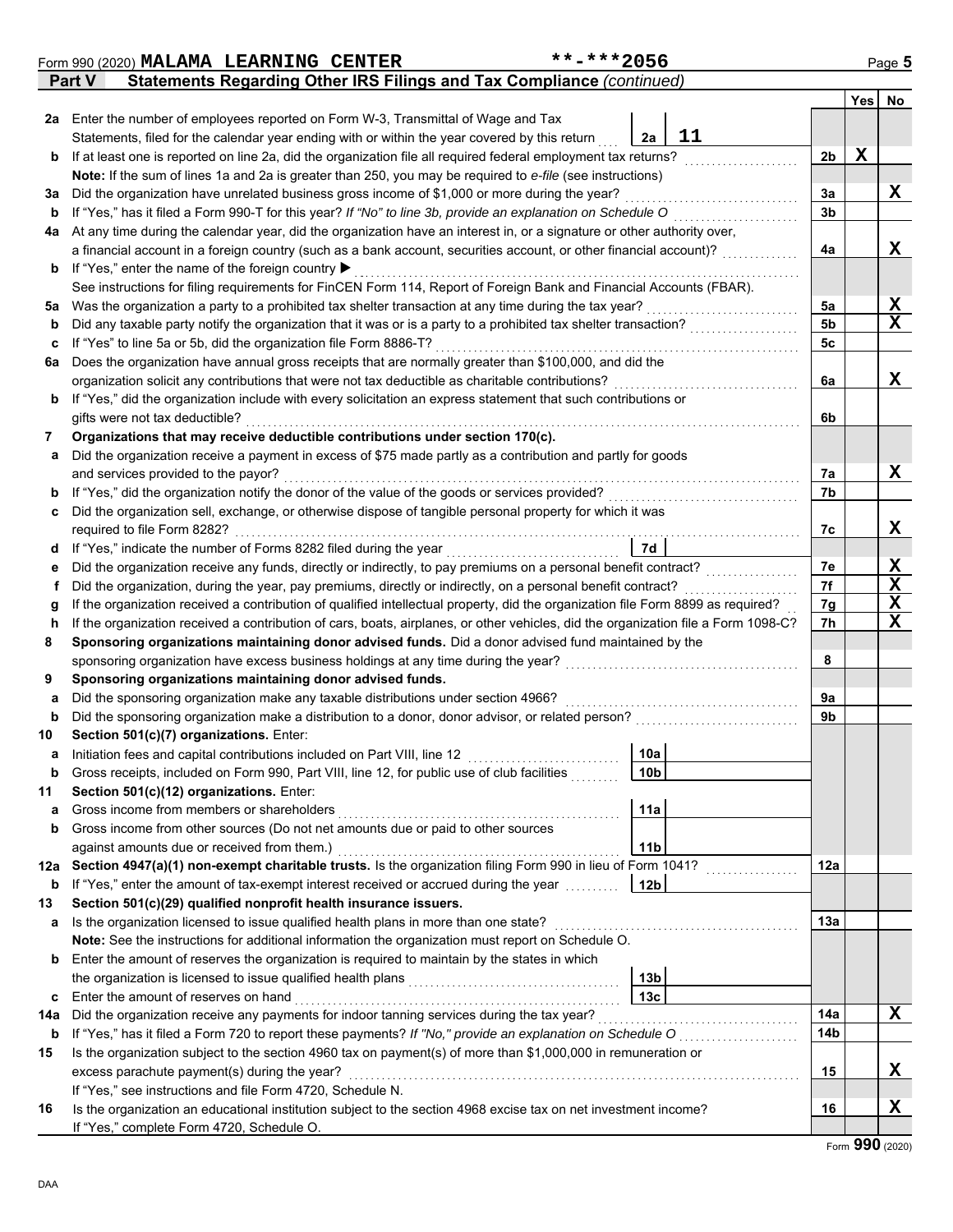#### **Section C. Disclosure 1b 1a 2 Yes No Section A. Governing Body and Management 1a** Enter the number of voting members of the governing body at the end of the tax year . . . . . . . . . . . . . . . . . . . . . . . **b 2 3 4 5 6 7a** Did the organization have members, stockholders, or other persons who had the power to elect or appoint **b** Are any governance decisions of the organization reserved to (or subject to approval by) members, **8 a** The governing body? **b 9 10a** Did the organization have local chapters, branches, or affiliates? . . . . . . . . . . . . . . . . . . . . . . . . . . . . . . . . . . . . . . . . . . . . . . . . . . . . . . . . . . . . . . . . . **11a** Has the organization provided a complete copy of this Form 990 to all members of its governing body before filing the form? . Enter the number of voting members included on line 1a, above, who are independent Did any officer, director, trustee, or key employee have a family relationship or a business relationship with any other officer, director, trustee, or key employee? . . . . . . . . . . . . . . . . . . . . . . . . . . . . . . . . . . . . . . . . . . . . . . . . . . . . . . . . . . . . . . . . . . . . . . . . . . . . . Did the organization delegate control over management duties customarily performed by or under the direct supervision of officers, directors, trustees, or key employees to a management company or other person? Did the organization make any significant changes to its governing documents since the prior Form 990 was filed? Did the organization become aware during the year of a significant diversion of the organization's assets? Did the organization have members or stockholders? . . . . . . . . . . . . . . . . . . . . . . . . . . . . . . . . . . . . . . . . . . . . . . . . . . . . . . . . . . . . . . . . . . . . . . . . . . . . . one or more members of the governing body? . . . . . . . . . . . . . . . . . . . . . . . . . . . . . . . . . . . . . . . . . . . . . . . . . . . . . . . . . . . . . . . . . . . . . . . . . . . . . . . . . . . . Did the organization contemporaneously document the meetings held or written actions undertaken during the year by the following: The governing body? . . . . . . . . . . . . . . . . . . . . . . . . . . . . . . . . . . . . . . . . . . . . . . . . . . . . . . . . . . . . . . . . . . . . . . . . . . . . . . . . . . . . . . . . . . . . . . . . . . . . . . . . . . . . . . . Each committee with authority to act on behalf of the governing body? . . . . . . . . . . . . . . . . . . . . . . . . . . . . . . . . . . . . . . . . . . . . . . . . . . . . . . . . . . . **b** If "Yes," did the organization have written policies and procedures governing the activities of such chapters, affiliates, and branches to ensure their operations are consistent with the organization's exempt purposes? . . . . . . . . . Is there any officer, director, trustee, or key employee listed in Part VII, Section A, who cannot be reached at the organization's mailing address? If "Yes," provide the names and addresses on Schedule O. **3 4 5 6 7a 7b 8a 8b 9 10a 11a Yes No 12a** Did the organization have a written conflict of interest policy? *If "No," go to line 13* . . . . . . . . . . . . . . . . . . . . . . . . . . . . . . . . . . . . . . . . . . . . . . . **b** Were officers, directors, or trustees, and key employees required to disclose annually interests that could give rise to conflicts? **c** Did the organization regularly and consistently monitor and enforce compliance with the policy? *If "Yes,"* **13 14 15** a The organization's CEO, Executive Director, or top management official **manual contents of the organization's b 16a** Did the organization invest in, contribute assets to, or participate in a joint venture or similar arrangement **b** If "Yes," did the organization follow a written policy or procedure requiring the organization to evaluate its **Section B. Policies** *(This Section B requests information about policies not required by the Internal Revenue Code.)* describe in Schedule O how this was done Did the organization have a written whistleblower policy? . . . . . . . . . . . . . . . . . . . . . . . . . . . . . . . . . . . . . . . . . . . . . . . . . . . . . . . . . . . . . . . . . . . . . . . . . Did the organization have a written document retention and destruction policy? . . . . . . . . . . . . . . . . . . . . . . . . . . . . . . . . . . . . . . . . . . . . . . . . . Did the process for determining compensation of the following persons include a review and approval by independent persons, comparability data, and contemporaneous substantiation of the deliberation and decision? Other officers or key employees of the organization . . . . . . . . . . . . . . . . . . . . . . . . . . . . . . . . . . . . . . . . . . . . . . . . . . . . . . . . . . . . . . . . . . . . . . . . . . . . . . . If "Yes" to line 15a or 15b, describe the process in Schedule O (see instructions). with a taxable entity during the year? . . . . . . . . . . . . . . . . . . . . . . . . . . . . . . . . . . . . . . . . . . . . . . . . . . . . . . . . . . . . . . . . . . . . . . . . . . . . . . . . . . . . . . . . . . . . . . participation in joint venture arrangements under applicable federal tax law, and take steps to safeguard the organization's exempt status with respect to such arrangements? **12a 12b 12c 13 14 15a 15b 16a 16b 17 18 19** List the states with which a copy of this Form 990 is required to be filed . . . . . . . . . . . . . . . . . . . . . . . . . . . . . . . . . . . . . . . . . . . . . . . . . . . . . . . . . . . . . . . . . . . . . . . . . . . . **HI** Section 6104 requires an organization to make its Forms 1023 (1024 or 1024-A, if applicable), 990, and 990-T (Section 501(c) (3)s only) available for public inspection. Indicate how you made these available. Check all that apply. Describe on Schedule O whether (and if so, how) the organization made its governing documents, conflict of interest policy, and financial statements available to the public during the tax year. Own website  $\Box$  Another's website  $\boxed{\mathbf{X}}$  Upon request  $\Box$  Other *(explain on Schedule O)* Check if Schedule O contains a response or note to any line in this Part VI **10b b** Describe in Schedule O the process, if any, used by the organization to review this Form 990. stockholders, or persons other than the governing body? . . . . . . . . . . . . . . . . . . . . . . . . . . . . . . . . . . . . . . . . . . . . . . . . . . . . . . . . . . . . . . . . . . . . . . . . . If there are material differences in voting rights among members of the governing body, or if the governing body delegated broad authority to an executive committee or similar committee, explain on Schedule O. **X 8 8 X X X X X X X X X X X X X X X X X X X X**

**20** State the name, address, and telephone number of the person who possesses the organization's books and records  $\blacktriangleright$ 

**RICKY TAKEMOTO, CPA, LLC 841 BISHOP ST. STE 208 HONOLULU HI 96813 808-380-5588**

## Form 990 (2020) Page **6 MALAMA LEARNING CENTER \*\*-\*\*\*2056**

**Part VI Governance, Management, and Disclosure** *For each "Yes" response to lines 2 through 7b below, and for a "No" response to line 8a, 8b, or 10b below, describe the circumstances, processes, or changes on Schedule O. See instructions.*

|  |  |  | *-***2056 |  |
|--|--|--|-----------|--|
|  |  |  |           |  |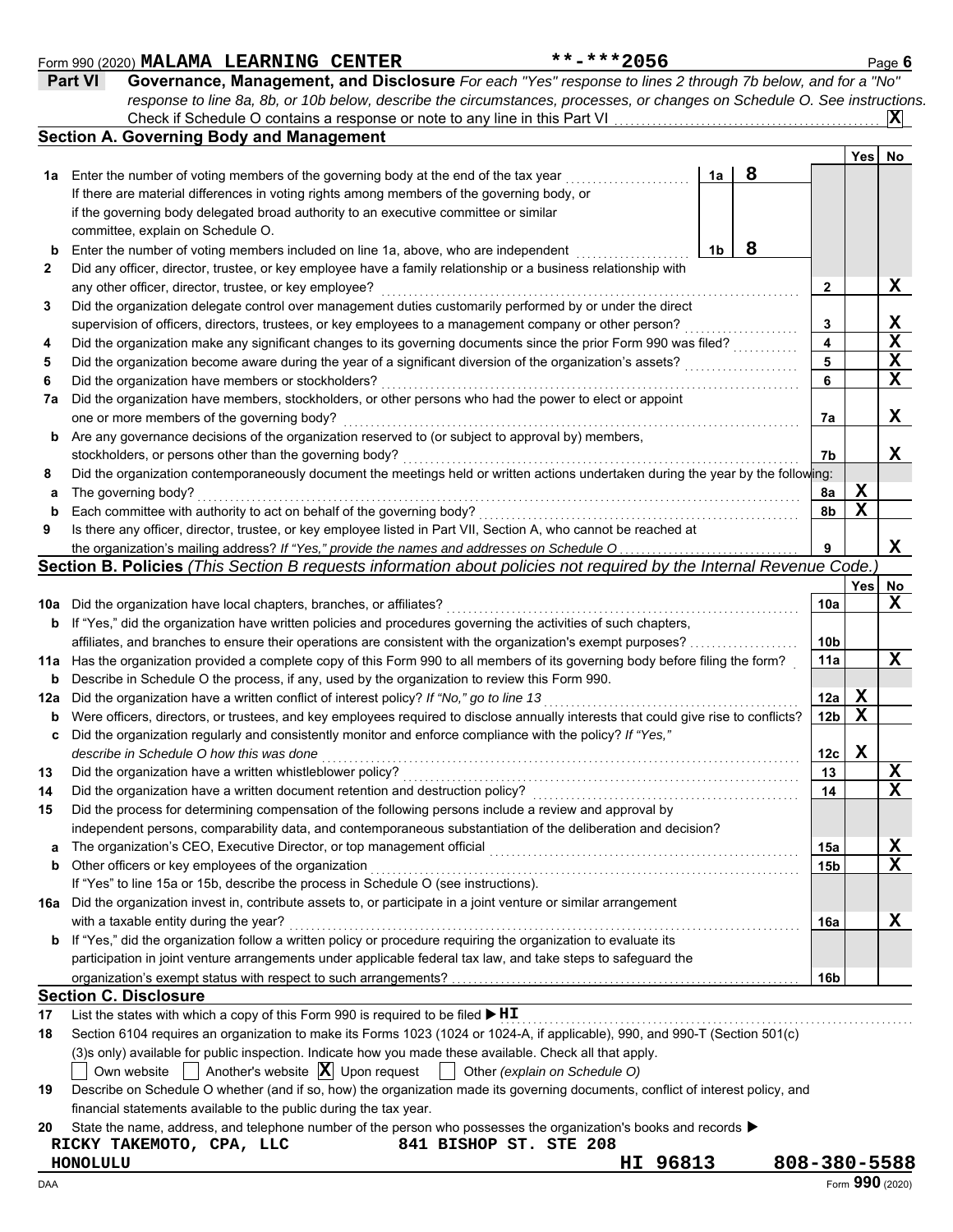| <b>Part VII</b>          | Compensation of Officers, Directors, Trustees, Key Employees, Highest Compensated Employees, and                                                                                                                            |
|--------------------------|-----------------------------------------------------------------------------------------------------------------------------------------------------------------------------------------------------------------------------|
|                          | <b>Independent Contractors</b>                                                                                                                                                                                              |
|                          |                                                                                                                                                                                                                             |
| <b>Section A.</b>        | <b>Officers, Directors, Trustees, Key Employees, and Highest Compensated Employees</b>                                                                                                                                      |
| organization's tax year. | 1a Complete this table for all persons required to be listed. Report compensation for the calendar year ending with or within the                                                                                           |
|                          | • List all of the organization's current officers, directors, trustees (whether individuals or organizations), regardless of amount of<br>compensation. Enter -0- in columns (D), (E), and (F) if no compensation was paid. |

List all of the organization's **current** key employees, if any. See instructions for definition of "key employee."

who received reportable compensation (Box 5 of Form W-2 and/or Box 7 of Form 1099-MISC) of more than \$100,000 from the organization and any related organizations. ■ List all of the organization's **current** key employees, if any. See instructions for definition of "key employee."<br>■ List the organization's five **current** highest compensated employees (other than an officer, director,

• List all of the organization's **former** officers, key employees, and highest compensated employees who received more than<br>00,000 of reportable compensation from the organization and any related organizations. \$100,000 of reportable compensation from the organization and any related organizations.

• List all of the organization's **former directors or trustees** that received, in the capacity as a former director or trustee of the prization and any related organizations organization, more than \$10,000 of reportable compensation from the organization and any related organizations. See instructions for the order in which to list the persons above.

 $\overline{X}$  Check this box if neither the organization nor any related organization compensated any current officer, director, or trustee.

| (A)<br>Name and title     | (B)<br>Average<br>hours<br>per week<br>(list any               |                                   |                       | Position       | (C)          | (do not check more than one<br>box, unless person is both an<br>officer and a director/trustee) |        | (D)<br>Reportable<br>compensation<br>from the<br>organization<br>(W-2/1099-MISC) | (E)<br>Reportable<br>compensation<br>from related<br>organizations<br>(W-2/1099-MISC) | (F)<br>Estimated amount<br>of other<br>compensation<br>from the<br>organization and |  |  |
|---------------------------|----------------------------------------------------------------|-----------------------------------|-----------------------|----------------|--------------|-------------------------------------------------------------------------------------------------|--------|----------------------------------------------------------------------------------|---------------------------------------------------------------------------------------|-------------------------------------------------------------------------------------|--|--|
|                           | hours for<br>related<br>organizations<br>below<br>dotted line) | Individual trustee<br>or director | Institutional trustee | <b>Officer</b> | Key employee | Highest compensated<br>employee                                                                 | Former |                                                                                  |                                                                                       | related organizations                                                               |  |  |
| (1) BRANDI CRABBE         | 0.00                                                           |                                   |                       |                |              |                                                                                                 |        |                                                                                  |                                                                                       |                                                                                     |  |  |
| <b>TREASURER</b>          | 0.00                                                           | $\mathbf x$                       |                       | $\mathbf x$    |              |                                                                                                 |        | 0                                                                                | 0                                                                                     | 0                                                                                   |  |  |
| $(2)$ ERIC ENOS           |                                                                |                                   |                       |                |              |                                                                                                 |        |                                                                                  |                                                                                       |                                                                                     |  |  |
|                           | 0.00                                                           |                                   |                       |                |              |                                                                                                 |        |                                                                                  |                                                                                       |                                                                                     |  |  |
| <b>DIRECTOR</b>           | 0.00                                                           | $\mathbf X$                       |                       |                |              |                                                                                                 |        | 0                                                                                | 0                                                                                     | $\mathbf 0$                                                                         |  |  |
| (3) ELDEN ESMERALDA       |                                                                |                                   |                       |                |              |                                                                                                 |        |                                                                                  |                                                                                       |                                                                                     |  |  |
| <b>PRESIDENT</b>          | 0.00<br>0.00                                                   | $\mathbf x$                       |                       | $\mathbf x$    |              |                                                                                                 |        | 0                                                                                | 0                                                                                     | $\mathbf 0$                                                                         |  |  |
| (4) MARK GLICK            |                                                                |                                   |                       |                |              |                                                                                                 |        |                                                                                  |                                                                                       |                                                                                     |  |  |
|                           | 0.00                                                           |                                   |                       |                |              |                                                                                                 |        |                                                                                  |                                                                                       |                                                                                     |  |  |
| <b>DIRECTOR</b>           | 0.00                                                           | $\mathbf X$                       |                       |                |              |                                                                                                 |        | 0                                                                                | 0                                                                                     | $\mathbf 0$                                                                         |  |  |
| (5) DOUGLAS PHILPOTTS     |                                                                |                                   |                       |                |              |                                                                                                 |        |                                                                                  |                                                                                       |                                                                                     |  |  |
|                           | 0.00                                                           |                                   |                       |                |              |                                                                                                 |        |                                                                                  |                                                                                       |                                                                                     |  |  |
| VICE PRESIDENT            | 0.00                                                           | $\mathbf x$                       |                       | $\mathbf X$    |              |                                                                                                 |        | 0                                                                                | 0                                                                                     | $\mathbf 0$                                                                         |  |  |
| (6) LANI RAMOS-HARRINGTON | 0.00                                                           |                                   |                       |                |              |                                                                                                 |        |                                                                                  |                                                                                       |                                                                                     |  |  |
| <b>DIRECTOR</b>           | 0.00                                                           | $\mathbf X$                       |                       |                |              |                                                                                                 |        | 0                                                                                | 0                                                                                     | $\mathbf 0$                                                                         |  |  |
| (7) JEFFERY SAMPSON       |                                                                |                                   |                       |                |              |                                                                                                 |        |                                                                                  |                                                                                       |                                                                                     |  |  |
|                           | 0.00                                                           |                                   |                       |                |              |                                                                                                 |        |                                                                                  |                                                                                       |                                                                                     |  |  |
| <b>DIRECTOR</b>           | 0.00                                                           | $\mathbf x$                       |                       |                |              |                                                                                                 |        | 0                                                                                | $\mathbf 0$                                                                           | $\mathbf 0$                                                                         |  |  |
| (8) GEORGETTE STEVENS     |                                                                |                                   |                       |                |              |                                                                                                 |        |                                                                                  |                                                                                       |                                                                                     |  |  |
| <b>SECRETARY</b>          | 0.00<br>0.00                                                   |                                   |                       | $\mathbf x$    |              |                                                                                                 |        |                                                                                  | 0                                                                                     | $\mathbf 0$                                                                         |  |  |
| (9)                       |                                                                | $\mathbf x$                       |                       |                |              |                                                                                                 |        | 0                                                                                |                                                                                       |                                                                                     |  |  |
|                           |                                                                |                                   |                       |                |              |                                                                                                 |        |                                                                                  |                                                                                       |                                                                                     |  |  |
|                           |                                                                |                                   |                       |                |              |                                                                                                 |        |                                                                                  |                                                                                       |                                                                                     |  |  |
| (10)                      |                                                                |                                   |                       |                |              |                                                                                                 |        |                                                                                  |                                                                                       |                                                                                     |  |  |
|                           |                                                                |                                   |                       |                |              |                                                                                                 |        |                                                                                  |                                                                                       |                                                                                     |  |  |
|                           |                                                                |                                   |                       |                |              |                                                                                                 |        |                                                                                  |                                                                                       |                                                                                     |  |  |
| (11)                      |                                                                |                                   |                       |                |              |                                                                                                 |        |                                                                                  |                                                                                       |                                                                                     |  |  |
|                           |                                                                |                                   |                       |                |              |                                                                                                 |        |                                                                                  |                                                                                       |                                                                                     |  |  |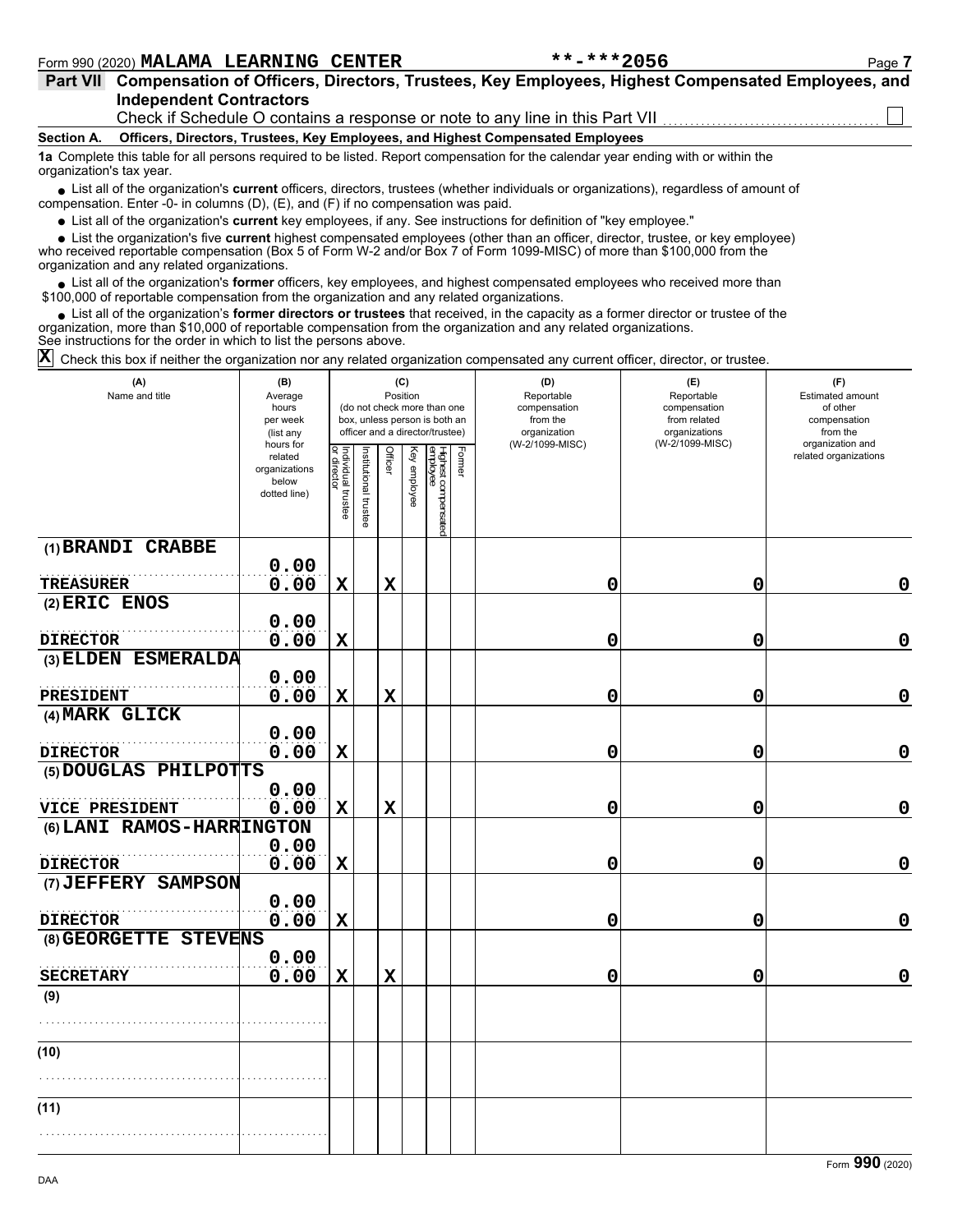|              |            | Form 990 (2020) MALAMA LEARNING CENTER                                     |                                                                |                                                                                                                    |                      |         |              |                                |        | **-***2056                                                                                                                                                                                                                                                                                                                                                                                                                                     |                                                                                                                                                                    | Page 8                                                          |
|--------------|------------|----------------------------------------------------------------------------|----------------------------------------------------------------|--------------------------------------------------------------------------------------------------------------------|----------------------|---------|--------------|--------------------------------|--------|------------------------------------------------------------------------------------------------------------------------------------------------------------------------------------------------------------------------------------------------------------------------------------------------------------------------------------------------------------------------------------------------------------------------------------------------|--------------------------------------------------------------------------------------------------------------------------------------------------------------------|-----------------------------------------------------------------|
|              | Part VII   |                                                                            |                                                                |                                                                                                                    |                      |         |              |                                |        |                                                                                                                                                                                                                                                                                                                                                                                                                                                | Section A. Officers, Directors, Trustees, Key Employees, and Highest Compensated Employees (continued)                                                             |                                                                 |
|              |            | (A)<br>Name and title                                                      | (B)<br>Average<br>hours<br>per week<br>(list any               | (C)<br>Position<br>(do not check more than one<br>box, unless person is both an<br>officer and a director/trustee) |                      |         |              |                                |        | (D)<br>Reportable<br>compensation<br>from the<br>organization                                                                                                                                                                                                                                                                                                                                                                                  | (E)<br>Reportable<br>compensation<br>from related<br>organizations                                                                                                 | (F)<br>Estimated amount<br>of other<br>compensation<br>from the |
|              |            |                                                                            | hours for<br>related<br>organizations<br>below<br>dotted line) | Individual trustee<br>or director                                                                                  | nstitutional trustee | Officer | Key employee | Highest compensate<br>employee | Former | (W-2/1099-MISC)                                                                                                                                                                                                                                                                                                                                                                                                                                | (W-2/1099-MISC)                                                                                                                                                    | organization and<br>related organizations                       |
|              |            |                                                                            |                                                                |                                                                                                                    |                      |         |              |                                |        |                                                                                                                                                                                                                                                                                                                                                                                                                                                |                                                                                                                                                                    |                                                                 |
|              |            |                                                                            |                                                                |                                                                                                                    |                      |         |              |                                |        |                                                                                                                                                                                                                                                                                                                                                                                                                                                |                                                                                                                                                                    |                                                                 |
|              |            |                                                                            |                                                                |                                                                                                                    |                      |         |              |                                |        |                                                                                                                                                                                                                                                                                                                                                                                                                                                |                                                                                                                                                                    |                                                                 |
|              |            |                                                                            |                                                                |                                                                                                                    |                      |         |              |                                |        |                                                                                                                                                                                                                                                                                                                                                                                                                                                |                                                                                                                                                                    |                                                                 |
|              |            |                                                                            |                                                                |                                                                                                                    |                      |         |              |                                |        |                                                                                                                                                                                                                                                                                                                                                                                                                                                |                                                                                                                                                                    |                                                                 |
|              |            |                                                                            |                                                                |                                                                                                                    |                      |         |              |                                |        |                                                                                                                                                                                                                                                                                                                                                                                                                                                |                                                                                                                                                                    |                                                                 |
|              |            |                                                                            |                                                                |                                                                                                                    |                      |         |              |                                |        |                                                                                                                                                                                                                                                                                                                                                                                                                                                |                                                                                                                                                                    |                                                                 |
|              |            |                                                                            |                                                                |                                                                                                                    |                      |         |              |                                |        |                                                                                                                                                                                                                                                                                                                                                                                                                                                |                                                                                                                                                                    |                                                                 |
| c            |            | <b>Total from continuation sheets to Part VII, Section A. Conservation</b> |                                                                |                                                                                                                    |                      |         |              |                                |        |                                                                                                                                                                                                                                                                                                                                                                                                                                                |                                                                                                                                                                    |                                                                 |
| $\mathbf{2}$ |            | reportable compensation from the organization $\triangleright$ 0           |                                                                |                                                                                                                    |                      |         |              |                                |        | Total number of individuals (including but not limited to those listed above) who received more than \$100,000 of                                                                                                                                                                                                                                                                                                                              |                                                                                                                                                                    |                                                                 |
| 3<br>4<br>5  | individual | employee on line 1a? If "Yes," complete Schedule J for such individual     |                                                                |                                                                                                                    |                      |         |              |                                |        | Did the organization list any former officer, director, trustee, key employee, or highest compensated<br>For any individual listed on line 1a, is the sum of reportable compensation and other compensation from the<br>organization and related organizations greater than \$150,000? If "Yes," complete Schedule J for such<br>Did any person listed on line 1a receive or accrue compensation from any unrelated organization or individual |                                                                                                                                                                    | No<br>Yes<br>X<br>3<br>X<br>4                                   |
|              |            |                                                                            |                                                                |                                                                                                                    |                      |         |              |                                |        | for services rendered to the organization? If "Yes," complete Schedule J for such person                                                                                                                                                                                                                                                                                                                                                       |                                                                                                                                                                    | X<br>5                                                          |
| 1            |            | <b>Section B. Independent Contractors</b>                                  |                                                                |                                                                                                                    |                      |         |              |                                |        | Complete this table for your five highest compensated independent contractors that received more than \$100,000 of                                                                                                                                                                                                                                                                                                                             |                                                                                                                                                                    |                                                                 |
|              |            |                                                                            | (A)<br>Name and business address                               |                                                                                                                    |                      |         |              |                                |        |                                                                                                                                                                                                                                                                                                                                                                                                                                                | compensation from the organization. Report compensation for the calendar year ending with or within the organization's tax year.<br>(B)<br>Description of services | (C)<br>Compensation                                             |
|              |            |                                                                            |                                                                |                                                                                                                    |                      |         |              |                                |        |                                                                                                                                                                                                                                                                                                                                                                                                                                                |                                                                                                                                                                    |                                                                 |
|              |            |                                                                            |                                                                |                                                                                                                    |                      |         |              |                                |        |                                                                                                                                                                                                                                                                                                                                                                                                                                                |                                                                                                                                                                    |                                                                 |
|              |            |                                                                            |                                                                |                                                                                                                    |                      |         |              |                                |        |                                                                                                                                                                                                                                                                                                                                                                                                                                                |                                                                                                                                                                    |                                                                 |
| 2            |            |                                                                            |                                                                |                                                                                                                    |                      |         |              |                                |        | Total number of independent contractors (including but not limited to those listed above) who                                                                                                                                                                                                                                                                                                                                                  |                                                                                                                                                                    |                                                                 |
|              |            | received more than \$100,000 of compensation from the organization ▶       |                                                                |                                                                                                                    |                      |         |              |                                |        |                                                                                                                                                                                                                                                                                                                                                                                                                                                | 0                                                                                                                                                                  |                                                                 |

DAA Form **990** (2020)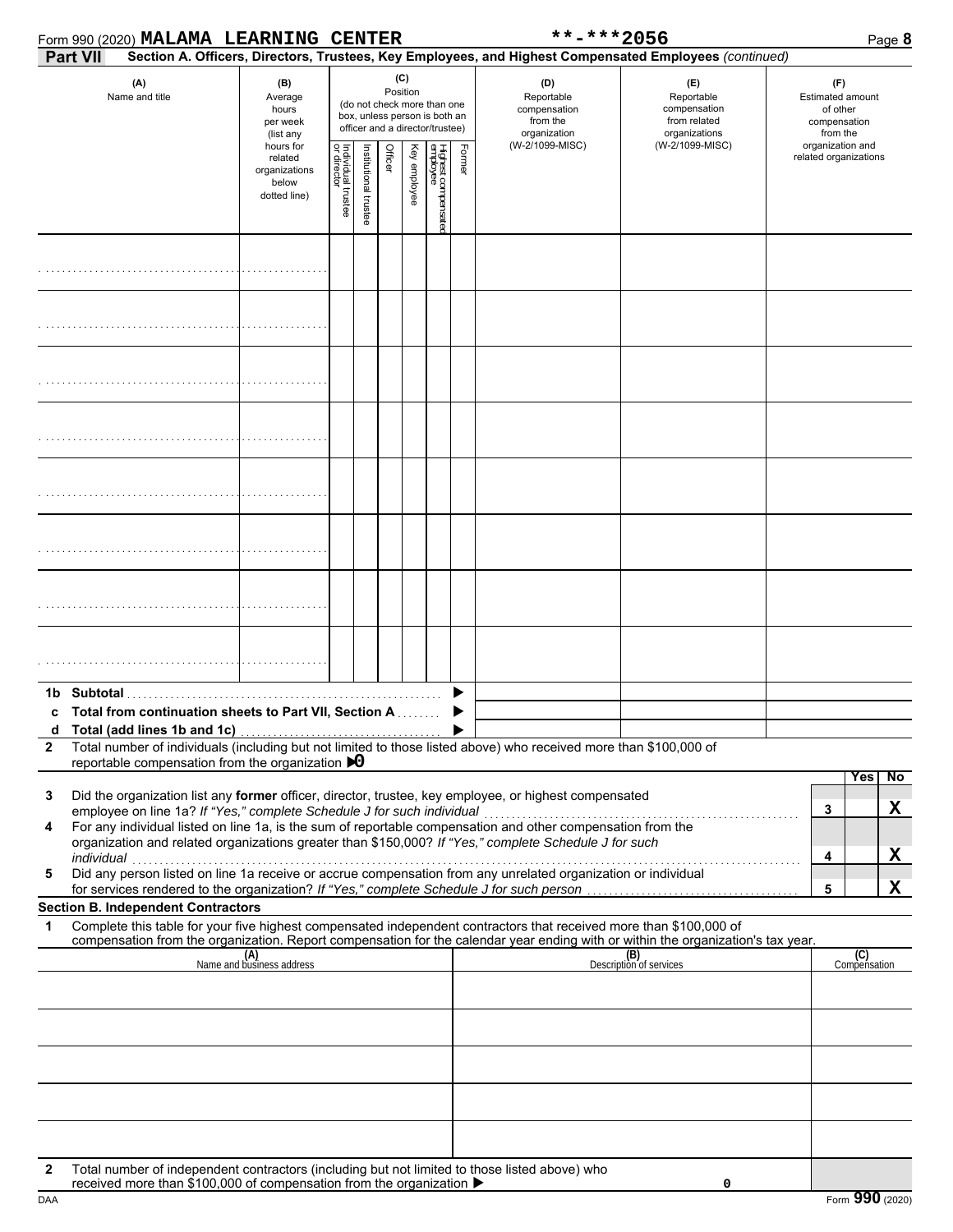### Form 990 (2020) Page **9 MALAMA LEARNING CENTER \*\*-\*\*\*2056**

**Part VIII Statement of Revenue**

|                                                                  |     |                                                       |    |                |                 |                                | Check if Schedule O contains a response or note to any line in this Part VIII |                                              |                                      |                                                        |
|------------------------------------------------------------------|-----|-------------------------------------------------------|----|----------------|-----------------|--------------------------------|-------------------------------------------------------------------------------|----------------------------------------------|--------------------------------------|--------------------------------------------------------|
|                                                                  |     |                                                       |    |                |                 |                                | (A)<br>Total revenue                                                          | (B)<br>Related or exempt<br>function revenue | (C)<br>Unrelated<br>business revenue | Revenue excluded<br>from tax under<br>sections 512-514 |
|                                                                  |     | 1a Federated campaigns                                |    |                | 1a              |                                |                                                                               |                                              |                                      |                                                        |
|                                                                  |     | <b>b</b> Membership dues                              |    | .              | 1 <sub>b</sub>  |                                |                                                                               |                                              |                                      |                                                        |
|                                                                  |     | c Fundraising events                                  |    |                | 1 <sub>c</sub>  | 7,000                          |                                                                               |                                              |                                      |                                                        |
|                                                                  |     | .<br>d Related organizations                          |    |                | 1 <sub>d</sub>  |                                |                                                                               |                                              |                                      |                                                        |
|                                                                  |     | <b>e</b> Government grants (contributions)            |    |                | 1e              | 96,530                         |                                                                               |                                              |                                      |                                                        |
| <b>Contributions, Gifts, Grants</b><br>and Other Similar Amounts |     | f All other contributions, gifts, grants,             |    |                |                 |                                |                                                                               |                                              |                                      |                                                        |
|                                                                  |     | and similar amounts not included above                |    |                | 1f              | 290,854                        |                                                                               |                                              |                                      |                                                        |
|                                                                  |     | g Noncash contributions included in lines 1a-1f.      |    |                | $1g$ \$         |                                |                                                                               |                                              |                                      |                                                        |
|                                                                  |     |                                                       |    |                |                 | $\blacktriangleright$          | 394,384                                                                       |                                              |                                      |                                                        |
|                                                                  |     |                                                       |    |                |                 |                                |                                                                               |                                              |                                      |                                                        |
|                                                                  |     |                                                       |    |                |                 | <b>Business Code</b><br>900099 | 110,483                                                                       | 110,483                                      |                                      |                                                        |
| Program Service<br>Revenue                                       | 2a  | <b>OTHER</b>                                          |    |                |                 | 611710                         |                                                                               |                                              |                                      |                                                        |
|                                                                  | b   | OLA NA KINI                                           |    |                |                 | 611600                         | 47,419                                                                        | 47,419                                       |                                      |                                                        |
|                                                                  | c   | HGCI                                                  |    |                |                 |                                | 682                                                                           | 682                                          |                                      |                                                        |
|                                                                  |     |                                                       |    |                |                 |                                |                                                                               |                                              |                                      |                                                        |
|                                                                  |     |                                                       |    |                |                 |                                |                                                                               |                                              |                                      |                                                        |
|                                                                  |     | f All other program service revenue                   |    |                |                 |                                |                                                                               |                                              |                                      |                                                        |
|                                                                  |     |                                                       |    |                |                 | $\blacktriangleright$          | 158,584                                                                       |                                              |                                      |                                                        |
|                                                                  | 3   | Investment income (including dividends, interest, and |    |                |                 |                                |                                                                               |                                              |                                      |                                                        |
|                                                                  |     | other similar amounts)                                |    |                |                 |                                | 4,790                                                                         |                                              |                                      | 4,790                                                  |
|                                                                  | 4   | Income from investment of tax-exempt bond proceeds    |    |                |                 |                                |                                                                               |                                              |                                      |                                                        |
|                                                                  | 5   |                                                       |    |                |                 |                                |                                                                               |                                              |                                      |                                                        |
|                                                                  |     |                                                       |    | (i) Real       |                 | (ii) Personal                  |                                                                               |                                              |                                      |                                                        |
|                                                                  |     | 6a Gross rents                                        | 6a |                |                 |                                |                                                                               |                                              |                                      |                                                        |
|                                                                  |     | <b>b</b> Less: rental expenses                        | 6b |                |                 |                                |                                                                               |                                              |                                      |                                                        |
|                                                                  |     | <b>c</b> Rental inc. or (loss)                        | 6c |                |                 |                                |                                                                               |                                              |                                      |                                                        |
|                                                                  |     | <b>d</b> Net rental income or (loss)                  |    |                |                 |                                |                                                                               |                                              |                                      |                                                        |
|                                                                  |     | <b>7a</b> Gross amount from<br>sales of assets        |    | (i) Securities |                 | (ii) Other                     |                                                                               |                                              |                                      |                                                        |
|                                                                  |     | other than inventory                                  | 7а |                |                 | 1,000                          |                                                                               |                                              |                                      |                                                        |
|                                                                  |     | <b>b</b> Less: cost or other                          |    |                |                 |                                |                                                                               |                                              |                                      |                                                        |
|                                                                  |     | basis and sales exps.                                 | 7b |                |                 | 576                            |                                                                               |                                              |                                      |                                                        |
| Other Revenue                                                    |     | c Gain or (loss)                                      | 7c |                |                 | 424                            |                                                                               |                                              |                                      |                                                        |
|                                                                  |     |                                                       |    |                |                 |                                | 424                                                                           | 424                                          |                                      |                                                        |
|                                                                  |     | 8a Gross income from fundraising events               |    |                |                 |                                |                                                                               |                                              |                                      |                                                        |
|                                                                  |     | (not including $$$                                    |    | 7,000          |                 |                                |                                                                               |                                              |                                      |                                                        |
|                                                                  |     | of contributions reported on line 1c).                |    |                |                 |                                |                                                                               |                                              |                                      |                                                        |
|                                                                  |     | See Part IV, line 18                                  |    | .              | 8a              |                                |                                                                               |                                              |                                      |                                                        |
|                                                                  |     | <b>b</b> Less: direct expenses                        |    |                | 8b              |                                |                                                                               |                                              |                                      |                                                        |
|                                                                  |     | c Net income or (loss) from fundraising events        |    |                |                 |                                |                                                                               |                                              |                                      |                                                        |
|                                                                  |     | 9a Gross income from gaming activities.               |    |                |                 |                                |                                                                               |                                              |                                      |                                                        |
|                                                                  |     | See Part IV, line 19                                  |    | .              | 9a              |                                |                                                                               |                                              |                                      |                                                        |
|                                                                  |     | <b>b</b> Less: direct expenses                        |    |                | 9 <sub>b</sub>  |                                |                                                                               |                                              |                                      |                                                        |
|                                                                  |     | c Net income or (loss) from gaming activities         |    |                |                 |                                |                                                                               |                                              |                                      |                                                        |
|                                                                  |     | 10a Gross sales of inventory, less                    |    |                |                 |                                |                                                                               |                                              |                                      |                                                        |
|                                                                  |     | returns and allowances                                |    | a sa sa        | 10a             |                                |                                                                               |                                              |                                      |                                                        |
|                                                                  |     | <b>b</b> Less: cost of goods sold                     |    |                | 10 <sub>b</sub> |                                |                                                                               |                                              |                                      |                                                        |
|                                                                  |     | c Net income or (loss) from sales of inventory        |    |                |                 |                                |                                                                               |                                              |                                      |                                                        |
|                                                                  |     |                                                       |    |                |                 | <b>Business Code</b>           |                                                                               |                                              |                                      |                                                        |
| Miscellaneous<br>Revenue                                         | 11a |                                                       |    |                |                 |                                |                                                                               |                                              |                                      |                                                        |
|                                                                  | b   |                                                       |    |                |                 |                                |                                                                               |                                              |                                      |                                                        |
|                                                                  | C   |                                                       |    |                |                 |                                |                                                                               |                                              |                                      |                                                        |
|                                                                  |     |                                                       |    |                |                 |                                |                                                                               |                                              |                                      |                                                        |
|                                                                  |     |                                                       |    |                |                 | ▶                              |                                                                               |                                              |                                      |                                                        |
|                                                                  |     |                                                       |    |                |                 |                                | 558,182                                                                       | 159,008                                      | $\mathbf 0$                          | 4,790                                                  |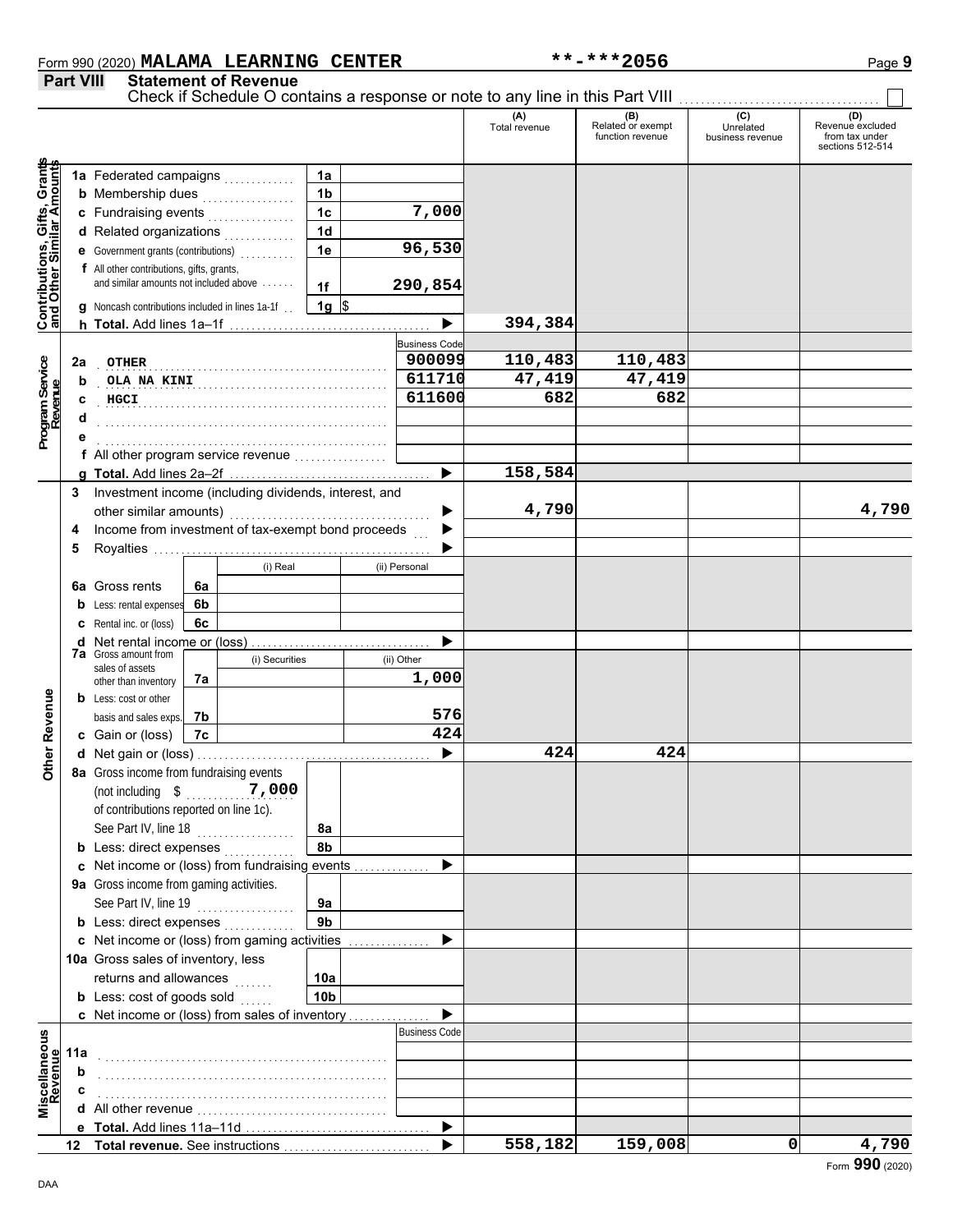| Form 990 (2020) | <b>MALAMA LEARNING CENTER</b>           | **-***2056 | Page 10 |
|-----------------|-----------------------------------------|------------|---------|
| Part IX         | <b>Statement of Functional Expenses</b> |            |         |

**Part IX Statement of Functional Expenses** *Section 501(c)(3) and 501(c)(4) organizations must complete all columns. All other organizations must complete column (A). Do not include amounts reported on lines 6b, 7b, 8b, 9b, and 10b of Part VIII.* **(A) (B) (C) (D)**  $(B)$ <br>Program service expenses and general expenses Check if Schedule O contains a response or note to any line in this Part IX

|              | Do not include amounts reported on lines 6b,                                                                                                                                                                                                                                                                                               | (A)<br>Total expenses | (B)<br>Program service | (C)<br>Management and  | (D)<br>Fundraising |
|--------------|--------------------------------------------------------------------------------------------------------------------------------------------------------------------------------------------------------------------------------------------------------------------------------------------------------------------------------------------|-----------------------|------------------------|------------------------|--------------------|
|              | 7b, 8b, 9b, and 10b of Part VIII.                                                                                                                                                                                                                                                                                                          |                       | expenses               | general expenses       | expenses           |
| 1            | Grants and other assistance to domestic organizations                                                                                                                                                                                                                                                                                      |                       |                        |                        |                    |
|              | and domestic governments. See Part IV, line 21                                                                                                                                                                                                                                                                                             |                       |                        |                        |                    |
| $\mathbf{2}$ | Grants and other assistance to domestic                                                                                                                                                                                                                                                                                                    |                       |                        |                        |                    |
|              | individuals. See Part IV, line 22                                                                                                                                                                                                                                                                                                          |                       |                        |                        |                    |
| 3            | Grants and other assistance to foreign                                                                                                                                                                                                                                                                                                     |                       |                        |                        |                    |
|              | organizations, foreign governments, and foreign                                                                                                                                                                                                                                                                                            |                       |                        |                        |                    |
|              | individuals. See Part IV, lines 15 and 16                                                                                                                                                                                                                                                                                                  |                       |                        |                        |                    |
| 4            | Benefits paid to or for members                                                                                                                                                                                                                                                                                                            |                       |                        |                        |                    |
| 5            | Compensation of current officers, directors,                                                                                                                                                                                                                                                                                               |                       |                        |                        |                    |
|              | trustees, and key employees                                                                                                                                                                                                                                                                                                                |                       |                        |                        |                    |
| 6            | Compensation not included above to disqualified                                                                                                                                                                                                                                                                                            |                       |                        |                        |                    |
|              | persons (as defined under section 4958(f)(1)) and                                                                                                                                                                                                                                                                                          |                       |                        |                        |                    |
|              | persons described in section 4958(c)(3)(B)                                                                                                                                                                                                                                                                                                 |                       |                        |                        |                    |
| 7            | Other salaries and wages                                                                                                                                                                                                                                                                                                                   | 212,829               | 151,472                | 60,492                 | 865                |
| 8            | Pension plan accruals and contributions (include                                                                                                                                                                                                                                                                                           |                       |                        |                        |                    |
|              | section 401(k) and 403(b) employer contributions)                                                                                                                                                                                                                                                                                          |                       |                        |                        |                    |
| 9            |                                                                                                                                                                                                                                                                                                                                            | 30,085                | 19,616                 |                        | 26                 |
| 10           | Payroll taxes                                                                                                                                                                                                                                                                                                                              | 18,533                | 13,161                 | $\frac{10,443}{5,297}$ | $\overline{75}$    |
| 11           | Fees for services (nonemployees):                                                                                                                                                                                                                                                                                                          |                       |                        |                        |                    |
| a            |                                                                                                                                                                                                                                                                                                                                            |                       |                        |                        |                    |
| b            | Legal                                                                                                                                                                                                                                                                                                                                      |                       |                        |                        |                    |
|              |                                                                                                                                                                                                                                                                                                                                            | 29,355                | 16,459                 | 12,896                 |                    |
| d            | c Accounting $\begin{bmatrix} 1 & 1 & 1 \\ 1 & 1 & 1 \\ 1 & 1 & 1 \\ 1 & 1 & 1 \\ 1 & 1 & 1 \\ 1 & 1 & 1 \\ 1 & 1 & 1 \\ 1 & 1 & 1 \\ 1 & 1 & 1 \\ 1 & 1 & 1 \\ 1 & 1 & 1 \\ 1 & 1 & 1 \\ 1 & 1 & 1 \\ 1 & 1 & 1 \\ 1 & 1 & 1 & 1 \\ 1 & 1 & 1 & 1 \\ 1 & 1 & 1 & 1 \\ 1 & 1 & 1 & 1 \\ 1 & 1 & 1 & 1 \\ 1 & 1 & 1 & 1 \\ 1 &$<br>Lobbying |                       |                        |                        |                    |
|              | Professional fundraising services. See Part IV, line 1                                                                                                                                                                                                                                                                                     |                       |                        |                        |                    |
|              | Investment management fees                                                                                                                                                                                                                                                                                                                 |                       |                        |                        |                    |
|              |                                                                                                                                                                                                                                                                                                                                            |                       |                        |                        |                    |
| a            | Other. (If line 11g amount exceeds 10% of line 25, column                                                                                                                                                                                                                                                                                  | 201,449               | 201,449                |                        |                    |
|              | (A) amount, list line 11g expenses on Schedule O.)                                                                                                                                                                                                                                                                                         |                       |                        |                        |                    |
| 12           | Advertising and promotion [1] [1] [1] Advertising and promotion                                                                                                                                                                                                                                                                            | 2,558                 |                        | 368                    |                    |
| 13           | Office expenses                                                                                                                                                                                                                                                                                                                            |                       | 2,190                  |                        |                    |
| 14           |                                                                                                                                                                                                                                                                                                                                            |                       |                        |                        |                    |
| 15           |                                                                                                                                                                                                                                                                                                                                            |                       |                        |                        |                    |
| 16           |                                                                                                                                                                                                                                                                                                                                            |                       |                        |                        |                    |
| 17           | Travel                                                                                                                                                                                                                                                                                                                                     | 2,052                 | 2,052                  |                        |                    |
| 18           | Payments of travel or entertainment expenses                                                                                                                                                                                                                                                                                               |                       |                        |                        |                    |
|              | for any federal, state, or local public officials                                                                                                                                                                                                                                                                                          |                       |                        |                        |                    |
| 19           | Conferences, conventions, and meetings                                                                                                                                                                                                                                                                                                     | 4,236                 | 2,392                  | 1,844                  |                    |
| 20           | Interest                                                                                                                                                                                                                                                                                                                                   |                       |                        |                        |                    |
| 21           | Payments to affiliates                                                                                                                                                                                                                                                                                                                     |                       |                        |                        |                    |
| 22           | Depreciation, depletion, and amortization                                                                                                                                                                                                                                                                                                  | 23,662                | 23,662                 |                        |                    |
| 23           | Insurance                                                                                                                                                                                                                                                                                                                                  | 4,036                 | 4,753                  | $-717$                 |                    |
| 24           | Other expenses. Itemize expenses not covered                                                                                                                                                                                                                                                                                               |                       |                        |                        |                    |
|              | above (List miscellaneous expenses on line 24e. If                                                                                                                                                                                                                                                                                         |                       |                        |                        |                    |
|              | line 24e amount exceeds 10% of line 25, column                                                                                                                                                                                                                                                                                             |                       |                        |                        |                    |
|              | (A) amount, list line 24e expenses on Schedule O.)                                                                                                                                                                                                                                                                                         |                       |                        |                        |                    |
| a            | <b>SUPPLIES</b>                                                                                                                                                                                                                                                                                                                            | 48,762                | 40,530                 | 8,199                  | 33                 |
| b            | <b>SUBGRANTS</b>                                                                                                                                                                                                                                                                                                                           | 7,500                 | 7,500                  |                        |                    |
| c            | SCHOOL/WORKSHOP EXPENES                                                                                                                                                                                                                                                                                                                    | 6,450                 | 6,450                  |                        |                    |
| d            | HONORARIUM EXPENSE                                                                                                                                                                                                                                                                                                                         | 5,997                 | 5,997                  |                        |                    |
| е            | All other expenses                                                                                                                                                                                                                                                                                                                         | 15,887                | 12,561                 | 3,326                  |                    |
|              | 25 Total functional expenses. Add lines 1 through 24e                                                                                                                                                                                                                                                                                      | 613,391               | 510, 244               | 102, 148               | 999                |
|              | 26 Joint costs. Complete this line only if the                                                                                                                                                                                                                                                                                             |                       |                        |                        |                    |
|              | organization reported in column (B) joint costs<br>from a combined educational campaign and                                                                                                                                                                                                                                                |                       |                        |                        |                    |
|              | fundraising solicitation. Check here $\blacktriangleright$   if                                                                                                                                                                                                                                                                            |                       |                        |                        |                    |
|              | following SOP 98-2 (ASC 958-720)                                                                                                                                                                                                                                                                                                           |                       |                        |                        |                    |
| <b>DAA</b>   |                                                                                                                                                                                                                                                                                                                                            |                       |                        |                        | Form 990 (2020)    |

**X**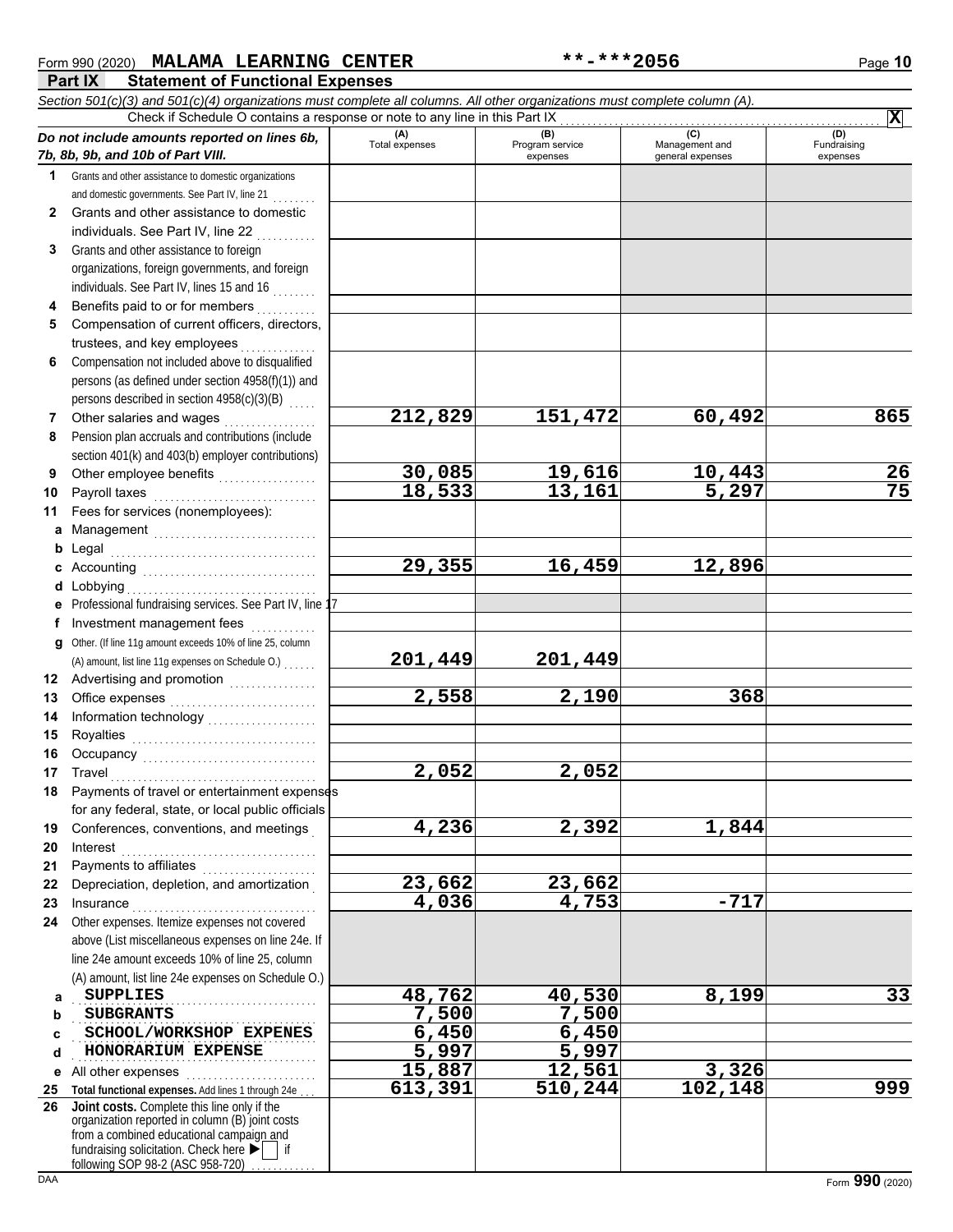### Form 990 (2020) Page **11 MALAMA LEARNING CENTER \*\*-\*\*\*2056**

**Part X Balance Sheet**

|                   |    | Check if Schedule O contains a response or note to any line in this Part X                                                                                                                                                     |                 |        |                   |                 |             |
|-------------------|----|--------------------------------------------------------------------------------------------------------------------------------------------------------------------------------------------------------------------------------|-----------------|--------|-------------------|-----------------|-------------|
|                   |    |                                                                                                                                                                                                                                |                 |        | (A)               |                 | (B)         |
|                   |    |                                                                                                                                                                                                                                |                 |        | Beginning of year |                 | End of year |
|                   | 1. | Cash-non-interest-bearing                                                                                                                                                                                                      |                 |        | 41,996            | $\overline{1}$  | 55,371      |
|                   | 2  | Savings and temporary cash investments [[11][11] contracts and temporary cash investments [[11] contracts and temporary cash investments and temporary cash investments and temporary cash in the state of the state of the st |                 |        | 833,587           | $\overline{2}$  | 1,000,011   |
|                   | 3  |                                                                                                                                                                                                                                |                 |        | 10,798            | 3               |             |
|                   | 4  | Accounts receivable, net                                                                                                                                                                                                       |                 |        | 3,500             | 4               | 5,617       |
|                   | 5  | Loans and other receivables from any current or former officer, director,                                                                                                                                                      |                 |        |                   |                 |             |
|                   |    | trustee, key employee, creator or founder, substantial contributor, or 35%                                                                                                                                                     |                 |        |                   |                 |             |
|                   |    |                                                                                                                                                                                                                                |                 |        |                   | 5               |             |
|                   | 6  | Loans and other receivables from other disqualified persons (as defined                                                                                                                                                        |                 |        |                   |                 |             |
|                   |    | under section 4958(f)(1)), and persons described in section 4958(c)(3)(B)                                                                                                                                                      |                 |        |                   | 6               |             |
| Assets            | 7  |                                                                                                                                                                                                                                |                 |        |                   | 7               |             |
|                   | 8  | Inventories for sale or use                                                                                                                                                                                                    |                 |        |                   | 8               |             |
|                   | 9  | Prepaid expenses and deferred charges                                                                                                                                                                                          |                 |        |                   | 9               |             |
|                   |    | 10a Land, buildings, and equipment: cost or other                                                                                                                                                                              |                 |        |                   |                 |             |
|                   |    | basis. Complete Part VI of Schedule D                                                                                                                                                                                          | 10a             | 70,873 |                   |                 |             |
|                   |    | b Less: accumulated depreciation                                                                                                                                                                                               | 10 <sub>b</sub> | 24,281 | 47,678            | 10 <sub>c</sub> | 46,592      |
|                   | 11 | Investments-publicly traded securities                                                                                                                                                                                         |                 |        | 11                |                 |             |
|                   | 12 | Investments-other securities. See Part IV, line 11                                                                                                                                                                             |                 |        | 12                |                 |             |
|                   | 13 |                                                                                                                                                                                                                                |                 |        | 13                |                 |             |
|                   | 14 | Intangible assets                                                                                                                                                                                                              |                 |        |                   | 14              |             |
|                   | 15 |                                                                                                                                                                                                                                |                 |        |                   | 15              |             |
|                   | 16 | Total assets. Add lines 1 through 15 (must equal line 33)                                                                                                                                                                      |                 |        | 937,559           | 16              | 1,107,591   |
|                   | 17 |                                                                                                                                                                                                                                |                 |        | 9,801             | 17              | 28,848      |
|                   | 18 | Grants payable                                                                                                                                                                                                                 |                 |        |                   | 18              |             |
|                   | 19 | Deferred revenue                                                                                                                                                                                                               |                 |        | 201,486           | 19              | 330,394     |
|                   | 20 | Tax-exempt bond liabilities                                                                                                                                                                                                    |                 |        | 20                |                 |             |
|                   | 21 | Escrow or custodial account liability. Complete Part IV of Schedule D                                                                                                                                                          |                 |        |                   | 21              |             |
|                   | 22 | Loans and other payables to any current or former officer, director,                                                                                                                                                           |                 |        |                   |                 |             |
| Liabilities       |    | trustee, key employee, creator or founder, substantial contributor, or 35%                                                                                                                                                     |                 |        |                   |                 |             |
|                   |    | controlled entity or family member of any of these persons                                                                                                                                                                     |                 |        |                   | 22              |             |
|                   | 23 |                                                                                                                                                                                                                                |                 |        |                   | 23              |             |
|                   | 24 | Unsecured notes and loans payable to unrelated third parties                                                                                                                                                                   |                 |        |                   | 24              |             |
|                   | 25 | Other liabilities (including federal income tax, payables to related third                                                                                                                                                     |                 |        |                   |                 |             |
|                   |    | parties, and other liabilities not included on lines 17-24). Complete Part X                                                                                                                                                   |                 |        |                   |                 |             |
|                   |    |                                                                                                                                                                                                                                |                 |        | 4,905             | 25              | 83,015      |
|                   | 26 | Total liabilities. Add lines 17 through 25                                                                                                                                                                                     |                 |        | 216,192           | 26              | 442,257     |
|                   |    | Organizations that follow FASB ASC 958, check here X                                                                                                                                                                           |                 |        |                   |                 |             |
|                   |    | and complete lines 27, 28, 32, and 33.                                                                                                                                                                                         |                 |        |                   |                 |             |
|                   | 27 | Net assets without donor restrictions                                                                                                                                                                                          |                 |        | 89,733            | 27              | 163,447     |
|                   | 28 | Net assets with donor restrictions                                                                                                                                                                                             |                 |        | 631,634           | 28              | 501,887     |
| or Fund Balances  |    | Organizations that do not follow FASB ASC 958, check here                                                                                                                                                                      |                 |        |                   |                 |             |
|                   |    | and complete lines 29 through 33.                                                                                                                                                                                              |                 |        |                   |                 |             |
|                   | 29 | Capital stock or trust principal, or current funds                                                                                                                                                                             |                 |        |                   | 29              |             |
|                   | 30 | Paid-in or capital surplus, or land, building, or equipment fund                                                                                                                                                               |                 |        |                   | 30              |             |
|                   | 31 | Retained earnings, endowment, accumulated income, or other funds                                                                                                                                                               |                 |        |                   | 31              |             |
| <b>Net Assets</b> | 32 | Total net assets or fund balances                                                                                                                                                                                              |                 |        | 721,367           | 32              | 665,334     |
|                   | 33 |                                                                                                                                                                                                                                |                 |        | 937,559           | 33              | 1,107,591   |

Form **990** (2020)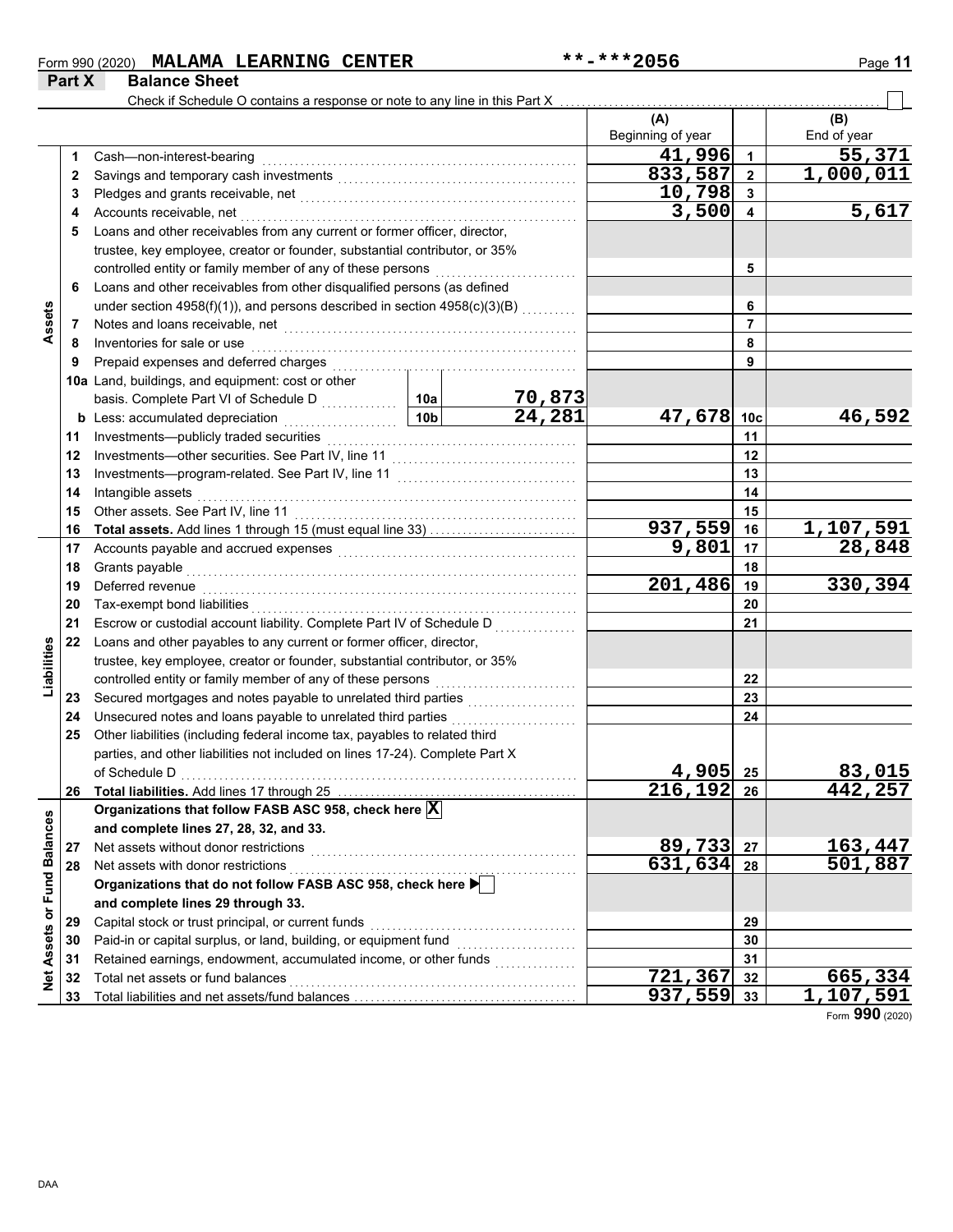|    | **-***2056<br>Form 990 (2020) MALAMA LEARNING CENTER                                                                                                                                                                          |                         |                | Page 12        |
|----|-------------------------------------------------------------------------------------------------------------------------------------------------------------------------------------------------------------------------------|-------------------------|----------------|----------------|
|    | <b>Part XI</b><br><b>Reconciliation of Net Assets</b>                                                                                                                                                                         |                         |                |                |
|    |                                                                                                                                                                                                                               |                         |                | $ \mathbf{X} $ |
| 1  |                                                                                                                                                                                                                               | $\overline{1}$          |                | 558,182        |
| 2  |                                                                                                                                                                                                                               | $\overline{2}$          |                | 613,391        |
| 3  | Revenue less expenses. Subtract line 2 from line 1                                                                                                                                                                            | $\overline{\mathbf{3}}$ |                | $-55,209$      |
| 4  | Net assets or fund balances at beginning of year (must equal Part X, line 32, column (A)) [[[[[[[[[[[[[[[[[[[                                                                                                                 | $\overline{\mathbf{4}}$ |                | 721,367        |
| 5  | Net unrealized gains (losses) on investments [1] production in the contract of the state of the state of the state of the state of the state of the state of the state of the state of the state of the state of the state of | 5                       |                |                |
| 6  | Donated services and use of facilities <b>constructs</b> and the service of the service of the services and use of facilities                                                                                                 | 6                       |                |                |
| 7  | Investment expenses                                                                                                                                                                                                           | $\overline{7}$          |                |                |
| 8  | Prior period adjustments                                                                                                                                                                                                      | 8                       |                |                |
| 9  | Other changes in net assets or fund balances (explain on Schedule O)                                                                                                                                                          | 9                       |                | $-824$         |
| 10 | Net assets or fund balances at end of year. Combine lines 3 through 9 (must equal Part X, line                                                                                                                                |                         |                |                |
|    | $32$ , column $(B)$ )                                                                                                                                                                                                         | 10                      |                | 665,334        |
|    | <b>Financial Statements and Reporting</b><br><b>Part XII</b>                                                                                                                                                                  |                         |                |                |
|    |                                                                                                                                                                                                                               |                         |                |                |
|    |                                                                                                                                                                                                                               |                         |                | Yes<br>No.     |
|    | $ \mathbf{X} $ Accrual<br>Accounting method used to prepare the Form 990:     Cash<br>Other                                                                                                                                   |                         |                |                |
|    | If the organization changed its method of accounting from a prior year or checked "Other," explain in                                                                                                                         |                         |                |                |
|    | Schedule O.                                                                                                                                                                                                                   |                         |                |                |
|    | 2a Were the organization's financial statements compiled or reviewed by an independent accountant?                                                                                                                            |                         | 2a             | x              |
|    | If "Yes," check a box below to indicate whether the financial statements for the year were compiled or                                                                                                                        |                         |                |                |
|    | reviewed on a separate basis, consolidated basis, or both:                                                                                                                                                                    |                         |                |                |
|    | Separate basis     Consolidated basis<br>  Both consolidated and separate basis                                                                                                                                               |                         |                |                |
|    | <b>b</b> Were the organization's financial statements audited by an independent accountant?                                                                                                                                   |                         | 2 <sub>b</sub> | $\mathbf X$    |
|    | If "Yes," check a box below to indicate whether the financial statements for the year were audited on a                                                                                                                       |                         |                |                |
|    | separate basis, consolidated basis, or both:                                                                                                                                                                                  |                         |                |                |
|    | Separate basis    <br><b>Consolidated basis</b><br>    Both consolidated and separate basis                                                                                                                                   |                         |                |                |
|    | c If "Yes" to line 2a or 2b, does the organization have a committee that assumes responsibility for oversight of                                                                                                              |                         |                |                |
|    | the audit, review, or compilation of its financial statements and selection of an independent accountant?                                                                                                                     |                         | 2c             |                |
|    | If the organization changed either its oversight process or selection process during the tax year, explain on                                                                                                                 |                         |                |                |
|    | Schedule O.                                                                                                                                                                                                                   |                         |                |                |
|    | 3a As a result of a federal award, was the organization required to undergo an audit or audits as set forth in the                                                                                                            |                         |                |                |
|    | Single Audit Act and OMB Circular A-133?                                                                                                                                                                                      |                         | 3a             |                |
|    | <b>b</b> If "Yes," did the organization undergo the required audit or audits? If the organization did not undergo the                                                                                                         |                         |                |                |
|    | required audit or audits, explain why on Schedule O and describe any steps taken to undergo such audits                                                                                                                       |                         | 3 <sub>b</sub> |                |

Form **990** (2020)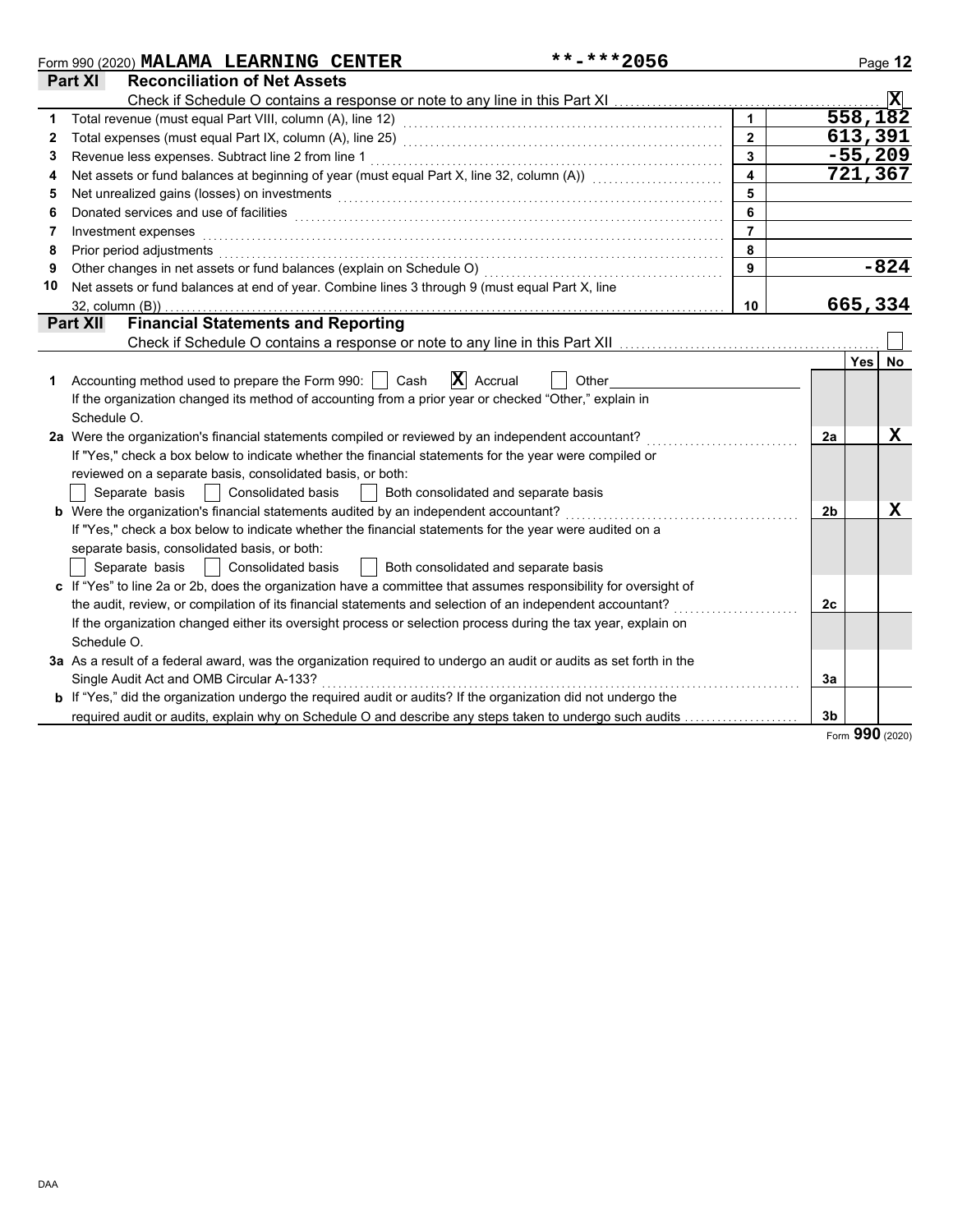## \*\*-\*\*\*2056

# **Federal Statements**

## **Statement 1 - Form 4562, Line 26 - Property Used More Than 50% in a Qualified Business**

|                    | Property<br>Type |                   |             |            |        |                |           |                         |
|--------------------|------------------|-------------------|-------------|------------|--------|----------------|-----------|-------------------------|
|                    | Date             | <b>Business %</b> | Cost        | Depr Basis | Period | Method         | Deduction | Section 179             |
| 2009 CHEVY<br>VAN  |                  |                   |             |            |        |                |           |                         |
| CHEVY TRUCK        | 1/18/18          | $100.00$ \$       | $8,500$ \$  |            |        | 5.0 200DBHY \$ |           | \$                      |
| 2006 NISSAN XTERRA | 2/14/20          | 100.00            | 6,500       |            |        | 5.0 200DBHY    |           |                         |
|                    | 3/21/16          | 100.00            | 10,000      | 5,000      |        | 5.0 200DBHY    | 288       |                         |
| TOTAL              |                  |                   | $25,000$ \$ | 5,000      |        |                |           | $288 \;$ \$<br>$\Omega$ |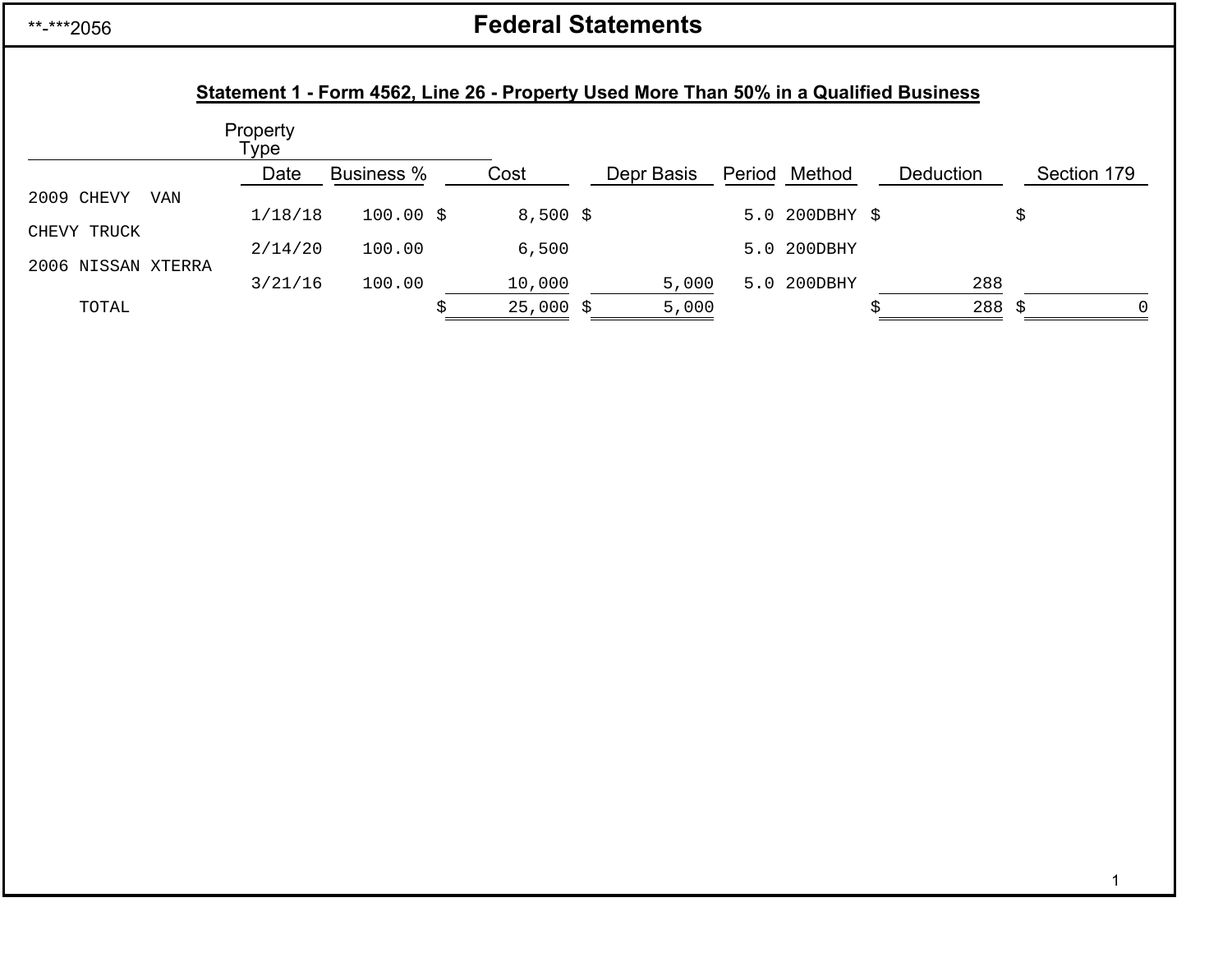| <b>SCHEDULE A</b> |                      |
|-------------------|----------------------|
| $\sim$ $\sim$     | $\sim$ $\sim$ $\sim$ |

# **Public Charity Status and Public Support**

**Complete if the organization is a section 501(c)(3) organization or a section 4947(a)(1) nonexempt charitable trust. (Form 990 or 990-EZ)**

Department of the Treasury<br>Internal Revenue Service

 **Attach to Form 990 or Form 990-EZ.**

| 2020                |  |
|---------------------|--|
| pen to Public<br>91 |  |

OMB No. 1545-0047

| internal Revenue Service<br>Inspection<br>Go to www.irs.gov/Form990 for instructions and the latest information. |                |                                       |                                                            |                                                                                                                                                                                                                                                                                                                                                                                                                                                                                  |                          |                          |                                        |            |                                       |
|------------------------------------------------------------------------------------------------------------------|----------------|---------------------------------------|------------------------------------------------------------|----------------------------------------------------------------------------------------------------------------------------------------------------------------------------------------------------------------------------------------------------------------------------------------------------------------------------------------------------------------------------------------------------------------------------------------------------------------------------------|--------------------------|--------------------------|----------------------------------------|------------|---------------------------------------|
|                                                                                                                  |                | Name of the organization              | <b>MALAMA LEARNING CENTER</b>                              |                                                                                                                                                                                                                                                                                                                                                                                                                                                                                  |                          |                          |                                        | **-***2056 | <b>Employer identification number</b> |
| Part I<br>Reason for Public Charity Status. (All organizations must complete this part.) See instructions.       |                |                                       |                                                            |                                                                                                                                                                                                                                                                                                                                                                                                                                                                                  |                          |                          |                                        |            |                                       |
|                                                                                                                  |                |                                       |                                                            | The organization is not a private foundation because it is: (For lines 1 through 12, check only one box.)                                                                                                                                                                                                                                                                                                                                                                        |                          |                          |                                        |            |                                       |
| 1                                                                                                                |                |                                       |                                                            | A church, convention of churches, or association of churches described in section 170(b)(1)(A)(i).                                                                                                                                                                                                                                                                                                                                                                               |                          |                          |                                        |            |                                       |
| 2                                                                                                                |                |                                       |                                                            | A school described in section 170(b)(1)(A)(ii). (Attach Schedule E (Form 990 or 990-EZ).)                                                                                                                                                                                                                                                                                                                                                                                        |                          |                          |                                        |            |                                       |
| 3                                                                                                                |                |                                       |                                                            | A hospital or a cooperative hospital service organization described in section 170(b)(1)(A)(iii).                                                                                                                                                                                                                                                                                                                                                                                |                          |                          |                                        |            |                                       |
| 4                                                                                                                |                |                                       |                                                            | A medical research organization operated in conjunction with a hospital described in section 170(b)(1)(A)(iii). Enter the hospital's name,                                                                                                                                                                                                                                                                                                                                       |                          |                          |                                        |            |                                       |
|                                                                                                                  |                | city, and state:                      |                                                            |                                                                                                                                                                                                                                                                                                                                                                                                                                                                                  |                          |                          |                                        |            |                                       |
| 5                                                                                                                |                |                                       | section 170(b)(1)(A)(iv). (Complete Part II.)              | An organization operated for the benefit of a college or university owned or operated by a governmental unit described in                                                                                                                                                                                                                                                                                                                                                        |                          |                          |                                        |            |                                       |
| 6                                                                                                                |                |                                       |                                                            | A federal, state, or local government or governmental unit described in section 170(b)(1)(A)(v).                                                                                                                                                                                                                                                                                                                                                                                 |                          |                          |                                        |            |                                       |
| 7                                                                                                                |                |                                       | described in section 170(b)(1)(A)(vi). (Complete Part II.) | An organization that normally receives a substantial part of its support from a governmental unit or from the general public                                                                                                                                                                                                                                                                                                                                                     |                          |                          |                                        |            |                                       |
| 8                                                                                                                |                |                                       |                                                            | A community trust described in section 170(b)(1)(A)(vi). (Complete Part II.)                                                                                                                                                                                                                                                                                                                                                                                                     |                          |                          |                                        |            |                                       |
| 9                                                                                                                |                | university:                           |                                                            | An agricultural research organization described in section 170(b)(1)(A)(ix) operated in conjunction with a land-grant college<br>or university or a non-land-grant college of agriculture (see instructions). Enter the name, city, and state of the college or                                                                                                                                                                                                                  |                          |                          |                                        |            |                                       |
| 10                                                                                                               | $ \mathbf{X} $ |                                       |                                                            | An organization that normally receives: (1) more than 33 1/3% of its support from contributions, membership fees, and gross<br>receipts from activities related to its exempt functions, subject to certain exceptions; and (2) no more than 331/3% of its<br>support from gross investment income and unrelated business taxable income (less section 511 tax) from businesses<br>acquired by the organization after June 30, 1975. See section 509(a)(2). (Complete Part III.) |                          |                          |                                        |            |                                       |
| 11                                                                                                               |                |                                       |                                                            | An organization organized and operated exclusively to test for public safety. See section 509(a)(4).                                                                                                                                                                                                                                                                                                                                                                             |                          |                          |                                        |            |                                       |
| 12                                                                                                               |                |                                       |                                                            | An organization organized and operated exclusively for the benefit of, to perform the functions of, or to carry out the purposes                                                                                                                                                                                                                                                                                                                                                 |                          |                          |                                        |            |                                       |
|                                                                                                                  |                |                                       |                                                            | of one or more publicly supported organizations described in section 509(a)(1) or section 509(a)(2). See section 509(a)(3).<br>Check the box in lines 12a through 12d that describes the type of supporting organization and complete lines 12e, 12f, and 12g.                                                                                                                                                                                                                   |                          |                          |                                        |            |                                       |
|                                                                                                                  | a              |                                       |                                                            | Type I. A supporting organization operated, supervised, or controlled by its supported organization(s), typically by giving                                                                                                                                                                                                                                                                                                                                                      |                          |                          |                                        |            |                                       |
|                                                                                                                  |                |                                       |                                                            | the supported organization(s) the power to regularly appoint or elect a majority of the directors or trustees of the                                                                                                                                                                                                                                                                                                                                                             |                          |                          |                                        |            |                                       |
|                                                                                                                  |                |                                       |                                                            | supporting organization. You must complete Part IV, Sections A and B.                                                                                                                                                                                                                                                                                                                                                                                                            |                          |                          |                                        |            |                                       |
|                                                                                                                  | b              |                                       |                                                            | Type II. A supporting organization supervised or controlled in connection with its supported organization(s), by having                                                                                                                                                                                                                                                                                                                                                          |                          |                          |                                        |            |                                       |
|                                                                                                                  |                |                                       |                                                            | control or management of the supporting organization vested in the same persons that control or manage the supported                                                                                                                                                                                                                                                                                                                                                             |                          |                          |                                        |            |                                       |
|                                                                                                                  |                |                                       |                                                            | organization(s). You must complete Part IV, Sections A and C.                                                                                                                                                                                                                                                                                                                                                                                                                    |                          |                          |                                        |            |                                       |
|                                                                                                                  | c              |                                       |                                                            | Type III functionally integrated. A supporting organization operated in connection with, and functionally integrated with,<br>its supported organization(s) (see instructions). You must complete Part IV, Sections A, D, and E.                                                                                                                                                                                                                                                 |                          |                          |                                        |            |                                       |
|                                                                                                                  | d              |                                       |                                                            | Type III non-functionally integrated. A supporting organization operated in connection with its supported organization(s)                                                                                                                                                                                                                                                                                                                                                        |                          |                          |                                        |            |                                       |
|                                                                                                                  |                |                                       |                                                            | that is not functionally integrated. The organization generally must satisfy a distribution requirement and an attentiveness                                                                                                                                                                                                                                                                                                                                                     |                          |                          |                                        |            |                                       |
|                                                                                                                  |                |                                       |                                                            | requirement (see instructions). You must complete Part IV, Sections A and D, and Part V.                                                                                                                                                                                                                                                                                                                                                                                         |                          |                          |                                        |            |                                       |
|                                                                                                                  | е              |                                       |                                                            | Check this box if the organization received a written determination from the IRS that it is a Type I, Type II, Type III                                                                                                                                                                                                                                                                                                                                                          |                          |                          |                                        |            |                                       |
|                                                                                                                  |                |                                       |                                                            | functionally integrated, or Type III non-functionally integrated supporting organization.                                                                                                                                                                                                                                                                                                                                                                                        |                          |                          |                                        |            |                                       |
|                                                                                                                  | f              |                                       | Enter the number of supported organizations                |                                                                                                                                                                                                                                                                                                                                                                                                                                                                                  |                          |                          |                                        |            |                                       |
|                                                                                                                  | g              |                                       |                                                            | Provide the following information about the supported organization(s).                                                                                                                                                                                                                                                                                                                                                                                                           |                          |                          |                                        |            |                                       |
|                                                                                                                  |                | (i) Name of supported<br>organization | (ii) EIN                                                   | (iii) Type of organization<br>(described on lines 1-10                                                                                                                                                                                                                                                                                                                                                                                                                           | (iv) Is the organization | listed in your governing | (v) Amount of monetary<br>support (see |            | (vi) Amount of<br>other support (see  |
|                                                                                                                  |                |                                       |                                                            | above (see instructions))                                                                                                                                                                                                                                                                                                                                                                                                                                                        |                          | document?                | instructions)                          |            | instructions)                         |
|                                                                                                                  |                |                                       |                                                            |                                                                                                                                                                                                                                                                                                                                                                                                                                                                                  | Yes                      | No                       |                                        |            |                                       |
| (A)                                                                                                              |                |                                       |                                                            |                                                                                                                                                                                                                                                                                                                                                                                                                                                                                  |                          |                          |                                        |            |                                       |
| (B)                                                                                                              |                |                                       |                                                            |                                                                                                                                                                                                                                                                                                                                                                                                                                                                                  |                          |                          |                                        |            |                                       |
| (C)                                                                                                              |                |                                       |                                                            |                                                                                                                                                                                                                                                                                                                                                                                                                                                                                  |                          |                          |                                        |            |                                       |
| (D)                                                                                                              |                |                                       |                                                            |                                                                                                                                                                                                                                                                                                                                                                                                                                                                                  |                          |                          |                                        |            |                                       |
| (E)                                                                                                              |                |                                       |                                                            |                                                                                                                                                                                                                                                                                                                                                                                                                                                                                  |                          |                          |                                        |            |                                       |
| <b>Total</b>                                                                                                     |                |                                       |                                                            |                                                                                                                                                                                                                                                                                                                                                                                                                                                                                  |                          |                          |                                        |            |                                       |

**For Paperwork Reduction Act Notice, see the Instructions for Form 990 or 990-EZ.**

**Schedule A (Form 990 or 990-EZ) 2020**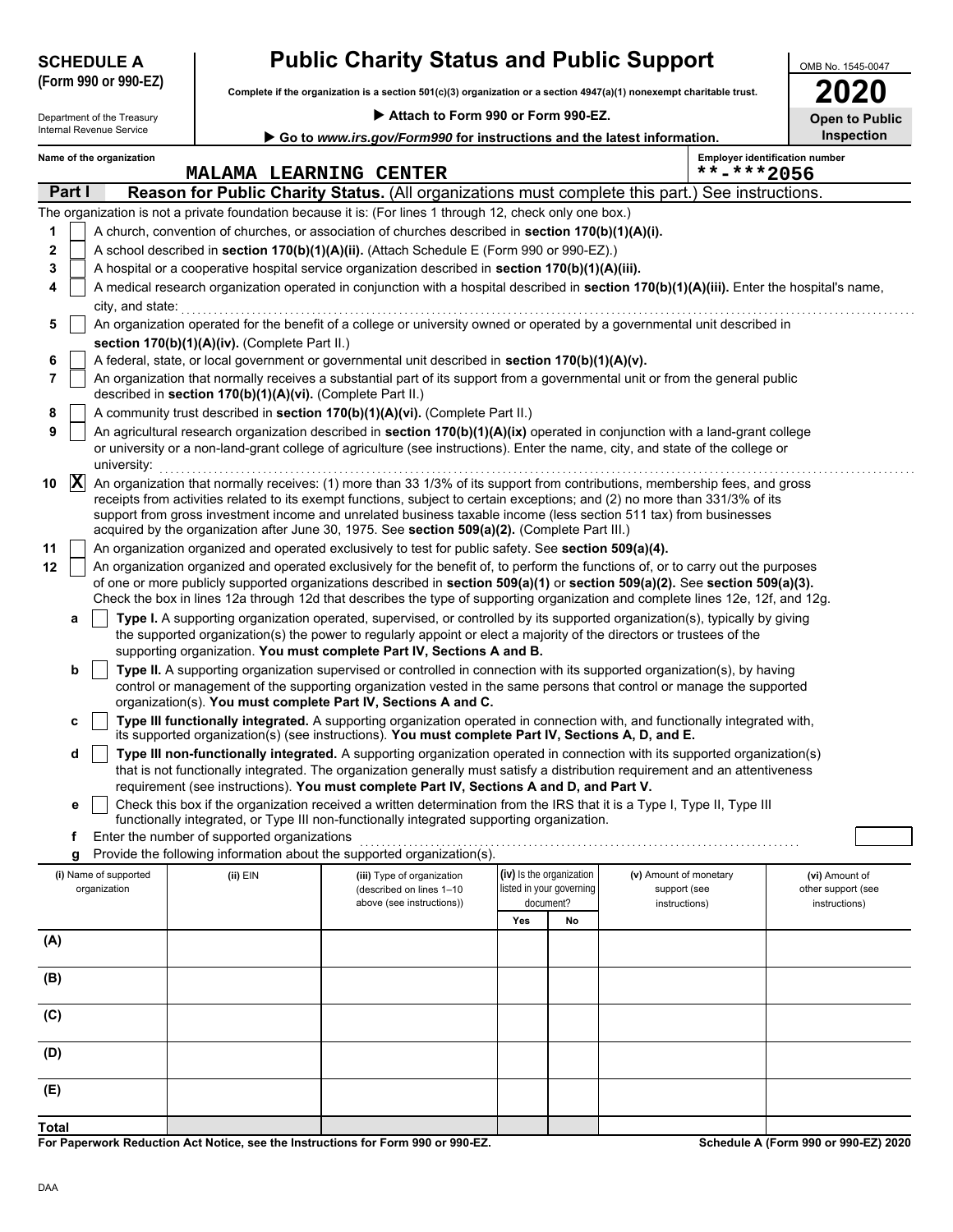|     | (Complete only if you checked the box on line 5, 7, or 8 of Part I or if the organization failed to qualify under<br>Part III. If the organization fails to qualify under the tests listed below, please complete Part III.) |          |          |            |            |          |           |
|-----|------------------------------------------------------------------------------------------------------------------------------------------------------------------------------------------------------------------------------|----------|----------|------------|------------|----------|-----------|
|     | <b>Section A. Public Support</b>                                                                                                                                                                                             |          |          |            |            |          |           |
|     | Calendar year (or fiscal year beginning in) $\blacktriangleright$                                                                                                                                                            | (a) 2016 | (b) 2017 | $(c)$ 2018 | $(d)$ 2019 | (e) 2020 | (f) Total |
| 1   | Gifts, grants, contributions, and<br>membership fees received. (Do not<br>include any "unusual grants.")                                                                                                                     |          |          |            |            |          |           |
| 2   | Tax revenues levied for the<br>organization's benefit and either paid<br>to or expended on its behalf                                                                                                                        |          |          |            |            |          |           |
| 3   | The value of services or facilities<br>furnished by a governmental unit to the<br>organization without charge                                                                                                                |          |          |            |            |          |           |
| 4   | Total. Add lines 1 through 3                                                                                                                                                                                                 |          |          |            |            |          |           |
| 5   | The portion of total contributions by<br>each person (other than a<br>governmental unit or publicly<br>supported organization) included on<br>line 1 that exceeds 2% of the amount                                           |          |          |            |            |          |           |
|     | shown on line 11, column (f)                                                                                                                                                                                                 |          |          |            |            |          |           |
| 6   | Public support. Subtract line 5 from line 4<br><b>Section B. Total Support</b>                                                                                                                                               |          |          |            |            |          |           |
|     | Calendar year (or fiscal year beginning in) $\blacktriangleright$                                                                                                                                                            | (a) 2016 | (b) 2017 | $(c)$ 2018 | $(d)$ 2019 | (e) 2020 | (f) Total |
| 7   | Amounts from line 4                                                                                                                                                                                                          |          |          |            |            |          |           |
| 8   | Gross income from interest, dividends,<br>payments received on securities loans,<br>rents, royalties, and income from<br>similar sources                                                                                     |          |          |            |            |          |           |
| 9   | Net income from unrelated business<br>activities, whether or not the business<br>is regularly carried on                                                                                                                     |          |          |            |            |          |           |
| 10  | Other income. Do not include gain or<br>loss from the sale of capital assets<br>(Explain in Part VI.)                                                                                                                        |          |          |            |            |          |           |
| 11  | Total support. Add lines 7 through 10                                                                                                                                                                                        |          |          |            |            |          |           |
| 12  | Gross receipts from related activities, etc. (see instructions)                                                                                                                                                              |          |          |            |            | 12       |           |
| 13  | First 5 years. If the Form 990 is for the organization's first, second, third, fourth, or fifth tax year as a section 501(c)(3)                                                                                              |          |          |            |            |          |           |
|     | organization, check this box and stop here                                                                                                                                                                                   |          |          |            |            |          |           |
|     | <b>Section C. Computation of Public Support Percentage</b>                                                                                                                                                                   |          |          |            |            |          |           |
|     | Public support percentage for 2020 (line 6, column (f) divided by line 11, column (f)) [[[[[[[[[[[[[[[[[[[[[[                                                                                                                |          |          |            |            | 14       | $\%$      |
| 15  | Public support percentage from 2019 Schedule A, Part II, line 14                                                                                                                                                             |          |          |            |            | 15       | $\%$      |
| 16a | 33 1/3% support test-2020. If the organization did not check the box on line 13, and line 14 is 33 1/3% or more, check this                                                                                                  |          |          |            |            |          |           |
|     | box and stop here. The organization qualifies as a publicly supported organization                                                                                                                                           |          |          |            |            |          |           |
| b   | 33 1/3% support test-2019. If the organization did not check a box on line 13 or 16a, and line 15 is 33 1/3% or more, check                                                                                                  |          |          |            |            |          |           |
|     | this box and stop here. The organization qualifies as a publicly supported organization<br>17a 10%-facts-and-circumstances test-2020. If the organization did not check a box on line 13, 16a, or 16b, and line 14 is        |          |          |            |            |          |           |
|     | 10% or more, and if the organization meets the "facts-and-circumstances" test, check this box and stop here. Explain in                                                                                                      |          |          |            |            |          |           |
|     | Part VI how the organization meets the "facts-and-circumstances" test. The organization qualifies as a publicly supported                                                                                                    |          |          |            |            |          |           |
|     | organization                                                                                                                                                                                                                 |          |          |            |            |          |           |
| b   | 10%-facts-and-circumstances test-2019. If the organization did not check a box on line 13, 16a, 16b, or 17a, and line                                                                                                        |          |          |            |            |          |           |
|     | 15 is 10% or more, and if the organization meets the "facts-and-circumstances" test, check this box and stop here. Explain                                                                                                   |          |          |            |            |          |           |
|     | in Part VI how the organization meets the "facts-and-circumstances" test. The organization qualifies as a publicly supported                                                                                                 |          |          |            |            |          |           |
|     | organization                                                                                                                                                                                                                 |          |          |            |            |          |           |
| 18  | Private foundation. If the organization did not check a box on line 13, 16a, 16b, 17a, or 17b, check this box and see                                                                                                        |          |          |            |            |          |           |
|     | instructions                                                                                                                                                                                                                 |          |          |            |            |          |           |
|     |                                                                                                                                                                                                                              |          |          |            |            |          |           |

Schedule A (Form 990 or 990-EZ) 2020 **MALAMA LEARNING CENTER** \*\*\*\*\*\*\*\*\*\*\*\*\*2056 Page 2

**Part II Support Schedule for Organizations Described in Sections 170(b)(1)(A)(iv) and 170(b)(1)(A)(vi)**

**Schedule A (Form 990 or 990-EZ) 2020**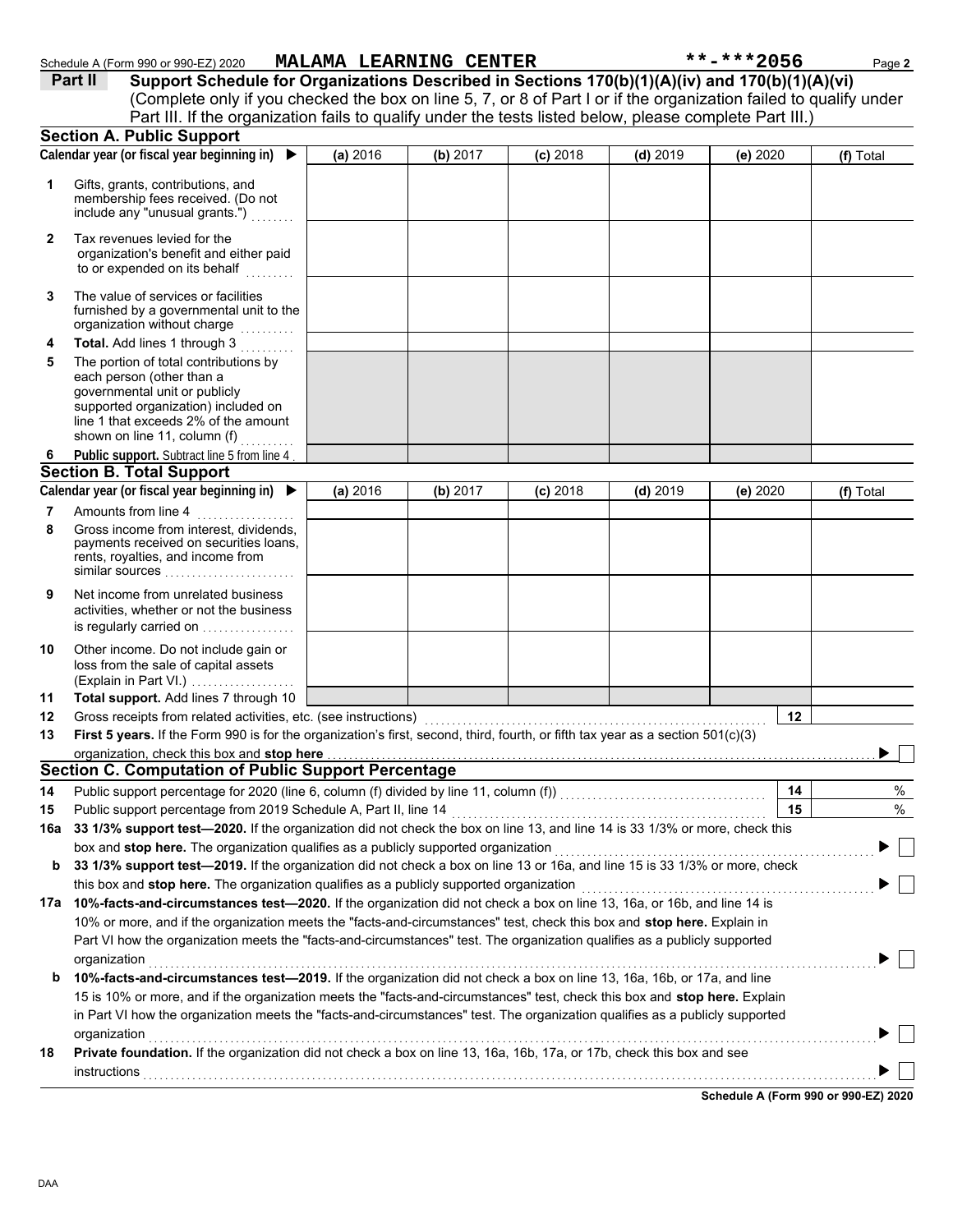**Part III** Support Schedule for Organizations Described in Section 509(a)(2) (Complete only if you checked the box on line 10 of Part I or if the organization failed to qualify under Part II. **Section A. Public Support** If the organization fails to qualify under the tests listed below, please complete Part II.) ▶

|              | Calendar year (or fiscal year beginning in) ▶                                                                                                                                                                                                                   | (a) 2016 | (b) 2017 | $(c)$ 2018 | $(d)$ 2019 | (e) 2020 | (f) Total                          |
|--------------|-----------------------------------------------------------------------------------------------------------------------------------------------------------------------------------------------------------------------------------------------------------------|----------|----------|------------|------------|----------|------------------------------------|
| 1            | Gifts, grants, contributions, and membership fees<br>received. (Do not include any "unusual grants.")                                                                                                                                                           | 271,733  | 409,555  | 401,044    | 536,319    | 394,384  | 2,013,035                          |
| $\mathbf{2}$ | Gross receipts from admissions, merchandise<br>sold or services performed, or facilities<br>furnished in any activity that is related to the<br>organization's tax-exempt purpose                                                                               | 76,579   | 49,953   | 22,341     | 18,419     | 158,584  | 325,876                            |
| 3            | Gross receipts from activities that are not an<br>unrelated trade or business under section 513                                                                                                                                                                 |          |          |            |            |          |                                    |
| 4            | Tax revenues levied for the                                                                                                                                                                                                                                     |          |          |            |            |          |                                    |
|              | organization's benefit and either paid<br>to or expended on its behalf                                                                                                                                                                                          |          |          |            |            |          |                                    |
| 5            | The value of services or facilities<br>furnished by a governmental unit to the<br>organization without charge<br>.                                                                                                                                              |          |          |            |            |          |                                    |
| 6            | Total. Add lines 1 through 5                                                                                                                                                                                                                                    | 348,312  | 459,508  | 423,385    | 554,738    | 552,968  | 2,338,911                          |
|              | <b>7a</b> Amounts included on lines 1, 2, and 3<br>received from disqualified persons                                                                                                                                                                           |          |          |            |            |          |                                    |
| b            | Amounts included on lines 2 and 3<br>received from other than disqualified<br>persons that exceed the greater of \$5,000<br>or 1% of the amount on line 13 for the year                                                                                         |          |          |            |            |          |                                    |
| C            | Add lines 7a and 7b<br><u> 1986 - Johann Stoff, Amerikaansk kanton en bes</u>                                                                                                                                                                                   |          |          |            |            |          |                                    |
| 8            | Public support. (Subtract line 7c from<br>line $6.$ )                                                                                                                                                                                                           |          |          |            |            |          |                                    |
|              | <b>Section B. Total Support</b>                                                                                                                                                                                                                                 |          |          |            |            |          | 2,338,911                          |
|              | Calendar year (or fiscal year beginning in) ▶                                                                                                                                                                                                                   | (a) 2016 | (b) 2017 | $(c)$ 2018 | $(d)$ 2019 | (e) 2020 | (f) Total                          |
| 9            | Amounts from line 6<br>.                                                                                                                                                                                                                                        | 348,312  | 459,508  | 423,385    | 554,738    | 552,968  | 2,338,911                          |
|              | <b>10a</b> Gross income from interest, dividends,<br>payments received on securities loans, rents,                                                                                                                                                              |          |          |            |            |          |                                    |
|              | royalties, and income from similar sources                                                                                                                                                                                                                      | 2,609    | 2,968    | 3,602      | 4,502      | 4,790    | 18,471                             |
| b            | Unrelated business taxable income (less<br>section 511 taxes) from businesses<br>acquired after June 30, 1975                                                                                                                                                   |          |          |            |            |          |                                    |
|              | c Add lines 10a and 10b                                                                                                                                                                                                                                         | 2,609    | 2,968    | 3,602      | 4,502      | 4,790    | 18,471                             |
| 11           | Net income from unrelated business<br>activities not included in line 10b, whether<br>or not the business is regularly carried on                                                                                                                               |          |          | 1,029      |            |          | 1,029                              |
| 12           | Other income. Do not include gain or<br>loss from the sale of capital assets<br>(Explain in Part VI.)                                                                                                                                                           |          |          |            |            |          |                                    |
| 13           | Total support. (Add lines 9, 10c, 11,                                                                                                                                                                                                                           |          |          |            |            |          |                                    |
|              | and $12.$ )                                                                                                                                                                                                                                                     | 350,921  | 462,476  | 428,016    | 559,240    | 557,758  | 2,358,411                          |
| 14           | First 5 years. If the Form 990 is for the organization's first, second, third, fourth, or fifth tax year as a section 501(c)(3)                                                                                                                                 |          |          |            |            |          |                                    |
|              | organization, check this box and stop here<br><b>Section C. Computation of Public Support Percentage</b>                                                                                                                                                        |          |          |            |            |          |                                    |
| 15           | Public support percentage for 2020 (line 8, column (f), divided by line 13, column (f)) [[[[[[[[[[[[[[[[[[[[[                                                                                                                                                   |          |          |            |            | 15       | 99.17%                             |
| 16           |                                                                                                                                                                                                                                                                 |          |          |            |            | 16       | 97.23%                             |
|              | <b>Section D. Computation of Investment Income Percentage</b>                                                                                                                                                                                                   |          |          |            |            |          |                                    |
| 17           | Investment income percentage for 2020 (line 10c, column (f), divided by line 13, column (f)) [[[[[[[[[[[[[[[[                                                                                                                                                   |          |          |            |            | 17       | $1\%$                              |
|              | 18 Investment income percentage from 2019 Schedule A, Part III, line 17                                                                                                                                                                                         |          |          |            |            | 18       | $1\%$                              |
|              | 19a 33 1/3% support tests-2020. If the organization did not check the box on line 14, and line 15 is more than 33 1/3%, and line                                                                                                                                |          |          |            |            |          |                                    |
| b            | 17 is not more than 33 1/3%, check this box and stop here. The organization qualifies as a publicly supported organization<br>33 1/3% support tests-2019. If the organization did not check a box on line 14 or line 19a, and line 16 is more than 33 1/3%, and |          |          |            |            |          | $\blacktriangleright$ $\mathbf{X}$ |
|              | line 18 is not more than 33 1/3%, check this box and stop here. The organization qualifies as a publicly supported organization.                                                                                                                                |          |          |            |            |          |                                    |
| 20           | Private foundation. If the organization did not check a box on line 14, 19a, or 19b, check this box and see instructions                                                                                                                                        |          |          |            |            |          |                                    |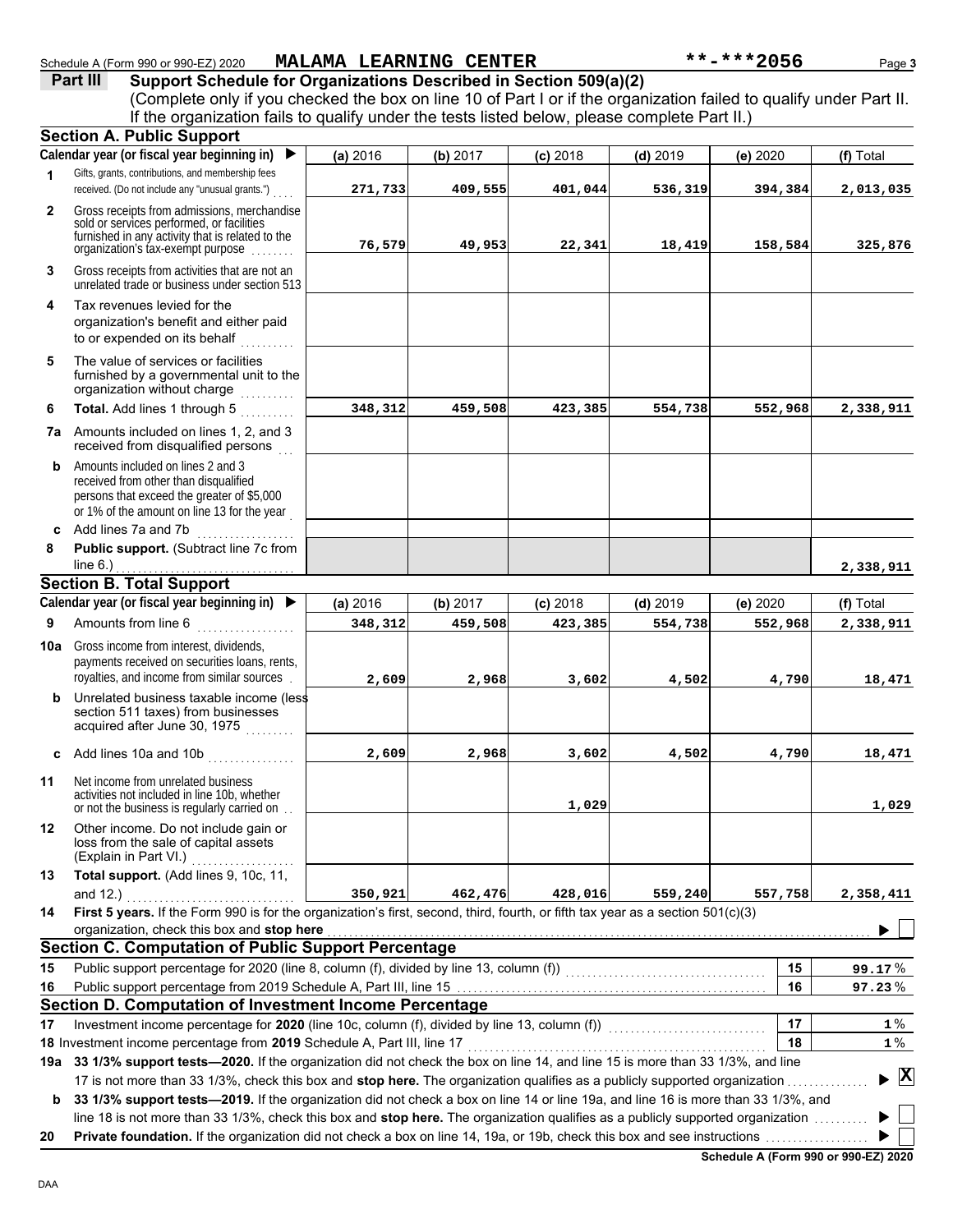#### **Schedule A (Form 990 or 990-EZ) 2020 Part IV Supporting Organizations** Sections A, D, and E. If you checked box 12d, Part I, complete Sections A and D, and complete Part V.) Schedule A (Form 990 or 990-EZ) 2020 **MALAMA LEARNING CENTER** \*\*\*\*\*\*\*\*\*\*\*\*\*\*2056 Page 4 **Section A. All Supporting Organizations** (Complete only if you checked a box in line 12 on Part I. If you checked box 12a, Part I, complete Sections A and B. If you checked box 12b, Part I, complete Sections A and C. If you checked box 12c, Part I, complete Are all of the organization's supported organizations listed by name in the organization's governing documents? *If "No," describe in Part VI how the supported organizations are designated. If designated by class or purpose, describe the designation. If historic and continuing relationship, explain.* Did the organization have any supported organization that does not have an IRS determination of status under section 509(a)(1) or (2)? *If "Yes," explain in Part VI how the organization determined that the supported organization was described in section 509(a)(1) or (2).* **1 2 3a** Did the organization have a supported organization described in section 501(c)(4), (5), or (6)? *If "Yes," answer* **b c** Did the organization ensure that all support to such organizations was used exclusively for section 170(c)(2)(B) **4a** Was any supported organization not organized in the United States ("foreign supported organization")? *If* **b c** Did the organization support any foreign supported organization that does not have an IRS determination **5a** Did the organization add, substitute, or remove any supported organizations during the tax year? *If "Yes,"* **b c 6 7 8 9a b c** Did a disqualified person (as defined in line 9a) have an ownership interest in, or derive any personal benefit **10a b** *lines 3b and 3c below.* Did the organization confirm that each supported organization qualified under section 501(c)(4), (5), or (6) and satisfied the public support tests under section 509(a)(2)? *If "Yes," describe in Part VI when and how the organization made the determination.* purposes? *If "Yes," explain in Part VI what controls the organization put in place to ensure such use. "Yes," and if you checked 12a or 12b in Part I, answer (b) and (c) below.* Did the organization have ultimate control and discretion in deciding whether to make grants to the foreign supported organization? *If "Yes," describe in Part VI how the organization had such control and discretion despite being controlled or supervised by or in connection with its supported organizations.* under sections 501(c)(3) and 509(a)(1) or (2)? *If "Yes," explain in Part VI what controls the organization used to ensure that all support to the foreign supported organization was used exclusively for section 170(c)(2)(B) purposes. answer lines 5b and 5c below (if applicable). Also, provide detail in Part VI, including (i) the names and EIN numbers of the supported organizations added, substituted, or removed; (ii) the reasons for each such action; (iii) the authority under the organization's organizing document authorizing such action; and (iv) how the action was accomplished (such as by amendment to the organizing document).* **Type I or Type II only.** Was any added or substituted supported organization part of a class already designated in the organization's organizing document? **Substitutions only.** Was the substitution the result of an event beyond the organization's control? Did the organization provide support (whether in the form of grants or the provision of services or facilities) to anyone other than (i) its supported organizations, (ii) individuals that are part of the charitable class benefited by one or more of its supported organizations, or (iii) other supporting organizations that also support or benefit one or more of the filing organization's supported organizations? *If "Yes," provide detail in Part VI.* Did the organization provide a grant, loan, compensation, or other similar payment to a substantial contributor (as defined in section 4958(c)(3)(C)), a family member of a substantial contributor, or a 35% controlled entity with regard to a substantial contributor? *If "Yes," complete Part I of Schedule L (Form 990 or 990-EZ).* Did the organization make a loan to a disqualified person (as defined in section 4958) not described in line 7? *If "Yes," complete Part I of Schedule L (Form 990 or 990-EZ).* Was the organization controlled directly or indirectly at any time during the tax year by one or more disqualified persons, as defined in section 4946 (other than foundation managers and organizations described in section 509(a)(1) or (2))? *If "Yes," provide detail in Part VI.* Did one or more disqualified persons (as defined in line 9a) hold a controlling interest in any entity in which the supporting organization had an interest? *If "Yes," provide detail in Part VI.* from, assets in which the supporting organization also had an interest? *If "Yes," provide detail in Part VI.* Was the organization subject to the excess business holdings rules of section 4943 because of section 4943(f) (regarding certain Type II supporting organizations, and all Type III non-functionally integrated supporting organizations)? *If "Yes," answer line 10b below.* Did the organization have any excess business holdings in the tax year? *(Use Schedule C, Form 4720, to determine whether the organization had excess business holdings.)* **Yes No 1 2 3a 3b 3c 4a 4b 4c 5a 5b 5c 6 7 8 9a 9b 9c 10a 10b**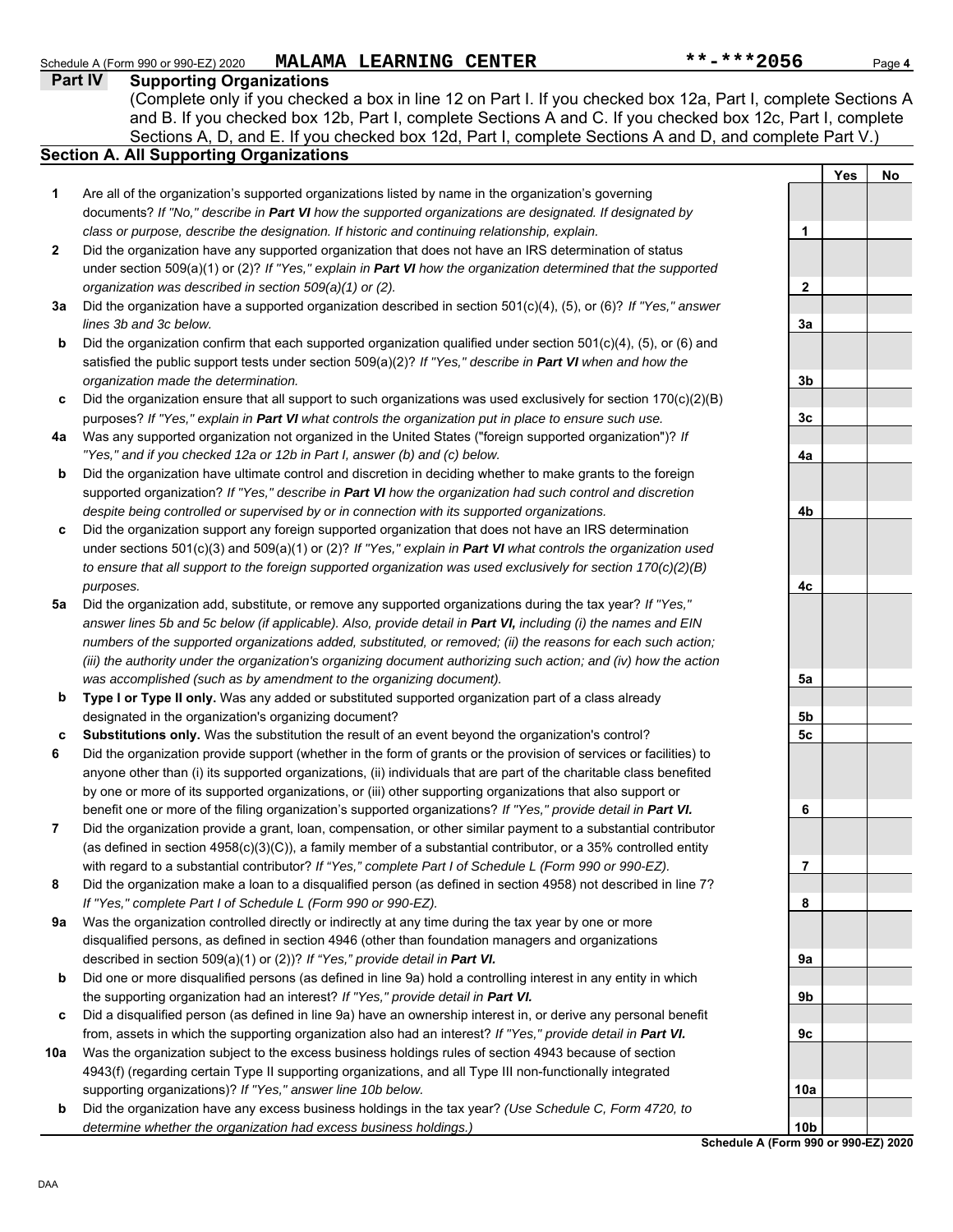|    | Part IV<br><b>Supporting Organizations (continued)</b>                                                                                                                                                                                                                 |                 |     |           |
|----|------------------------------------------------------------------------------------------------------------------------------------------------------------------------------------------------------------------------------------------------------------------------|-----------------|-----|-----------|
|    |                                                                                                                                                                                                                                                                        |                 | Yes | No        |
| 11 | Has the organization accepted a gift or contribution from any of the following persons?                                                                                                                                                                                |                 |     |           |
| a  | A person who directly or indirectly controls, either alone or together with persons described in lines 11b and                                                                                                                                                         |                 |     |           |
|    | 11c below, the governing body of a supported organization?                                                                                                                                                                                                             | 11a             |     |           |
| b  | A family member of a person described in line 11a above?                                                                                                                                                                                                               | 11 <sub>b</sub> |     |           |
| C. | A 35% controlled entity of a person described in line 11a or 11b above? If "Yes" to line 11a, 11b, or 11c, provide                                                                                                                                                     |                 |     |           |
|    | detail in Part VI.                                                                                                                                                                                                                                                     | 11c             |     |           |
|    | <b>Section B. Type I Supporting Organizations</b>                                                                                                                                                                                                                      |                 |     |           |
|    |                                                                                                                                                                                                                                                                        |                 | Yes | <b>No</b> |
|    | Did the governing body, members of the governing body, officers acting in their official capacity, or membership of one or<br>and a complete that the series of the complete and the control of the final control of the control of the final of the final of $\theta$ |                 |     |           |

- **2** *supported organizations and what conditions or restrictions, if any, applied to such powers during the tax year. organization, describe how the powers to appoint and/or remove officers, directors, or trustees were allocated among the effectively operated, supervised, or controlled the organization's activities. If the organization had more than one supported* directors, or trustees at all times during the tax year? *If "No," describe in Part VI how the supported organization(s)* more supported organizations have the power to regularly appoint or elect at least a majority of the organization's officers, Did the organization operate for the benefit of any supported organization other than the supported **1**
- organization(s) that operated, supervised, or controlled the supporting organization? *If "Yes," explain in Part VI how providing such benefit carried out the purposes of the supported organization(s) that operated, supervised, or controlled the supporting organization.*

## **Section C. Type II Supporting Organizations**

Were a majority of the organization's directors or trustees during the tax year also a majority of the directors or trustees of each of the organization's supported organization(s)? *If "No," describe in Part VI how control* **1** *or management of the supporting organization was vested in the same persons that controlled or managed the supported organization(s).* **Yes No 1**

## **Section D. All Type III Supporting Organizations**

|                |                                                                                                                        |   | Yes | No |
|----------------|------------------------------------------------------------------------------------------------------------------------|---|-----|----|
| 1              | Did the organization provide to each of its supported organizations, by the last day of the fifth month of the         |   |     |    |
|                | organization's tax year, (i) a written notice describing the type and amount of support provided during the prior tax  |   |     |    |
|                | year, (ii) a copy of the Form 990 that was most recently filed as of the date of notification, and (iii) copies of the |   |     |    |
|                | organization's governing documents in effect on the date of notification, to the extent not previously provided?       |   |     |    |
| $\overline{2}$ | Were any of the organization's officers, directors, or trustees either (i) appointed or elected by the supported       |   |     |    |
|                | organization(s) or (ii) serving on the governing body of a supported organization? If "No," explain in Part VI how     |   |     |    |
|                | the organization maintained a close and continuous working relationship with the supported organization(s).            | າ |     |    |
| 3              | By reason of the relationship described in line 2, above, did the organization's supported organizations have          |   |     |    |
|                | a significant voice in the organization's investment policies and in directing the use of the organization's           |   |     |    |
|                | income or assets at all times during the tax year? If "Yes," describe in Part VI the role the organization's           |   |     |    |
|                | supported organizations played in this regard.                                                                         | 3 |     |    |

## **Section E. Type III Functionally-Integrated Supporting Organizations**

| Check the box next to the method that the organization used to satisfy the Integral Part Test during the year (see instructions). |  |
|-----------------------------------------------------------------------------------------------------------------------------------|--|
|-----------------------------------------------------------------------------------------------------------------------------------|--|

- The organization satisfied the Activities Test. *Complete line 2 below.* **a**
- The organization is the parent of each of its supported organizations. *Complete line 3 below.* **b**

|  |  |  | : The organization supported a governmental entity. Describe in Part VI how you supported a governmental entity (see instructions). |  |  |
|--|--|--|-------------------------------------------------------------------------------------------------------------------------------------|--|--|
|--|--|--|-------------------------------------------------------------------------------------------------------------------------------------|--|--|

- **2** Activities Test. *Answer lines 2a and 2b below.*
- **a** Did substantially all of the organization's activities during the tax year directly further the exempt purposes of the supported organization(s) to which the organization was responsive? *If "Yes," then in Part VI identify those supported organizations and explain how these activities directly furthered their exempt purposes, how the organization was responsive to those supported organizations, and how the organization determined that these activities constituted substantially all of its activities.*
- **b** Did the activities described in line 2a, above, constitute activities that, but for the organization's involvement, one or more of the organization's supported organization(s) would have been engaged in? If "Yes," explain in *Part VI the reasons for the organization's position that its supported organization(s) would have engaged in these activities but for the organization's involvement.*
- **3** Parent of Supported Organizations. *Answer lines 3a and 3b below.*
- **a** Did the organization have the power to regularly appoint or elect a majority of the officers, directors, or trustees of each of the supported organizations? *If "Yes" or "No," provide details in Part VI.*
- DAA **Schedule A (Form 990 or 990-EZ) 2020 b** Did the organization exercise a substantial degree of direction over the policies, programs, and activities of each of its supported organizations? *If "Yes," describe in Part VI the role played by the organization in this regard.*

**2a**

**2b**

**3a**

**Yes No**

**2**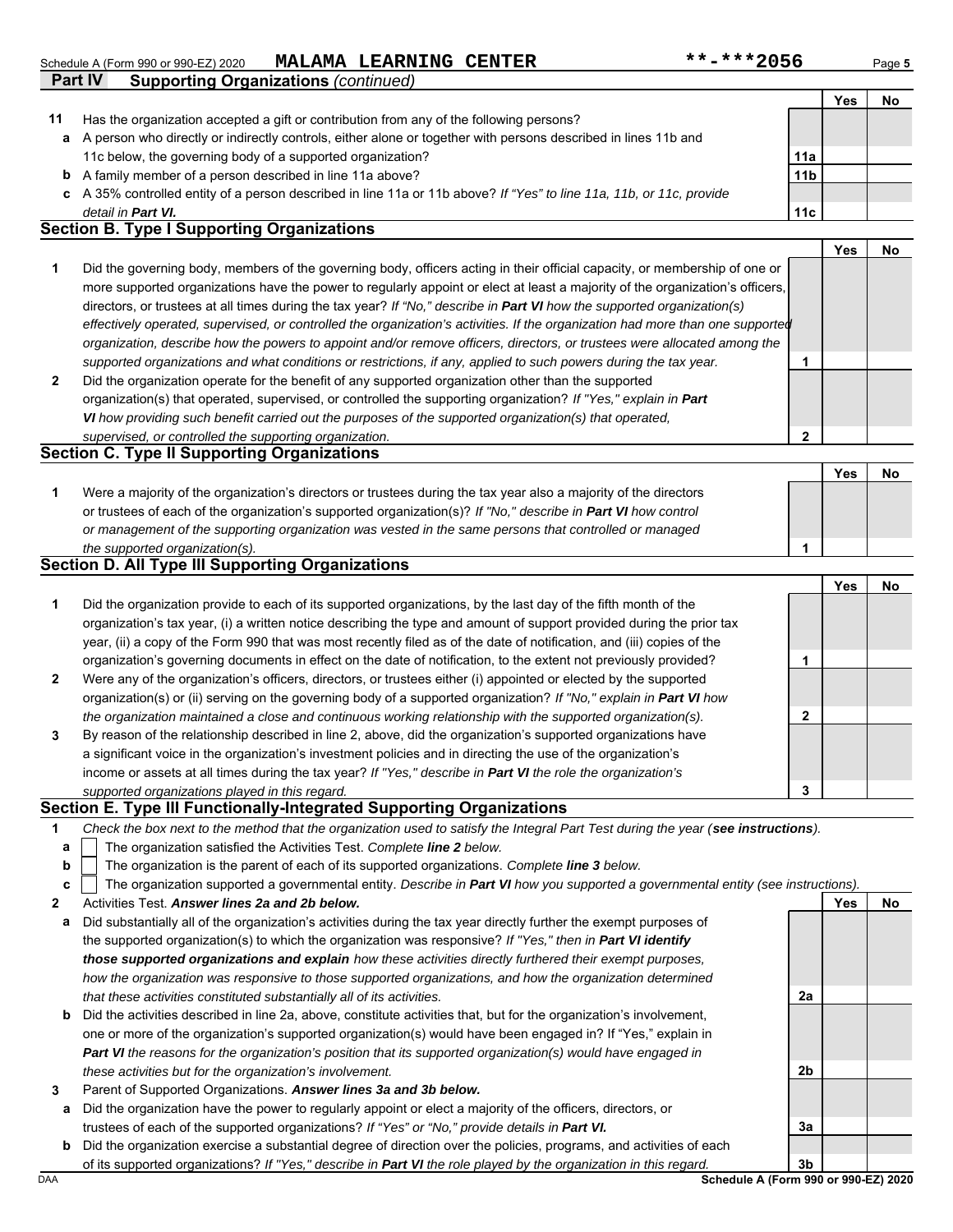| instructions. All other Type III non-functionally integrated supporting organizations must complete Sections A through E.<br>Section A - Adjusted Net Income |                | (A) Prior Year | (B) Current Year               |
|--------------------------------------------------------------------------------------------------------------------------------------------------------------|----------------|----------------|--------------------------------|
|                                                                                                                                                              |                |                | (optional)                     |
| Net short-term capital gain<br>1                                                                                                                             | 1              |                |                                |
| $\mathbf{2}$<br>Recoveries of prior-year distributions                                                                                                       | $\mathbf{2}$   |                |                                |
| 3<br>Other gross income (see instructions)                                                                                                                   | 3              |                |                                |
| Add lines 1 through 3.<br>4                                                                                                                                  | 4              |                |                                |
| Depreciation and depletion<br>5                                                                                                                              | 5              |                |                                |
| Portion of operating expenses paid or incurred for production or collection of<br>6                                                                          |                |                |                                |
| gross income or for management, conservation, or maintenance of property                                                                                     |                |                |                                |
| held for production of income (see instructions)                                                                                                             | 6              |                |                                |
| 7<br>Other expenses (see instructions)                                                                                                                       | $\overline{7}$ |                |                                |
| Adjusted Net Income (subtract lines 5, 6, and 7 from line 4)<br>8                                                                                            | 8              |                |                                |
| <b>Section B - Minimum Asset Amount</b>                                                                                                                      |                | (A) Prior Year | (B) Current Year<br>(optional) |
| Aggregate fair market value of all non-exempt-use assets (see<br>1                                                                                           |                |                |                                |
| instructions for short tax year or assets held for part of year):                                                                                            |                |                |                                |
| a Average monthly value of securities                                                                                                                        | 1a             |                |                                |
| <b>b</b> Average monthly cash balances                                                                                                                       | 1 <sub>b</sub> |                |                                |
| c Fair market value of other non-exempt-use assets                                                                                                           | 1 <sub>c</sub> |                |                                |
| d Total (add lines 1a, 1b, and 1c)                                                                                                                           | 1 <sub>d</sub> |                |                                |
| e Discount claimed for blockage or other factors                                                                                                             |                |                |                                |
| (explain in detail in Part VI):                                                                                                                              |                |                |                                |
| Acquisition indebtedness applicable to non-exempt-use assets<br>$\mathbf{2}$                                                                                 | $\mathbf{2}$   |                |                                |
| 3<br>Subtract line 2 from line 1d.                                                                                                                           | $\mathbf{3}$   |                |                                |
| Cash deemed held for exempt use. Enter 0.015 of line 3 (for greater amount,<br>4                                                                             |                |                |                                |
| see instructions).                                                                                                                                           | 4              |                |                                |
| Net value of non-exempt-use assets (subtract line 4 from line 3)<br>5                                                                                        | 5              |                |                                |
| Multiply line 5 by 0.035.<br>6                                                                                                                               | 6              |                |                                |
| 7<br>Recoveries of prior-year distributions                                                                                                                  | $\overline{7}$ |                |                                |
| 8<br>Minimum Asset Amount (add line 7 to line 6)                                                                                                             | 8              |                |                                |
| Section C - Distributable Amount                                                                                                                             |                |                | <b>Current Year</b>            |
| Adjusted net income for prior year (from Section A, line 8, column A)<br>1                                                                                   | 1              |                |                                |
| $\mathbf{2}$<br>Enter 0.85 of line 1.                                                                                                                        | $\mathbf{2}$   |                |                                |
| Minimum asset amount for prior year (from Section B, line 8, column A)<br>3                                                                                  | 3              |                |                                |
| Enter greater of line 2 or line 3.<br>4                                                                                                                      | 4              |                |                                |
| Income tax imposed in prior year<br>5                                                                                                                        | 5              |                |                                |
| Distributable Amount. Subtract line 5 from line 4, unless subject to<br>6                                                                                    |                |                |                                |
| emergency temporary reduction (see instructions)                                                                                                             | 6              |                |                                |

Check here if the current year is the organization's first as a non-functionally integrated Type III supporting organization

**Part V Type III Non-Functionally Integrated 509(a)(3) Supporting Organizations 1** Check here if the organization satisfied the Integral Part Test as a qualifying trust on Nov. 20, 1970 (*explain in Part VI*). **See** 

**Schedule A (Form 990 or 990-EZ) 2020**

**7**

(see instructions).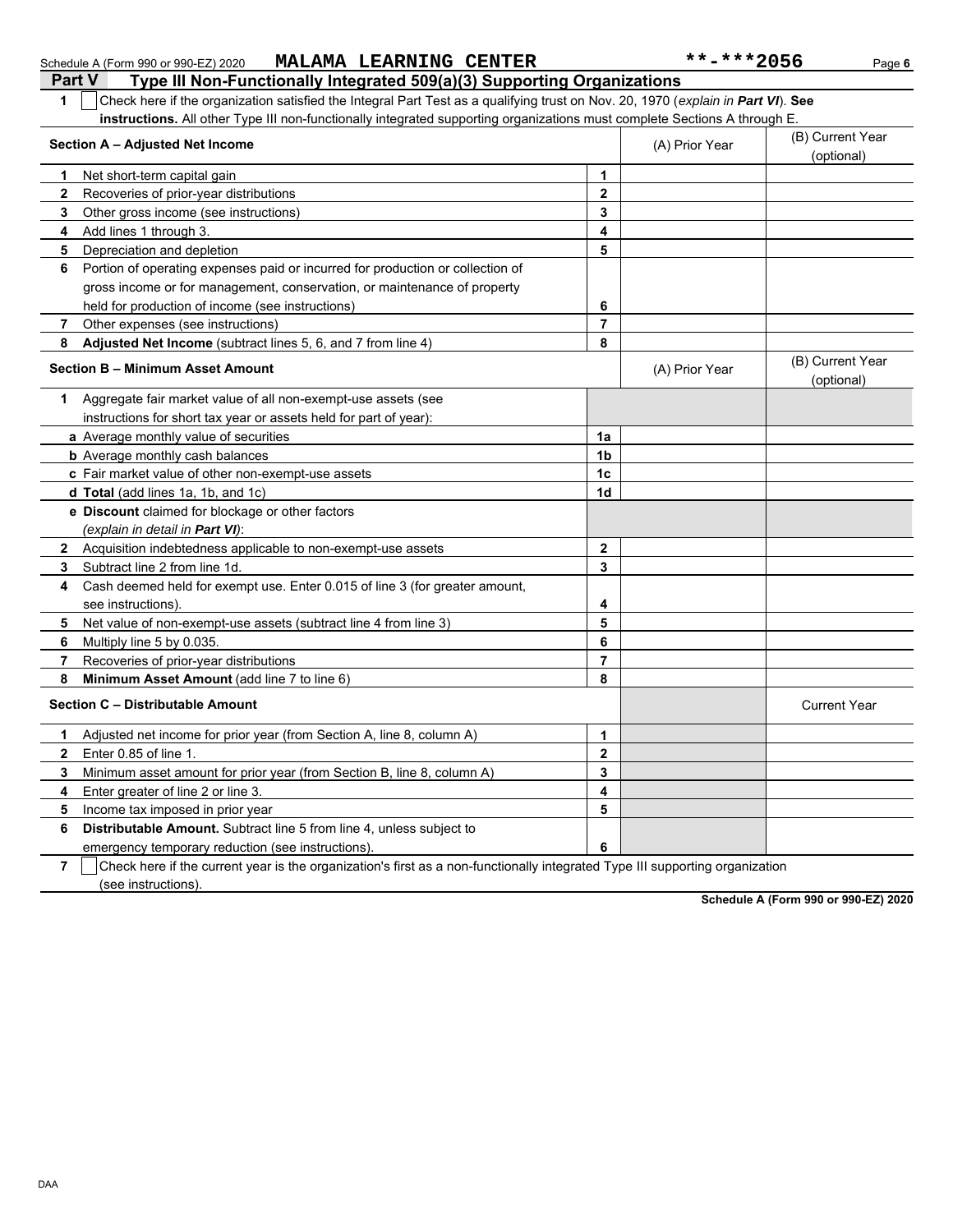| Part V        | Type III Non-Functionally Integrated 509(a)(3) Supporting Organizations (continued)                                         |                                    |                                               |                                                         |  |  |
|---------------|-----------------------------------------------------------------------------------------------------------------------------|------------------------------------|-----------------------------------------------|---------------------------------------------------------|--|--|
|               | <b>Section D - Distributions</b>                                                                                            |                                    |                                               | <b>Current Year</b>                                     |  |  |
| 1             | Amounts paid to supported organizations to accomplish exempt purposes                                                       |                                    |                                               |                                                         |  |  |
| $\mathbf{2}$  | Amounts paid to perform activity that directly furthers exempt purposes of supported                                        |                                    |                                               |                                                         |  |  |
|               | organizations, in excess of income from activity                                                                            |                                    |                                               |                                                         |  |  |
| 3             | Administrative expenses paid to accomplish exempt purposes of supported organizations                                       |                                    |                                               |                                                         |  |  |
| 4             | Amounts paid to acquire exempt-use assets                                                                                   |                                    |                                               |                                                         |  |  |
| 5             | Qualified set-aside amounts (prior IRS approval required-provide details in Part VI)                                        |                                    |                                               |                                                         |  |  |
| 6             | Other distributions (describe in Part VI). See instructions.                                                                |                                    |                                               |                                                         |  |  |
| 7             | Total annual distributions. Add lines 1 through 6.                                                                          |                                    |                                               |                                                         |  |  |
| 8             | Distributions to attentive supported organizations to which the organization is responsive                                  |                                    |                                               |                                                         |  |  |
|               | (provide details in Part VI). See instructions.                                                                             |                                    |                                               |                                                         |  |  |
| 9             | Distributable amount for 2020 from Section C, line 6                                                                        |                                    |                                               |                                                         |  |  |
| 10            | Line 8 amount divided by line 9 amount                                                                                      |                                    |                                               |                                                         |  |  |
|               | <b>Section E - Distribution Allocations (see instructions)</b>                                                              | (i)<br><b>Excess Distributions</b> | (ii)<br><b>Underdistributions</b><br>Pre-2020 | (iii)<br><b>Distributable</b><br><b>Amount for 2020</b> |  |  |
| 1             | Distributable amount for 2020 from Section C, line 6                                                                        |                                    |                                               |                                                         |  |  |
| $\mathbf{2}$  | Underdistributions, if any, for years prior to 2020<br>(reasonable cause required-explain in Part VI). See<br>instructions. |                                    |                                               |                                                         |  |  |
| 3             | Excess distributions carryover, if any, to 2020                                                                             |                                    |                                               |                                                         |  |  |
|               | <b>a</b> From 2015                                                                                                          |                                    |                                               |                                                         |  |  |
| $b$ From 2016 |                                                                                                                             |                                    |                                               |                                                         |  |  |
|               | <b>c</b> From 2017                                                                                                          |                                    |                                               |                                                         |  |  |
|               | <b>d</b> From 2018                                                                                                          |                                    |                                               |                                                         |  |  |
|               | <b>e</b> From 2019                                                                                                          |                                    |                                               |                                                         |  |  |
|               | f Total of lines 3a through 3e                                                                                              |                                    |                                               |                                                         |  |  |
|               | g Applied to underdistributions of prior years                                                                              |                                    |                                               |                                                         |  |  |
|               | <b>h</b> Applied to 2020 distributable amount                                                                               |                                    |                                               |                                                         |  |  |
|               | <i>i</i> Carryover from 2015 not applied (see instructions)                                                                 |                                    |                                               |                                                         |  |  |
|               | Remainder. Subtract lines 3g, 3h, and 3i from line 3f.                                                                      |                                    |                                               |                                                         |  |  |
| 4             | Distributions for 2020 from                                                                                                 |                                    |                                               |                                                         |  |  |
|               | \$<br>Section D, line 7:                                                                                                    |                                    |                                               |                                                         |  |  |
|               | a Applied to underdistributions of prior years                                                                              |                                    |                                               |                                                         |  |  |
|               | <b>b</b> Applied to 2020 distributable amount                                                                               |                                    |                                               |                                                         |  |  |
|               | c Remainder. Subtract lines 4a and 4b from line 4.                                                                          |                                    |                                               |                                                         |  |  |
| 5             | Remaining underdistributions for years prior to 2020, if                                                                    |                                    |                                               |                                                         |  |  |
|               | any. Subtract lines 3g and 4a from line 2. For result                                                                       |                                    |                                               |                                                         |  |  |
| 6             | greater than zero, explain in Part VI. See instructions.<br>Remaining underdistributions for 2020 Subtract lines 3h         |                                    |                                               |                                                         |  |  |
|               | and 4b from line 1. For result greater than zero, explain in                                                                |                                    |                                               |                                                         |  |  |
|               | Part VI. See instructions.                                                                                                  |                                    |                                               |                                                         |  |  |
| 7             | Excess distributions carryover to 2021. Add lines 3j                                                                        |                                    |                                               |                                                         |  |  |
|               | and 4c.                                                                                                                     |                                    |                                               |                                                         |  |  |
| 8             | Breakdown of line 7:                                                                                                        |                                    |                                               |                                                         |  |  |
|               | a Excess from 2016                                                                                                          |                                    |                                               |                                                         |  |  |
|               | <b>b</b> Excess from 2017                                                                                                   |                                    |                                               |                                                         |  |  |
|               | c Excess from 2018                                                                                                          |                                    |                                               |                                                         |  |  |
|               | d Excess from 2019                                                                                                          |                                    |                                               |                                                         |  |  |
|               | e Excess from 2020                                                                                                          |                                    |                                               |                                                         |  |  |

**Schedule A (Form 990 or 990-EZ) 2020**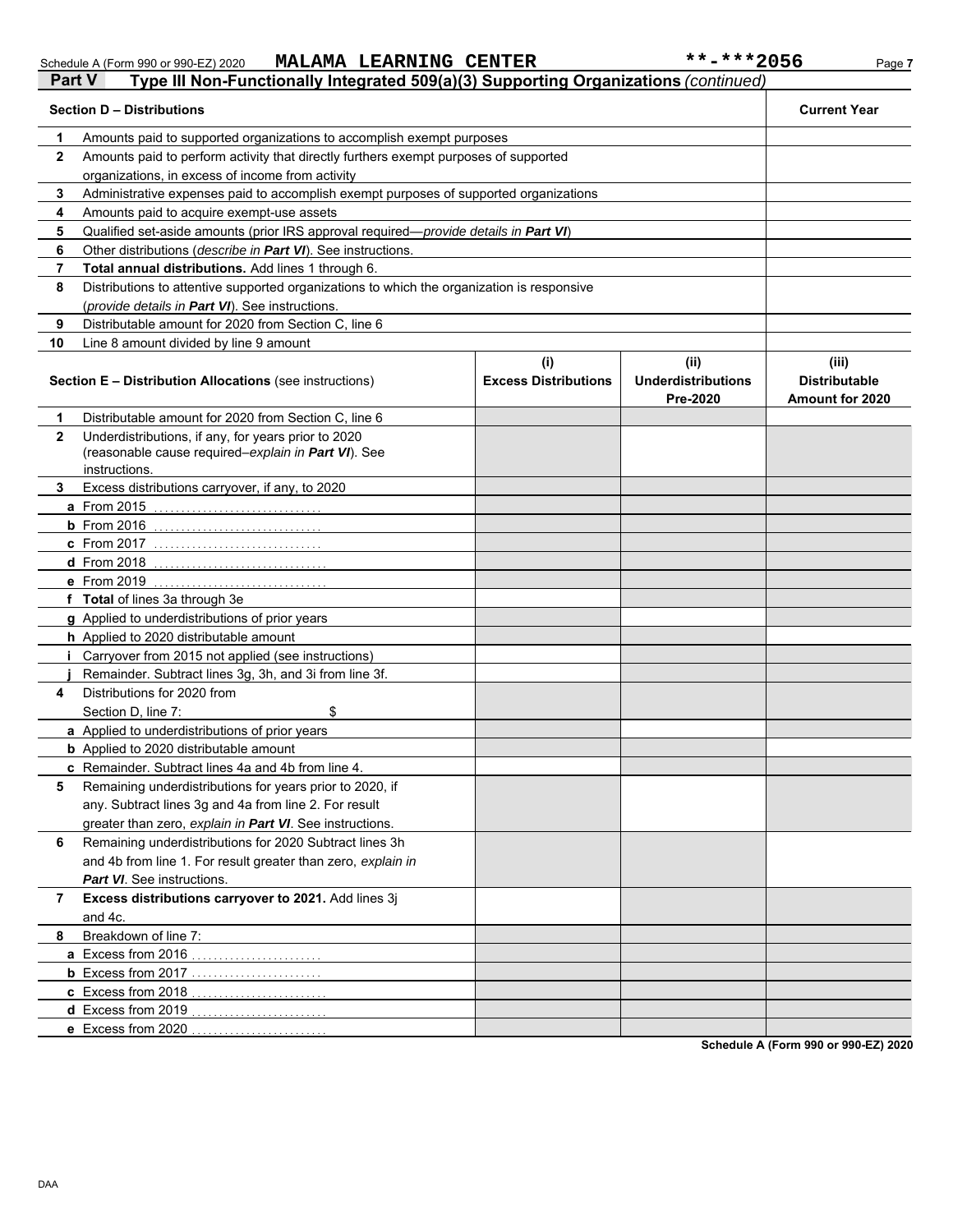|         | Schedule A (Form 990 or 990-EZ) 2020                                                           | MALAMA LEARNING CENTER |  | $***$ -***2056                                                                                                                                                                                                                                                                                                                                                                                                                                                                            | Page 8 |
|---------|------------------------------------------------------------------------------------------------|------------------------|--|-------------------------------------------------------------------------------------------------------------------------------------------------------------------------------------------------------------------------------------------------------------------------------------------------------------------------------------------------------------------------------------------------------------------------------------------------------------------------------------------|--------|
| Part VI |                                                                                                |                        |  | Supplemental Information. Provide the explanations required by Part II, line 10; Part II, line 17a or 17b; Part<br>III, line 12; Part IV, Section A, lines 1, 2, 3b, 3c, 4b, 4c, 5a, 6, 9a, 9b, 9c, 11a, 11b, and 11c; Part IV, Section<br>B, lines 1 and 2; Part IV, Section C, line 1; Part IV, Section D, lines 2 and 3; Part IV, Section E, lines 1c, 2a, 2b,<br>3a, and 3b; Part V, line 1; Part V, Section B, line 1e; Part V, Section D, lines 5, 6, and 8; and Part V, Section E, |        |
|         | lines 2, 5, and 6. Also complete this part for any additional information. (See instructions.) |                        |  |                                                                                                                                                                                                                                                                                                                                                                                                                                                                                           |        |
|         |                                                                                                |                        |  |                                                                                                                                                                                                                                                                                                                                                                                                                                                                                           |        |
|         |                                                                                                |                        |  |                                                                                                                                                                                                                                                                                                                                                                                                                                                                                           |        |
|         |                                                                                                |                        |  |                                                                                                                                                                                                                                                                                                                                                                                                                                                                                           |        |
|         |                                                                                                |                        |  |                                                                                                                                                                                                                                                                                                                                                                                                                                                                                           |        |
|         |                                                                                                |                        |  |                                                                                                                                                                                                                                                                                                                                                                                                                                                                                           |        |
|         |                                                                                                |                        |  |                                                                                                                                                                                                                                                                                                                                                                                                                                                                                           |        |
|         |                                                                                                |                        |  |                                                                                                                                                                                                                                                                                                                                                                                                                                                                                           |        |
|         |                                                                                                |                        |  |                                                                                                                                                                                                                                                                                                                                                                                                                                                                                           |        |
|         |                                                                                                |                        |  |                                                                                                                                                                                                                                                                                                                                                                                                                                                                                           |        |
|         |                                                                                                |                        |  |                                                                                                                                                                                                                                                                                                                                                                                                                                                                                           |        |
|         |                                                                                                |                        |  |                                                                                                                                                                                                                                                                                                                                                                                                                                                                                           |        |
|         |                                                                                                |                        |  |                                                                                                                                                                                                                                                                                                                                                                                                                                                                                           |        |
|         |                                                                                                |                        |  |                                                                                                                                                                                                                                                                                                                                                                                                                                                                                           |        |
|         |                                                                                                |                        |  |                                                                                                                                                                                                                                                                                                                                                                                                                                                                                           |        |
|         |                                                                                                |                        |  |                                                                                                                                                                                                                                                                                                                                                                                                                                                                                           |        |
|         |                                                                                                |                        |  |                                                                                                                                                                                                                                                                                                                                                                                                                                                                                           |        |
|         |                                                                                                |                        |  |                                                                                                                                                                                                                                                                                                                                                                                                                                                                                           |        |
|         |                                                                                                |                        |  |                                                                                                                                                                                                                                                                                                                                                                                                                                                                                           |        |
|         |                                                                                                |                        |  |                                                                                                                                                                                                                                                                                                                                                                                                                                                                                           |        |
|         |                                                                                                |                        |  |                                                                                                                                                                                                                                                                                                                                                                                                                                                                                           |        |
|         |                                                                                                |                        |  |                                                                                                                                                                                                                                                                                                                                                                                                                                                                                           |        |
|         |                                                                                                |                        |  |                                                                                                                                                                                                                                                                                                                                                                                                                                                                                           |        |
|         |                                                                                                |                        |  |                                                                                                                                                                                                                                                                                                                                                                                                                                                                                           |        |
|         |                                                                                                |                        |  |                                                                                                                                                                                                                                                                                                                                                                                                                                                                                           |        |
|         |                                                                                                |                        |  |                                                                                                                                                                                                                                                                                                                                                                                                                                                                                           |        |
|         |                                                                                                |                        |  |                                                                                                                                                                                                                                                                                                                                                                                                                                                                                           |        |
|         |                                                                                                |                        |  |                                                                                                                                                                                                                                                                                                                                                                                                                                                                                           |        |
|         |                                                                                                |                        |  |                                                                                                                                                                                                                                                                                                                                                                                                                                                                                           |        |
|         |                                                                                                |                        |  |                                                                                                                                                                                                                                                                                                                                                                                                                                                                                           |        |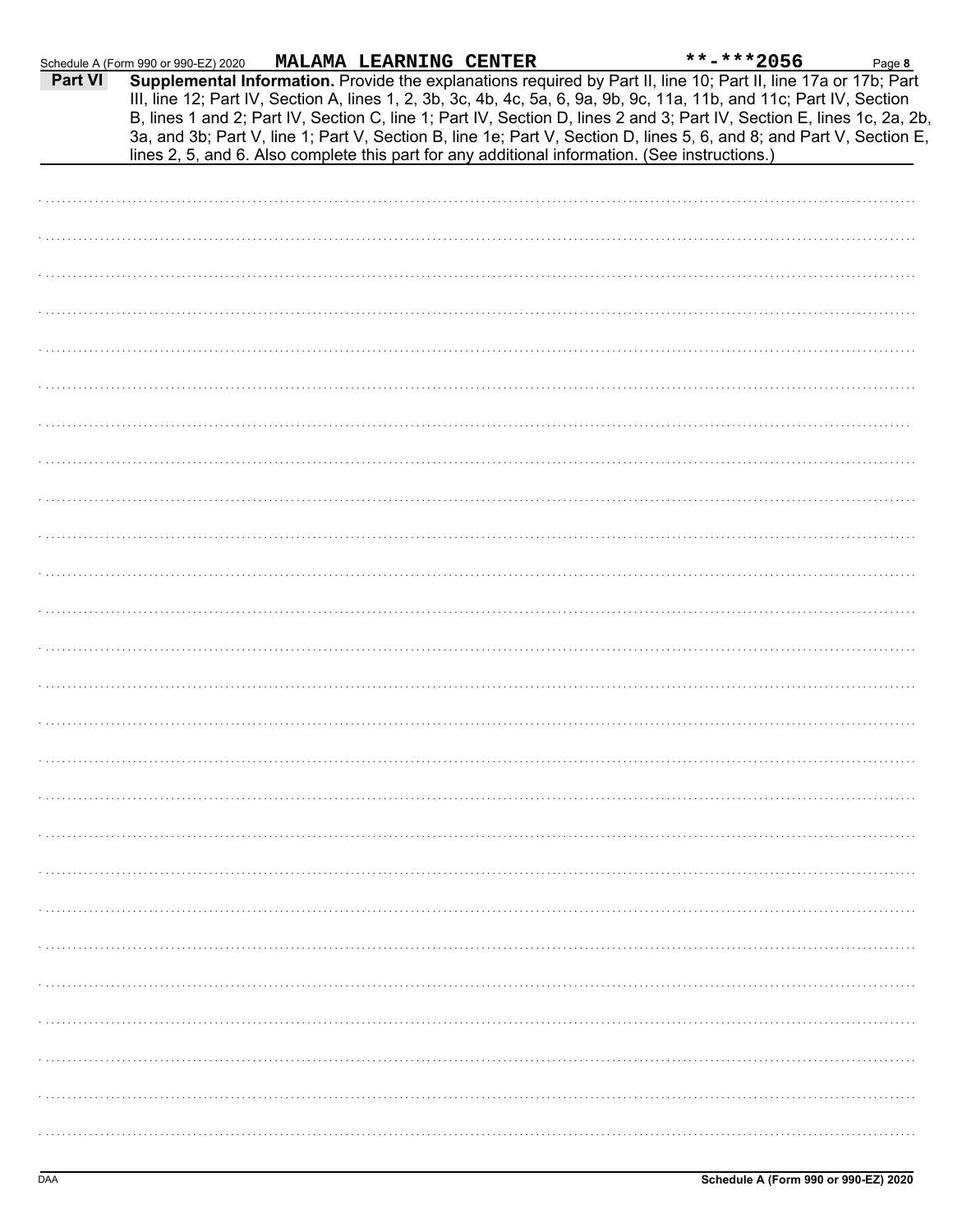## Department of the Treasury Internal Revenue Service

Name of the organization

## **MALAMA LEARNING CENTER**  $|***2056$

**Organization type** (check one):

## **Schedule of Contributors Schedule B**

**or 990-PF) Attach to Form 990, Form 990-EZ, or Form 990-PF. Go to** *www.irs.gov/Form990* **for the latest information.** OMB No. 1545-0047

**2020**

**Employer identification number**

| Filers of:         | Section:                                                                    |
|--------------------|-----------------------------------------------------------------------------|
| Form 990 or 990-EZ | $ \mathbf{X} $ 501(c)( 3) (enter number) organization                       |
|                    | $4947(a)(1)$ nonexempt charitable trust not treated as a private foundation |
|                    | 527 political organization                                                  |
| Form 990-PF        | 501(c)(3) exempt private foundation                                         |
|                    | $4947(a)(1)$ nonexempt charitable trust treated as a private foundation     |
|                    | $501(c)(3)$ taxable private foundation                                      |

Check if your organization is covered by the **General Rule** or a **Special Rule. Note:** Only a section 501(c)(7), (8), or (10) organization can check boxes for both the General Rule and a Special Rule. See instructions.

### **General Rule**

 $\overline{\textbf{X}}$  For an organization filing Form 990, 990-EZ, or 990-PF that received, during the year, contributions totaling \$5,000 or more (in money or property) from any one contributor. Complete Parts I and II. See instructions for determining a contributor's total contributions.

### **Special Rules**

For an organization described in section 501(c)(3) filing Form 990 or 990-EZ that met the 33<sup>1</sup>/<sub>3</sub>% support test of the regulations under sections 509(a)(1) and 170(b)(1)(A)(vi), that checked Schedule A (Form 990 or 990-EZ), Part II, line 13, 16a, or 16b, and that received from any one contributor, during the year, total contributions of the greater of **(1)** \$5,000; or **(2)** 2% of the amount on (i) Form 990, Part VIII, line 1h; or (ii) Form 990-EZ, line 1. Complete Parts I and II.

literary, or educational purposes, or for the prevention of cruelty to children or animals. Complete Parts I (entering For an organization described in section 501(c)(7), (8), or (10) filing Form 990 or 990-EZ that received from any one contributor, during the year, total contributions of more than \$1,000 *exclusively* for religious, charitable, scientific, "N/A" in column (b) instead of the contributor name and address), II, and III.

For an organization described in section 501(c)(7), (8), or (10) filing Form 990 or 990-EZ that received from any one contributor, during the year, contributions *exclusively* for religious, charitable, etc., purposes, but no such contributions totaled more than \$1,000. If this box is checked, enter here the total contributions that were received during the year for an *exclusively* religious, charitable, etc., purpose. Don't complete any of the parts unless the **General Rule** applies to this organization because it received *nonexclusively* religious, charitable, etc., contributions totaling \$5,000 or more during the year  $\ldots$  and  $\ldots$  are set all contained and  $\qquad \qquad$  \$  $\ldots$   $\qquad \ldots$ 

990-EZ, or 990-PF), but it **must** answer "No" on Part IV, line 2, of its Form 990; or check the box on line H of its Form 990-EZ or on its Form 990-PF, Part I, line 2, to certify that it doesn't meet the filing requirements of Schedule B (Form 990, 990-EZ, or 990-PF). **Caution:** An organization that isn't covered by the General Rule and/or the Special Rules doesn't file Schedule B (Form 990,

**For Paperwork Reduction Act Notice, see the instructions for Form 990, 990-EZ, or 990-PF.**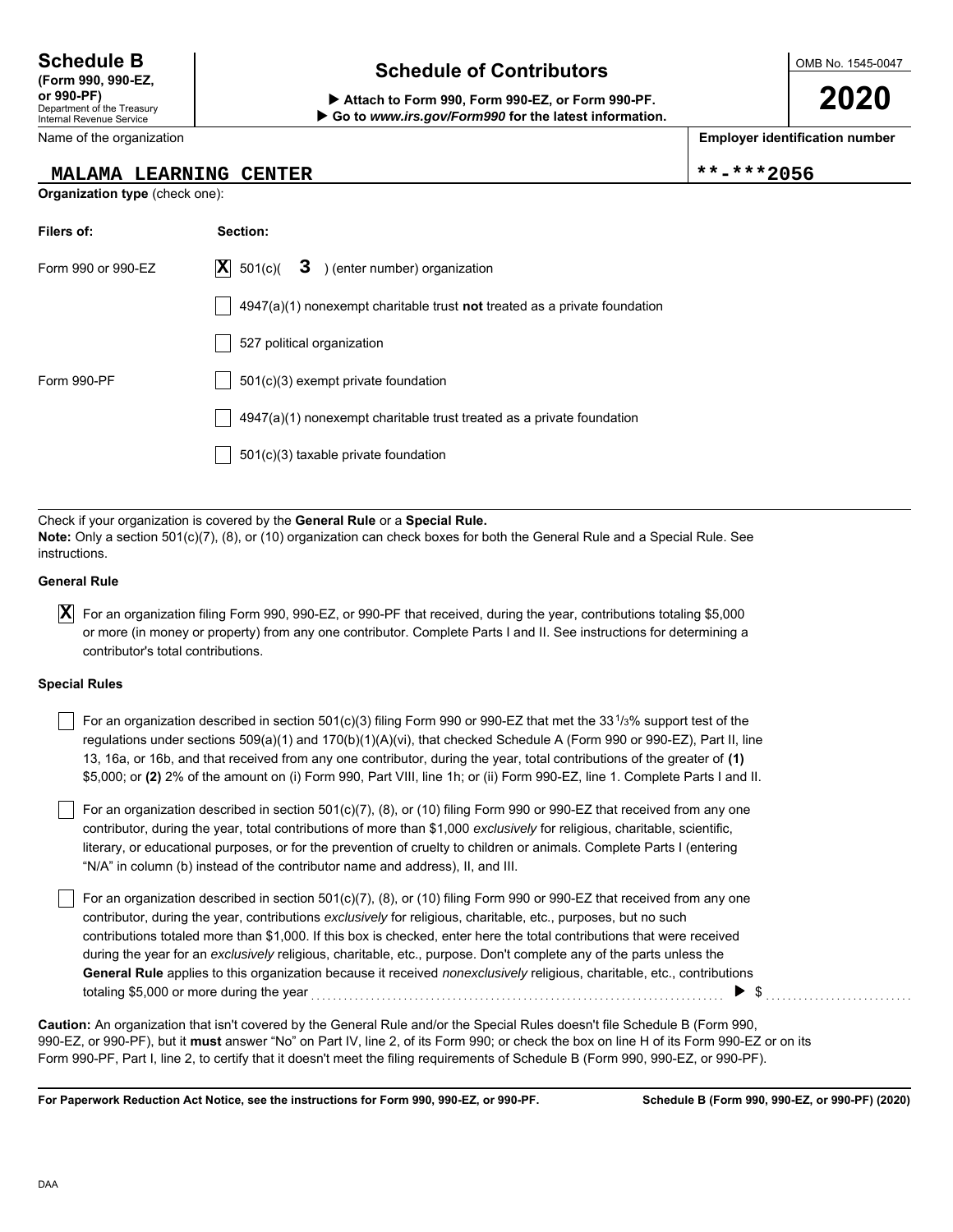|              | Schedule B (Form 990, 990-EZ, or 990-PF) (2020)                                                |                                   | PAGE 1 OF 1<br>Page 2                                                                        |
|--------------|------------------------------------------------------------------------------------------------|-----------------------------------|----------------------------------------------------------------------------------------------|
|              | Name of organization<br>MALAMA LEARNING CENTER                                                 |                                   | <b>Employer identification number</b><br>**-***2056                                          |
| Part I       | Contributors (see instructions). Use duplicate copies of Part I if additional space is needed. |                                   |                                                                                              |
| (a)<br>No.   | (b)<br>Name, address, and ZIP + 4                                                              | (c)<br><b>Total contributions</b> | (d)<br>Type of contribution                                                                  |
| $\mathbf{1}$ | HAWAIIAN ELECTRIC<br>1001 BISHOP STREET<br><b>HONOLULU</b><br>HI 96813                         | 15,000<br>\$                      | Х<br>Person<br>Payroll<br><b>Noncash</b><br>(Complete Part II for<br>noncash contributions.) |
| (a)<br>No.   | (b)<br>Name, address, and ZIP + 4                                                              | (c)<br><b>Total contributions</b> | (d)<br>Type of contribution                                                                  |
|              |                                                                                                | \$                                | Person<br>Payroll<br><b>Noncash</b><br>(Complete Part II for<br>noncash contributions.)      |
| (a)<br>No.   | (b)<br>Name, address, and ZIP + 4                                                              | (c)<br><b>Total contributions</b> | (d)<br>Type of contribution                                                                  |
|              |                                                                                                | \$                                | Person<br>Payroll<br><b>Noncash</b><br>(Complete Part II for<br>noncash contributions.)      |
| (a)<br>No.   | (b)<br>Name, address, and ZIP + 4                                                              | (c)<br><b>Total contributions</b> | (d)<br>Type of contribution                                                                  |
|              |                                                                                                | $\boldsymbol{\mathsf{s}}$         | Person<br>Payroll<br><b>Noncash</b><br>(Complete Part II for<br>noncash contributions.)      |
| (a)<br>No.   | (b)<br>Name, address, and ZIP + 4                                                              | (c)<br><b>Total contributions</b> | (d)<br>Type of contribution                                                                  |
| .            |                                                                                                | \$                                | Person<br>Payroll<br><b>Noncash</b><br>(Complete Part II for<br>noncash contributions.)      |
| (a)<br>No.   | (b)<br>Name, address, and ZIP + 4                                                              | (c)<br><b>Total contributions</b> | (d)<br>Type of contribution                                                                  |
| .            |                                                                                                | \$                                | Person<br>Payroll<br><b>Noncash</b><br>(Complete Part II for<br>noncash contributions.)      |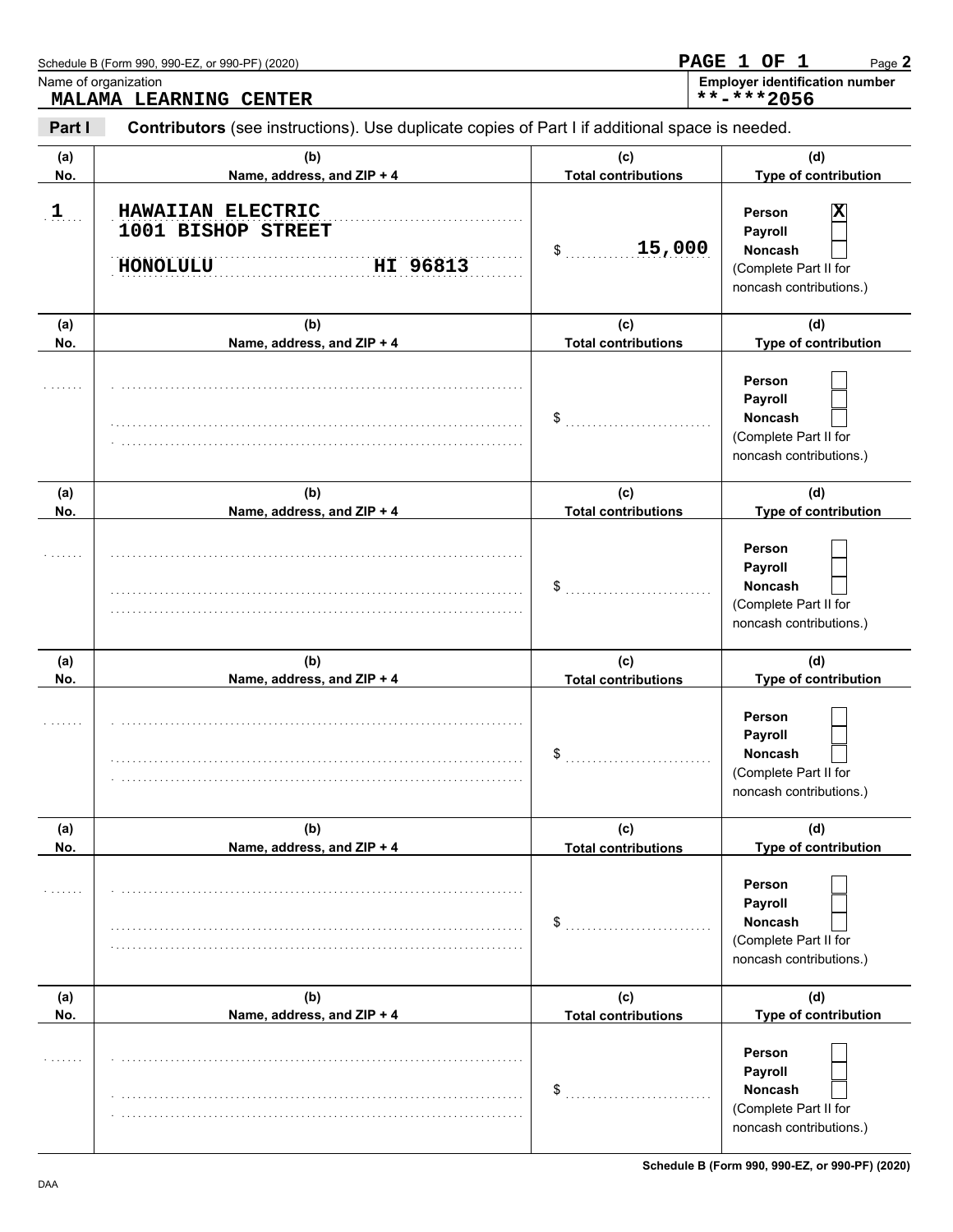Department of the Treasury Internal Revenue Service **Name of the organization**

## **SCHEDULE D Supplemental Financial Statements**

 **Attach to Form 990. (Form 990) Part IV, line 6, 7, 8, 9, 10, 11a, 11b, 11c, 11d, 11e, 11f, 12a, or 12b. Complete if the organization answered "Yes" on Form 990,**

 **Go to** *www.irs.gov/Form990* **for instructions and the latest information.**

| OMB No. 1545-0047                   |
|-------------------------------------|
| <b>2020</b>                         |
| <b>Open to Public</b><br>Inspection |

**Employer identification number**

|              | <b>MALAMA LEARNING CENTER</b>                                                                                                                                                      |                                                | $***$ -***2056                  |
|--------------|------------------------------------------------------------------------------------------------------------------------------------------------------------------------------------|------------------------------------------------|---------------------------------|
|              | Organizations Maintaining Donor Advised Funds or Other Similar Funds or Accounts.<br>Part I                                                                                        |                                                |                                 |
|              | Complete if the organization answered "Yes" on Form 990, Part IV, line 6.                                                                                                          |                                                |                                 |
|              |                                                                                                                                                                                    | (a) Donor advised funds                        | (b) Funds and other accounts    |
| 1.           | Total number at end of year                                                                                                                                                        |                                                |                                 |
| 2            |                                                                                                                                                                                    |                                                |                                 |
| 3            |                                                                                                                                                                                    |                                                |                                 |
| 4            | Aggregate value at end of year                                                                                                                                                     |                                                |                                 |
| 5            | Did the organization inform all donors and donor advisors in writing that the assets held in donor advised                                                                         |                                                |                                 |
|              | funds are the organization's property, subject to the organization's exclusive legal control?                                                                                      |                                                | Yes<br><b>No</b>                |
| 6            | Did the organization inform all grantees, donors, and donor advisors in writing that grant funds can be used                                                                       |                                                |                                 |
|              | only for charitable purposes and not for the benefit of the donor or donor advisor, or for any other purpose                                                                       |                                                |                                 |
|              | conferring impermissible private benefit?                                                                                                                                          |                                                | <b>Yes</b><br>No                |
|              | Part II<br><b>Conservation Easements.</b>                                                                                                                                          |                                                |                                 |
|              | Complete if the organization answered "Yes" on Form 990, Part IV, line 7.                                                                                                          |                                                |                                 |
| 1            | Purpose(s) of conservation easements held by the organization (check all that apply).                                                                                              |                                                |                                 |
|              | Preservation of land for public use (for example, recreation or education   Preservation of a historically important land area                                                     |                                                |                                 |
|              | Protection of natural habitat                                                                                                                                                      | Preservation of a certified historic structure |                                 |
|              | Preservation of open space                                                                                                                                                         |                                                |                                 |
| 2            | Complete lines 2a through 2d if the organization held a qualified conservation contribution in the form of a conservation                                                          |                                                |                                 |
|              | easement on the last day of the tax year.                                                                                                                                          |                                                | Held at the End of the Tax Year |
| а            | Total number of conservation easements                                                                                                                                             |                                                | 2a                              |
| b            | Total acreage restricted by conservation easements                                                                                                                                 |                                                | 2 <sub>b</sub>                  |
| c            | Number of conservation easements on a certified historic structure included in (a)                                                                                                 |                                                | 2c                              |
| d            | Number of conservation easements included in (c) acquired after 7/25/06, and not on a                                                                                              |                                                | 2d                              |
| 3            | historic structure listed in the National Register<br>Number of conservation easements modified, transferred, released, extinguished, or terminated by the organization during the |                                                |                                 |
|              |                                                                                                                                                                                    |                                                |                                 |
|              | tax year $\blacktriangleright$<br>Number of states where property subject to conservation easement is located ▶                                                                    |                                                |                                 |
| 5            | Does the organization have a written policy regarding the periodic monitoring, inspection, handling of                                                                             |                                                |                                 |
|              | violations, and enforcement of the conservation easements it holds?                                                                                                                |                                                | No<br>Yes                       |
| 6            | Staff and volunteer hours devoted to monitoring, inspecting, handling of violations, and enforcing conservation easements during the year                                          |                                                |                                 |
|              |                                                                                                                                                                                    |                                                |                                 |
| 7            | Amount of expenses incurred in monitoring, inspecting, handling of violations, and enforcing conservation easements during the year                                                |                                                |                                 |
|              | ▶ \$                                                                                                                                                                               |                                                |                                 |
|              | Does each conservation easement reported on line $2(d)$ above satisfy the requirements of section $170(h)(4)(B)(i)$                                                                |                                                |                                 |
|              | and section $170(h)(4)(B)(ii)?$                                                                                                                                                    |                                                | <b>Yes</b><br>No                |
|              | In Part XIII, describe how the organization reports conservation easements in its revenue and expense statement and                                                                |                                                |                                 |
|              | balance sheet, and include, if applicable, the text of the footnote to the organization's financial statements that describes the                                                  |                                                |                                 |
|              | organization's accounting for conservation easements.                                                                                                                              |                                                |                                 |
|              | Organizations Maintaining Collections of Art, Historical Treasures, or Other Similar Assets.<br>Part III                                                                           |                                                |                                 |
|              | Complete if the organization answered "Yes" on Form 990, Part IV, line 8.                                                                                                          |                                                |                                 |
|              | 1a If the organization elected, as permitted under FASB ASC 958, not to report in its revenue statement and balance sheet works                                                    |                                                |                                 |
|              | of art, historical treasures, or other similar assets held for public exhibition, education, or research in furtherance of public                                                  |                                                |                                 |
|              | service, provide in Part XIII the text of the footnote to its financial statements that describes these items.                                                                     |                                                |                                 |
|              | <b>b</b> If the organization elected, as permitted under FASB ASC 958, to report in its revenue statement and balance sheet works of                                               |                                                |                                 |
|              | art, historical treasures, or other similar assets held for public exhibition, education, or research in furtherance of public service,                                            |                                                |                                 |
|              | provide the following amounts relating to these items:                                                                                                                             |                                                |                                 |
|              | (i) Revenue included on Form 990, Part VIII, line 1 <b>Construction</b> extensive construction of the construction of                                                              |                                                |                                 |
|              | (ii) Assets included in Form 990, Part X                                                                                                                                           |                                                |                                 |
| $\mathbf{z}$ | If the organization received or held works of art, historical treasures, or other similar assets for financial gain, provide the                                                   |                                                |                                 |
|              | following amounts required to be reported under FASB ASC 958 relating to these items:                                                                                              |                                                |                                 |
|              |                                                                                                                                                                                    |                                                | $\frac{1}{2}$                   |
|              |                                                                                                                                                                                    |                                                |                                 |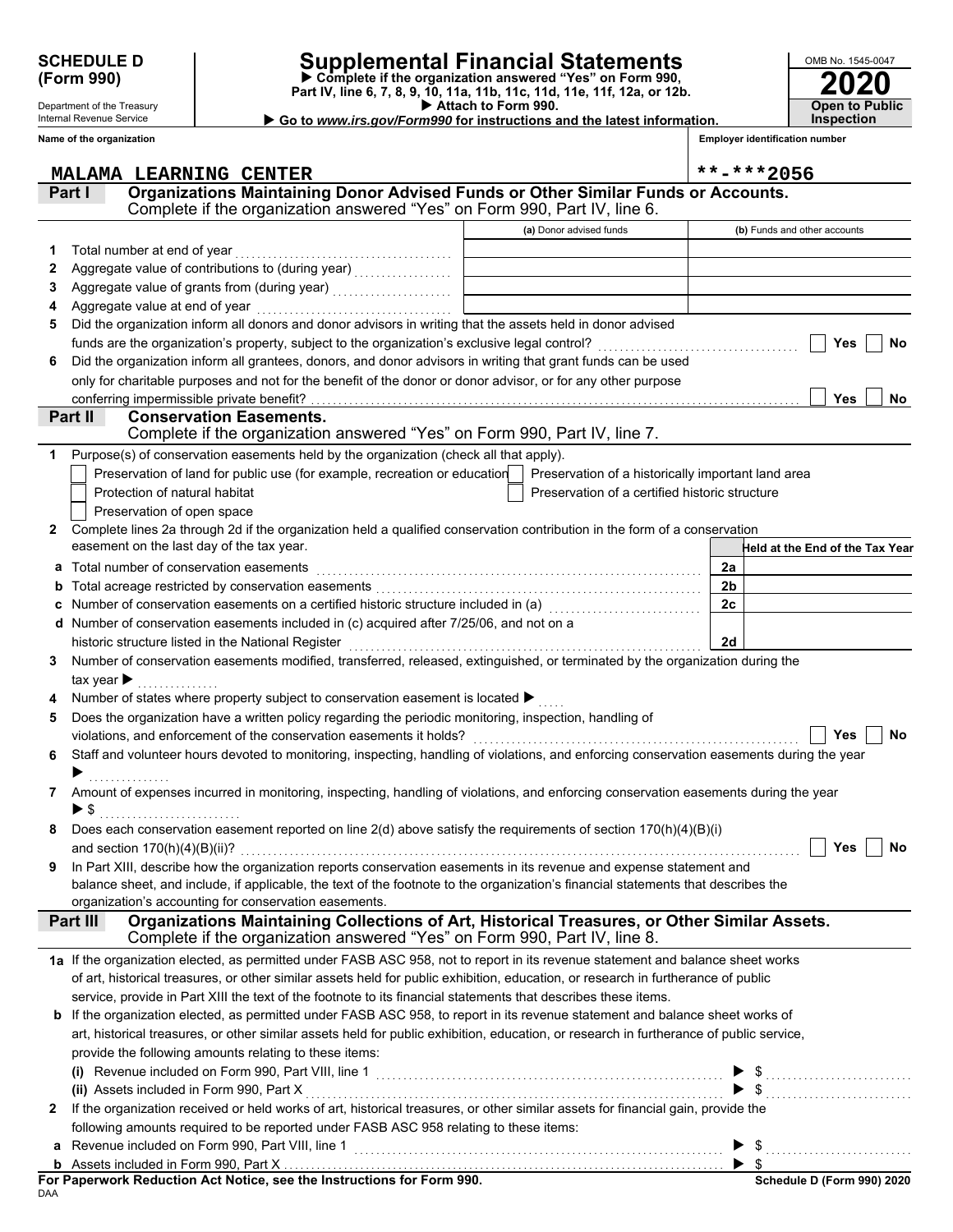|    | Schedule D (Form 990) 2020 MALAMA LEARNING CENTER                                                                                                                                                                                   |                         |                          |                         | **-***2056      |                      |                     | Page 2           |
|----|-------------------------------------------------------------------------------------------------------------------------------------------------------------------------------------------------------------------------------------|-------------------------|--------------------------|-------------------------|-----------------|----------------------|---------------------|------------------|
|    | Organizations Maintaining Collections of Art, Historical Treasures, or Other Similar Assets (continued)<br>Part II                                                                                                                  |                         |                          |                         |                 |                      |                     |                  |
| 3. | Using the organization's acquisition, accession, and other records, check any of the following that make significant use of its<br>collection items (check all that apply):                                                         |                         |                          |                         |                 |                      |                     |                  |
| a  | Public exhibition                                                                                                                                                                                                                   | d                       | Loan or exchange program |                         |                 |                      |                     |                  |
| b  | Scholarly research                                                                                                                                                                                                                  | е                       |                          |                         |                 |                      |                     |                  |
| c  | Preservation for future generations                                                                                                                                                                                                 |                         |                          |                         |                 |                      |                     |                  |
|    | Provide a description of the organization's collections and explain how they further the organization's exempt purpose in Part                                                                                                      |                         |                          |                         |                 |                      |                     |                  |
|    | XIII.                                                                                                                                                                                                                               |                         |                          |                         |                 |                      |                     |                  |
| 5  | During the year, did the organization solicit or receive donations of art, historical treasures, or other similar                                                                                                                   |                         |                          |                         |                 |                      |                     |                  |
|    |                                                                                                                                                                                                                                     |                         |                          |                         |                 |                      | Yes                 | No.              |
|    | <b>Escrow and Custodial Arrangements.</b><br><b>Part IV</b>                                                                                                                                                                         |                         |                          |                         |                 |                      |                     |                  |
|    | Complete if the organization answered "Yes" on Form 990, Part IV, line 9, or reported an amount on Form<br>990, Part X, line 21.                                                                                                    |                         |                          |                         |                 |                      |                     |                  |
|    | 1a Is the organization an agent, trustee, custodian or other intermediary for contributions or other assets not                                                                                                                     |                         |                          |                         |                 |                      |                     |                  |
|    | included on Form 990, Part X?                                                                                                                                                                                                       |                         |                          |                         |                 |                      | Yes                 | No               |
|    | b If "Yes," explain the arrangement in Part XIII and complete the following table:                                                                                                                                                  |                         |                          |                         |                 |                      |                     |                  |
|    |                                                                                                                                                                                                                                     |                         |                          |                         |                 |                      | Amount              |                  |
|    | c Beginning balance                                                                                                                                                                                                                 |                         |                          |                         |                 | 1c                   |                     |                  |
|    |                                                                                                                                                                                                                                     |                         |                          |                         |                 | 1 <sub>d</sub>       |                     |                  |
|    |                                                                                                                                                                                                                                     |                         |                          |                         |                 | 1e                   |                     |                  |
|    | f Ending balance encourance and a series of the contract of the contract of the contract of the contract of the contract of the contract of the contract of the contract of the contract of the contract of the contract of th      |                         |                          |                         |                 | 1f                   |                     |                  |
|    | 2a Did the organization include an amount on Form 990, Part X, line 21, for escrow or custodial account liability?                                                                                                                  |                         |                          |                         |                 |                      | <b>Yes</b>          | No               |
|    | <b>b</b> If "Yes," explain the arrangement in Part XIII. Check here if the explanation has been provided on Part XIII                                                                                                               |                         |                          |                         |                 |                      |                     |                  |
|    | <b>Endowment Funds.</b><br><b>Part V</b>                                                                                                                                                                                            |                         |                          |                         |                 |                      |                     |                  |
|    | Complete if the organization answered "Yes" on Form 990, Part IV, line 10.                                                                                                                                                          |                         |                          |                         |                 |                      |                     |                  |
|    |                                                                                                                                                                                                                                     | (a) Current year        | (b) Prior year           | (c) Two years back      |                 | (d) Three years back | (e) Four years back |                  |
|    | 1a Beginning of year balance <i>minimizing</i>                                                                                                                                                                                      |                         |                          |                         |                 |                      |                     |                  |
|    | <b>b</b> Contributions                                                                                                                                                                                                              |                         |                          |                         |                 |                      |                     |                  |
|    | c Net investment earnings, gains, and                                                                                                                                                                                               |                         |                          |                         |                 |                      |                     |                  |
|    | losses                                                                                                                                                                                                                              |                         |                          |                         |                 |                      |                     |                  |
|    | d Grants or scholarships                                                                                                                                                                                                            |                         |                          |                         |                 |                      |                     |                  |
|    | e Other expenditures for facilities and                                                                                                                                                                                             |                         |                          |                         |                 |                      |                     |                  |
|    |                                                                                                                                                                                                                                     |                         |                          |                         |                 |                      |                     |                  |
|    | f Administrative expenses                                                                                                                                                                                                           |                         |                          |                         |                 |                      |                     |                  |
|    | g End of year balance <i>[[[[[[[[[[[[[[[[[[[[[[[[[[[]]]]</i> ]]                                                                                                                                                                     |                         |                          |                         |                 |                      |                     |                  |
|    | 2 Provide the estimated percentage of the current year end balance (line 1g, column (a)) held as:                                                                                                                                   |                         |                          |                         |                 |                      |                     |                  |
|    | <b>a</b> Board designated or quasi-endowment $\blacktriangleright$                                                                                                                                                                  |                         |                          |                         |                 |                      |                     |                  |
|    | <b>b</b> Permanent endowment <b>&gt;</b> %                                                                                                                                                                                          |                         |                          |                         |                 |                      |                     |                  |
|    | c Term endowment $\blacktriangleright$<br>$\ldots \ldots$ %                                                                                                                                                                         |                         |                          |                         |                 |                      |                     |                  |
|    | The percentages on lines 2a, 2b, and 2c should equal 100%.                                                                                                                                                                          |                         |                          |                         |                 |                      |                     |                  |
|    | 3a Are there endowment funds not in the possession of the organization that are held and administered for the                                                                                                                       |                         |                          |                         |                 |                      |                     |                  |
|    | organization by:                                                                                                                                                                                                                    |                         |                          |                         |                 |                      |                     | Yes<br>No.       |
|    | (i) Unrelated organizations entertainment and a set of the contract of the contract of the contract of the contract of the contract of the contract of the contract of the contract of the contract of the contract of the con      |                         |                          |                         |                 |                      | 3a(i)               |                  |
|    | (ii) Related organizations <i>contraction</i> and contract the contract of the contract of the contract of the contract or the contract of the contract of the contract of the contract of the contract of the contract of the cont |                         |                          |                         |                 |                      | 3a(ii)              |                  |
|    |                                                                                                                                                                                                                                     |                         |                          |                         |                 |                      | 3b                  |                  |
|    | 4 Describe in Part XIII the intended uses of the organization's endowment funds.                                                                                                                                                    |                         |                          |                         |                 |                      |                     |                  |
|    | Land, Buildings, and Equipment.<br><b>Part VI</b>                                                                                                                                                                                   |                         |                          |                         |                 |                      |                     |                  |
|    | Complete if the organization answered "Yes" on Form 990, Part IV, line 11a. See Form 990, Part X, line 10.                                                                                                                          |                         |                          |                         |                 |                      |                     |                  |
|    | Description of property                                                                                                                                                                                                             | (a) Cost or other basis |                          | (b) Cost or other basis | (c) Accumulated |                      | (d) Book value      |                  |
|    |                                                                                                                                                                                                                                     | (investment)            |                          | (other)                 | depreciation    |                      |                     |                  |
|    |                                                                                                                                                                                                                                     |                         |                          |                         |                 |                      |                     |                  |
|    | <b>b</b> Buildings <b>Manual</b> Buildings <b>Constitution Buildings</b>                                                                                                                                                            |                         |                          |                         |                 |                      |                     |                  |
|    |                                                                                                                                                                                                                                     |                         |                          |                         |                 |                      |                     |                  |
|    |                                                                                                                                                                                                                                     |                         |                          |                         |                 |                      |                     |                  |
|    | e Other<br>Total. Add lines 1a through 1e. (Column (d) must equal Form 990, Part X, column (B), line 10c.)                                                                                                                          |                         |                          | 70,873                  |                 | 24,281               |                     | 46,592<br>46,592 |
|    |                                                                                                                                                                                                                                     |                         |                          |                         |                 |                      |                     |                  |

**Schedule D (Form 990) 2020**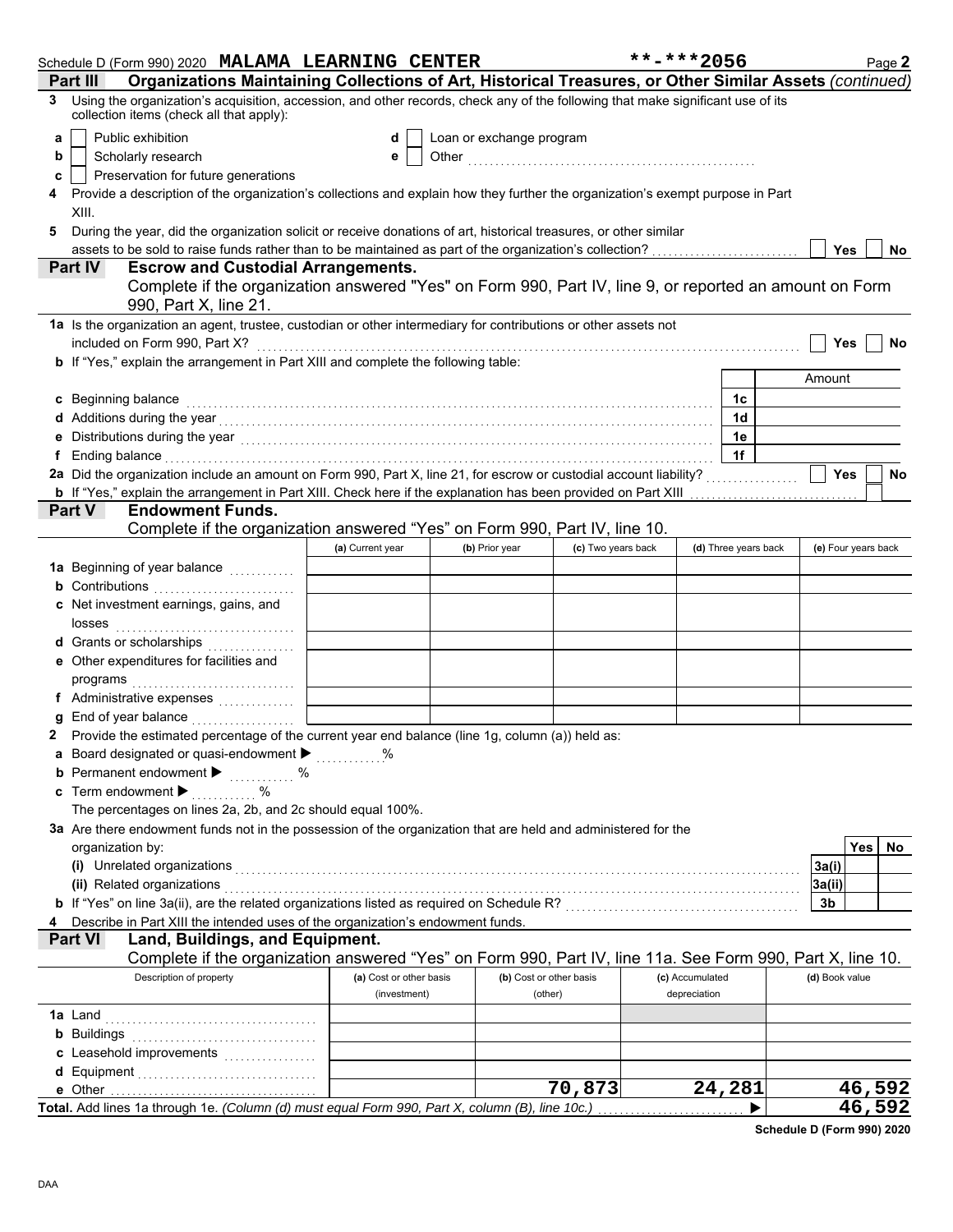|  |  | Schedule D (Form 990) 2020 MALAMA LEARNING CENTER |  |
|--|--|---------------------------------------------------|--|
|  |  |                                                   |  |

| (a) Description of security or category<br>(b) Book value<br>(c) Method of valuation:<br>(including name of security)<br>Cost or end-of-year market value<br>(1) Financial derivatives<br>(2) Closely held equity interests<br>$(3)$ Other<br>(A)<br>(B)<br>(C)<br>(D)<br>(E)<br>(F)<br>(G)<br>(H)<br>Total. (Column (b) must equal Form 990, Part X, col. (B) line 12.)<br><b>Investments - Program Related.</b><br><b>Part VIII</b><br>Complete if the organization answered "Yes" on Form 990, Part IV, line 11c. See Form 990, Part X, line 13.<br>(a) Description of investment<br>(c) Method of valuation:<br>(b) Book value<br>Cost or end-of-year market value<br>(1)<br>(2)<br>(3)<br>(4)<br>(5)<br>(6)<br>(7)<br>(8)<br>(9)<br>Total. (Column (b) must equal Form 990, Part X, col. (B) line 13.)<br>▶<br>Part IX<br><b>Other Assets.</b><br>Complete if the organization answered "Yes" on Form 990, Part IV, line 11d. See Form 990, Part X, line 15.<br>(a) Description<br>(b) Book value<br>(1)<br>(2)<br>(3)<br>(4)<br>(5)<br>(6)<br>(7)<br>(8)<br>(9)<br>Total. (Column (b) must equal Form 990, Part X, col. (B) line 15.)<br><b>Other Liabilities.</b><br>Part X<br>Complete if the organization answered "Yes" on Form 990, Part IV, line 11e or 11f. See Form 990, Part X,<br>line $25.$<br>1.<br>(b) Book value<br>(a) Description of liability<br>Federal income taxes<br>(1)<br>72,000<br>TEMPORARY LIABILITIES<br>(2)<br>PAYROLL LIABILITIES<br>(3)<br>(4)<br>(5)<br>(6)<br>(7)<br>(8)<br>(9)<br>Total. (Column (b) must equal Form 990, Part X, col. (B) line 25.)<br>2. Liability for uncertain tax positions. In Part XIII, provide the text of the footnote to the organization's financial statements that reports the | <b>Part VII</b> | <b>Investments - Other Securities.</b><br>Complete if the organization answered "Yes" on Form 990, Part IV, line 11b. See Form 990, Part X, line 12. |  |        |
|-----------------------------------------------------------------------------------------------------------------------------------------------------------------------------------------------------------------------------------------------------------------------------------------------------------------------------------------------------------------------------------------------------------------------------------------------------------------------------------------------------------------------------------------------------------------------------------------------------------------------------------------------------------------------------------------------------------------------------------------------------------------------------------------------------------------------------------------------------------------------------------------------------------------------------------------------------------------------------------------------------------------------------------------------------------------------------------------------------------------------------------------------------------------------------------------------------------------------------------------------------------------------------------------------------------------------------------------------------------------------------------------------------------------------------------------------------------------------------------------------------------------------------------------------------------------------------------------------------------------------------------------------------------------------------------------------------------------------------------------------------|-----------------|------------------------------------------------------------------------------------------------------------------------------------------------------|--|--------|
|                                                                                                                                                                                                                                                                                                                                                                                                                                                                                                                                                                                                                                                                                                                                                                                                                                                                                                                                                                                                                                                                                                                                                                                                                                                                                                                                                                                                                                                                                                                                                                                                                                                                                                                                                     |                 |                                                                                                                                                      |  |        |
|                                                                                                                                                                                                                                                                                                                                                                                                                                                                                                                                                                                                                                                                                                                                                                                                                                                                                                                                                                                                                                                                                                                                                                                                                                                                                                                                                                                                                                                                                                                                                                                                                                                                                                                                                     |                 |                                                                                                                                                      |  |        |
|                                                                                                                                                                                                                                                                                                                                                                                                                                                                                                                                                                                                                                                                                                                                                                                                                                                                                                                                                                                                                                                                                                                                                                                                                                                                                                                                                                                                                                                                                                                                                                                                                                                                                                                                                     |                 |                                                                                                                                                      |  |        |
|                                                                                                                                                                                                                                                                                                                                                                                                                                                                                                                                                                                                                                                                                                                                                                                                                                                                                                                                                                                                                                                                                                                                                                                                                                                                                                                                                                                                                                                                                                                                                                                                                                                                                                                                                     |                 |                                                                                                                                                      |  |        |
|                                                                                                                                                                                                                                                                                                                                                                                                                                                                                                                                                                                                                                                                                                                                                                                                                                                                                                                                                                                                                                                                                                                                                                                                                                                                                                                                                                                                                                                                                                                                                                                                                                                                                                                                                     |                 |                                                                                                                                                      |  |        |
|                                                                                                                                                                                                                                                                                                                                                                                                                                                                                                                                                                                                                                                                                                                                                                                                                                                                                                                                                                                                                                                                                                                                                                                                                                                                                                                                                                                                                                                                                                                                                                                                                                                                                                                                                     |                 |                                                                                                                                                      |  |        |
|                                                                                                                                                                                                                                                                                                                                                                                                                                                                                                                                                                                                                                                                                                                                                                                                                                                                                                                                                                                                                                                                                                                                                                                                                                                                                                                                                                                                                                                                                                                                                                                                                                                                                                                                                     |                 |                                                                                                                                                      |  |        |
|                                                                                                                                                                                                                                                                                                                                                                                                                                                                                                                                                                                                                                                                                                                                                                                                                                                                                                                                                                                                                                                                                                                                                                                                                                                                                                                                                                                                                                                                                                                                                                                                                                                                                                                                                     |                 |                                                                                                                                                      |  |        |
|                                                                                                                                                                                                                                                                                                                                                                                                                                                                                                                                                                                                                                                                                                                                                                                                                                                                                                                                                                                                                                                                                                                                                                                                                                                                                                                                                                                                                                                                                                                                                                                                                                                                                                                                                     |                 |                                                                                                                                                      |  |        |
|                                                                                                                                                                                                                                                                                                                                                                                                                                                                                                                                                                                                                                                                                                                                                                                                                                                                                                                                                                                                                                                                                                                                                                                                                                                                                                                                                                                                                                                                                                                                                                                                                                                                                                                                                     |                 |                                                                                                                                                      |  |        |
|                                                                                                                                                                                                                                                                                                                                                                                                                                                                                                                                                                                                                                                                                                                                                                                                                                                                                                                                                                                                                                                                                                                                                                                                                                                                                                                                                                                                                                                                                                                                                                                                                                                                                                                                                     |                 |                                                                                                                                                      |  |        |
|                                                                                                                                                                                                                                                                                                                                                                                                                                                                                                                                                                                                                                                                                                                                                                                                                                                                                                                                                                                                                                                                                                                                                                                                                                                                                                                                                                                                                                                                                                                                                                                                                                                                                                                                                     |                 |                                                                                                                                                      |  |        |
|                                                                                                                                                                                                                                                                                                                                                                                                                                                                                                                                                                                                                                                                                                                                                                                                                                                                                                                                                                                                                                                                                                                                                                                                                                                                                                                                                                                                                                                                                                                                                                                                                                                                                                                                                     |                 |                                                                                                                                                      |  |        |
|                                                                                                                                                                                                                                                                                                                                                                                                                                                                                                                                                                                                                                                                                                                                                                                                                                                                                                                                                                                                                                                                                                                                                                                                                                                                                                                                                                                                                                                                                                                                                                                                                                                                                                                                                     |                 |                                                                                                                                                      |  |        |
|                                                                                                                                                                                                                                                                                                                                                                                                                                                                                                                                                                                                                                                                                                                                                                                                                                                                                                                                                                                                                                                                                                                                                                                                                                                                                                                                                                                                                                                                                                                                                                                                                                                                                                                                                     |                 |                                                                                                                                                      |  |        |
|                                                                                                                                                                                                                                                                                                                                                                                                                                                                                                                                                                                                                                                                                                                                                                                                                                                                                                                                                                                                                                                                                                                                                                                                                                                                                                                                                                                                                                                                                                                                                                                                                                                                                                                                                     |                 |                                                                                                                                                      |  |        |
|                                                                                                                                                                                                                                                                                                                                                                                                                                                                                                                                                                                                                                                                                                                                                                                                                                                                                                                                                                                                                                                                                                                                                                                                                                                                                                                                                                                                                                                                                                                                                                                                                                                                                                                                                     |                 |                                                                                                                                                      |  |        |
|                                                                                                                                                                                                                                                                                                                                                                                                                                                                                                                                                                                                                                                                                                                                                                                                                                                                                                                                                                                                                                                                                                                                                                                                                                                                                                                                                                                                                                                                                                                                                                                                                                                                                                                                                     |                 |                                                                                                                                                      |  |        |
|                                                                                                                                                                                                                                                                                                                                                                                                                                                                                                                                                                                                                                                                                                                                                                                                                                                                                                                                                                                                                                                                                                                                                                                                                                                                                                                                                                                                                                                                                                                                                                                                                                                                                                                                                     |                 |                                                                                                                                                      |  |        |
|                                                                                                                                                                                                                                                                                                                                                                                                                                                                                                                                                                                                                                                                                                                                                                                                                                                                                                                                                                                                                                                                                                                                                                                                                                                                                                                                                                                                                                                                                                                                                                                                                                                                                                                                                     |                 |                                                                                                                                                      |  |        |
|                                                                                                                                                                                                                                                                                                                                                                                                                                                                                                                                                                                                                                                                                                                                                                                                                                                                                                                                                                                                                                                                                                                                                                                                                                                                                                                                                                                                                                                                                                                                                                                                                                                                                                                                                     |                 |                                                                                                                                                      |  |        |
|                                                                                                                                                                                                                                                                                                                                                                                                                                                                                                                                                                                                                                                                                                                                                                                                                                                                                                                                                                                                                                                                                                                                                                                                                                                                                                                                                                                                                                                                                                                                                                                                                                                                                                                                                     |                 |                                                                                                                                                      |  |        |
|                                                                                                                                                                                                                                                                                                                                                                                                                                                                                                                                                                                                                                                                                                                                                                                                                                                                                                                                                                                                                                                                                                                                                                                                                                                                                                                                                                                                                                                                                                                                                                                                                                                                                                                                                     |                 |                                                                                                                                                      |  |        |
|                                                                                                                                                                                                                                                                                                                                                                                                                                                                                                                                                                                                                                                                                                                                                                                                                                                                                                                                                                                                                                                                                                                                                                                                                                                                                                                                                                                                                                                                                                                                                                                                                                                                                                                                                     |                 |                                                                                                                                                      |  |        |
|                                                                                                                                                                                                                                                                                                                                                                                                                                                                                                                                                                                                                                                                                                                                                                                                                                                                                                                                                                                                                                                                                                                                                                                                                                                                                                                                                                                                                                                                                                                                                                                                                                                                                                                                                     |                 |                                                                                                                                                      |  |        |
|                                                                                                                                                                                                                                                                                                                                                                                                                                                                                                                                                                                                                                                                                                                                                                                                                                                                                                                                                                                                                                                                                                                                                                                                                                                                                                                                                                                                                                                                                                                                                                                                                                                                                                                                                     |                 |                                                                                                                                                      |  |        |
|                                                                                                                                                                                                                                                                                                                                                                                                                                                                                                                                                                                                                                                                                                                                                                                                                                                                                                                                                                                                                                                                                                                                                                                                                                                                                                                                                                                                                                                                                                                                                                                                                                                                                                                                                     |                 |                                                                                                                                                      |  |        |
|                                                                                                                                                                                                                                                                                                                                                                                                                                                                                                                                                                                                                                                                                                                                                                                                                                                                                                                                                                                                                                                                                                                                                                                                                                                                                                                                                                                                                                                                                                                                                                                                                                                                                                                                                     |                 |                                                                                                                                                      |  |        |
|                                                                                                                                                                                                                                                                                                                                                                                                                                                                                                                                                                                                                                                                                                                                                                                                                                                                                                                                                                                                                                                                                                                                                                                                                                                                                                                                                                                                                                                                                                                                                                                                                                                                                                                                                     |                 |                                                                                                                                                      |  |        |
|                                                                                                                                                                                                                                                                                                                                                                                                                                                                                                                                                                                                                                                                                                                                                                                                                                                                                                                                                                                                                                                                                                                                                                                                                                                                                                                                                                                                                                                                                                                                                                                                                                                                                                                                                     |                 |                                                                                                                                                      |  |        |
|                                                                                                                                                                                                                                                                                                                                                                                                                                                                                                                                                                                                                                                                                                                                                                                                                                                                                                                                                                                                                                                                                                                                                                                                                                                                                                                                                                                                                                                                                                                                                                                                                                                                                                                                                     |                 |                                                                                                                                                      |  |        |
|                                                                                                                                                                                                                                                                                                                                                                                                                                                                                                                                                                                                                                                                                                                                                                                                                                                                                                                                                                                                                                                                                                                                                                                                                                                                                                                                                                                                                                                                                                                                                                                                                                                                                                                                                     |                 |                                                                                                                                                      |  |        |
|                                                                                                                                                                                                                                                                                                                                                                                                                                                                                                                                                                                                                                                                                                                                                                                                                                                                                                                                                                                                                                                                                                                                                                                                                                                                                                                                                                                                                                                                                                                                                                                                                                                                                                                                                     |                 |                                                                                                                                                      |  |        |
|                                                                                                                                                                                                                                                                                                                                                                                                                                                                                                                                                                                                                                                                                                                                                                                                                                                                                                                                                                                                                                                                                                                                                                                                                                                                                                                                                                                                                                                                                                                                                                                                                                                                                                                                                     |                 |                                                                                                                                                      |  |        |
|                                                                                                                                                                                                                                                                                                                                                                                                                                                                                                                                                                                                                                                                                                                                                                                                                                                                                                                                                                                                                                                                                                                                                                                                                                                                                                                                                                                                                                                                                                                                                                                                                                                                                                                                                     |                 |                                                                                                                                                      |  |        |
|                                                                                                                                                                                                                                                                                                                                                                                                                                                                                                                                                                                                                                                                                                                                                                                                                                                                                                                                                                                                                                                                                                                                                                                                                                                                                                                                                                                                                                                                                                                                                                                                                                                                                                                                                     |                 |                                                                                                                                                      |  |        |
|                                                                                                                                                                                                                                                                                                                                                                                                                                                                                                                                                                                                                                                                                                                                                                                                                                                                                                                                                                                                                                                                                                                                                                                                                                                                                                                                                                                                                                                                                                                                                                                                                                                                                                                                                     |                 |                                                                                                                                                      |  |        |
|                                                                                                                                                                                                                                                                                                                                                                                                                                                                                                                                                                                                                                                                                                                                                                                                                                                                                                                                                                                                                                                                                                                                                                                                                                                                                                                                                                                                                                                                                                                                                                                                                                                                                                                                                     |                 |                                                                                                                                                      |  |        |
|                                                                                                                                                                                                                                                                                                                                                                                                                                                                                                                                                                                                                                                                                                                                                                                                                                                                                                                                                                                                                                                                                                                                                                                                                                                                                                                                                                                                                                                                                                                                                                                                                                                                                                                                                     |                 |                                                                                                                                                      |  |        |
|                                                                                                                                                                                                                                                                                                                                                                                                                                                                                                                                                                                                                                                                                                                                                                                                                                                                                                                                                                                                                                                                                                                                                                                                                                                                                                                                                                                                                                                                                                                                                                                                                                                                                                                                                     |                 |                                                                                                                                                      |  |        |
|                                                                                                                                                                                                                                                                                                                                                                                                                                                                                                                                                                                                                                                                                                                                                                                                                                                                                                                                                                                                                                                                                                                                                                                                                                                                                                                                                                                                                                                                                                                                                                                                                                                                                                                                                     |                 |                                                                                                                                                      |  |        |
|                                                                                                                                                                                                                                                                                                                                                                                                                                                                                                                                                                                                                                                                                                                                                                                                                                                                                                                                                                                                                                                                                                                                                                                                                                                                                                                                                                                                                                                                                                                                                                                                                                                                                                                                                     |                 |                                                                                                                                                      |  |        |
|                                                                                                                                                                                                                                                                                                                                                                                                                                                                                                                                                                                                                                                                                                                                                                                                                                                                                                                                                                                                                                                                                                                                                                                                                                                                                                                                                                                                                                                                                                                                                                                                                                                                                                                                                     |                 |                                                                                                                                                      |  | 11,015 |
|                                                                                                                                                                                                                                                                                                                                                                                                                                                                                                                                                                                                                                                                                                                                                                                                                                                                                                                                                                                                                                                                                                                                                                                                                                                                                                                                                                                                                                                                                                                                                                                                                                                                                                                                                     |                 |                                                                                                                                                      |  |        |
|                                                                                                                                                                                                                                                                                                                                                                                                                                                                                                                                                                                                                                                                                                                                                                                                                                                                                                                                                                                                                                                                                                                                                                                                                                                                                                                                                                                                                                                                                                                                                                                                                                                                                                                                                     |                 |                                                                                                                                                      |  |        |
|                                                                                                                                                                                                                                                                                                                                                                                                                                                                                                                                                                                                                                                                                                                                                                                                                                                                                                                                                                                                                                                                                                                                                                                                                                                                                                                                                                                                                                                                                                                                                                                                                                                                                                                                                     |                 |                                                                                                                                                      |  |        |
|                                                                                                                                                                                                                                                                                                                                                                                                                                                                                                                                                                                                                                                                                                                                                                                                                                                                                                                                                                                                                                                                                                                                                                                                                                                                                                                                                                                                                                                                                                                                                                                                                                                                                                                                                     |                 |                                                                                                                                                      |  |        |
|                                                                                                                                                                                                                                                                                                                                                                                                                                                                                                                                                                                                                                                                                                                                                                                                                                                                                                                                                                                                                                                                                                                                                                                                                                                                                                                                                                                                                                                                                                                                                                                                                                                                                                                                                     |                 |                                                                                                                                                      |  |        |
|                                                                                                                                                                                                                                                                                                                                                                                                                                                                                                                                                                                                                                                                                                                                                                                                                                                                                                                                                                                                                                                                                                                                                                                                                                                                                                                                                                                                                                                                                                                                                                                                                                                                                                                                                     |                 |                                                                                                                                                      |  |        |
|                                                                                                                                                                                                                                                                                                                                                                                                                                                                                                                                                                                                                                                                                                                                                                                                                                                                                                                                                                                                                                                                                                                                                                                                                                                                                                                                                                                                                                                                                                                                                                                                                                                                                                                                                     |                 |                                                                                                                                                      |  | 83,015 |
|                                                                                                                                                                                                                                                                                                                                                                                                                                                                                                                                                                                                                                                                                                                                                                                                                                                                                                                                                                                                                                                                                                                                                                                                                                                                                                                                                                                                                                                                                                                                                                                                                                                                                                                                                     |                 |                                                                                                                                                      |  |        |

**Schedule D (Form 990) 2020**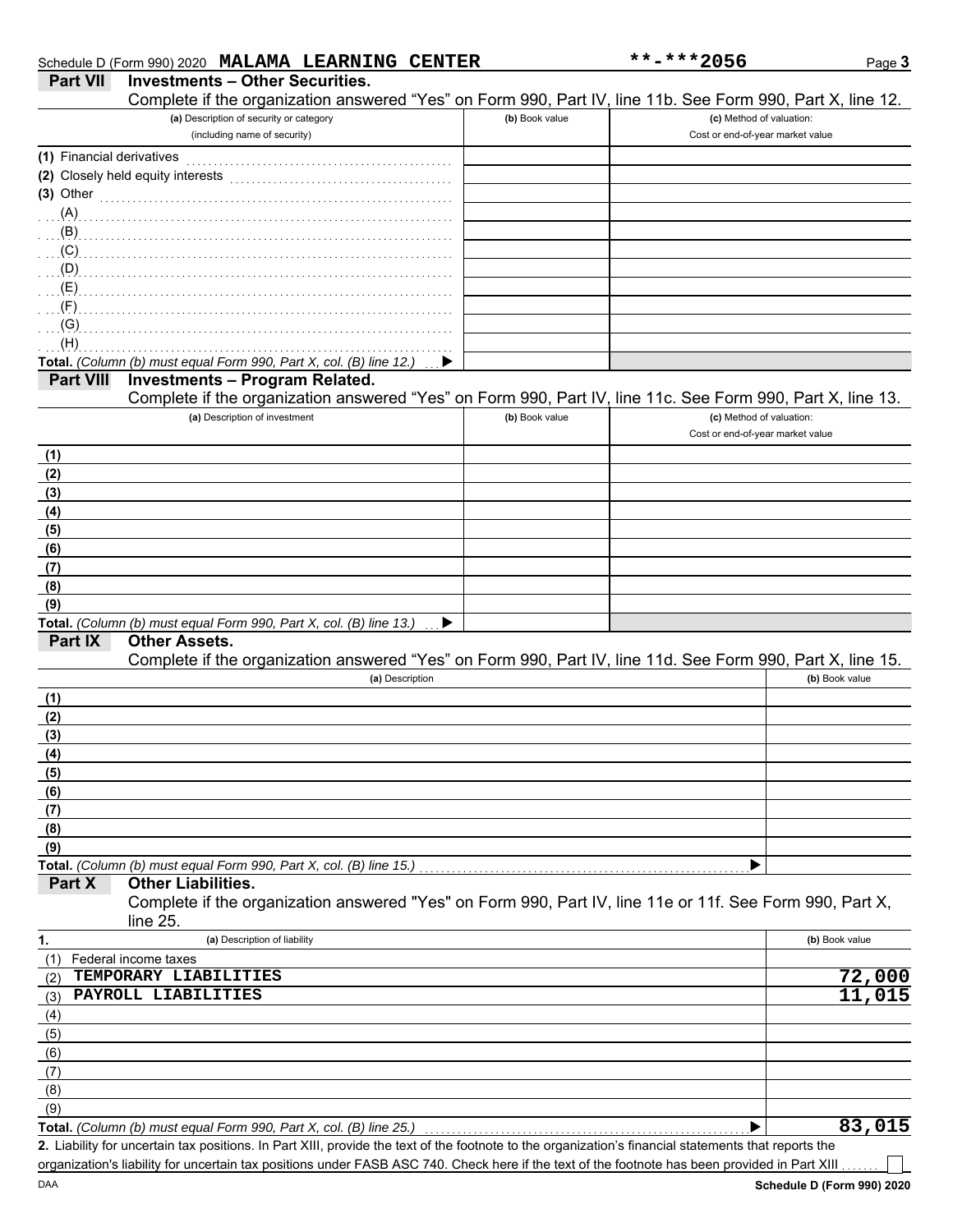|   | Schedule D (Form 990) 2020 MALAMA LEARNING CENTER                                                                                                                                                                              |                | **-***2056 | Page 4 |
|---|--------------------------------------------------------------------------------------------------------------------------------------------------------------------------------------------------------------------------------|----------------|------------|--------|
|   | Reconciliation of Revenue per Audited Financial Statements With Revenue per Return.<br><b>Part XI</b>                                                                                                                          |                |            |        |
|   | Complete if the organization answered "Yes" on Form 990, Part IV, line 12a.                                                                                                                                                    |                |            |        |
| 1 | Total revenue, gains, and other support per audited financial statements                                                                                                                                                       |                | 1          |        |
| 2 | Amounts included on line 1 but not on Form 990, Part VIII, line 12:                                                                                                                                                            |                |            |        |
| a | Net unrealized gains (losses) on investments [11] [11] Met unrealized gains (losses) on investments                                                                                                                            | 2a             |            |        |
| b |                                                                                                                                                                                                                                | 2 <sub>b</sub> |            |        |
| c | Recoveries of prior year grants [11] recovering the contract of prior year grants [11] recovering the contract of the contract of the contract of the contract of the contract of the contract of the contract of the contract | 2c             |            |        |
| d |                                                                                                                                                                                                                                | 2d             |            |        |
| е | Add lines 2a through 2d [11] Additional Property of the Additional Property of the Additional Property of Additional Property of Additional Property of Additional Property of Additional Property of Additional Property of A |                | 2e         |        |
| 3 |                                                                                                                                                                                                                                |                | 3          |        |
| 4 | Amounts included on Form 990, Part VIII, line 12, but not on line 1:                                                                                                                                                           |                |            |        |
| а | Investment expenses not included on Form 990, Part VIII, line 7b [[[[[[[[[[[[[[[[[[[[[[[[[]]]]]]]]]                                                                                                                            | 4а             |            |        |
| b |                                                                                                                                                                                                                                | 4b             |            |        |
| c | Add lines 4a and 4b                                                                                                                                                                                                            |                | 4с         |        |
| 5 |                                                                                                                                                                                                                                |                | 5          |        |
|   | Reconciliation of Expenses per Audited Financial Statements With Expenses per Return.<br><b>Part XII</b>                                                                                                                       |                |            |        |
|   | Complete if the organization answered "Yes" on Form 990, Part IV, line 12a.                                                                                                                                                    |                |            |        |
| 1 | Total expenses and losses per audited financial statements                                                                                                                                                                     |                | 1          |        |
| 2 | Amounts included on line 1 but not on Form 990, Part IX, line 25:                                                                                                                                                              |                |            |        |
| a |                                                                                                                                                                                                                                | 2a             |            |        |
| b | Prior year adjustments [11, 12] March 2014 (12, 13) March 2014 (13) March 2014 (13) March 2014 (13) March 2014                                                                                                                 | 2 <sub>b</sub> |            |        |
| c | Other losses                                                                                                                                                                                                                   | 2 <sub>c</sub> |            |        |
| d |                                                                                                                                                                                                                                | 2d             |            |        |
| е | Add lines 2a through 2d [[[[[[[[[[[[[[[[[[[[[[[[]]]]]]]]]]] Add lines 2a through 2d                                                                                                                                            |                | 2e         |        |
| 3 |                                                                                                                                                                                                                                |                | 3          |        |
| 4 | Amounts included on Form 990, Part IX, line 25, but not on line 1:                                                                                                                                                             |                |            |        |
| а |                                                                                                                                                                                                                                | 4a             |            |        |
| b |                                                                                                                                                                                                                                | 4 <sub>b</sub> |            |        |
|   | c Add lines 4a and 4b                                                                                                                                                                                                          |                | 4с         |        |
|   |                                                                                                                                                                                                                                |                | 5          |        |
|   | Part XIII Supplemental Information.                                                                                                                                                                                            |                |            |        |
|   | Provide the descriptions required for Part II, lines 3, 5, and 9; Part III, lines 1a and 4; Part IV, lines 1b and 2b; Part V, line 4; Part X, line                                                                             |                |            |        |
|   | 2; Part XI, lines 2d and 4b; and Part XII, lines 2d and 4b. Also complete this part to provide any additional information.                                                                                                     |                |            |        |
|   |                                                                                                                                                                                                                                |                |            |        |
|   |                                                                                                                                                                                                                                |                |            |        |
|   |                                                                                                                                                                                                                                |                |            |        |
|   |                                                                                                                                                                                                                                |                |            |        |
|   |                                                                                                                                                                                                                                |                |            |        |
|   |                                                                                                                                                                                                                                |                |            |        |
|   |                                                                                                                                                                                                                                |                |            |        |
|   |                                                                                                                                                                                                                                |                |            |        |
|   |                                                                                                                                                                                                                                |                |            |        |
|   |                                                                                                                                                                                                                                |                |            |        |
|   |                                                                                                                                                                                                                                |                |            |        |
|   |                                                                                                                                                                                                                                |                |            |        |
|   |                                                                                                                                                                                                                                |                |            |        |
|   |                                                                                                                                                                                                                                |                |            |        |
|   |                                                                                                                                                                                                                                |                |            |        |
|   |                                                                                                                                                                                                                                |                |            |        |
|   |                                                                                                                                                                                                                                |                |            |        |
|   |                                                                                                                                                                                                                                |                |            |        |
|   |                                                                                                                                                                                                                                |                |            |        |
|   |                                                                                                                                                                                                                                |                |            |        |
|   |                                                                                                                                                                                                                                |                |            |        |
|   |                                                                                                                                                                                                                                |                |            |        |
|   |                                                                                                                                                                                                                                |                |            |        |
|   |                                                                                                                                                                                                                                |                |            |        |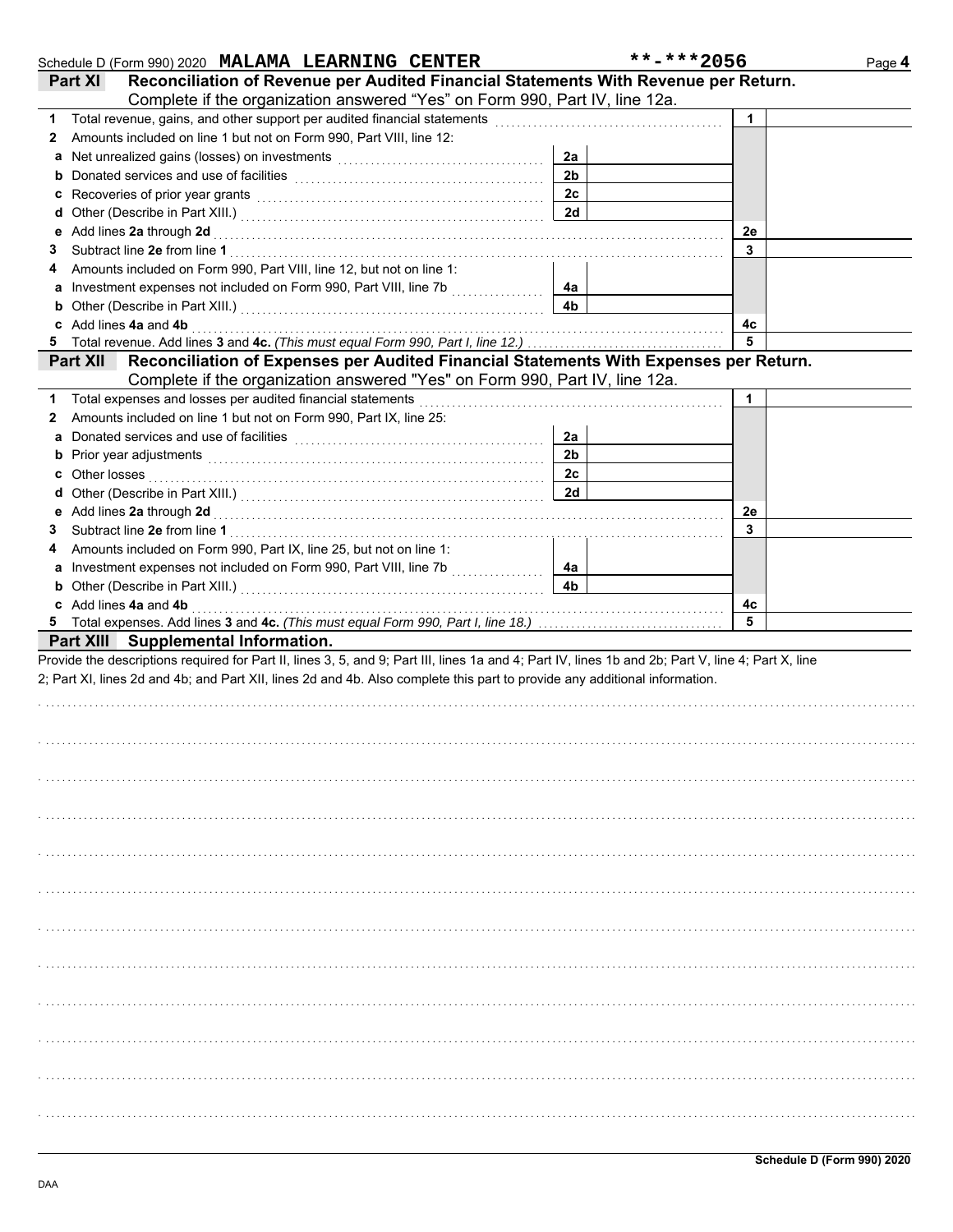Page 5

## Schedule D (Form 990) 2020 MALAMA LEARNING CENTER

| <b>Part XIII Supplemental Information</b> (continued) |
|-------------------------------------------------------|
|                                                       |
|                                                       |
|                                                       |
|                                                       |
|                                                       |
|                                                       |
|                                                       |
|                                                       |
|                                                       |
|                                                       |
|                                                       |
|                                                       |
|                                                       |
|                                                       |
|                                                       |
|                                                       |
|                                                       |
|                                                       |
|                                                       |
|                                                       |
|                                                       |
|                                                       |
|                                                       |
|                                                       |
|                                                       |
|                                                       |
|                                                       |
|                                                       |
|                                                       |
|                                                       |
|                                                       |
|                                                       |
|                                                       |
|                                                       |
|                                                       |
|                                                       |
|                                                       |
|                                                       |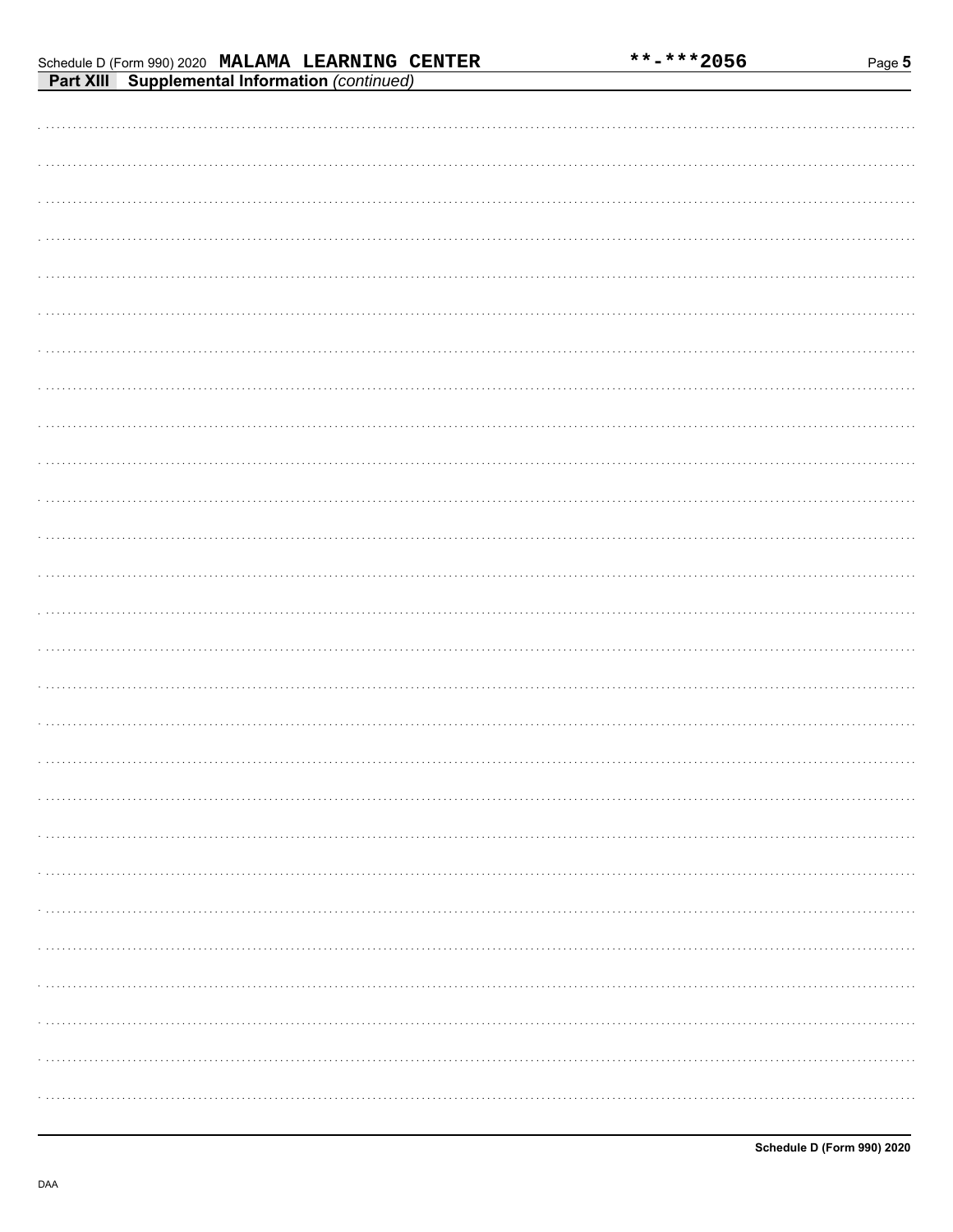| <b>SCHEDULE O</b>                                                                                                                                                             | Supplemental Information to Form 990 or 990-EZ                            |                                                                                        |                     |                                       | OMB No. 1545-0047                                |
|-------------------------------------------------------------------------------------------------------------------------------------------------------------------------------|---------------------------------------------------------------------------|----------------------------------------------------------------------------------------|---------------------|---------------------------------------|--------------------------------------------------|
| (Form 990 or 990-EZ)<br>Complete to provide information for responses to specific questions on<br><b>2020</b><br>Form 990 or 990-EZ or to provide any additional information. |                                                                           |                                                                                        |                     |                                       |                                                  |
| Department of the Treasury<br>Internal Revenue Service                                                                                                                        |                                                                           | Attach to Form 990 or 990-EZ.<br>Go to www.irs.gov/Form990 for the latest information. |                     |                                       | <b>Open to Public</b><br><b>Inspection</b>       |
| Name of the organization                                                                                                                                                      |                                                                           |                                                                                        |                     | <b>Employer identification number</b> |                                                  |
|                                                                                                                                                                               | <b>MALAMA LEARNING CENTER</b>                                             |                                                                                        |                     | $***$ -***2056                        |                                                  |
| FORM 990, PART                                                                                                                                                                | LINE 4D<br>III,                                                           | - ALL OTHER ACCOMPLISHMENTS                                                            |                     |                                       |                                                  |
|                                                                                                                                                                               | VARIOUS OTHER PROGRAMS THAT FOCUS ON CURRICULUM AND VIDEO DEVELOPMENT FOR |                                                                                        |                     |                                       |                                                  |
| ENVIRONMENTAL EDUCATION.                                                                                                                                                      |                                                                           |                                                                                        |                     |                                       |                                                  |
|                                                                                                                                                                               | FORM 990, PART VI, LINE 11B - ORGANIZATION'S PROCESS TO REVIEW FORM 990   |                                                                                        |                     |                                       |                                                  |
| NO.                                                                                                                                                                           | REVIEW WAS OR WILL BE CONDUCTED.                                          |                                                                                        |                     |                                       |                                                  |
|                                                                                                                                                                               | FORM 990, PART VI, LINE 12C - ENFORCEMENT                                 |                                                                                        | OF CONFLICTS POLICY |                                       |                                                  |
| NO.                                                                                                                                                                           | BOARD MEMBER SHALL DISCUSS OR VOTE ON ANY MATTER UNDER CONSIDERATION BY   |                                                                                        |                     |                                       |                                                  |
| <b>THE BOARD OF</b>                                                                                                                                                           | MLC OR COMMITTEE                                                          |                                                                                        |                     |                                       | IN WHICH THE BOARD MEMBER HAS A CONFLICT OF      |
| <b>INTEREST.</b><br>THE                                                                                                                                                       | <b>MINUTES</b><br>OF.                                                     |                                                                                        |                     |                                       | SUCH MEETING SHALL REFLECT THAT A DISCLOSURE WAS |
| MADE AND THAT                                                                                                                                                                 | BOARD MEMBER HAVING THE CONFLICT OF<br>THE                                |                                                                                        |                     |                                       | <b>INTERST ABSTAINED</b>                         |
|                                                                                                                                                                               | FROM DISCUSSION AND VOTING. BOARD MEMBER MAY REQUEST THE PRESIDENT        |                                                                                        |                     |                                       | THE<br>OF                                        |
| <b>BOARD OF</b><br>MLC                                                                                                                                                        | TO DETERMINE WHETHER A CONFLICT OF                                        |                                                                                        |                     | INTEREST EXISTS                       | IN ANY                                           |
| <b>MATTER.</b>                                                                                                                                                                | THE PRESIDENT AND THE BOARD SHALL RESOLVE THE QUESTION.                   |                                                                                        |                     |                                       |                                                  |
|                                                                                                                                                                               | FORM 990, PART VI, LINE 19 - GOVERNING DOCUMENTS DISCLOSURE EXPLANATION   |                                                                                        |                     |                                       |                                                  |
|                                                                                                                                                                               | NO DOCUMENTS AVAILABLE TO THE PUBLIC                                      |                                                                                        |                     |                                       |                                                  |
|                                                                                                                                                                               | FORM 990, PART IX, LINE 11G - OTHER FEES FOR SERVICES                     |                                                                                        |                     |                                       |                                                  |
| <b>DESCRIPTION</b>                                                                                                                                                            |                                                                           |                                                                                        |                     |                                       |                                                  |
|                                                                                                                                                                               | TOT/PROG SERVICE MGT & GENERAL                                            |                                                                                        |                     |                                       | <b>FUNDRAISING</b>                               |
| PROFESSIONAL SERVICES                                                                                                                                                         |                                                                           |                                                                                        |                     |                                       |                                                  |
|                                                                                                                                                                               | \$53,783                                                                  | $\ddot{\mathbf{s}}$ 0                                                                  |                     | \$                                    |                                                  |
| PROFESSIONAL SERVICES                                                                                                                                                         |                                                                           |                                                                                        |                     |                                       |                                                  |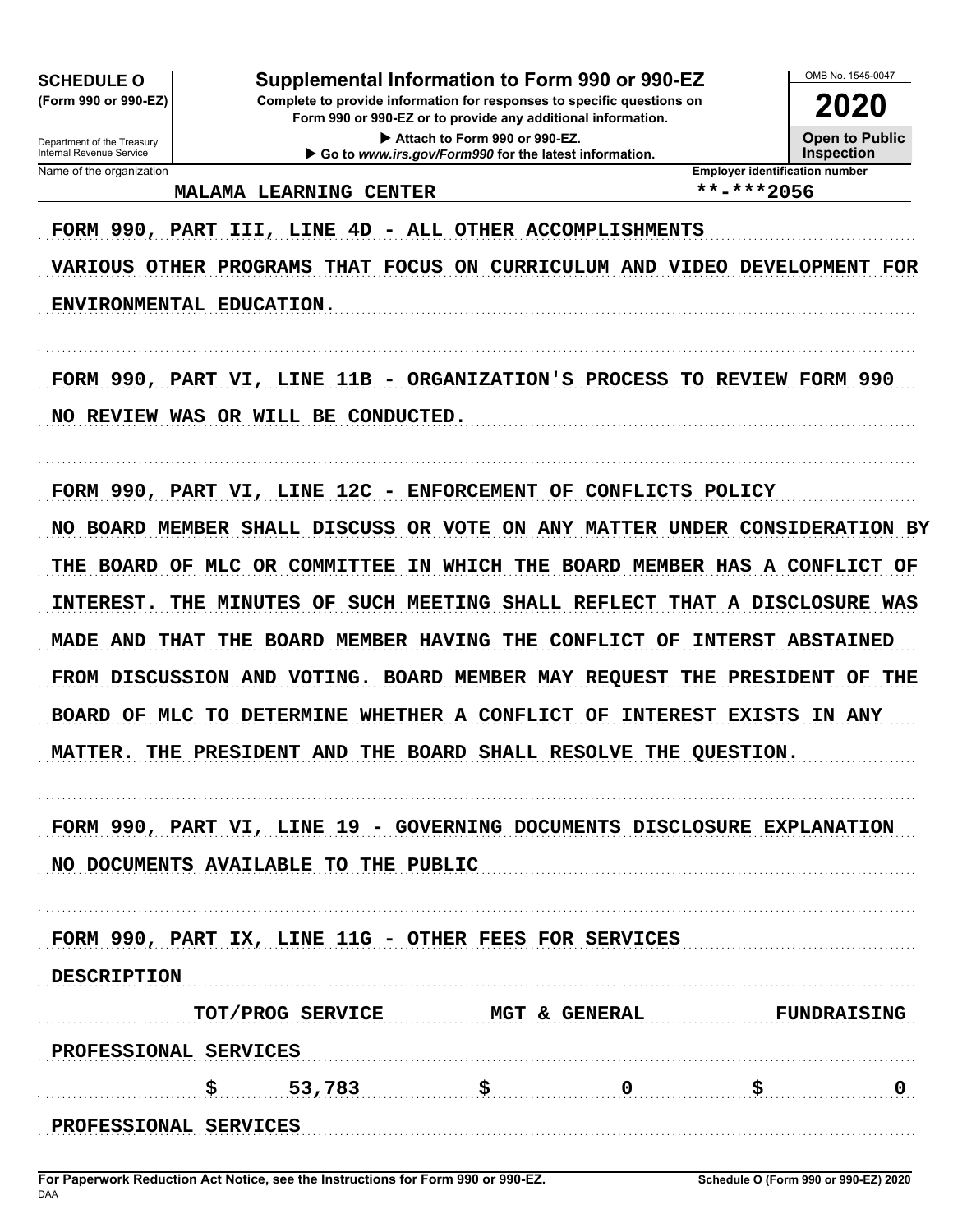| Schedule O (Form 990 or 990-EZ) 2020<br>Name of the organization |                                                                     |     |             |                                                     | Page 2         |
|------------------------------------------------------------------|---------------------------------------------------------------------|-----|-------------|-----------------------------------------------------|----------------|
| MALAMA LEARNING CENTER                                           |                                                                     |     |             | <b>Employer identification number</b><br>**-***2056 |                |
|                                                                  |                                                                     |     |             |                                                     |                |
| \$                                                               | 27,533                                                              | \$  | $\pmb{0}$   | \$                                                  | $\mathbf{0}$   |
| PROFESSIONAL SERVICES                                            |                                                                     |     |             |                                                     |                |
| \$                                                               | 120,133                                                             | \$. | $\mathbf 0$ | \$                                                  | $\overline{0}$ |
|                                                                  |                                                                     |     |             |                                                     |                |
| <b>TOTAL</b>                                                     |                                                                     |     |             |                                                     |                |
| \$                                                               | 201,449                                                             | \$  | $\mathbf 0$ | \$                                                  | $\overline{0}$ |
|                                                                  |                                                                     |     |             |                                                     |                |
|                                                                  |                                                                     |     |             |                                                     |                |
|                                                                  | FORM 990, PART XI, LINE 9 - OTHER CHANGES IN NET ASSETS EXPLANATION |     |             |                                                     |                |
|                                                                  | BOOK / TAX DEPRECIATION DIFFERENCE                                  |     |             | \$                                                  | $-824$         |
|                                                                  |                                                                     |     |             |                                                     |                |
|                                                                  |                                                                     |     |             |                                                     |                |
|                                                                  |                                                                     |     |             |                                                     |                |
|                                                                  |                                                                     |     |             |                                                     |                |
|                                                                  |                                                                     |     |             |                                                     |                |
|                                                                  |                                                                     |     |             |                                                     |                |
|                                                                  |                                                                     |     |             |                                                     |                |
|                                                                  |                                                                     |     |             |                                                     |                |
|                                                                  |                                                                     |     |             |                                                     |                |
|                                                                  |                                                                     |     |             |                                                     |                |
|                                                                  |                                                                     |     |             |                                                     |                |
|                                                                  |                                                                     |     |             |                                                     |                |
|                                                                  |                                                                     |     |             |                                                     |                |
|                                                                  |                                                                     |     |             |                                                     |                |
|                                                                  |                                                                     |     |             |                                                     |                |
|                                                                  |                                                                     |     |             |                                                     |                |
|                                                                  |                                                                     |     |             |                                                     |                |
|                                                                  |                                                                     |     |             |                                                     |                |
|                                                                  |                                                                     |     |             |                                                     |                |
|                                                                  |                                                                     |     |             |                                                     |                |
|                                                                  |                                                                     |     |             |                                                     |                |
|                                                                  |                                                                     |     |             |                                                     |                |
|                                                                  |                                                                     |     |             |                                                     |                |
|                                                                  |                                                                     |     |             |                                                     |                |
|                                                                  |                                                                     |     |             |                                                     |                |

| PAGE 1 OF 1                          |  |  |  |
|--------------------------------------|--|--|--|
| Schedule O (Form 990 or 990-EZ) 2020 |  |  |  |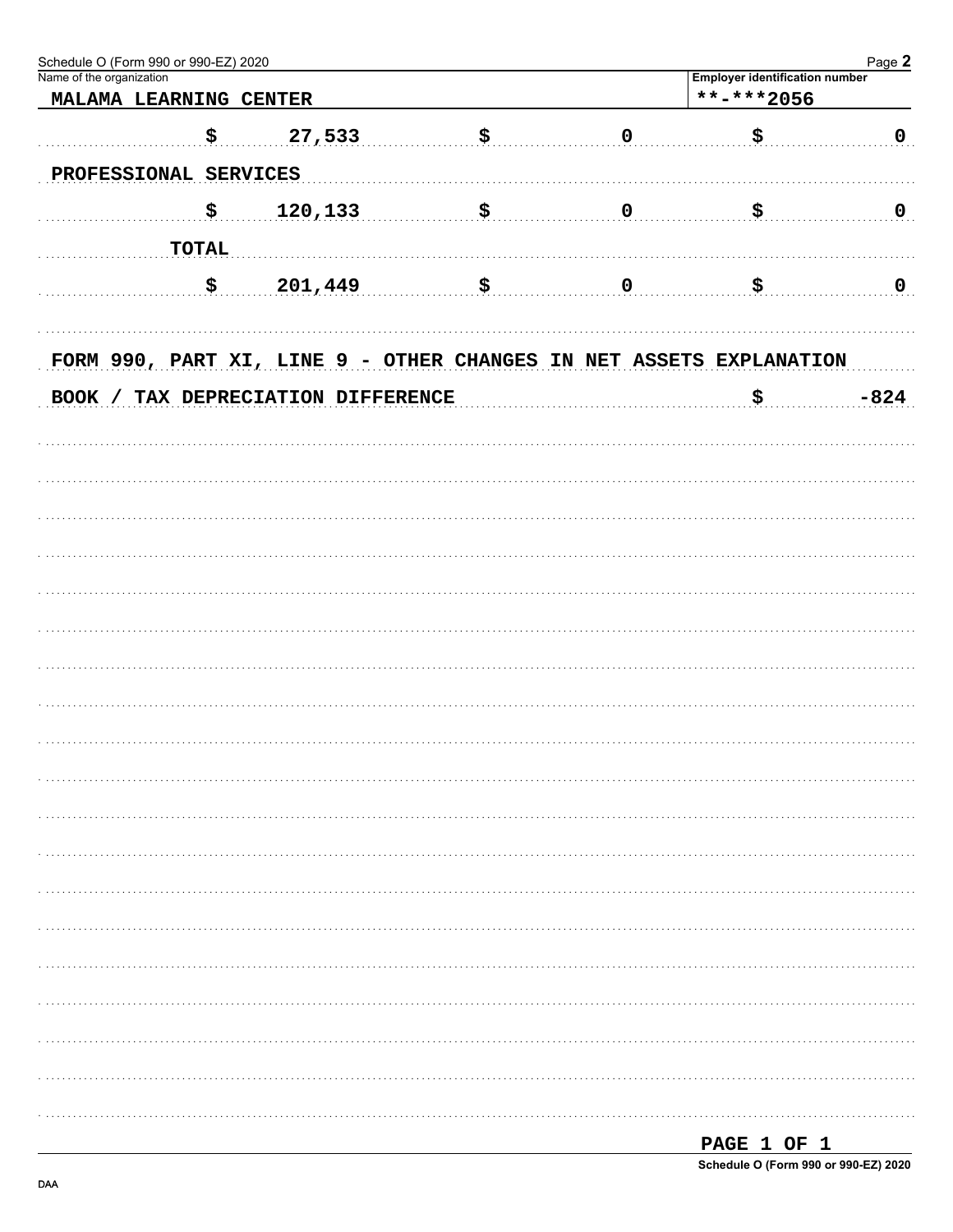|          | Form 4562                                                                                                                                                                             |                             | <b>Depreciation and Amortization</b><br>(Including Information on Listed Property)                |                                                                                  | OMB No. 1545-0172            |                |                                  |                         |                                                                                                          |  |
|----------|---------------------------------------------------------------------------------------------------------------------------------------------------------------------------------------|-----------------------------|---------------------------------------------------------------------------------------------------|----------------------------------------------------------------------------------|------------------------------|----------------|----------------------------------|-------------------------|----------------------------------------------------------------------------------------------------------|--|
|          | Department of the Treasury                                                                                                                                                            |                             |                                                                                                   |                                                                                  |                              | 2020           |                                  |                         |                                                                                                          |  |
|          | (99)<br>Internal Revenue Service                                                                                                                                                      |                             | Go to www.irs.gov/Form4562 for instructions and the latest information.                           |                                                                                  |                              |                |                                  |                         | Attachment<br>179<br>Sequence No.                                                                        |  |
|          | Name(s) shown on return                                                                                                                                                               |                             |                                                                                                   |                                                                                  |                              |                | Identifying number<br>**-***2056 |                         |                                                                                                          |  |
|          | Business or activity to which this form relates                                                                                                                                       |                             | MALAMA LEARNING CENTER                                                                            |                                                                                  |                              |                |                                  |                         |                                                                                                          |  |
|          | INDIRECT DEPRECIATION                                                                                                                                                                 |                             |                                                                                                   |                                                                                  |                              |                |                                  |                         |                                                                                                          |  |
|          | Part I                                                                                                                                                                                |                             | <b>Election To Expense Certain Property Under Section 179</b>                                     |                                                                                  |                              |                |                                  |                         |                                                                                                          |  |
|          |                                                                                                                                                                                       |                             | <b>Note:</b> If you have any listed property, complete Part V before you complete Part I.         |                                                                                  |                              |                |                                  |                         |                                                                                                          |  |
| 1        | Maximum amount (see instructions)                                                                                                                                                     |                             |                                                                                                   |                                                                                  |                              |                |                                  | 1                       | $\overline{1,040,000}$                                                                                   |  |
| 2        |                                                                                                                                                                                       |                             |                                                                                                   |                                                                                  |                              |                |                                  | $\mathbf{2}$            |                                                                                                          |  |
| 3        |                                                                                                                                                                                       |                             |                                                                                                   |                                                                                  |                              |                |                                  | $\overline{\mathbf{3}}$ | 2,590,000                                                                                                |  |
| 4        | Reduction in limitation. Subtract line 3 from line 2. If zero or less, enter -0-                                                                                                      |                             |                                                                                                   |                                                                                  |                              |                |                                  | $\overline{\mathbf{A}}$ |                                                                                                          |  |
| 5        | Dollar limitation for tax year. Subtract line 4 from line 1. If zero or less, enter -0-. If married filing separately, see instructions                                               |                             |                                                                                                   |                                                                                  |                              |                |                                  | 5                       |                                                                                                          |  |
| 6        |                                                                                                                                                                                       | (a) Description of property |                                                                                                   |                                                                                  | (b) Cost (business use only) |                | (c) Elected cost                 |                         |                                                                                                          |  |
|          |                                                                                                                                                                                       |                             |                                                                                                   |                                                                                  |                              |                |                                  |                         |                                                                                                          |  |
|          |                                                                                                                                                                                       |                             |                                                                                                   |                                                                                  |                              |                |                                  |                         |                                                                                                          |  |
| 7        | Listed property. Enter the amount from line 29                                                                                                                                        |                             |                                                                                                   |                                                                                  |                              | $\overline{7}$ |                                  |                         |                                                                                                          |  |
| 8        | Total elected cost of section 179 property. Add amounts in column (c), lines 6 and 7 [[[[[[[[[[[[[[[[[[[[[[[[                                                                         |                             |                                                                                                   |                                                                                  |                              |                |                                  | 8                       |                                                                                                          |  |
| 9        | Tentative deduction. Enter the smaller of line 5 or line 8                                                                                                                            |                             |                                                                                                   |                                                                                  |                              |                |                                  | 9                       |                                                                                                          |  |
| 10       |                                                                                                                                                                                       |                             |                                                                                                   |                                                                                  |                              |                |                                  | 10                      |                                                                                                          |  |
| 11       | Business income limitation. Enter the smaller of business income (not less than zero) or line 5. See instructions                                                                     |                             |                                                                                                   |                                                                                  |                              |                |                                  | 11                      |                                                                                                          |  |
| 12       | Section 179 expense deduction. Add lines 9 and 10, but don't enter more than line 11 [1] [1] expension of the                                                                         |                             |                                                                                                   |                                                                                  |                              |                |                                  | 12                      |                                                                                                          |  |
| 13       | Carryover of disallowed deduction to 2021. Add lines 9 and 10, less line 12<br>Note: Don't use Part II or Part III below for listed property. Instead, use Part V.                    |                             |                                                                                                   |                                                                                  |                              | 13             |                                  |                         |                                                                                                          |  |
|          | Part II                                                                                                                                                                               |                             |                                                                                                   |                                                                                  |                              |                |                                  |                         | Special Depreciation Allowance and Other Depreciation (Don't include listed property. See instructions.) |  |
| 14       | Special depreciation allowance for qualified property (other than listed property) placed in service                                                                                  |                             |                                                                                                   |                                                                                  |                              |                |                                  |                         |                                                                                                          |  |
|          |                                                                                                                                                                                       |                             |                                                                                                   |                                                                                  |                              |                |                                  |                         | 15,847                                                                                                   |  |
|          | during the tax year. See instructions                                                                                                                                                 |                             |                                                                                                   |                                                                                  |                              |                |                                  | 14<br>15                |                                                                                                          |  |
| 15<br>16 | Other depreciation (including ACRS)                                                                                                                                                   |                             |                                                                                                   |                                                                                  |                              |                |                                  | 16                      |                                                                                                          |  |
|          | Part III                                                                                                                                                                              |                             | <b>MACRS Depreciation (Don't include listed property. See instructions.)</b>                      |                                                                                  |                              |                |                                  |                         |                                                                                                          |  |
|          |                                                                                                                                                                                       |                             |                                                                                                   | <b>Section A</b>                                                                 |                              |                |                                  |                         |                                                                                                          |  |
| 17       | MACRS deductions for assets placed in service in tax years beginning before 2020                                                                                                      |                             |                                                                                                   |                                                                                  |                              |                |                                  | 17                      | 1,027                                                                                                    |  |
| 18       | If you are electing to group any assets placed in service during the tax year into one or more general asset accounts, check here                                                     |                             |                                                                                                   |                                                                                  |                              |                |                                  |                         |                                                                                                          |  |
|          |                                                                                                                                                                                       |                             | Section B-Assets Placed in Service During 2020 Tax Year Using the General Depreciation System     |                                                                                  |                              |                |                                  |                         |                                                                                                          |  |
|          | (a) Classification of property                                                                                                                                                        |                             | (b) Month and year<br>placed in<br>service                                                        | (c) Basis for depreciation<br>(business/investment use<br>only-see instructions) | (d) Recovery<br>period       | (e) Convention | (f) Method                       |                         | (g) Depreciation deduction                                                                               |  |
| 19a      | 3-year property                                                                                                                                                                       |                             |                                                                                                   |                                                                                  |                              |                |                                  |                         |                                                                                                          |  |
| b        | 5-year property                                                                                                                                                                       |                             |                                                                                                   |                                                                                  |                              |                |                                  |                         |                                                                                                          |  |
| c        | 7-year property                                                                                                                                                                       |                             |                                                                                                   |                                                                                  |                              |                |                                  |                         |                                                                                                          |  |
|          | d 10-year property                                                                                                                                                                    |                             |                                                                                                   |                                                                                  |                              |                |                                  |                         |                                                                                                          |  |
|          | e 15-year property                                                                                                                                                                    |                             |                                                                                                   |                                                                                  |                              |                |                                  |                         |                                                                                                          |  |
|          | 20-year property                                                                                                                                                                      |                             |                                                                                                   |                                                                                  |                              |                |                                  |                         |                                                                                                          |  |
|          | g 25-year property                                                                                                                                                                    |                             |                                                                                                   |                                                                                  | 25 yrs.                      |                | S/L                              |                         |                                                                                                          |  |
|          | h Residential rental                                                                                                                                                                  |                             |                                                                                                   |                                                                                  | 27.5 yrs.                    | MM             | S/L                              |                         |                                                                                                          |  |
|          | property                                                                                                                                                                              |                             |                                                                                                   |                                                                                  | 27.5 yrs.                    | MM             | S/L                              |                         |                                                                                                          |  |
|          | Nonresidential real                                                                                                                                                                   |                             |                                                                                                   |                                                                                  | 39 yrs.                      | MM             | S/L                              |                         |                                                                                                          |  |
|          | property                                                                                                                                                                              |                             |                                                                                                   |                                                                                  |                              | MM             | S/L                              |                         |                                                                                                          |  |
|          |                                                                                                                                                                                       |                             | Section C-Assets Placed in Service During 2020 Tax Year Using the Alternative Depreciation System |                                                                                  |                              |                |                                  |                         |                                                                                                          |  |
|          | 20a Class life                                                                                                                                                                        |                             |                                                                                                   |                                                                                  |                              |                | S/L                              |                         |                                                                                                          |  |
|          | b 12-year                                                                                                                                                                             |                             |                                                                                                   |                                                                                  | 12 yrs.                      |                | S/L                              |                         |                                                                                                          |  |
|          | c 30-year                                                                                                                                                                             |                             |                                                                                                   |                                                                                  | 30 yrs.                      | MM             | S/L                              |                         |                                                                                                          |  |
|          | $d$ 40-year                                                                                                                                                                           |                             |                                                                                                   |                                                                                  | 40 yrs.                      | MM             | S/L                              |                         |                                                                                                          |  |
|          | Part IV<br><b>Summary</b> (See instructions.)                                                                                                                                         |                             |                                                                                                   |                                                                                  |                              |                |                                  |                         |                                                                                                          |  |
| 21       | Listed property. Enter amount from line 28                                                                                                                                            |                             |                                                                                                   |                                                                                  |                              |                |                                  | 21                      | 6,788                                                                                                    |  |
| 22       | Total. Add amounts from line 12, lines 14 through 17, lines 19 and 20 in column (g), and line 21. Enter                                                                               |                             |                                                                                                   |                                                                                  |                              |                |                                  |                         | 23,662                                                                                                   |  |
| 23       | here and on the appropriate lines of your return. Partnerships and S corporations—see instructions<br>For assets shown above and placed in service during the current year, enter the |                             |                                                                                                   |                                                                                  |                              |                |                                  | 22                      |                                                                                                          |  |
|          | portion of the basis attributable to section 263A costs                                                                                                                               |                             |                                                                                                   |                                                                                  |                              | 23             |                                  |                         |                                                                                                          |  |
|          |                                                                                                                                                                                       |                             |                                                                                                   |                                                                                  |                              |                |                                  |                         |                                                                                                          |  |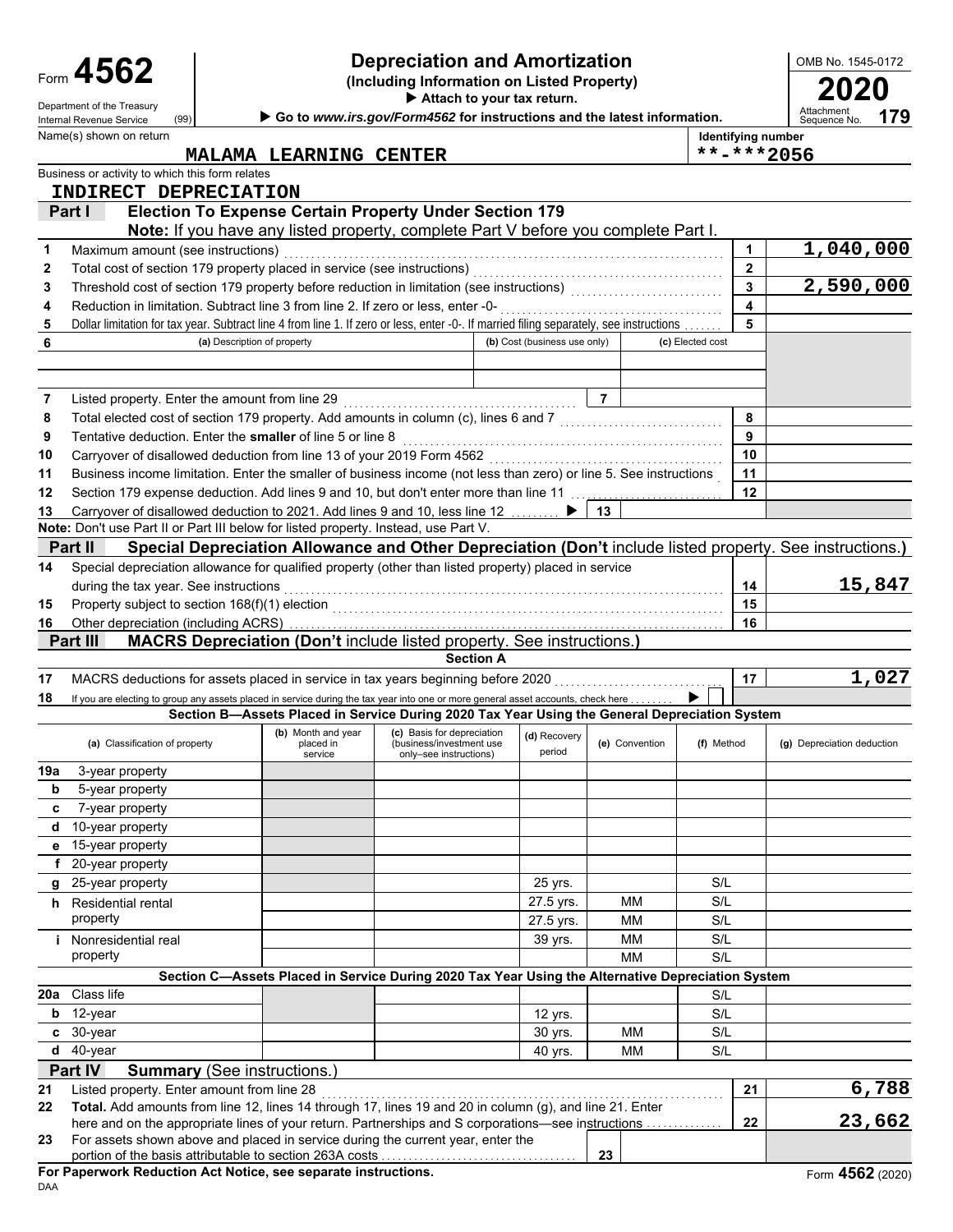|                                          |                                           | MALAMA LEARNING CENTER                                                                                                                                                                                           |                                                                                                                    |                                    |        |           |                                                             | **-***2056                               |                    |                     |                       |                                         |                           |           |                                   |                                     |
|------------------------------------------|-------------------------------------------|------------------------------------------------------------------------------------------------------------------------------------------------------------------------------------------------------------------|--------------------------------------------------------------------------------------------------------------------|------------------------------------|--------|-----------|-------------------------------------------------------------|------------------------------------------|--------------------|---------------------|-----------------------|-----------------------------------------|---------------------------|-----------|-----------------------------------|-------------------------------------|
|                                          | Form 4562 (2020)<br><b>Part V</b>         | Listed Property (Include automobiles, certain other vehicles, certain aircraft, and property used for                                                                                                            |                                                                                                                    |                                    |        |           |                                                             |                                          |                    |                     |                       |                                         |                           |           |                                   | Page 2                              |
|                                          |                                           | entertainment, recreation, or amusement.)                                                                                                                                                                        |                                                                                                                    |                                    |        |           |                                                             |                                          |                    |                     |                       |                                         |                           |           |                                   |                                     |
|                                          |                                           | Note: For any vehicle for which you are using the standard mileage rate or deducting lease expense, complete only 24a, 24b, columns (a) through (c) of Section A, all of Section B, and Section C if applicable. |                                                                                                                    |                                    |        |           |                                                             |                                          |                    |                     |                       |                                         |                           |           |                                   |                                     |
|                                          |                                           |                                                                                                                                                                                                                  | Section A-Depreciation and Other Information (Caution: See the instructions for limits for passenger automobiles.) |                                    |        |           |                                                             |                                          |                    |                     |                       |                                         |                           |           |                                   |                                     |
|                                          |                                           | 24a Do you have evidence to support the business/investment use claimed?                                                                                                                                         |                                                                                                                    |                                    |        |           | X Yes                                                       | No                                       |                    |                     |                       | 24b If "Yes," is the evidence written?  |                           |           | X Yes                             | <b>No</b>                           |
|                                          | (a)                                       | (b)                                                                                                                                                                                                              | (c)                                                                                                                | (d)                                |        |           | (e)                                                         |                                          | (f)                |                     | (g)                   |                                         | (h)                       |           | (i)                               |                                     |
|                                          | Type of property<br>(list vehicles first) | Date placed<br>in service                                                                                                                                                                                        | Business/<br>investment use<br>percentage                                                                          | Cost or other basis                |        |           | Basis for depreciation<br>(business/investment<br>use only) |                                          | Recovery<br>period |                     | Method/<br>Convention |                                         | Depreciation<br>deduction |           | cost                              | Elected section 179                 |
| 25                                       |                                           | Special depreciation allowance for qualified listed property placed in service during<br>the tax year and used more than 50% in a qualified business use. See instructions                                       |                                                                                                                    |                                    |        |           |                                                             |                                          |                    |                     | 25                    |                                         |                           | 6,500     |                                   |                                     |
| 26                                       |                                           | Property used more than 50% in a qualified business use:                                                                                                                                                         |                                                                                                                    |                                    |        |           |                                                             |                                          |                    |                     |                       |                                         |                           |           |                                   |                                     |
|                                          | SEE                                       | <b>STATEMENT</b>                                                                                                                                                                                                 |                                                                                                                    |                                    |        |           |                                                             |                                          |                    |                     |                       |                                         |                           |           |                                   |                                     |
|                                          |                                           |                                                                                                                                                                                                                  | $\frac{0}{0}$                                                                                                      |                                    | 25,000 |           |                                                             | 5,000                                    |                    |                     |                       |                                         |                           | 288       |                                   |                                     |
|                                          |                                           |                                                                                                                                                                                                                  |                                                                                                                    |                                    |        |           |                                                             |                                          |                    |                     |                       |                                         |                           |           |                                   |                                     |
|                                          |                                           |                                                                                                                                                                                                                  |                                                                                                                    |                                    |        |           |                                                             |                                          |                    |                     |                       |                                         |                           |           |                                   |                                     |
| 27                                       |                                           | Property used 50% or less in a qualified business use:                                                                                                                                                           |                                                                                                                    |                                    |        |           |                                                             |                                          |                    |                     |                       |                                         |                           |           |                                   |                                     |
|                                          |                                           |                                                                                                                                                                                                                  |                                                                                                                    |                                    |        |           |                                                             |                                          |                    |                     |                       |                                         |                           |           |                                   |                                     |
|                                          |                                           |                                                                                                                                                                                                                  | %                                                                                                                  |                                    |        |           |                                                             |                                          |                    | $S/L-$              |                       |                                         |                           |           |                                   |                                     |
|                                          |                                           |                                                                                                                                                                                                                  | $\frac{0}{0}$                                                                                                      |                                    |        |           |                                                             |                                          |                    | $S/L-$              |                       |                                         |                           |           |                                   |                                     |
| 28                                       |                                           | Add amounts in column (h), lines 25 through 27. Enter here and on line 21, page 1                                                                                                                                |                                                                                                                    |                                    |        |           |                                                             |                                          |                    |                     | 28                    |                                         |                           | 6,788     |                                   |                                     |
| 29                                       |                                           |                                                                                                                                                                                                                  |                                                                                                                    |                                    |        |           |                                                             |                                          |                    | .                   |                       |                                         |                           | 29        |                                   |                                     |
|                                          |                                           |                                                                                                                                                                                                                  |                                                                                                                    |                                    |        |           |                                                             | Section B-Information on Use of Vehicles |                    |                     |                       |                                         |                           |           |                                   |                                     |
|                                          |                                           | Complete this section for vehicles used by a sole proprietor, partner, or other "more than 5% owner," or related person. If you provided vehicles                                                                |                                                                                                                    |                                    |        |           |                                                             |                                          |                    |                     |                       |                                         |                           |           |                                   |                                     |
|                                          |                                           | to your employees, first answer the questions in Section C to see if you meet an exception to completing this section for those vehicles.                                                                        |                                                                                                                    |                                    |        |           |                                                             |                                          |                    |                     |                       |                                         |                           |           |                                   |                                     |
|                                          |                                           |                                                                                                                                                                                                                  |                                                                                                                    |                                    |        | (a)       |                                                             | (b)                                      |                    | (c)                 |                       | (d)                                     |                           | (e)       | (f)                               |                                     |
| 30                                       |                                           | Total business/investment miles driven during                                                                                                                                                                    |                                                                                                                    |                                    |        | Vehicle 1 |                                                             | Vehicle 2                                |                    | Vehicle 3           |                       | Vehicle 4                               |                           | Vehicle 5 | Vehicle 6                         |                                     |
| the year (don't include commuting miles) |                                           |                                                                                                                                                                                                                  |                                                                                                                    |                                    |        |           |                                                             |                                          |                    |                     |                       |                                         |                           |           |                                   |                                     |
| 31                                       |                                           | Total commuting miles driven during the year                                                                                                                                                                     |                                                                                                                    |                                    |        |           |                                                             |                                          |                    |                     |                       |                                         |                           |           |                                   |                                     |
| 32                                       |                                           | Total other personal (noncommuting)                                                                                                                                                                              |                                                                                                                    |                                    |        |           |                                                             |                                          |                    |                     |                       |                                         |                           |           |                                   |                                     |
|                                          | miles driven                              |                                                                                                                                                                                                                  |                                                                                                                    |                                    |        |           |                                                             |                                          |                    |                     |                       |                                         |                           |           |                                   |                                     |
| 33                                       |                                           | Total miles driven during the year. Add                                                                                                                                                                          |                                                                                                                    |                                    |        |           |                                                             |                                          |                    |                     |                       |                                         |                           |           |                                   |                                     |
|                                          |                                           | lines 30 through 32                                                                                                                                                                                              |                                                                                                                    |                                    | Yes    |           |                                                             |                                          | <b>Yes</b>         |                     | <b>Yes</b>            |                                         | <b>Yes</b>                |           | Yes                               |                                     |
| 34                                       |                                           | Was the vehicle available for personal                                                                                                                                                                           |                                                                                                                    |                                    |        | No        | Yes                                                         | No                                       |                    | No                  |                       | No                                      |                           | No        |                                   | <b>No</b>                           |
| 35                                       |                                           | Was the vehicle used primarily by a more                                                                                                                                                                         |                                                                                                                    |                                    |        |           |                                                             |                                          |                    |                     |                       |                                         |                           |           |                                   |                                     |
|                                          |                                           | than 5% owner or related person?                                                                                                                                                                                 |                                                                                                                    |                                    |        |           |                                                             |                                          |                    |                     |                       |                                         |                           |           |                                   |                                     |
| 36                                       |                                           | Is another vehicle available for personal use?                                                                                                                                                                   |                                                                                                                    |                                    |        |           |                                                             |                                          |                    |                     |                       |                                         |                           |           |                                   |                                     |
|                                          |                                           |                                                                                                                                                                                                                  | Section C-Questions for Employers Who Provide Vehicles for Use by Their Employees                                  |                                    |        |           |                                                             |                                          |                    |                     |                       |                                         |                           |           |                                   |                                     |
|                                          |                                           | Answer these questions to determine if you meet an exception to completing Section B for vehicles used by employees who aren't                                                                                   |                                                                                                                    |                                    |        |           |                                                             |                                          |                    |                     |                       |                                         |                           |           |                                   |                                     |
|                                          |                                           | more than 5% owners or related persons. See instructions.                                                                                                                                                        |                                                                                                                    |                                    |        |           |                                                             |                                          |                    |                     |                       |                                         |                           |           |                                   |                                     |
| 37                                       |                                           | Do you maintain a written policy statement that prohibits all personal use of vehicles, including commuting, by                                                                                                  |                                                                                                                    |                                    |        |           |                                                             |                                          |                    |                     |                       |                                         |                           |           | Yes                               | No                                  |
|                                          |                                           | your employees?                                                                                                                                                                                                  |                                                                                                                    |                                    |        |           |                                                             |                                          |                    |                     |                       |                                         |                           |           |                                   | $\mathbf x$                         |
| 38                                       |                                           | Do you maintain a written policy statement that prohibits personal use of vehicles, except commuting, by your                                                                                                    |                                                                                                                    |                                    |        |           |                                                             |                                          |                    |                     |                       |                                         |                           |           |                                   |                                     |
|                                          |                                           | employees? See the instructions for vehicles used by corporate officers, directors, or 1% or more owners                                                                                                         |                                                                                                                    |                                    |        |           |                                                             |                                          |                    |                     |                       |                                         |                           |           |                                   | X                                   |
| 39                                       |                                           | Do you treat all use of vehicles by employees as personal use?                                                                                                                                                   |                                                                                                                    |                                    |        |           |                                                             |                                          |                    |                     |                       |                                         |                           |           |                                   | $\overline{\mathbf{x}}$             |
| 40                                       |                                           | Do you provide more than five vehicles to your employees, obtain information from your employees about the                                                                                                       |                                                                                                                    |                                    |        |           |                                                             |                                          |                    |                     |                       |                                         |                           |           |                                   |                                     |
|                                          |                                           | use of the vehicles, and retain the information received?                                                                                                                                                        |                                                                                                                    |                                    |        |           |                                                             |                                          |                    |                     |                       |                                         |                           |           |                                   | <u>x</u><br>$\overline{\mathbf{x}}$ |
| 41                                       |                                           | Do you meet the requirements concerning qualified automobile demonstration use? See instructions<br>Note: If your answer to 37, 38, 39, 40, or 41 is "Yes," don't complete Section B for the covered vehicles.   |                                                                                                                    |                                    |        |           |                                                             |                                          |                    |                     |                       |                                         |                           |           |                                   |                                     |
|                                          | <b>Part VI</b>                            | Amortization                                                                                                                                                                                                     |                                                                                                                    |                                    |        |           |                                                             |                                          |                    |                     |                       |                                         |                           |           |                                   |                                     |
|                                          |                                           |                                                                                                                                                                                                                  |                                                                                                                    |                                    |        |           |                                                             |                                          |                    |                     |                       | (e)                                     |                           |           |                                   |                                     |
|                                          |                                           | (a)<br>Description of costs                                                                                                                                                                                      |                                                                                                                    | (b)<br>Date amortization<br>begins |        |           |                                                             | (c)<br>Amortizable amount                |                    | (d)<br>Code section |                       | Amortization<br>period or<br>percentage |                           |           | (f)<br>Amortization for this year |                                     |
| 42                                       |                                           | Amortization of costs that begins during your 2020 tax year (see instructions):                                                                                                                                  |                                                                                                                    |                                    |        |           |                                                             |                                          |                    |                     |                       |                                         |                           |           |                                   |                                     |
|                                          |                                           |                                                                                                                                                                                                                  |                                                                                                                    |                                    |        |           |                                                             |                                          |                    |                     |                       |                                         |                           |           |                                   |                                     |
|                                          |                                           |                                                                                                                                                                                                                  |                                                                                                                    |                                    |        |           |                                                             |                                          |                    |                     |                       |                                         |                           |           |                                   |                                     |
| 43                                       |                                           | Amortization of costs that began before your 2020 tax year                                                                                                                                                       |                                                                                                                    |                                    |        |           |                                                             |                                          |                    |                     |                       |                                         | 43                        |           |                                   |                                     |
| 44                                       |                                           | <b>Total.</b> Add amounts in column (f). See the instructions for where to report                                                                                                                                |                                                                                                                    |                                    |        |           |                                                             |                                          |                    |                     |                       |                                         | 44                        |           |                                   |                                     |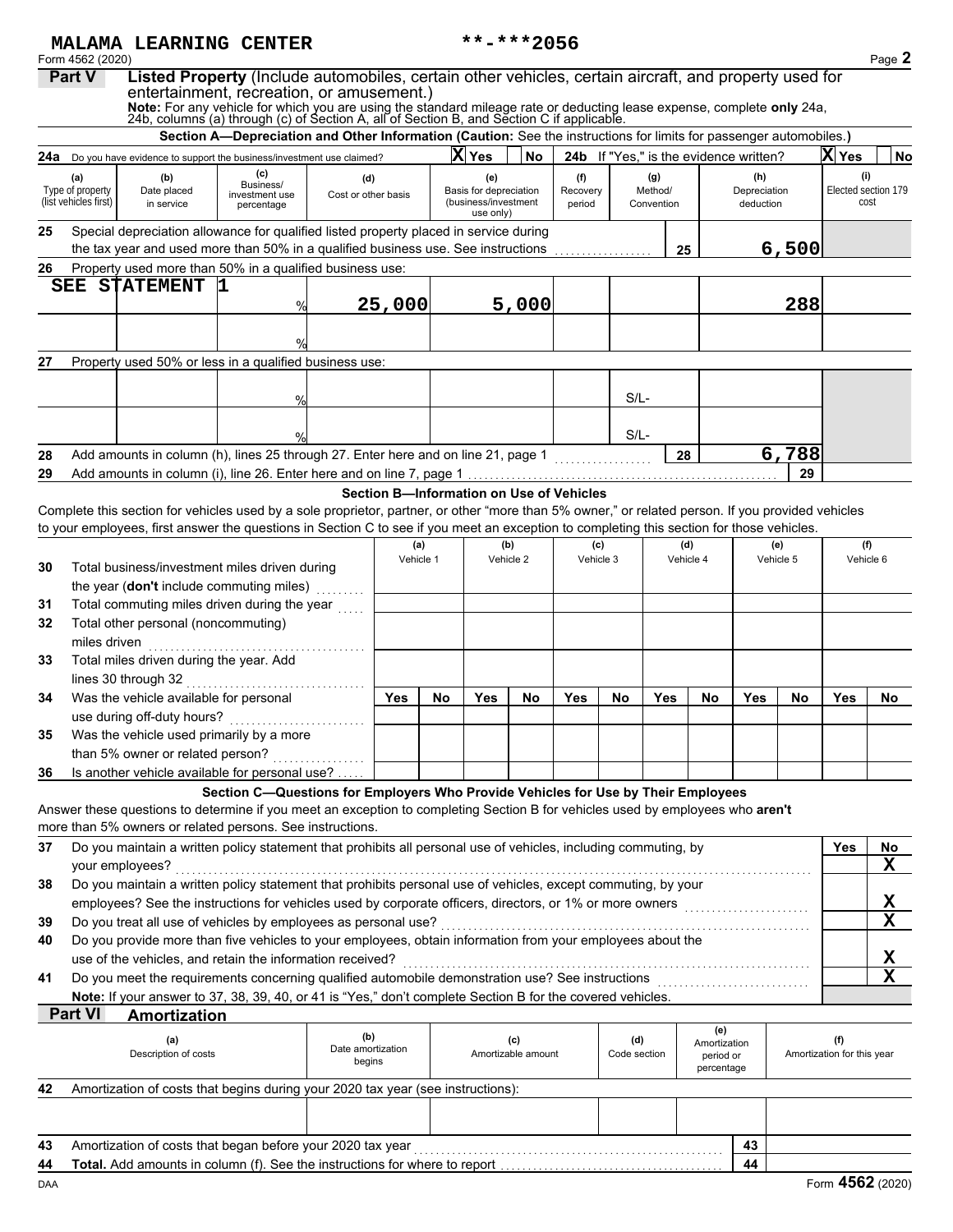## \*\*-\*\*\*2056 **Federal Asset Report Form 990, Page 1**

| Asset | Description                                                                                                                    | Date<br>In Service            | Cost                               | Bus<br>$\%$ | Sec<br>179Bonus | <b>Basis</b><br>for Depr                   |                | PerConv Meth                                          | Prior                                | Current                             |
|-------|--------------------------------------------------------------------------------------------------------------------------------|-------------------------------|------------------------------------|-------------|-----------------|--------------------------------------------|----------------|-------------------------------------------------------|--------------------------------------|-------------------------------------|
| 4     | <b>7-year GDS Property:</b><br>PALEHUA MINI                                                                                    | 3/26/20                       | 15,847<br>15,847                   |             | X               | $\overline{0}$<br>$\overline{0}$           |                | <b>HY 200DB</b>                                       | $\mathbf{0}$<br>$\mathbf{0}$         | 15,847<br>15,847                    |
|       | <b>Prior MACRS:</b><br>PALEHUA NURSERY BASEYARD                                                                                | 11/20/19                      | 40,026<br>40,026                   |             |                 | 40,026<br>40,026                           | 39             | MM S/L                                                | 128<br>128                           | 1,027<br>1,027                      |
| 5     | <b>Listed Property:</b><br>2006 Nissan Xterra<br>Sold/Scrapped: 4/24/20<br>2009 CHEVY VAN<br><b>CHEVY TRUCK</b>                | 3/21/16<br>1/18/18<br>2/14/20 | 10,000<br>8,500<br>6,500<br>25,000 |             | X<br>X<br>X     | 5,000<br>$\mathbf{0}$<br>$\Omega$<br>5,000 | 5.<br>5.<br>5. | <b>HY 200DB</b><br><b>HY 200DB</b><br><b>HY 200DB</b> | 9,136<br>8,500<br>$\Omega$<br>17,636 | 288<br>$\theta$<br>6,500<br>6,788   |
|       | <b>Grand Totals</b><br><b>Less: Dispositions and Transfers</b><br><b>Less: Start-up/Org Expense</b><br><b>Net Grand Totals</b> |                               | 80,873<br>10,000<br>70,873         |             |                 | 45,026<br>5,000<br>40,026                  |                |                                                       | 17,764<br>9,136<br>0<br>8,628        | 23,662<br>288<br>$\bf{0}$<br>23,374 |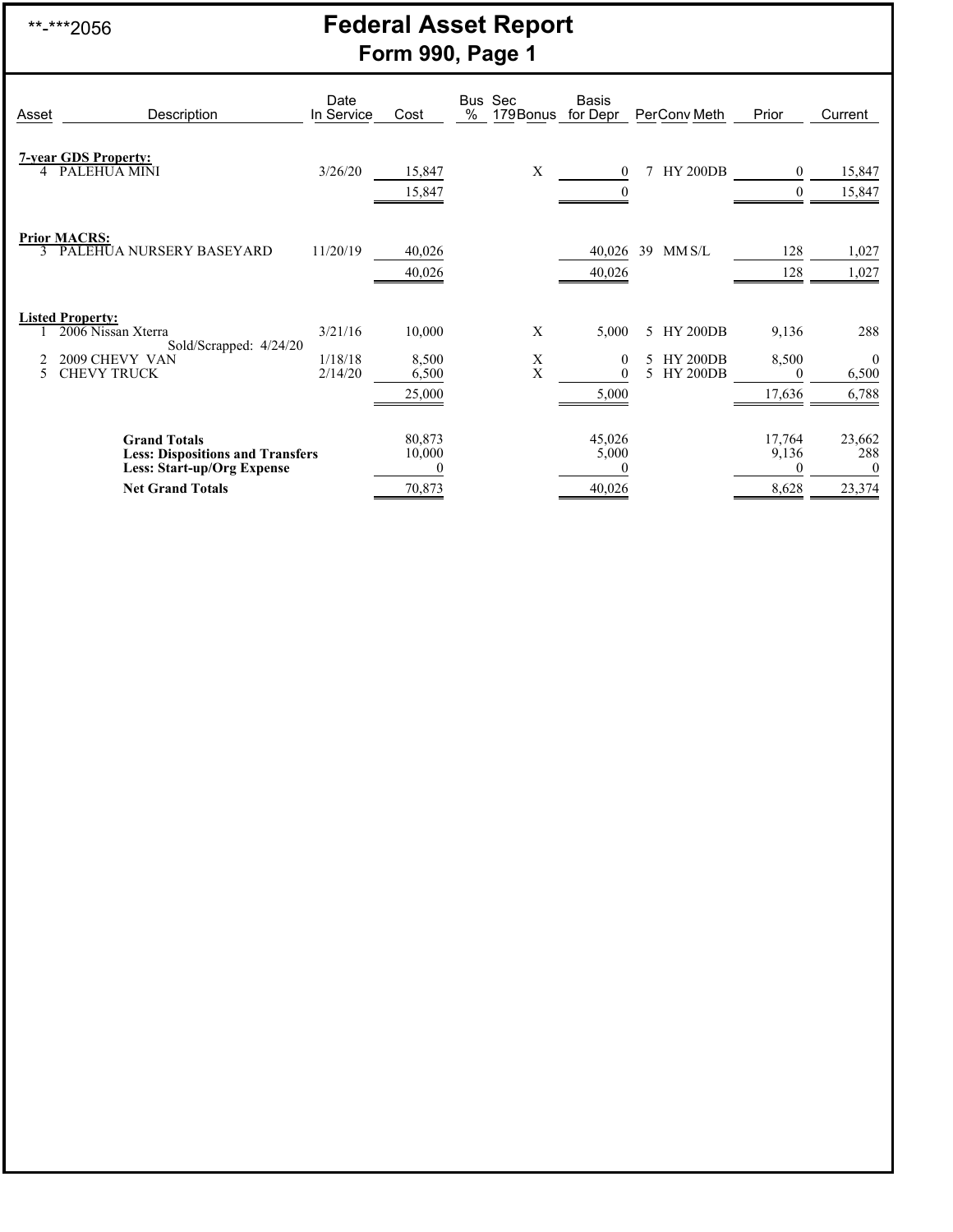## \*\*-\*\*\*2056 **HI Asset Report Form 990, Page 1**

| Asset  | Description                                                                           | Date<br>In Service | Cost                         | <b>Basis</b><br>for Depr     | HI<br>Prior                 | HI<br>Current            | Federal<br>Current        | <b>Difference</b><br>Fed - HI |
|--------|---------------------------------------------------------------------------------------|--------------------|------------------------------|------------------------------|-----------------------------|--------------------------|---------------------------|-------------------------------|
|        | <b>7-year GDS Property:</b>                                                           |                    |                              |                              |                             |                          |                           |                               |
| 4      | <b>PALEHUA MINI</b>                                                                   | 3/26/20            | 15,847<br>15,847             | 15,847<br>15,847             | $\theta$<br>$\Omega$        | 2,264<br>2,264           | 15,847<br>15,847          | 13,583<br>13,583              |
|        |                                                                                       |                    |                              |                              |                             |                          |                           |                               |
| 3      | <b>Prior MACRS:</b><br>PALEHUA NURSERY BASEYARD                                       | 11/20/19           | 40,026                       | 40,026                       | 128                         | 1,027                    | 1,027                     | $\boldsymbol{0}$              |
|        |                                                                                       |                    | 40,026                       | 40,026                       | 128                         | 1,027                    | 1,027                     | $\mathbf{0}$                  |
|        | <b>Listed Property:</b>                                                               |                    |                              |                              |                             |                          |                           |                               |
|        | 2006 Nissan Xterra<br>Sold/Scrapped: 4/24/20                                          | 3/21/16            | 10,000                       | 10,000                       | 8,272                       | 576                      | 288                       | $-288$                        |
| 2<br>5 | 2009 CHEVY VAN<br><b>CHEVY TRUCK</b>                                                  | 1/18/18<br>2/14/20 | 8,500<br>6,500               | 8,500<br>6,500               | 4,420<br>$\Omega$           | 1,632<br>1,300           | $\theta$<br>6,500         | $-1,632$<br>5,200             |
|        |                                                                                       |                    | 25,000                       | 25,000                       | 12,692                      | 3,508                    | 6,788                     | 3,280                         |
|        | <b>Grand Totals</b><br><b>Less: Dispositions</b><br><b>Less: Start-up/Org Expense</b> |                    | 80,873<br>10,000<br>$\Omega$ | 80,873<br>10,000<br>$\Omega$ | 12,820<br>8,272<br>$\Omega$ | 6,799<br>576<br>$\theta$ | 23,662<br>288<br>$\Omega$ | 16,863<br>$-288$<br>$\Omega$  |
|        | <b>Net Grand Totals</b>                                                               |                    | 70,873                       | 70,873                       | 4,548                       | 6,223                    | 23,374                    | 17,151                        |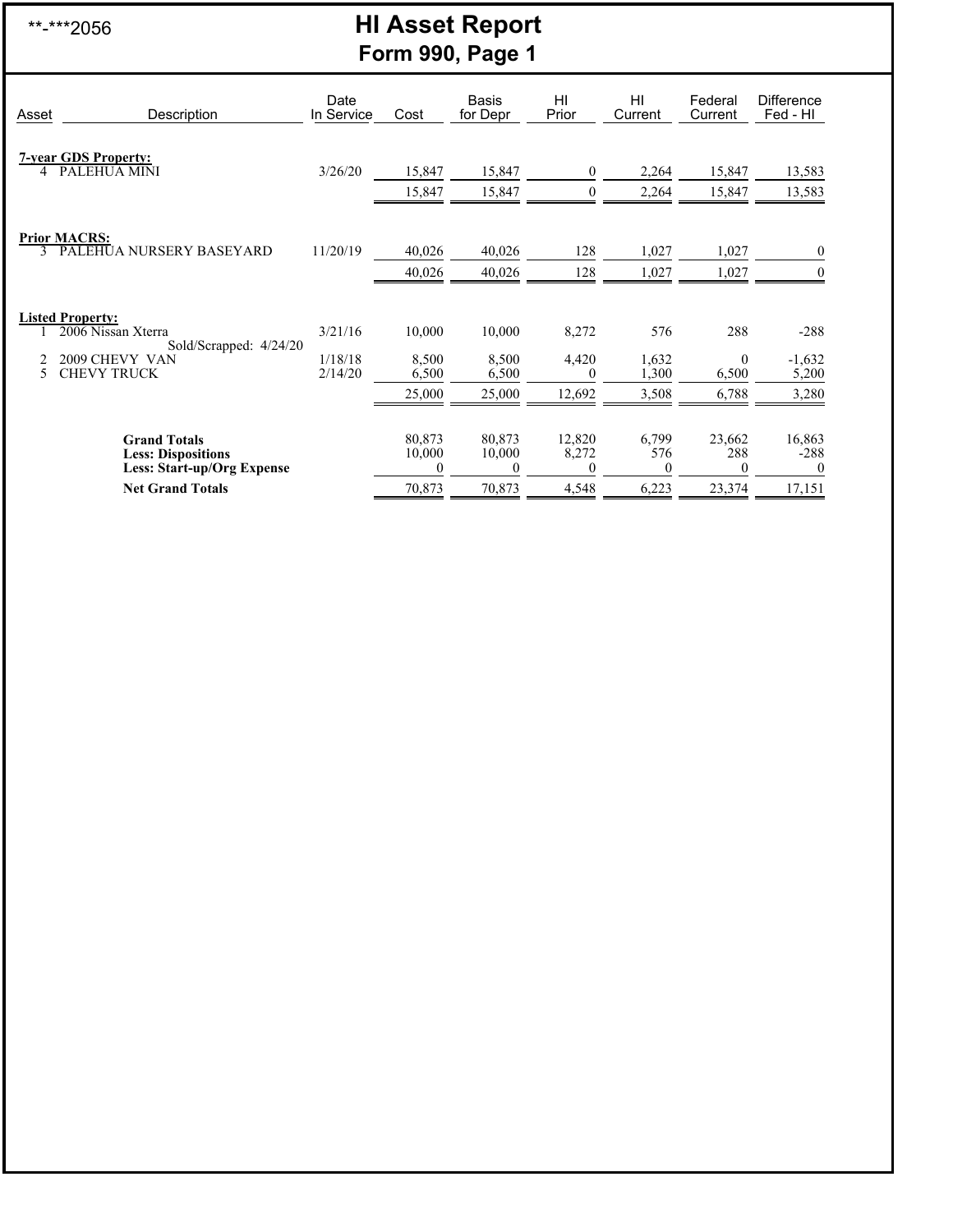## \*\*-\*\*\*2056 **AMT Asset Report Form 990, Page 1**

| Asset | Description                                                                                                     | Date<br>In Service            | Cost                               | <b>Bus</b><br>$\%$ | Sec<br>179Bonus | <b>Basis</b><br>for Depr                   |               | PerConv Meth                                          | Prior                         | Current                           |
|-------|-----------------------------------------------------------------------------------------------------------------|-------------------------------|------------------------------------|--------------------|-----------------|--------------------------------------------|---------------|-------------------------------------------------------|-------------------------------|-----------------------------------|
| 4     | <b>7-year GDS Property:</b><br>PALEHUA MINI                                                                     | 3/26/20                       | 15,847<br>15,847                   |                    | Х               | $\mathbf{0}$<br>$\boldsymbol{0}$           |               | <b>HY 200DB</b>                                       | $\overline{0}$                | 15,847<br>15,847                  |
|       | <b>Prior MACRS:</b><br>PALEHUA NURSERY BASEYARD                                                                 | 11/20/19                      | 40,026<br>40,026                   |                    |                 | 40,026<br>40,026                           | 39            | MMSL                                                  | 128<br>128                    | 1,027<br>1,027                    |
| 5     | <b>Listed Property:</b><br>2006 Nissan Xterra<br>Sold/Scrapped: 4/24/20<br>2009 CHEVY VAN<br><b>CHEVY TRUCK</b> | 3/21/16<br>1/18/18<br>2/14/20 | 10,000<br>8,500<br>6,500<br>25,000 |                    | X<br>X<br>X     | 5,000<br>$\mathbf{0}$<br>$\theta$<br>5,000 | 5.<br>5.<br>5 | <b>HY 200DB</b><br><b>HY 200DB</b><br><b>HY 200DB</b> | 9,136<br>8,500<br>0<br>17,636 | 288<br>$\theta$<br>6,500<br>6,788 |
|       | <b>Grand Totals</b><br><b>Less: Dispositions and Transfers</b><br><b>Net Grand Totals</b>                       |                               | 80,873<br>10,000<br>70,873         |                    |                 | 45,026<br>5,000<br>40,026                  |               |                                                       | 17,764<br>9,136<br>8,628      | 23,662<br>288<br>23,374           |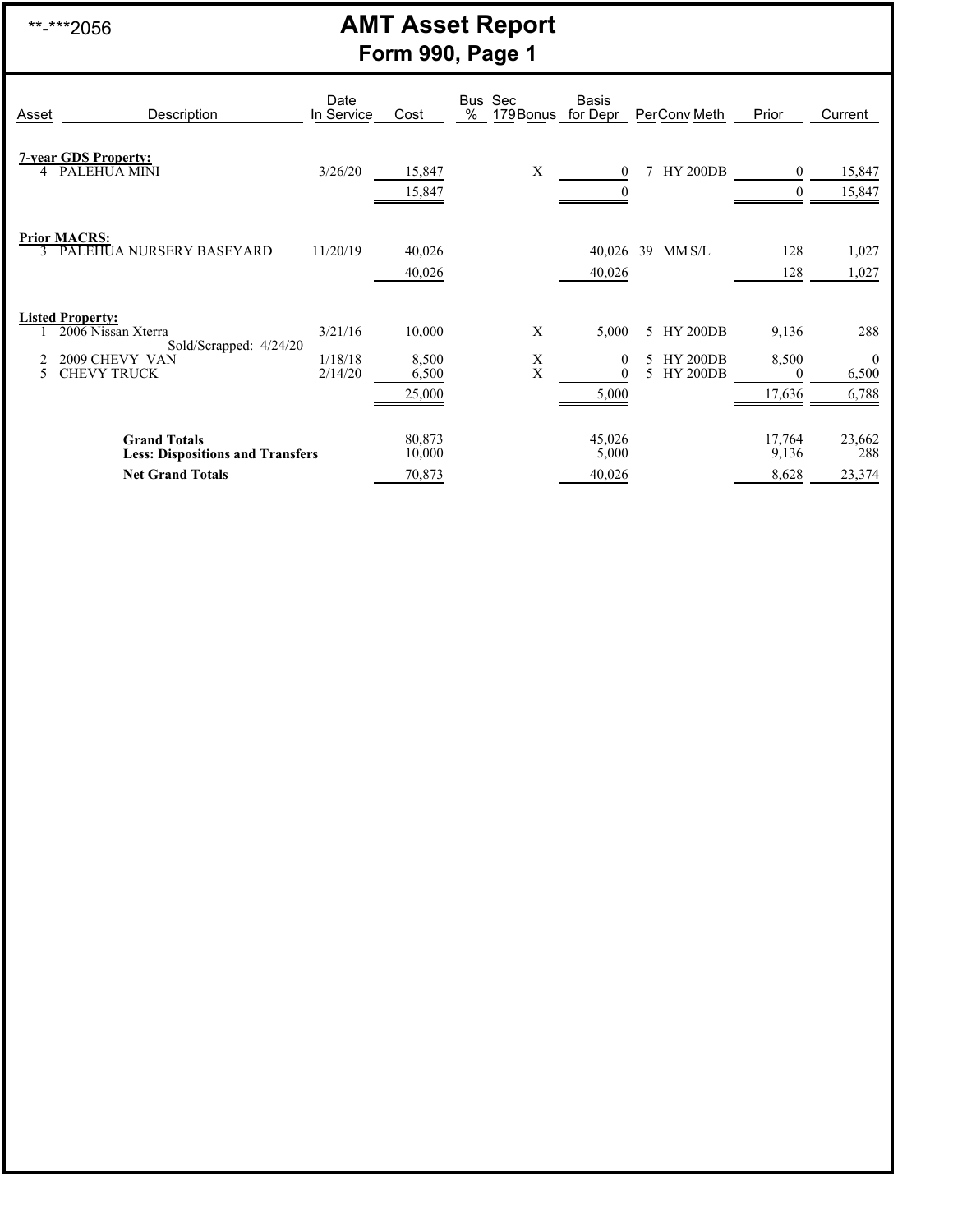## \*\*-\*\*\*2056 **Bonus Depreciation Report Form 990, Page 1**

| Asset | <b>Property Description</b>             | Date In<br>Service     | Tax<br>Cost      | <b>Bus</b><br>Pct | Tax Sec<br>179 Exp | Current<br><b>Bonus</b> | Prior<br><b>Bonus</b> | Tax - Basis<br>for Depr |
|-------|-----------------------------------------|------------------------|------------------|-------------------|--------------------|-------------------------|-----------------------|-------------------------|
|       | 2006 Nissan Xterra                      | 3/21/16                | 10.000           | 100               |                    |                         | 5.000                 | 5,000                   |
|       | 2 2009 CHEVY VAN                        | 1/18/18                | 8.500            | 100               |                    |                         | 8,500                 |                         |
|       | 3 PALEHUA NURSERY BASEYARD              | 11/20/19               | 40,026           |                   |                    |                         |                       | 40,026                  |
|       | 4 PALEHUA MINI                          | 3/26/20                | 15.847           |                   |                    | 15.847                  |                       |                         |
|       | 5 CHEVY TRUCK                           | 2/14/20                | 6.500            | 100               | $\theta$           | 6.500                   | $_{0}$                | 0                       |
|       | <b>Less: Dispositions and Transfers</b> | <b>Grand Total</b>     | 80,873<br>10,000 |                   |                    | 22.347                  | 13,500<br>5,000       | 45,026<br>5,000         |
|       |                                         | <b>Net Grand Total</b> | 70,873           |                   |                    | 22,347                  | 8,500                 | 40,026                  |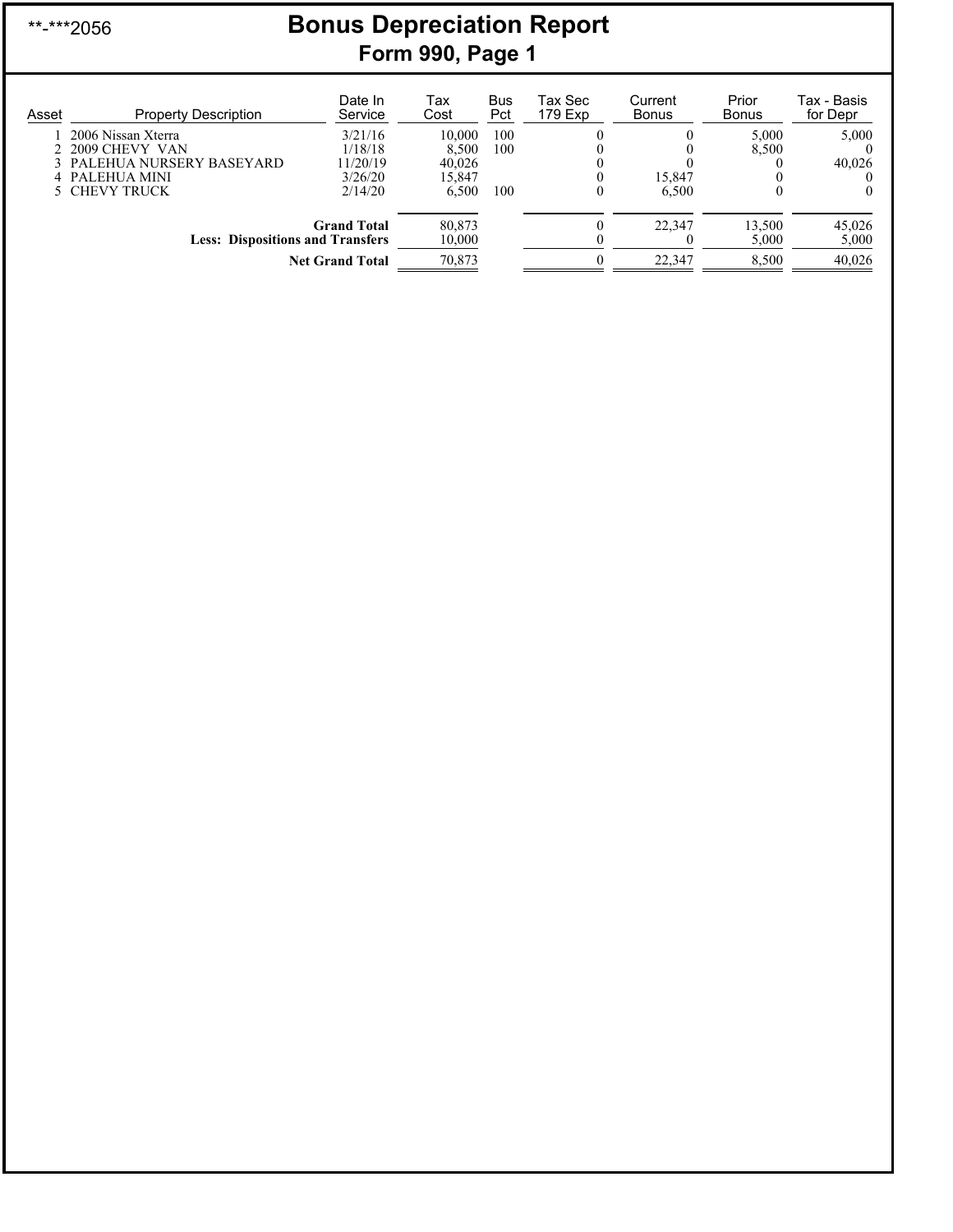## \*\*-\*\*\*2056 **Depreciation Adjustment Report All Business Activities**

| Form                                           | Unit | Asset<br><b>MACRS Adjustments:</b> | Description                                                                                            | Tax                             | <b>AMT</b>                      | AMT<br>Adjustments/<br>Preferences |
|------------------------------------------------|------|------------------------------------|--------------------------------------------------------------------------------------------------------|---------------------------------|---------------------------------|------------------------------------|
| Page 1<br>Page 1<br>Page 1<br>Page 1<br>Page 1 |      | 4                                  | 2006 Nissan Xterra<br>2009 CHEVY VAN<br>PALEHUA NURSERY BASEYARD<br>PALEHUA MINI<br><b>CHEVY TRUCK</b> | 288<br>1,027<br>15,847<br>6,500 | 288<br>1,027<br>15,847<br>6,500 |                                    |
|                                                |      |                                    |                                                                                                        | 23,662                          | 23,662                          | $\Omega$                           |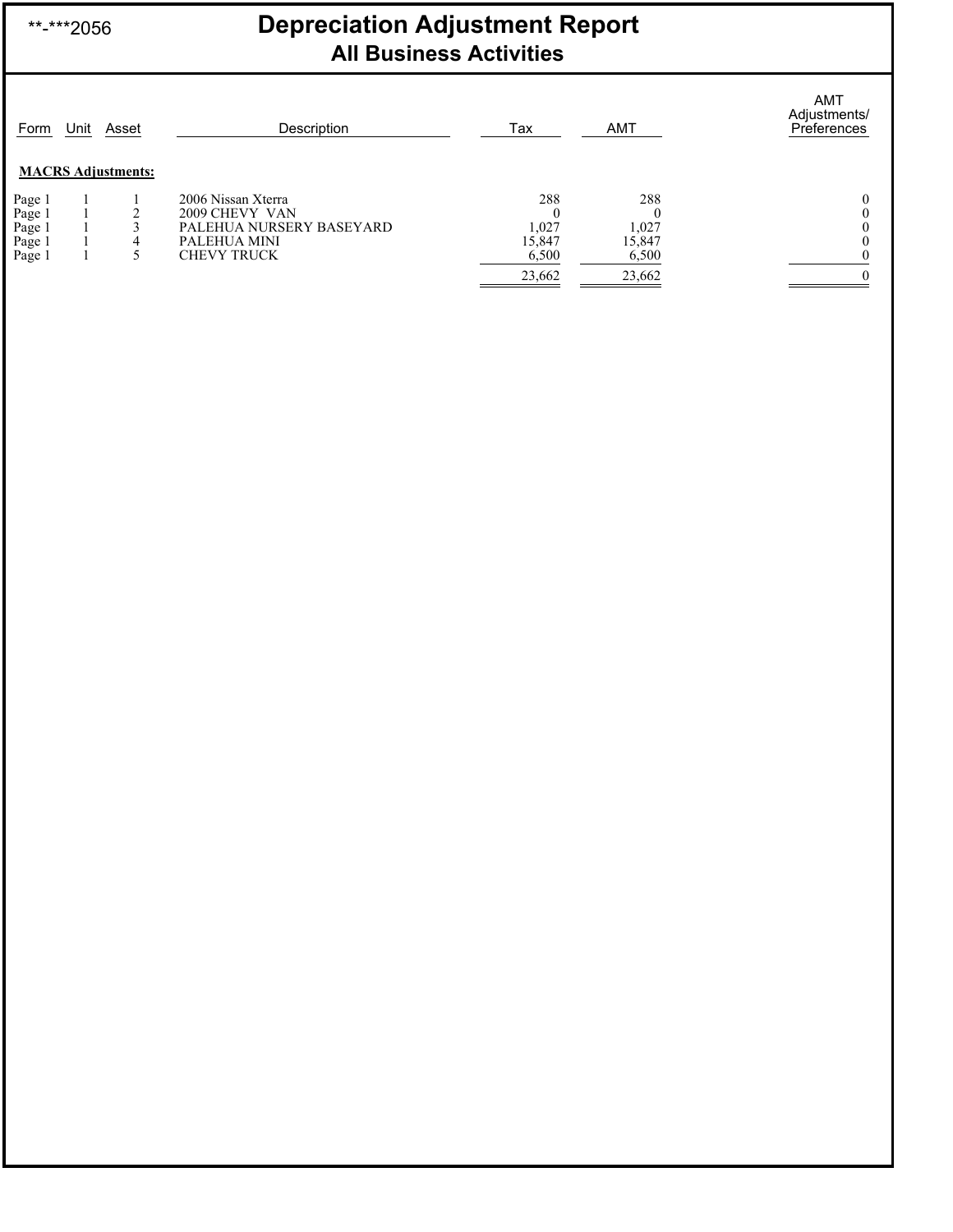## \*\*-\*\*\*2056 **Future Depreciation Report FYE: 12/31/21 Form 990, Page 1**

| Asset  | Description                              | Date In<br>Service  | Cost             | Tax               | <b>AMT</b>               |
|--------|------------------------------------------|---------------------|------------------|-------------------|--------------------------|
|        | <b>Prior MACRS:</b>                      |                     |                  |                   |                          |
| 3<br>4 | PALEHUA NURSERY BASEYARD<br>PALEHUA MINI | 11/20/19<br>3/26/20 | 40,026<br>15,847 | 1,026<br>$\theta$ | 1,026<br>$\theta$        |
|        |                                          |                     | 55,873           | 1,026             | 1,026                    |
|        | <b>Listed Property:</b>                  |                     |                  |                   |                          |
| 2<br>5 | 2009 CHEVY VAN<br><b>CHEVY TRUCK</b>     | 1/18/18<br>2/14/20  | 8,500<br>6,500   | 0                 | $\mathbf{0}$<br>$\theta$ |
|        |                                          |                     | 15,000           |                   |                          |
|        | <b>Grand Totals</b>                      |                     | 70,873           | 1,026             | 1,026                    |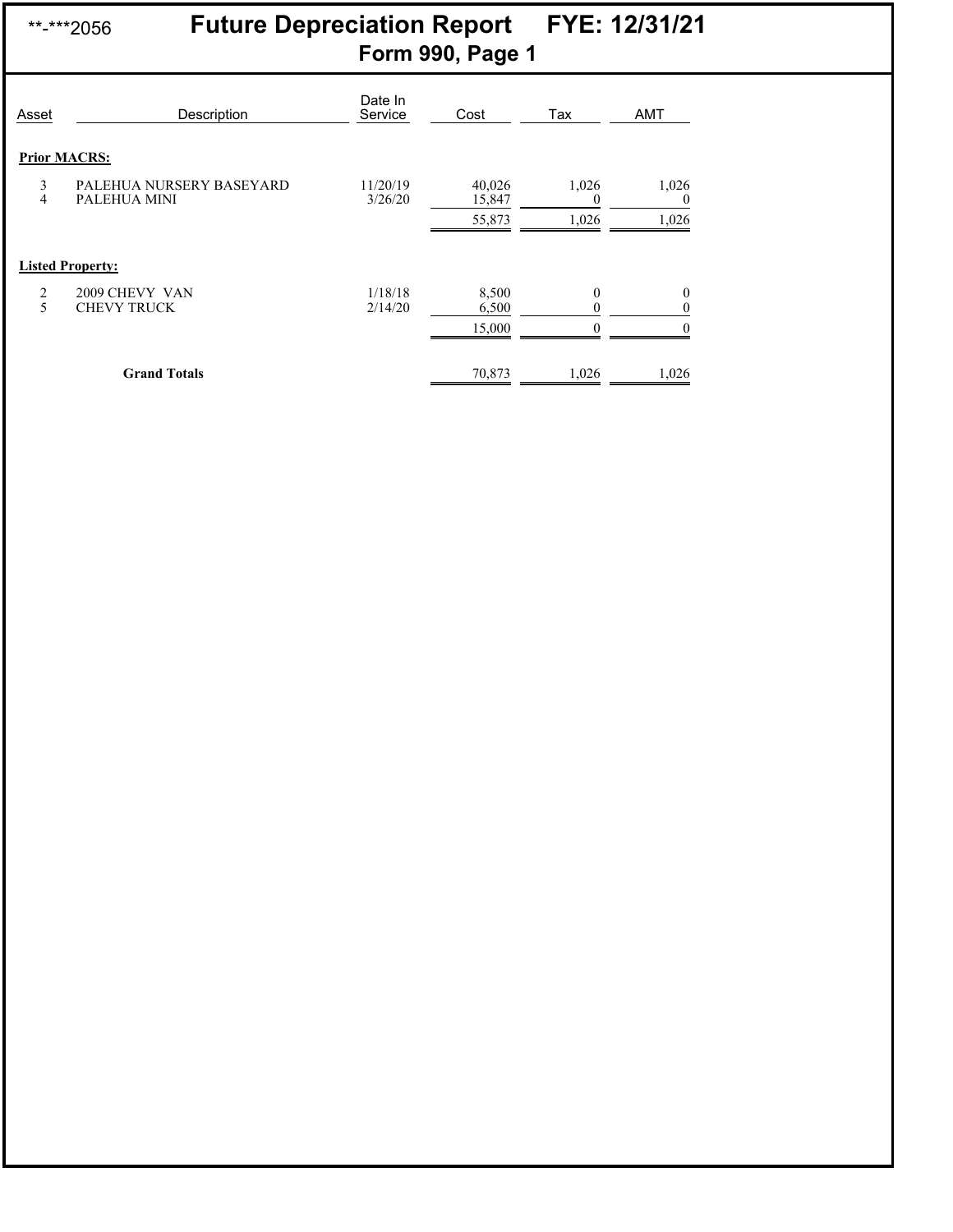## \*\*-\*\*\*2056 **HI Future Depreciation Report FYE: 12/31/21 Form 990, Page 1**

| Asset  | Description                              | Date In<br>Service  | Cost             | HI             |
|--------|------------------------------------------|---------------------|------------------|----------------|
|        | <b>Prior MACRS:</b>                      |                     |                  |                |
| 3<br>4 | PALEHUA NURSERY BASEYARD<br>PALEHUA MINI | 11/20/19<br>3/26/20 | 40,026<br>15,847 | 1,026<br>3,881 |
|        |                                          |                     | 55,873           | 4,907          |
|        | <b>Listed Property:</b>                  |                     |                  |                |
| 2<br>5 | 2009 CHEVY VAN<br><b>CHEVY TRUCK</b>     | 1/18/18<br>2/14/20  | 8,500<br>6,500   | 979<br>2,080   |
|        |                                          |                     | 15,000           | 3,059          |
|        | <b>Grand Totals</b>                      |                     | 70,873           | 7,966          |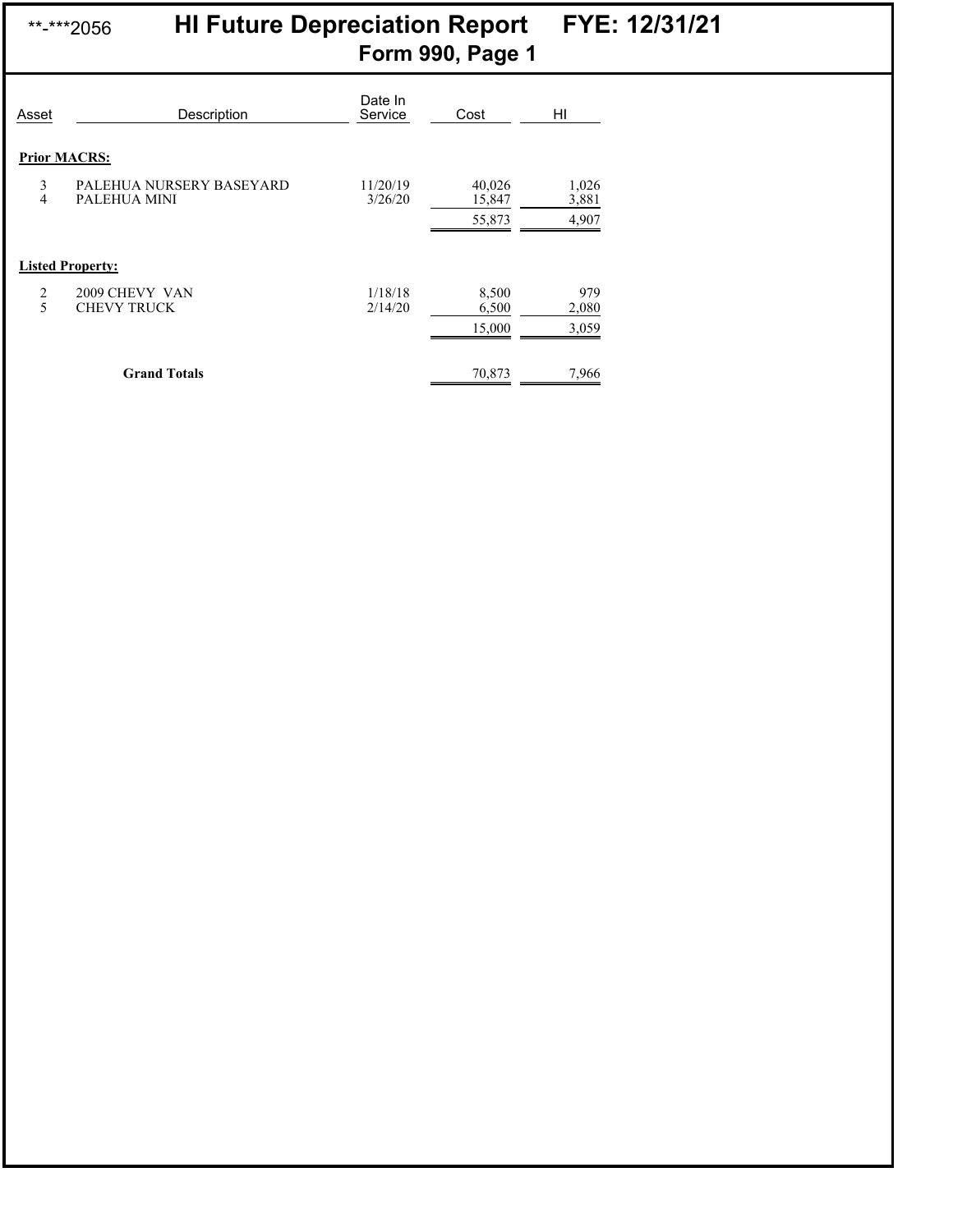Form **990**

# **Two Year Comparison Report 2019 & 2020**

For calendar year 2020, or tax year beginning , ending , ending

| Name                |                                                                                                                |     |                        |        |                    | Taxpayer Identification Number |
|---------------------|----------------------------------------------------------------------------------------------------------------|-----|------------------------|--------|--------------------|--------------------------------|
|                     | MALAMA LEARNING CENTER                                                                                         |     |                        |        |                    | **-***2056                     |
|                     |                                                                                                                |     | 2019                   | 2020   |                    | <b>Differences</b>             |
|                     | 1. Contributions, gifts, grants                                                                                | 1.  | 397,974                |        | 297,854            | $-100, 120$                    |
|                     | 2. Membership dues and assessments                                                                             | 2.  |                        |        |                    |                                |
|                     | 3. Government contributions and grants                                                                         | 3.  | 138,345                |        | 96,530             | $-41,815$                      |
| Φ<br>Б              |                                                                                                                | 4.  | 18,419                 |        | 158,584            | 140,165                        |
| $\blacksquare$<br>Φ | 5. Investment income                                                                                           | 5.  | 4,502                  |        | 4,790              | 288                            |
| >                   | 6. Proceeds from tax exempt bonds                                                                              | 6.  |                        |        |                    |                                |
| $\alpha$            | 7. Net gain or (loss) from sale of assets other than inventory                                                 | 7.  |                        |        | 424                | 424                            |
|                     | 8. Net income or (loss) from fundraising events                                                                | 8.  |                        |        |                    |                                |
|                     | 9. Net income or (loss) from gaming                                                                            | 9.  |                        |        |                    |                                |
|                     | 10. Net gain or (loss) on sales of inventory                                                                   | 10. |                        |        |                    |                                |
|                     | 11. Other revenue <b>construction of the construction of the construction</b>                                  | 11. |                        |        |                    |                                |
|                     | 12. Total revenue. Add lines 1 through 11                                                                      | 12. | 559,240                |        | 558,182            | $-1,058$                       |
|                     | 13. Grants and similar amounts paid                                                                            | 13. |                        |        |                    |                                |
|                     | 14. Benefits paid to or for members                                                                            | 14. |                        |        |                    |                                |
| $\mathbf o$         | 15. Compensation of officers, directors, trustees, etc.                                                        | 15. |                        |        |                    |                                |
| n<br>$\blacksquare$ | 16. Salaries, other compensation, and employee benefits                                                        | 16. | 226,002                |        | 261,447            | 35,445                         |
| $\mathbf o$         |                                                                                                                |     |                        |        |                    |                                |
| $\Omega$<br>×       | 18. Other professional fees                                                                                    | 18. | 97,545                 |        | 230,804            | 133,259                        |
| ш                   | 19. Occupancy, rent, utilities, and maintenance <i>mail component</i>                                          | 19. |                        |        |                    |                                |
|                     | 20. Depreciation and Depletion [1991] [1991] [1991] [1991] [1991] [1991] [1991] [1991] [1991] [1991] [1991] [1 | 20. | 704                    |        | 23,662             | 22,958                         |
|                     | 21. Other expenses                                                                                             | 21. | 184,613                | 97,478 |                    | $-87, 135$                     |
|                     | 22. Total expenses. Add lines 13 through 21                                                                    | 22. | 508,864                |        | $\sqrt{613}$ , 391 | 104,527                        |
|                     | 23. Excess or (Deficit). Subtract line 22 from line 12                                                         | 23. | 50,376                 |        | $-55,209$          | $-105,585$                     |
|                     | 24. Total exempt revenue                                                                                       | 24. | $\overline{559}$ , 240 |        | 558,182            | $-1,058$                       |
|                     | 25. Total unrelated revenue                                                                                    | 25. |                        |        |                    |                                |
|                     | 26. Total excludable revenue                                                                                   | 26. | 22,921                 |        | 163,798            | 140,877                        |
|                     | 27. Total assets                                                                                               | 27. | 937,559                |        | 1,107,591          | 170,032                        |
|                     | 28. Total liabilities                                                                                          | 28. | 216,192                |        | 442,257            | 226,065                        |
| er Information      | 29. Retained earnings                                                                                          | 29. | 721,367                |        | 665,334            | $-56,033$                      |
|                     | 30. Number of voting members of governing body                                                                 | 30. | 8                      | 8      |                    |                                |
| $\tilde{a}$         | 31. Number of independent voting members of governing body                                                     | 31. | $\overline{8}$         | 8      |                    |                                |
|                     | 32. Number of employees                                                                                        | 32. | 11                     | 11     |                    |                                |
|                     | 33. Number of volunteers                                                                                       | 33. |                        |        |                    |                                |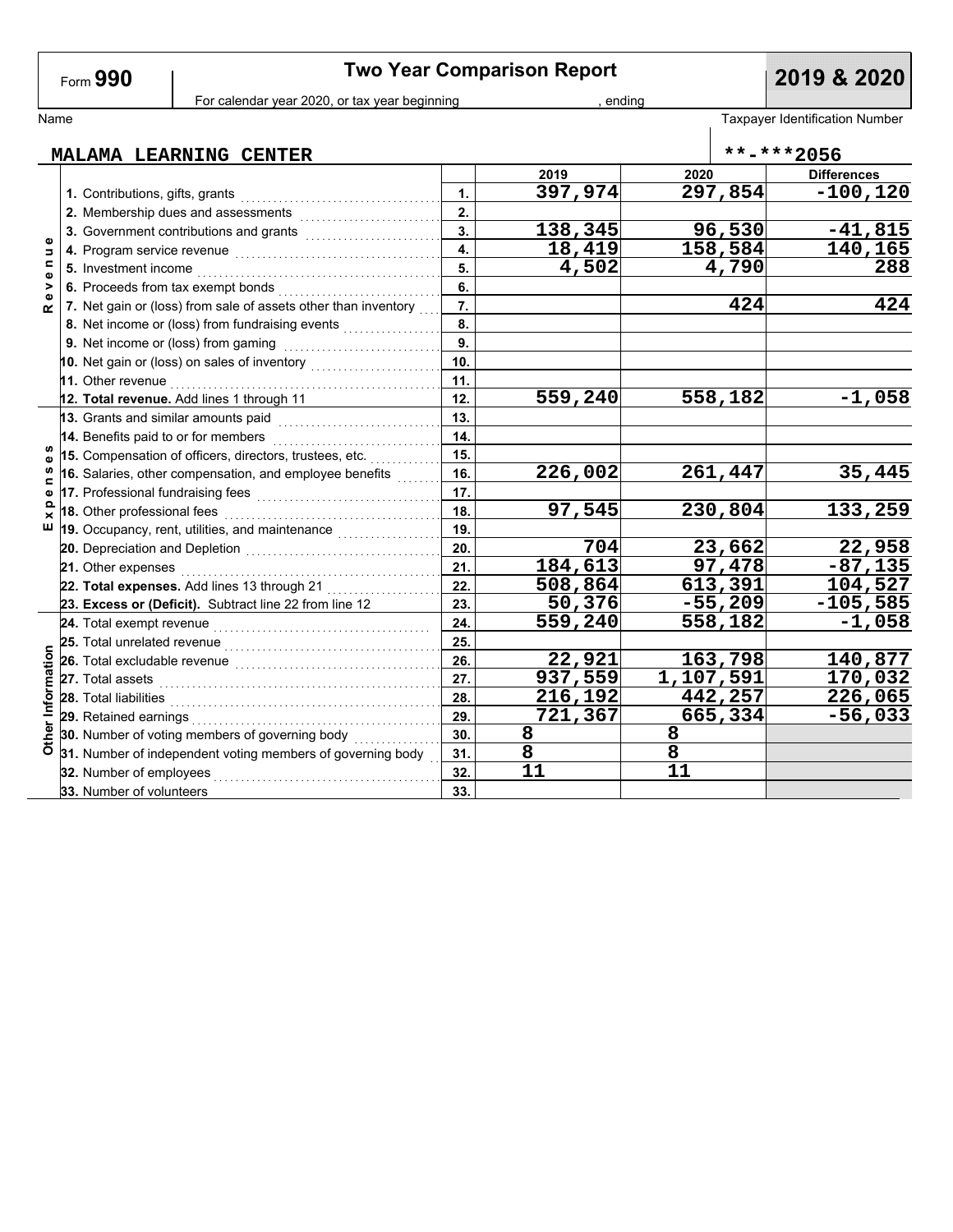## **990 Tax Return History 2020**

L,

Name

### **MALAMA LEARNING CENTER \*\*-\*\*\*2056**

Employer Identification Number

|                                                                                                                                                                                                                                      | 2016                | 2017     | 2018    | 2019    | 2020      | 2021 |
|--------------------------------------------------------------------------------------------------------------------------------------------------------------------------------------------------------------------------------------|---------------------|----------|---------|---------|-----------|------|
| Contributions, gifts, grants                                                                                                                                                                                                         | 271,733             | 409,555  | 401,044 | 536,319 | 394,384   |      |
| Membership dues                                                                                                                                                                                                                      |                     |          |         |         |           |      |
| Program service revenue                                                                                                                                                                                                              | 71,629              | 49,953   | 22,341  | 18,419  | 158,584   |      |
|                                                                                                                                                                                                                                      |                     |          |         |         | 424       |      |
|                                                                                                                                                                                                                                      | 2,609               | 2,968    | 3,602   | 4,502   | 4,790     |      |
| Fundraising revenue (income/loss)                                                                                                                                                                                                    | $-4,638$            | $-3,463$ | 2,029   |         |           |      |
|                                                                                                                                                                                                                                      |                     |          |         |         |           |      |
| Other revenue <b>contract and the contract of the contract of the contract of the contract of the contract of the contract of the contract of the contract of the contract of the contract of the contract of the contract of th</b> |                     |          |         |         |           |      |
| Total revenue <b>contract and the contract of the contract of the contract of the contract of the contract of the contract of the contract of the contract of the contract of the contract of the contract of the contract of th</b> | 341,333             | 459,013  | 429,016 | 559,240 | 558,182   |      |
|                                                                                                                                                                                                                                      |                     |          |         |         |           |      |
|                                                                                                                                                                                                                                      |                     |          |         |         |           |      |
|                                                                                                                                                                                                                                      |                     |          |         |         |           |      |
|                                                                                                                                                                                                                                      | 146,046             | 192,555  | 209,347 | 226,002 | 261,447   |      |
|                                                                                                                                                                                                                                      | 96,094              | 125,759  | 151,105 | 97,545  | 230,804   |      |
|                                                                                                                                                                                                                                      |                     |          |         |         |           |      |
|                                                                                                                                                                                                                                      | 6,000               | 1,600    | 9,460   | 704     | 23,662    |      |
|                                                                                                                                                                                                                                      | $\overline{71,708}$ | 85,581   | 94,027  | 184,613 | 97,478    |      |
|                                                                                                                                                                                                                                      | 319,848             | 405,495  | 463,939 | 508,864 | 613,391   |      |
|                                                                                                                                                                                                                                      | 21,485              | 53,518   | -34,923 | 50,376  | $-55,209$ |      |
|                                                                                                                                                                                                                                      |                     |          |         |         |           |      |
|                                                                                                                                                                                                                                      | 341,333             | 459,013  | 429,016 | 559,240 | 558,182   |      |
| Total unrelated revenue                                                                                                                                                                                                              |                     |          |         |         |           |      |
| Total excludable revenue                                                                                                                                                                                                             | 74, 238             | 52,921   | 27,972  | 22,921  | 163,798   |      |
|                                                                                                                                                                                                                                      | 735,312             | 838,580  | 808,447 | 937,559 | 1,107,591 |      |
| Total Liabilities                                                                                                                                                                                                                    | 89,832              | 139,582  | 136,651 | 216,192 | 442,257   |      |
| Net Fund Balances                                                                                                                                                                                                                    | 645,480             | 698,998  | 671,796 | 721,367 | 665,334   |      |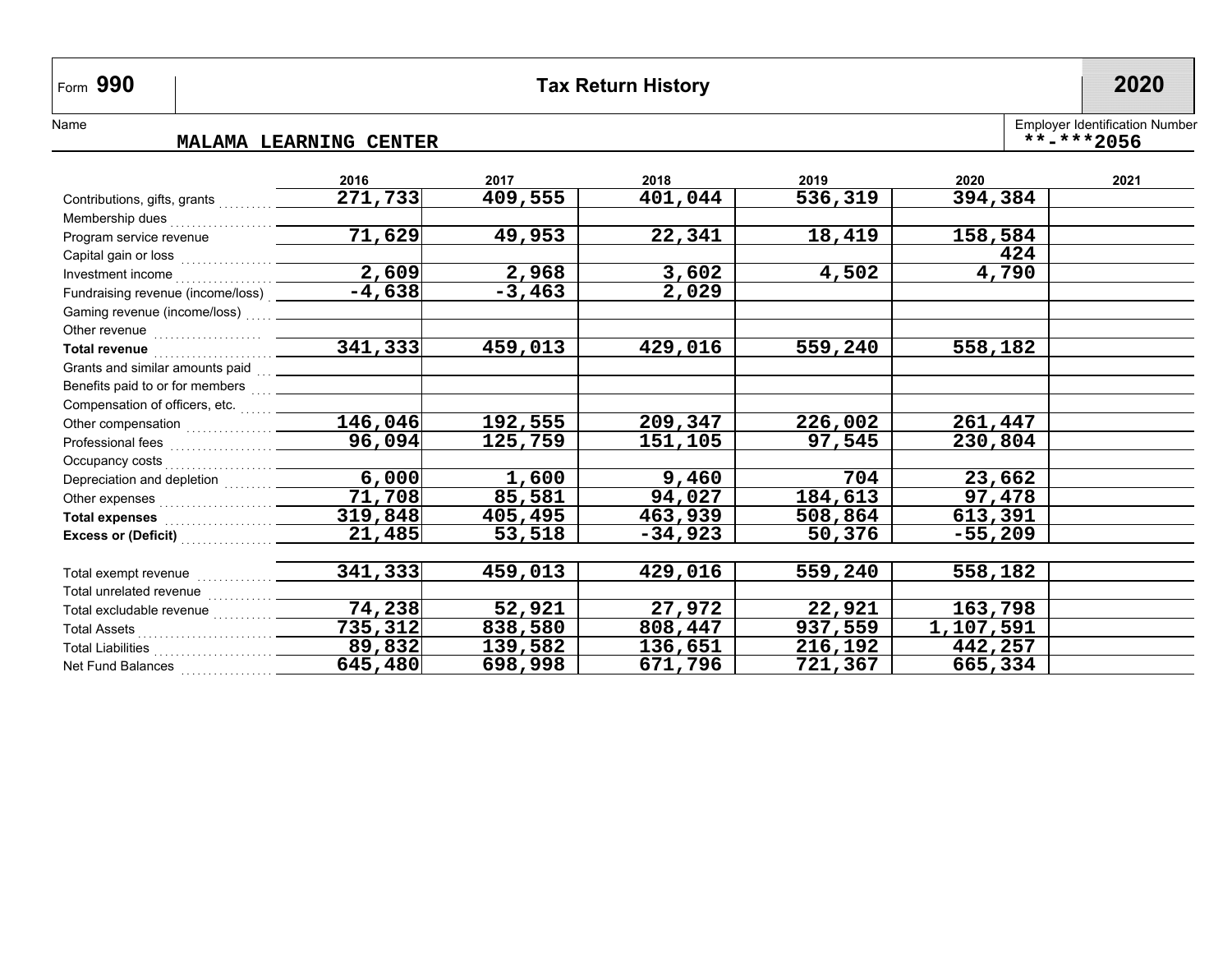| **-***2056 |  |
|------------|--|
|            |  |

# **Federal Statements**

## **Taxable Interest on Investments**

| LAXADIG IIILGI GSL OII IIIVGSLIIIGIILS |  |        |                 |           |  |                                                      |                          |
|----------------------------------------|--|--------|-----------------|-----------|--|------------------------------------------------------|--------------------------|
| Description                            |  |        |                 |           |  |                                                      |                          |
|                                        |  | Amount | <b>Business</b> | Code Code |  | Unrelated Exclusion Postal Acquired after<br>6/30/75 | US<br>Obs $(\$$ or $%$ ) |
|                                        |  | 4,790  |                 | 14        |  |                                                      |                          |
| TOTAL                                  |  | 4,790  |                 |           |  |                                                      |                          |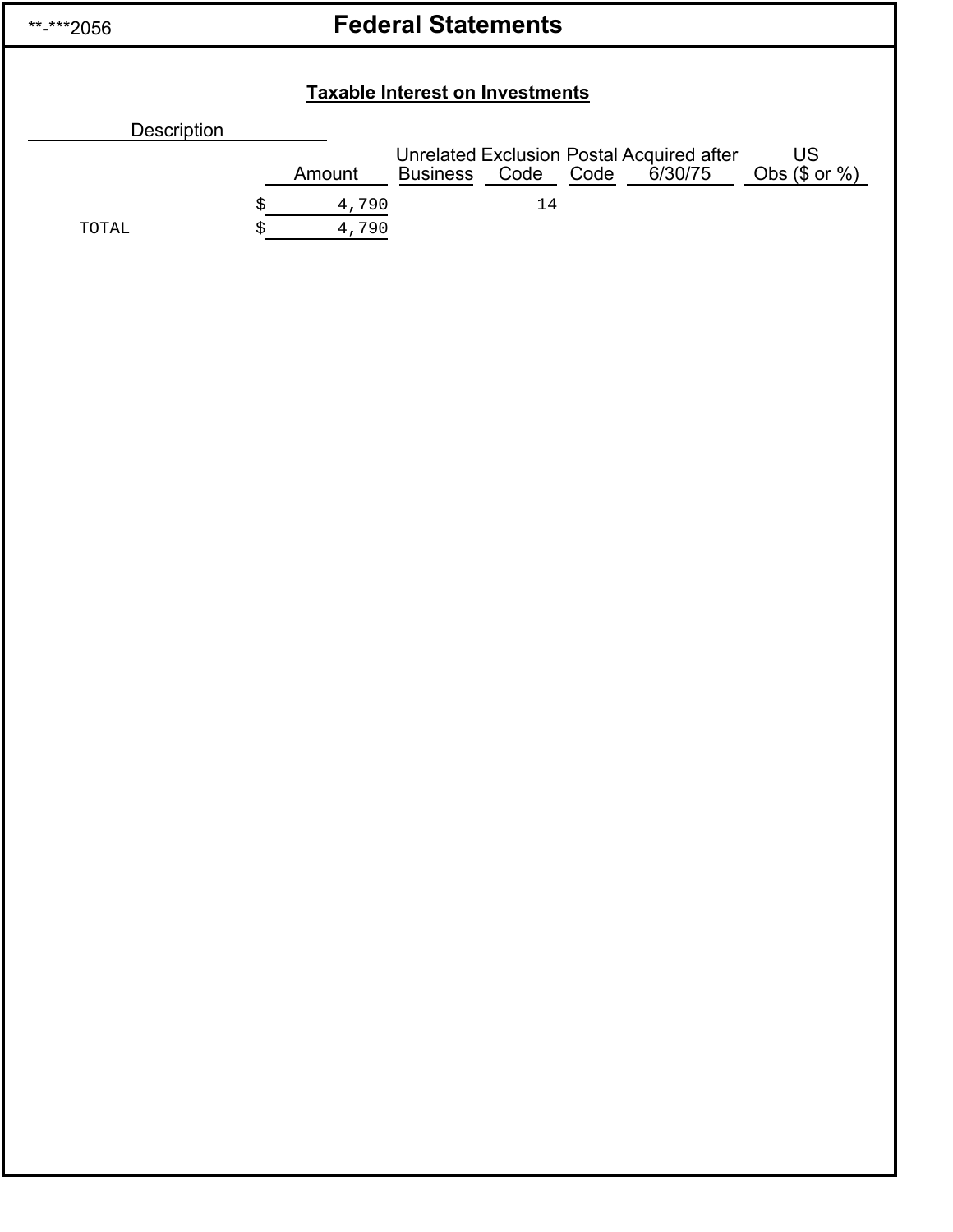\*\*-\*\*\*2056

# **Federal Statements**

| Description                                                              |                    | Total<br><b>Expenses</b>                         |    | Program<br>Service          |    | Management &<br>General     |    | Fund<br>Raising |  |
|--------------------------------------------------------------------------|--------------------|--------------------------------------------------|----|-----------------------------|----|-----------------------------|----|-----------------|--|
| PROFESSIONAL SERVICES<br>PROFESSIONAL SERVICES<br>PROFESSIONAL SERVICES  | \$                 | 53,783<br>27,533<br>120,133                      | \$ | 53,783<br>27,533<br>120,133 | \$ |                             | \$ |                 |  |
| TOTAL                                                                    | Ŝ                  | 201,449                                          | Ŝ. | 201,449                     |    | $\Omega$                    | Ŝ  |                 |  |
|                                                                          |                    | Form 990, Part IX, Line 24e - All Other Expenses |    |                             |    |                             |    |                 |  |
| Description                                                              |                    | Total<br><b>Expenses</b>                         |    | Program<br>Service          |    | Management &<br>General     |    | Fund<br>Raising |  |
| <b>SUPPLIES</b><br>COMMUNICATIONS EXPENSES<br>SCHOOL/WORKSHOP EXPENSES   | \$                 | 5,834<br>3,398<br>3,076                          | \$ | 5,834<br>2,318<br>3,076     | \$ | 1,080                       | \$ |                 |  |
| <b>AUTO EXPENSES</b><br><b>FEES</b>                                      |                    | 2,403<br>1,176                                   |    | 1,133<br>200                |    | 1,270<br>976                |    |                 |  |
| TOTAL                                                                    | Ś                  | 15,887                                           | Ś  | 12,561                      | S  | 3,326                       | Ś  |                 |  |
|                                                                          |                    | Schedule A, Part III, Line 1(e)                  |    |                             |    |                             |    |                 |  |
|                                                                          | <b>Description</b> |                                                  |    |                             |    | Amount                      |    |                 |  |
| GOVERNMENT GRANTS<br>CONTRIBUTIONS<br>OTHER GRANTS<br>CALABASH AND COOKS |                    |                                                  |    |                             | \$ | 96,530<br>33,446<br>257,408 |    |                 |  |
| CASH CONTRIBUTION<br>TOTAL                                               |                    |                                                  |    |                             |    | 7,000<br>394,384            |    |                 |  |